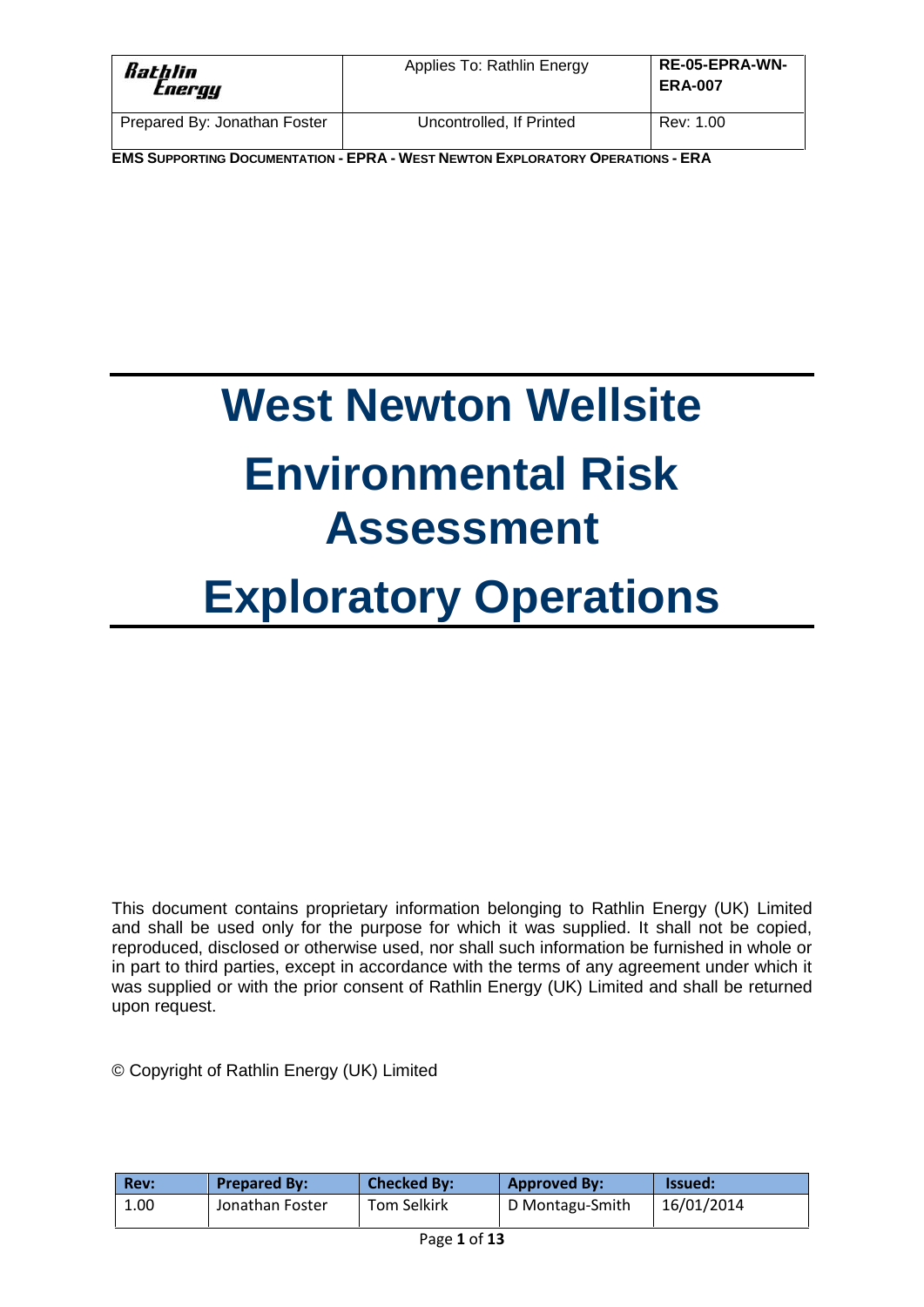| Rathlin<br><i>Energy</i>     | Applies To: Rathlin Energy | <b>RE-05-EPRA-WN-</b><br><b>ERA-007</b> |
|------------------------------|----------------------------|-----------------------------------------|
| Prepared By: Jonathan Foster | Uncontrolled, If Printed   | Rev: 1.00                               |

| <b>Rev:</b> | <b>Prepared By:</b> | <b>Checked By:</b> | <b>Approved By:</b> | <b>Issued:</b> |
|-------------|---------------------|--------------------|---------------------|----------------|
| 1.00        | Jonathan Foster     | Tom Selkirk        | D Montagu-Smith     | 16/01/2014     |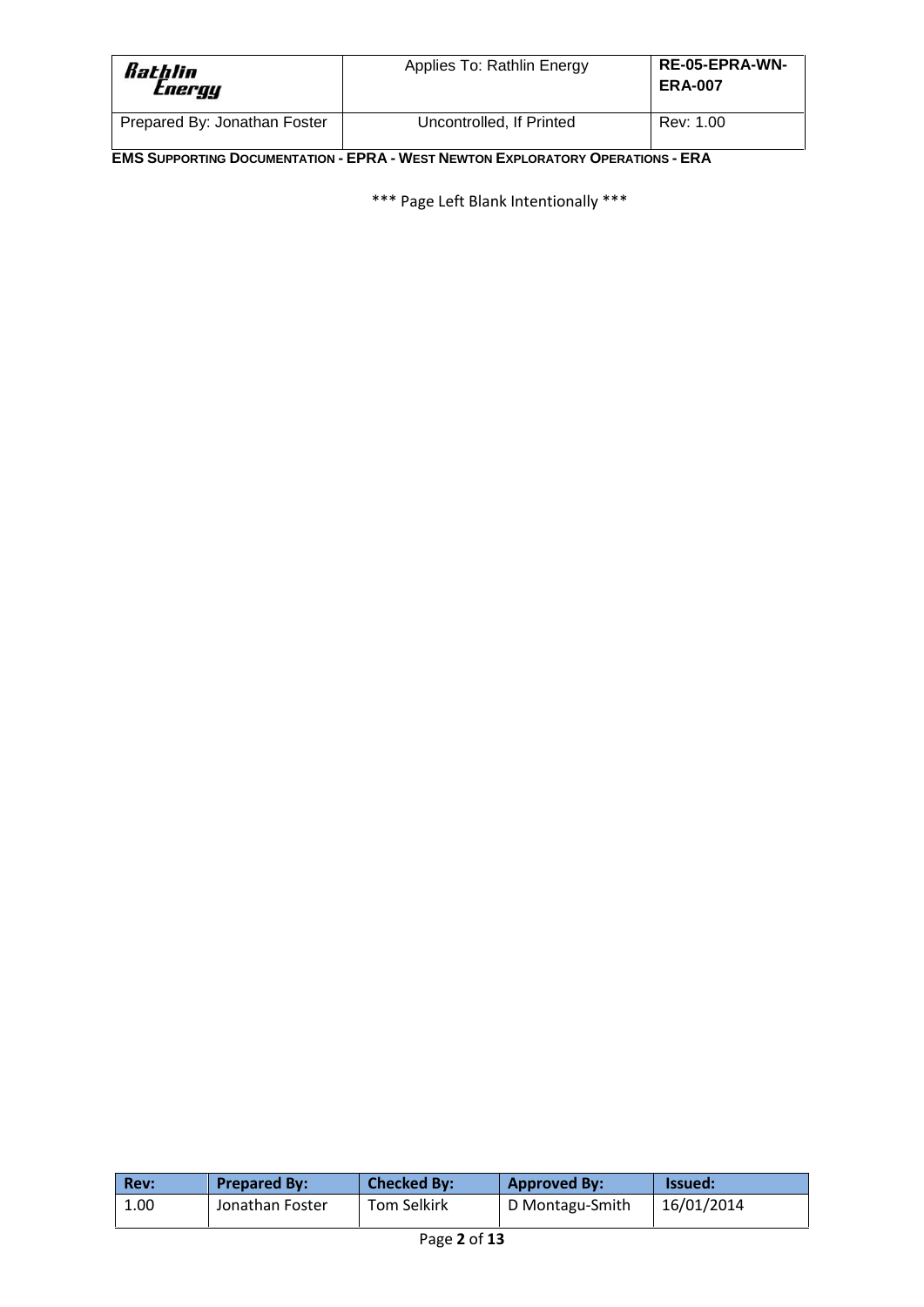| Rathlin<br><i>Energy</i>     | Applies To: Rathlin Energy | RE-05-EPRA-WN-<br><b>ERA-007</b> |
|------------------------------|----------------------------|----------------------------------|
| Prepared By: Jonathan Foster | Uncontrolled, If Printed   | Rev: 1.00                        |

#### **TABLE OF CONTENTS**

| 1. |     |                                                                               |  |  |
|----|-----|-------------------------------------------------------------------------------|--|--|
| 2. |     |                                                                               |  |  |
| 3. |     |                                                                               |  |  |
| 4. |     |                                                                               |  |  |
| 5. |     |                                                                               |  |  |
|    | 5.1 | Annex A – Amenity and accident risks from installations and waste operations7 |  |  |
|    | 5.2 |                                                                               |  |  |
|    | 5.3 |                                                                               |  |  |
|    | 5.4 |                                                                               |  |  |
|    | 5.5 |                                                                               |  |  |
|    | 5.6 |                                                                               |  |  |
|    | 5.7 |                                                                               |  |  |
| 6. |     |                                                                               |  |  |
| 7. |     |                                                                               |  |  |
|    |     |                                                                               |  |  |
|    |     | APPENDIX 2 - WEST NEWTON WELLSITE ENVIRONMENTAL RISK ASSESSMENT  12           |  |  |

| Rev: | <b>Prepared By:</b> | <b>Checked By:</b> | <b>Approved By:</b> | Issued:    |
|------|---------------------|--------------------|---------------------|------------|
| 1.00 | Jonathan Foster     | Tom Selkirk        | D Montagu-Smith     | 16/01/2014 |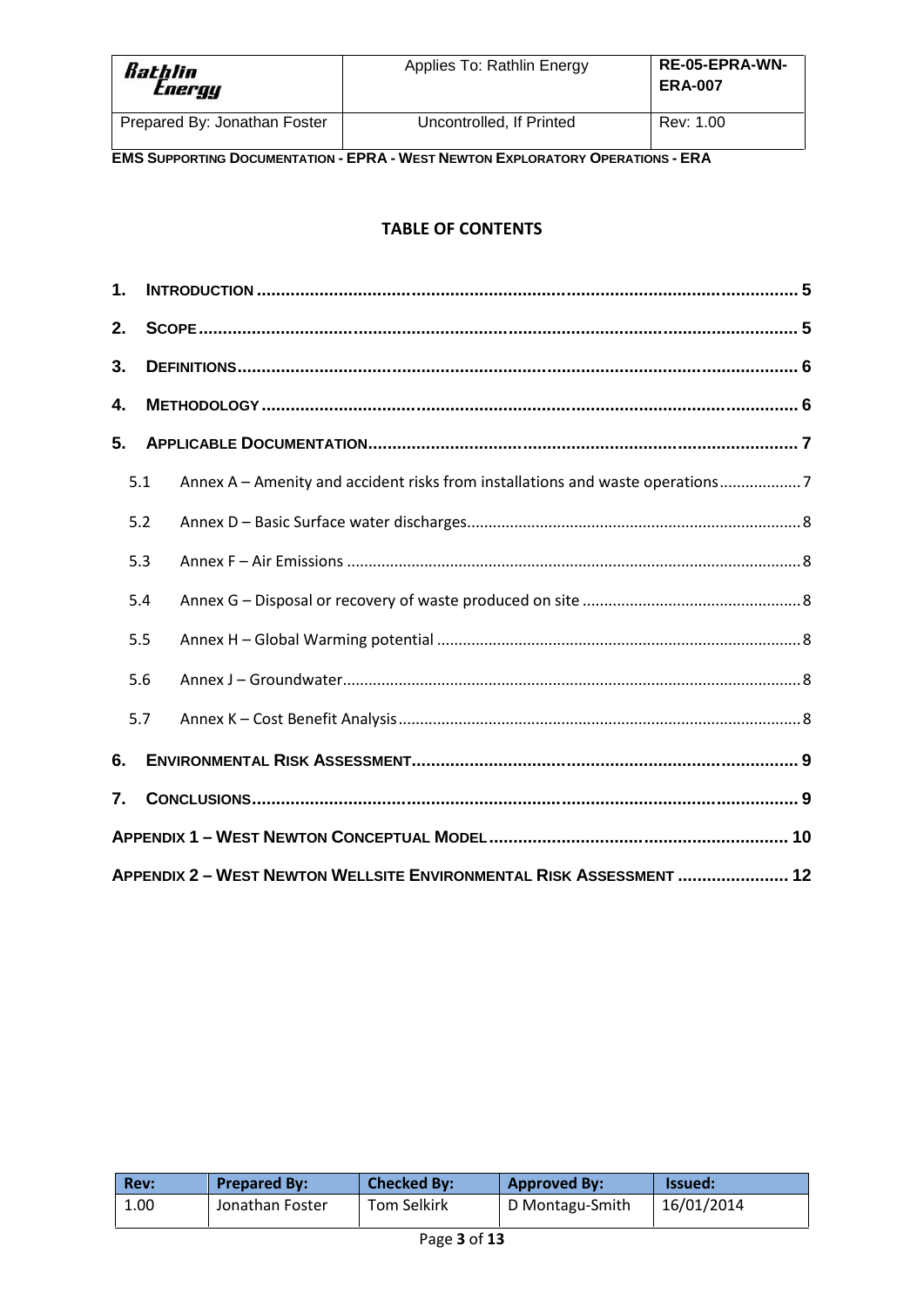| Rathlin<br><i>Energy</i>     | Applies To: Rathlin Energy | <b>RE-05-EPRA-WN-</b><br><b>ERA-007</b> |
|------------------------------|----------------------------|-----------------------------------------|
| Prepared By: Jonathan Foster | Uncontrolled, If Printed   | Rev: 1.00                               |

| Rev: | <b>Prepared By:</b> | <b>Checked By:</b> | <b>Approved By:</b> | <b>Issued:</b> |
|------|---------------------|--------------------|---------------------|----------------|
| 1.00 | Jonathan Foster     | Tom Selkirk        | D Montagu-Smith     | 16/01/2014     |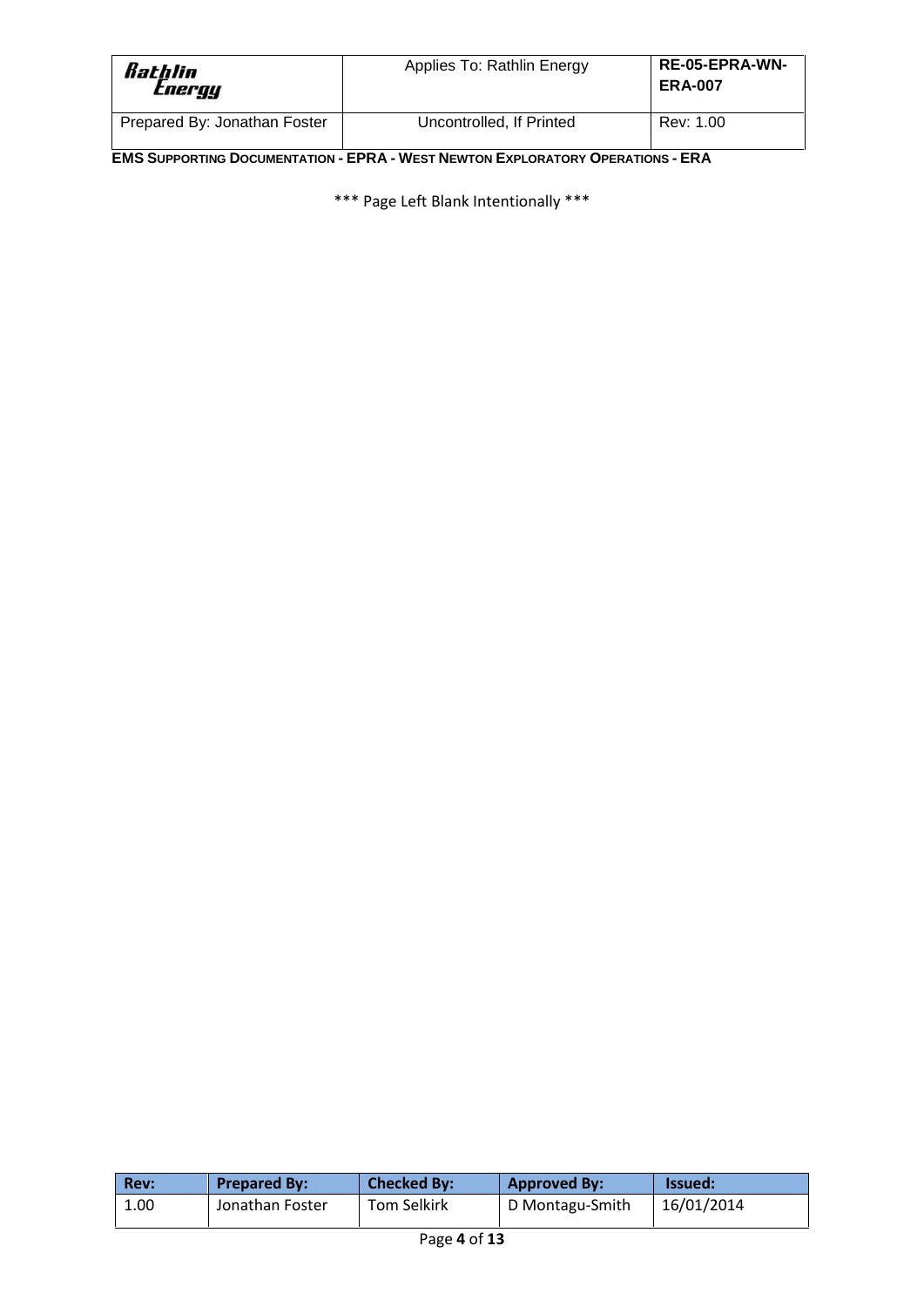| Rathlin<br><i>Energy</i>     | Applies To: Rathlin Energy | <b>RE-05-EPRA-WN-</b><br><b>ERA-007</b> |
|------------------------------|----------------------------|-----------------------------------------|
| Prepared By: Jonathan Foster | Uncontrolled, If Printed   | Rev: 1.00                               |

#### **1. INTRODUCTION**

Rathlin Energy (UK) Limited (Rathlin Energy) is a wholly owned subsidiary of Connaught Oil & Gas Ltd, a private company with its head office in Calgary, Canada. Connaught Oil & Gas Ltd is an international petroleum exploratP1on, development and production company with operations in Western Canada and the United Kingdom. The experienced senior management team has an average of 30 years of direct operating experience in Canada and internationally. The United Kingdom operations are conducted through Rathlin Energy (UK) Limited and are directed from the Rathlin office in London.

Rathlin Energy is engaged in the exploration and production of petroleum onshore United Kingdom and holds 100% interest in Petroleum Exploration and Development Licence (PEDL) 183, within which it has drilled two exploration boreholes, Crawberry Hill 1 and West Newton 1.

The West Newton exploration wellsite was granted planning permission by East Riding of Yorkshire Council in January 2013. A copy of the planning decision notice DC/12/04193/STPLF/STRAT is included within 'West Newton Wellsite Planning Decision Notice' (RE-05-EPRA-WN-PDN-009) provided in support the environmental permit application. The site was constructed in 2<sup>nd</sup> quarter 2013 and the drilling of the West Newton 1 well was completed in  $3<sup>rd</sup>$  quarter 2013. The well has subsequently been suspended pending analysis of the data gathered during the drilling operation.

In support of permit application for exploratory operations at the West Newton Wellsite, an Environmental Risk Assessment has been undertaken. The Environmental Risk Assessment has been carried out in accordance with the following Environmental Agency guidance;

- Environment Agency horizontal guidance H1 Environmental Risk Assessment for Permits. (Version 2.1, December 2011)
- EPR 6.14: How to comply with you environmental permit: Additional guidance for: mining waste operations, Version 2 February 2011

When undertaking the Environmental Risk Assessment a conceptual model has been referenced based on a true representation of the subsurface geology encountered during the drilling of WN1. The conceptual is model is included as Appendix 1. In addition, specific risk assessments relating to ecology, hydrogeology and air emissions associated with the West Newton exploratory operation have also been referenced.

#### **2. SCOPE**

This Environmental Risk Assessment is applicable to the West Newton wellsite and all exploratory operations permitted therein, in accordance with the existing planning consent. It is provided in support of an application to the Environment Agency under the Environmental Permitting (England and Wales) Regulations 2010.

| <b>Rev:</b> | <b>Prepared By:</b> | <b>Checked By:</b> | <b>Approved By:</b> | <b>Issued:</b> |
|-------------|---------------------|--------------------|---------------------|----------------|
| 1.00        | Jonathan Foster     | Tom Selkirk        | D Montagu-Smith     | 16/01/2014     |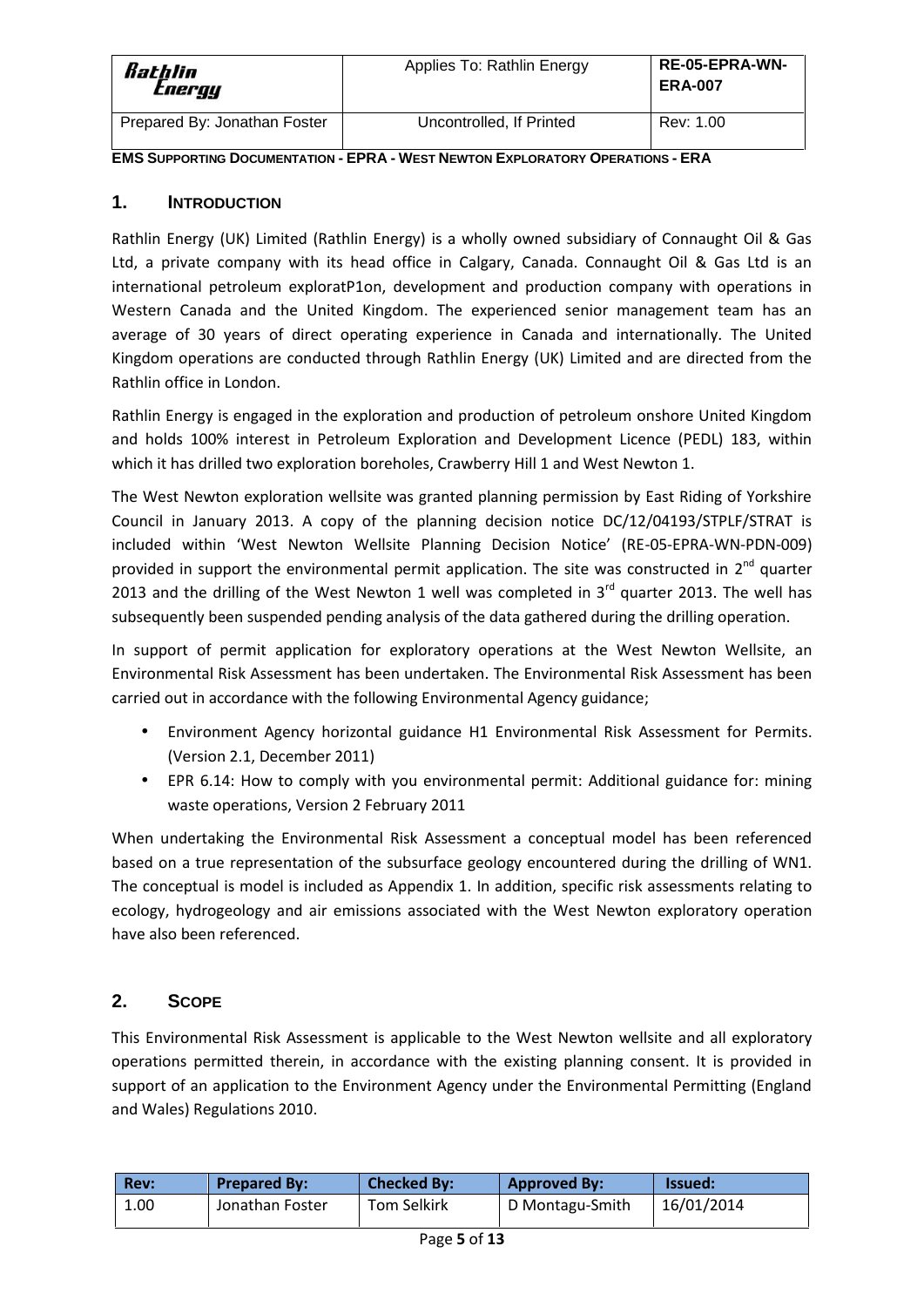| Rathlin<br><i>Energy</i>     | Applies To: Rathlin Energy | RE-05-EPRA-WN-<br><b>ERA-007</b> |
|------------------------------|----------------------------|----------------------------------|
| Prepared By: Jonathan Foster | Uncontrolled, If Printed   | Rev: 1.00                        |

#### **3. DEFINITIONS**

Below is a list of definitions that are used on the H1 Environmental Risk Assessment Template.

| ID:                     | Identification number the hazard has been given to allow for easy<br>referencing.                                                                                  |
|-------------------------|--------------------------------------------------------------------------------------------------------------------------------------------------------------------|
| Source:                 | A source of pollutants from the activity taking place such as flaring. (Source<br>can also be referred to as 'hazard').                                            |
| Receptor:               | The pollution that has been created may have an adverse effect on<br>surrounding residents, wildlife and habitats; these are known as the<br>pollutants receptors. |
| Pathway:                | The pathway the pollutant is taking such as air or unsaturated zones.                                                                                              |
| <b>Risk Management:</b> | Mitigation measures that will be put in place to control the risks so far as<br>reasonably practicable.                                                            |
|                         | Probability of Exposure: The chance of the hazard occurring taking into account mitigation<br>measures.                                                            |
| Consequence:            | A result of an event or action that has occurred.                                                                                                                  |
| <b>Overall Risk:</b>    | A hazard that has been assessed and has been given a risk rating level post<br>mitigation measures i.e. not significant, low, medium, high very high etc.          |

#### **4. METHODOLOGY**

The structure of the Environmental Risk Assessment is consistent with the Environment Agency horizontal guidance H1 Environmental Risk Assessment for Permits (Version 2.1, December 2011) using the following four step process:

- Identifying the risk from the activity
- Assess risks and check they are acceptable
- Justify appropriate measures to control the risk (if needed)
- Present the risk assessment.

The Environmental Risk Assessment has included the following items, which have been reviewed for applicability within the West Newton exploratory operations.

- Accidents & incidents that have potential to cause harm to the environment
- Air emissions
- Dust

| Rev: | <b>Prepared By:</b> | <b>Checked By:</b> | <b>Approved By:</b> | Issued:    |
|------|---------------------|--------------------|---------------------|------------|
| 1.00 | Jonathan Foster     | Tom Selkirk        | D Montagu-Smith     | 16/01/2014 |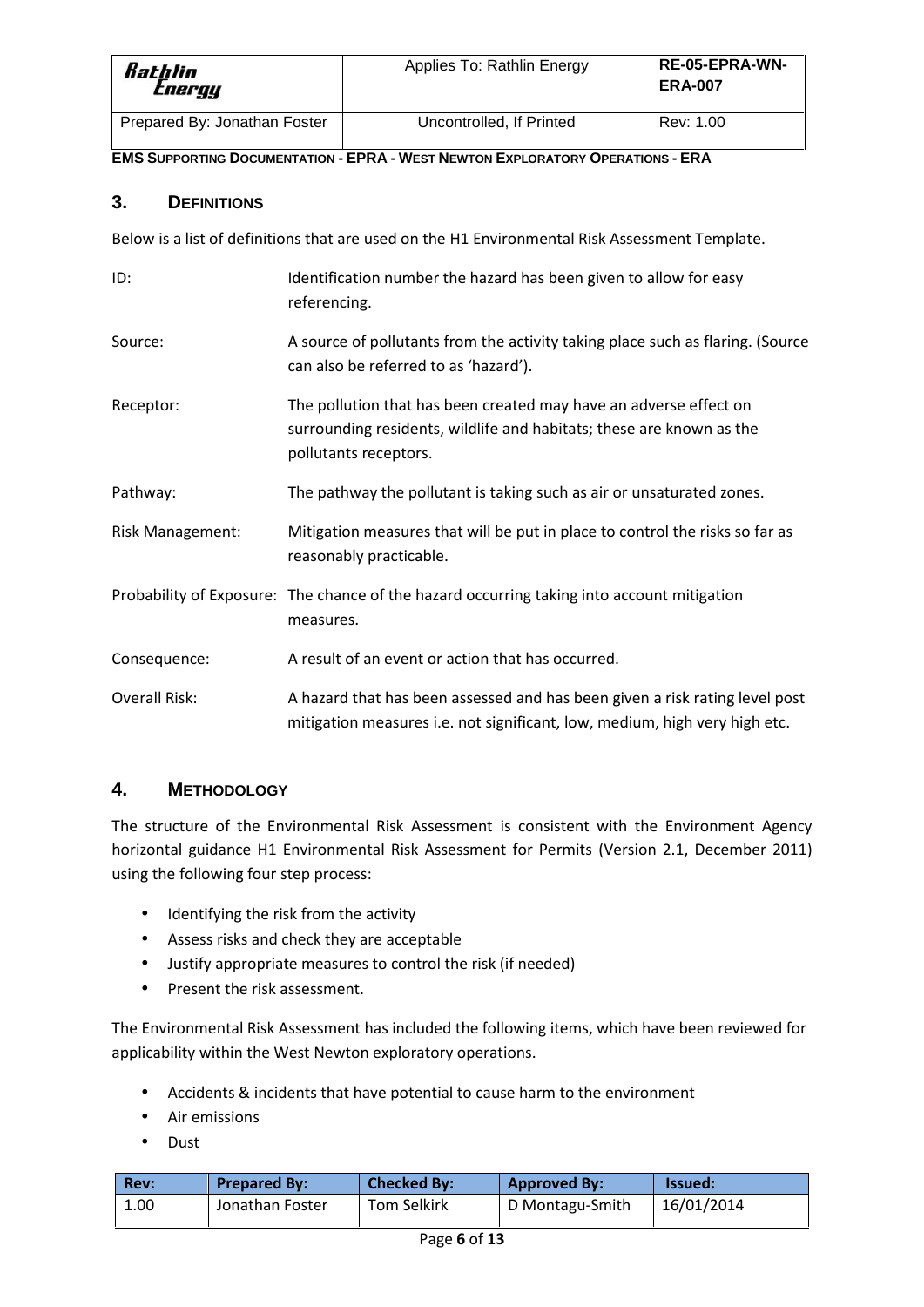| Rathlin<br>Energy            | Applies To: Rathlin Energy | RE-05-EPRA-WN-<br><b>ERA-007</b> |
|------------------------------|----------------------------|----------------------------------|
| Prepared By: Jonathan Foster | Uncontrolled, If Printed   | Rev: 1.00                        |

- Fugitive emissions
- Global warming potential
- Light
- Noise
- Odour
- Releases to water
- Waste

Environmental Risk Assessment that has been carried out is qualitative and details the activities and events that may lead to environmental impact one or more receptors.

The risk assessment template is based on the examples given within Annex A and has been applied throughout all annexes deemed relevant by the horizontal guidance H1.

#### **5. APPLICABLE DOCUMENTATION**

A review of the West Newton exploratory operations has been undertaken using the Environment Agency Horizontal Guidance Note H1 Overview Document to determine which annexes are applicable. A list of the applicable annexes is detailed below, together with a summary of each annex:

- Annex (a) Amenity and accident risks from installations and waste operations
- Annex (d) Surface water (basic)
- Annex (f) Air emissions
- Annex (g) Disposal and recovery of waste produced onsite
- Annex (h) Global warming potential
- Annex (j) Groundwater
- Annex (k) Justifying and cost-benefit analysis of control measures

#### **5.1 Annex A – Amenity and accident risks from installations and waste operations**

Annex A has been used and utilised to aid in the development of the Rathlin Energy Environmental Risk Assessment. The content relates specifically to 5 main categories including; odour, fugitive emissions, noise and vibration, visible plumes and accidents. They will help to identify hazards such as vehicle noise production and odour releasing materials. As stated each hazard will be displayed individually and follow the guidance of Annex A throughout the whole assessment phase.

| Rev: | <b>Prepared By:</b> | <b>Checked By:</b> | <b>Approved By:</b> | <b>Issued:</b> |
|------|---------------------|--------------------|---------------------|----------------|
| 1.00 | Jonathan Foster     | Tom Selkirk        | D Montagu-Smith     | 16/01/2014     |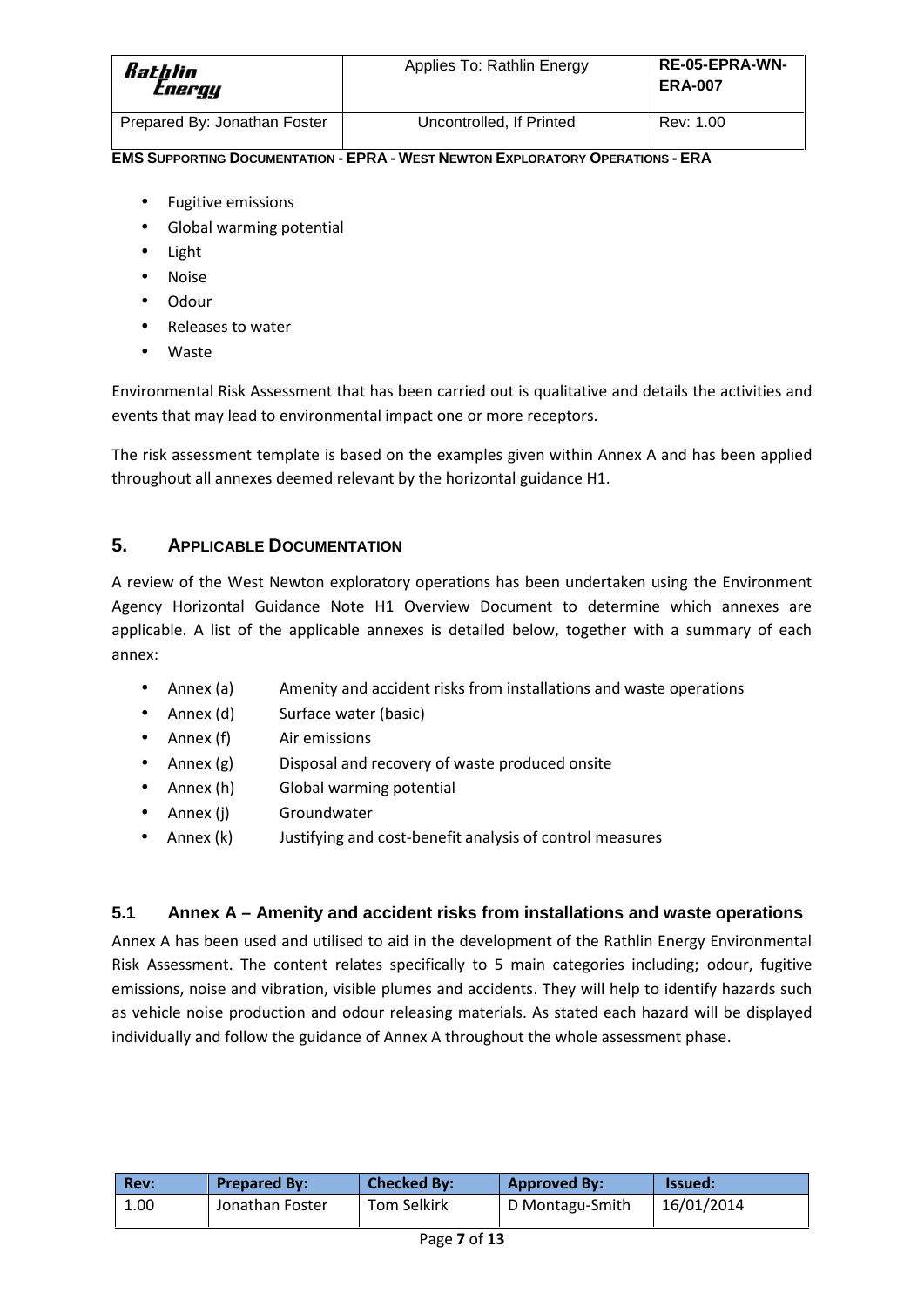| Rathlin<br><i>Energy</i>     | Applies To: Rathlin Energy | <b>RE-05-EPRA-WN-</b><br><b>ERA-007</b> |
|------------------------------|----------------------------|-----------------------------------------|
| Prepared By: Jonathan Foster | Uncontrolled, If Printed   | Rev: 1.00                               |

#### **5.2 Annex D – Basic Surface water discharges**

Annex D covers the discharge of surface water to the environment; it is designed to quantify the impact of discharges into surface waters. However following the flow chart that has been provided within Annex D it can be determined that it is not applicable to the operation due to no surface water discharges taking place.

### **5.3 Annex F – Air Emissions**

Annex F will be used to help Rathlin Energy determine its potential air emissions during operations and allow Rathlin Energy to decide whether detailed air modelling is required. Certain air emissions will also be grouped together provided they are in accordance with Annex F such as Volatile Organic Compounds (VOCs).

#### **5.4 Annex G – Disposal or recovery of waste produced on site**

Annex G outlines guidance notes for the disposal or recovery of waste. It also highlights the need to identify and record any waste streams produced onsite. The guide will assist Rathlin Energy in choosing the best available technique to take for the environment rather than the cheapest to show its commitment to preserving the environmental conditions.

#### **5.5 Annex H – Global Warming potential**

Annex H guide will help Rathlin Energy identify its own emissions from the activity it has chosen to carry out. This will include the emissions and the indirect greenhouse gases from the corresponding activities.

#### **5.6 Annex J – Groundwater**

Annex J guidance document explains that groundwater as a whole is very vulnerable and states what should be applied to protect vulnerable groundwater reservoirs. Groundwater will be applied with the H1 Risk assessment although it is considered to be very low risk. The west newton wellsite has also had a hydrogeological risk assessment carried out on it and has outlined the hazards and risks that are present.

### **5.7 Annex K – Cost Benefit Analysis**

Annex K provides the steps required if Rathlin Energy wish to look at cost benefits compared to other mitigation controls, or if any risks that have been identified have not been mitigated to an appropriate level. Annex K will be used only if it is deemed required.

Additional guidance used for all of the Annexes above can be found within:

Environment Agency horizontal guidance H1 Environmental Risk Assessment for Permits. (Version 2.1, December 2011)

| Rev:              | <b>Prepared By:</b> | <b>Checked By:</b> | <b>Approved By:</b> | lssued:    |
|-------------------|---------------------|--------------------|---------------------|------------|
| 1.00 <sub>1</sub> | Jonathan Foster     | <b>Tom Selkirk</b> | D Montagu-Smith     | 16/01/2014 |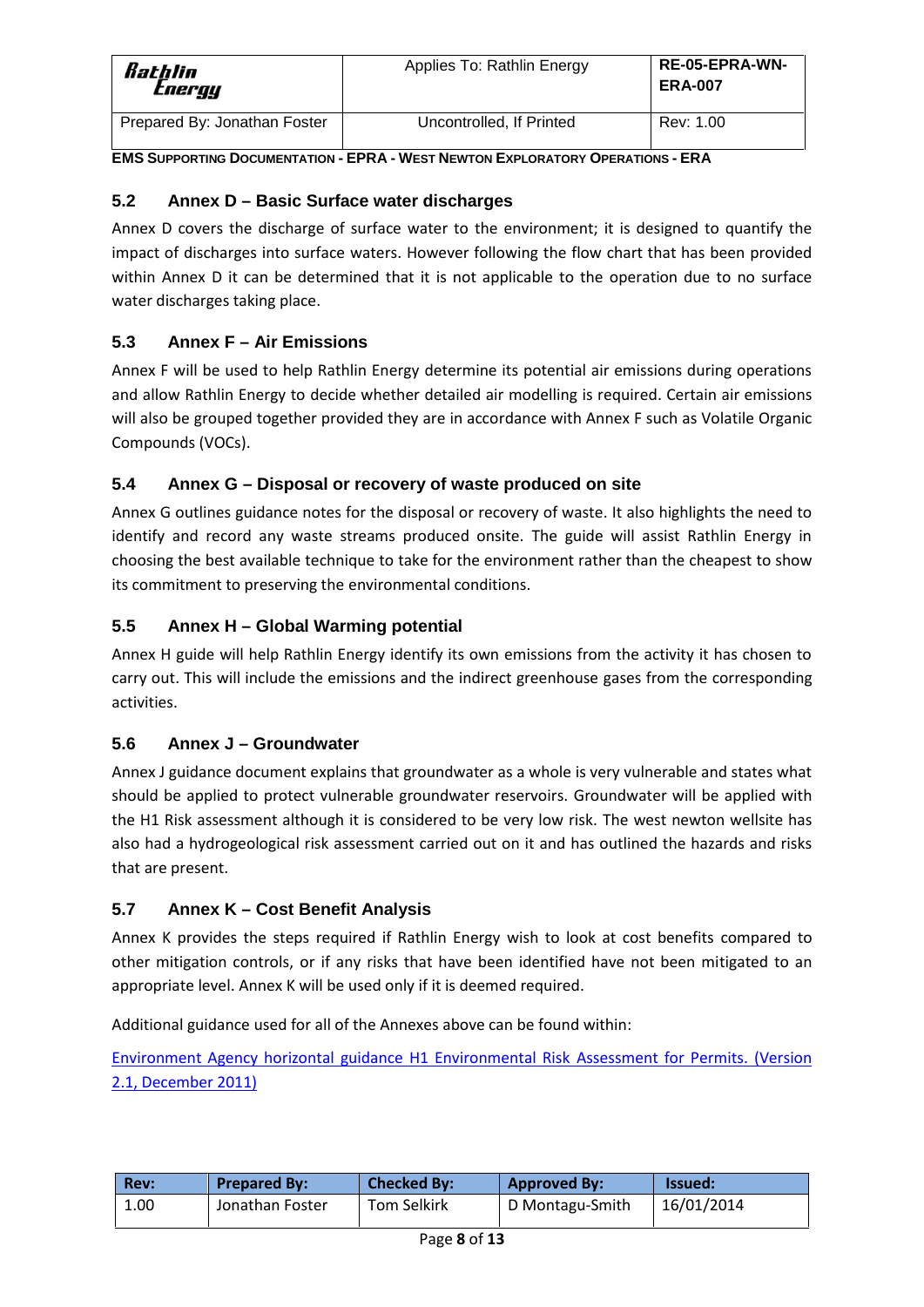| Rathlin<br><i>Energy</i>     | Applies To: Rathlin Energy | <b>RE-05-EPRA-WN-</b><br><b>ERA-007</b> |
|------------------------------|----------------------------|-----------------------------------------|
| Prepared By: Jonathan Foster | Uncontrolled, If Printed   | Rev: 1.00                               |

#### **6. ENVIRONMENTAL RISK ASSESSMENT**

A copy of the Environmental Risk Assessment is included as Appendix 2.

#### **7. CONCLUSIONS**

The chosen mitigation measures Rathlin Energy has identified has produced a Risk Rating of Medium to Low, the majority of which are Low. Rathlin Energy is committed to ensuring all risks associated with its operations are acceptable and is commitment to continually reviewing this Environmental Risk Assessment, acknowledging continual technological advancements in mitigation controls and continual improvement as a goal in the Environmental management System.

| <b>Rev:</b> | <b>Prepared By:</b> | <b>Checked By:</b> | <b>Approved By:</b> | <b>Issued:</b> |
|-------------|---------------------|--------------------|---------------------|----------------|
| 1.00        | Jonathan Foster     | Tom Selkirk        | D Montagu-Smith     | 16/01/2014     |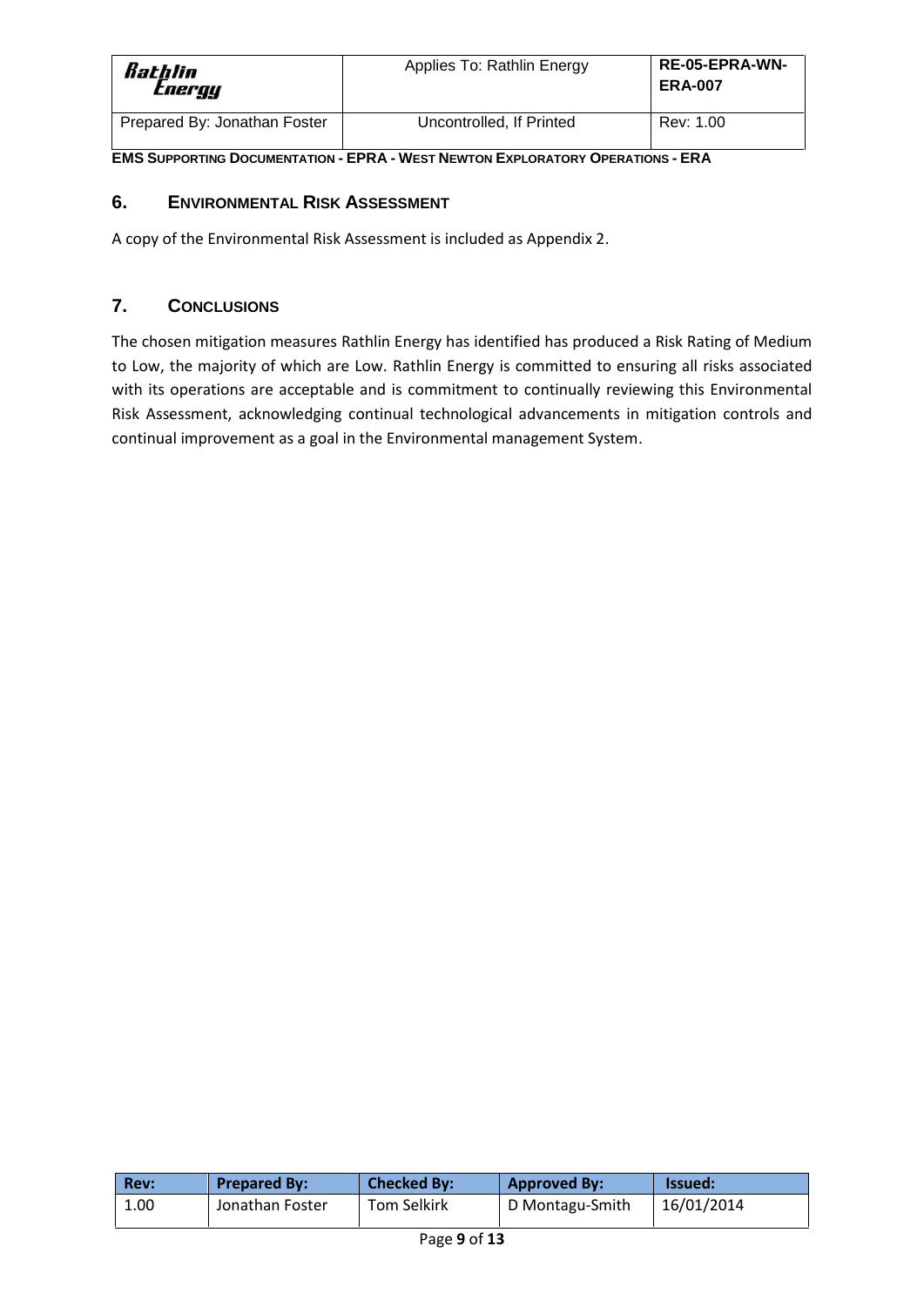| Rathlin<br><i>Energy</i>     | Applies To: Rathlin Energy | <b>RE-05-EPRA-WN-</b><br><b>ERA-007</b> |
|------------------------------|----------------------------|-----------------------------------------|
| Prepared By: Jonathan Foster | Uncontrolled, If Printed   | Rev: 1.00                               |

### **APPENDIX 1 – WEST NEWTON CONCEPTUAL MODEL**

| Rev: | <b>Prepared By:</b> | <b>Checked By:</b> | <b>Approved By:</b> | <b>Issued:</b> |
|------|---------------------|--------------------|---------------------|----------------|
| 1.00 | Jonathan Foster     | Tom Selkirk        | D Montagu-Smith     | 16/01/2014     |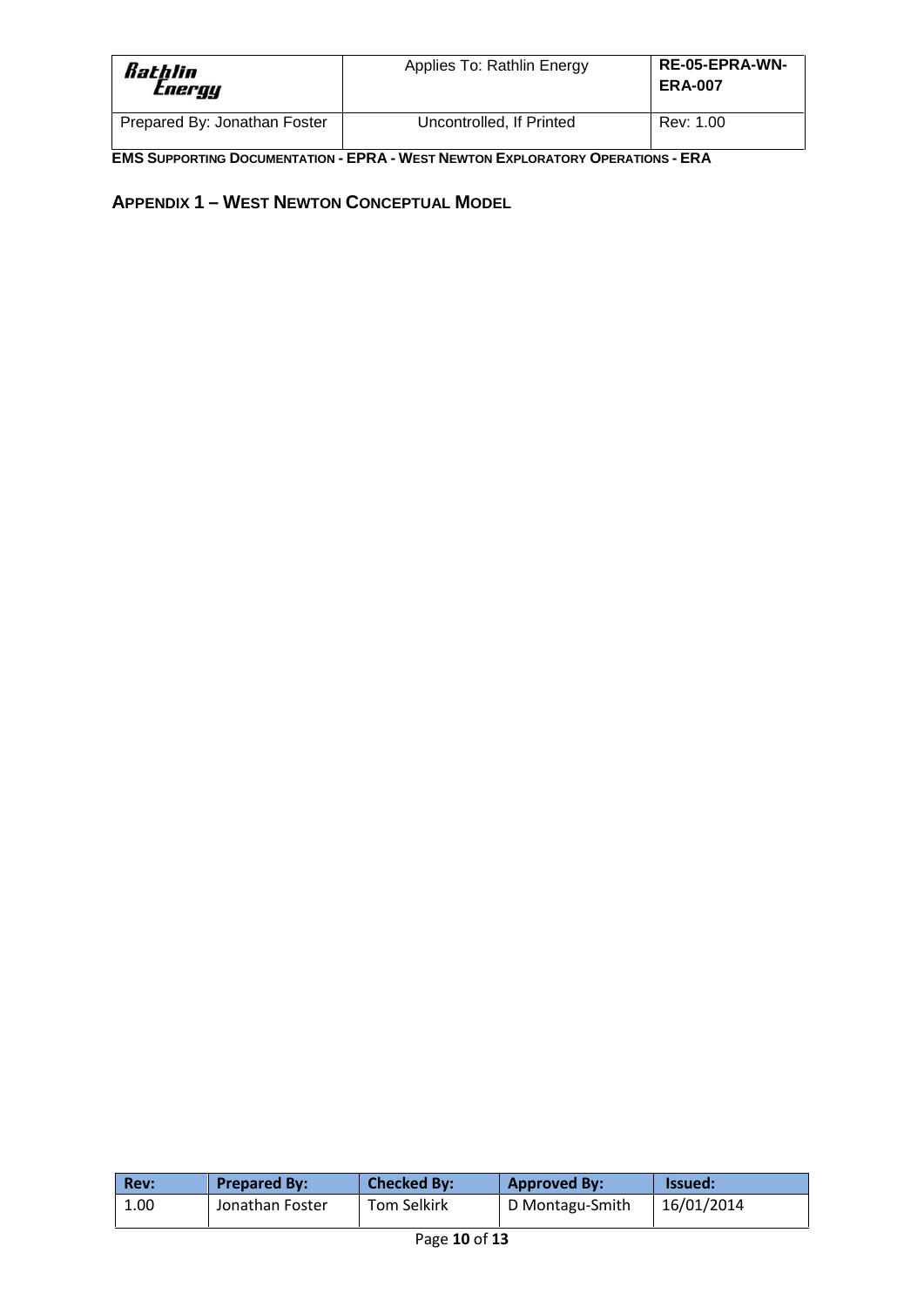| Rathlin<br><i>Energy</i>     | Applies To: Rathlin Energy | <b>RE-05-EPRA-WN-</b><br><b>ERA-007</b> |
|------------------------------|----------------------------|-----------------------------------------|
| Prepared By: Jonathan Foster | Uncontrolled, If Printed   | Rev: 1.00                               |

| Rev: | <b>Prepared By:</b> | <b>Checked By:</b> | <b>Approved By:</b> | <b>Issued:</b> |
|------|---------------------|--------------------|---------------------|----------------|
| 1.00 | Jonathan Foster     | Tom Selkirk        | D Montagu-Smith     | 16/01/2014     |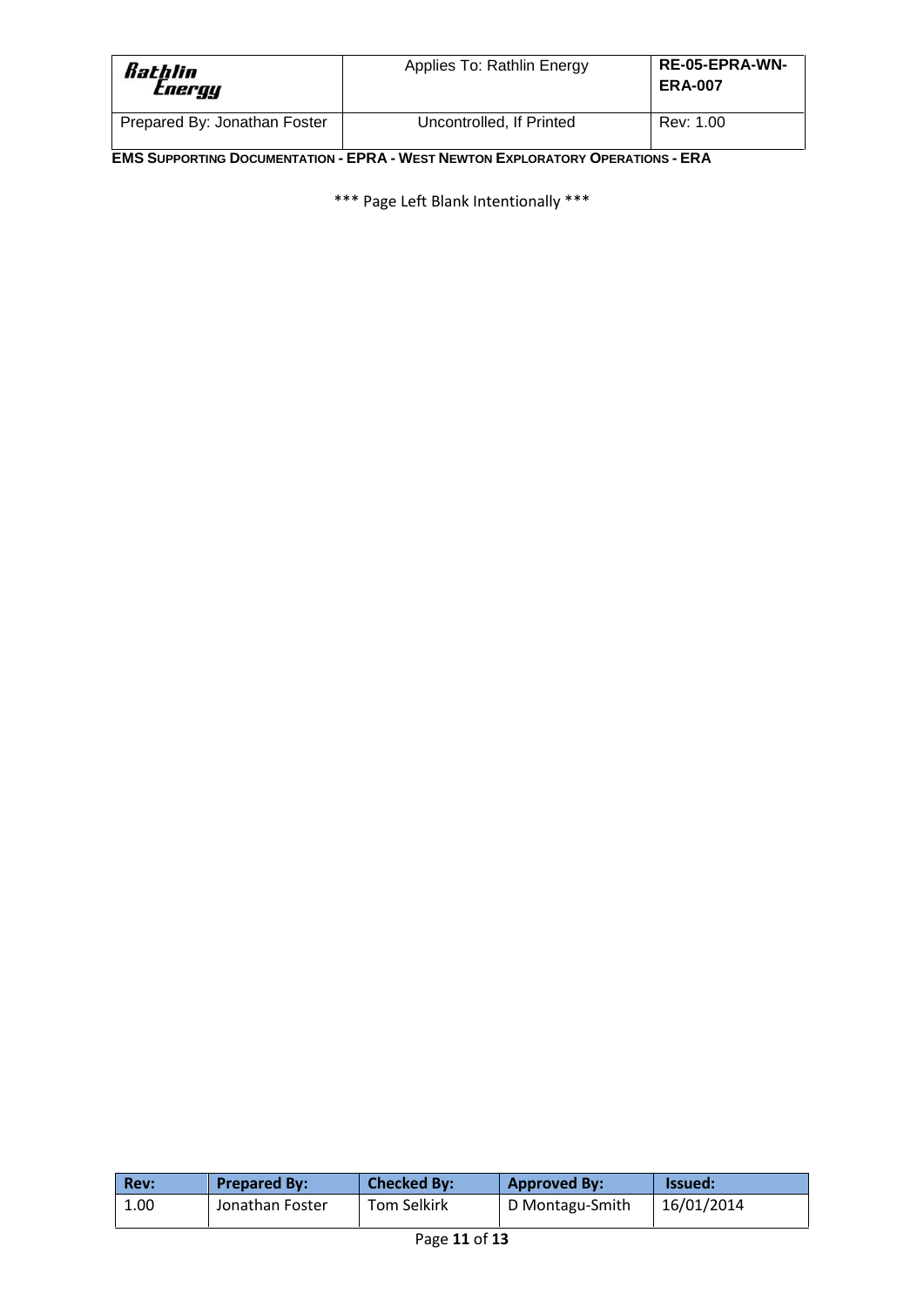

| y hydraulic connection with the chalk<br>ed or un-licensed abstractions within Monitoring for fluid losses<br>line and under the WFD classification Casing to isolate principal aquifer<br>nment Agency | Drill with Water Based Fluids                  |
|---------------------------------------------------------------------------------------------------------------------------------------------------------------------------------------------------------|------------------------------------------------|
|                                                                                                                                                                                                         |                                                |
|                                                                                                                                                                                                         |                                                |
|                                                                                                                                                                                                         |                                                |
|                                                                                                                                                                                                         | Monitoring of cementing operations             |
|                                                                                                                                                                                                         | Confirmation of casing integrity               |
|                                                                                                                                                                                                         | Isolated from deeper formations due            |
|                                                                                                                                                                                                         | to thick impermeable strata above<br>and below |
|                                                                                                                                                                                                         | Multiple casing strings isolating aquifer      |
|                                                                                                                                                                                                         |                                                |
|                                                                                                                                                                                                         |                                                |
|                                                                                                                                                                                                         |                                                |
|                                                                                                                                                                                                         |                                                |
|                                                                                                                                                                                                         |                                                |
|                                                                                                                                                                                                         |                                                |
|                                                                                                                                                                                                         |                                                |
|                                                                                                                                                                                                         |                                                |
|                                                                                                                                                                                                         |                                                |
|                                                                                                                                                                                                         |                                                |
|                                                                                                                                                                                                         |                                                |
|                                                                                                                                                                                                         |                                                |
|                                                                                                                                                                                                         |                                                |
|                                                                                                                                                                                                         |                                                |
| ed economically usable. Likely to                                                                                                                                                                       | Monitoring for fluid losses                    |
|                                                                                                                                                                                                         | Casing to isolate principal aquifer            |
|                                                                                                                                                                                                         | Monitoring of cementing operations             |
|                                                                                                                                                                                                         | Confirmation of casing integrity               |
|                                                                                                                                                                                                         | Isolated from deeper formations due            |
|                                                                                                                                                                                                         | to thick impermeable strata above<br>and below |
|                                                                                                                                                                                                         | Multiple casing strings isolating aquifer      |
|                                                                                                                                                                                                         |                                                |
|                                                                                                                                                                                                         |                                                |
|                                                                                                                                                                                                         |                                                |
|                                                                                                                                                                                                         |                                                |
|                                                                                                                                                                                                         |                                                |
|                                                                                                                                                                                                         |                                                |
|                                                                                                                                                                                                         |                                                |
|                                                                                                                                                                                                         |                                                |
|                                                                                                                                                                                                         |                                                |
|                                                                                                                                                                                                         |                                                |
|                                                                                                                                                                                                         |                                                |
|                                                                                                                                                                                                         |                                                |
|                                                                                                                                                                                                         |                                                |
|                                                                                                                                                                                                         |                                                |
|                                                                                                                                                                                                         |                                                |
|                                                                                                                                                                                                         |                                                |
|                                                                                                                                                                                                         |                                                |
|                                                                                                                                                                                                         |                                                |
|                                                                                                                                                                                                         |                                                |
|                                                                                                                                                                                                         |                                                |
|                                                                                                                                                                                                         |                                                |
|                                                                                                                                                                                                         |                                                |
|                                                                                                                                                                                                         |                                                |
|                                                                                                                                                                                                         |                                                |
|                                                                                                                                                                                                         |                                                |
|                                                                                                                                                                                                         |                                                |
|                                                                                                                                                                                                         |                                                |
|                                                                                                                                                                                                         |                                                |
|                                                                                                                                                                                                         |                                                |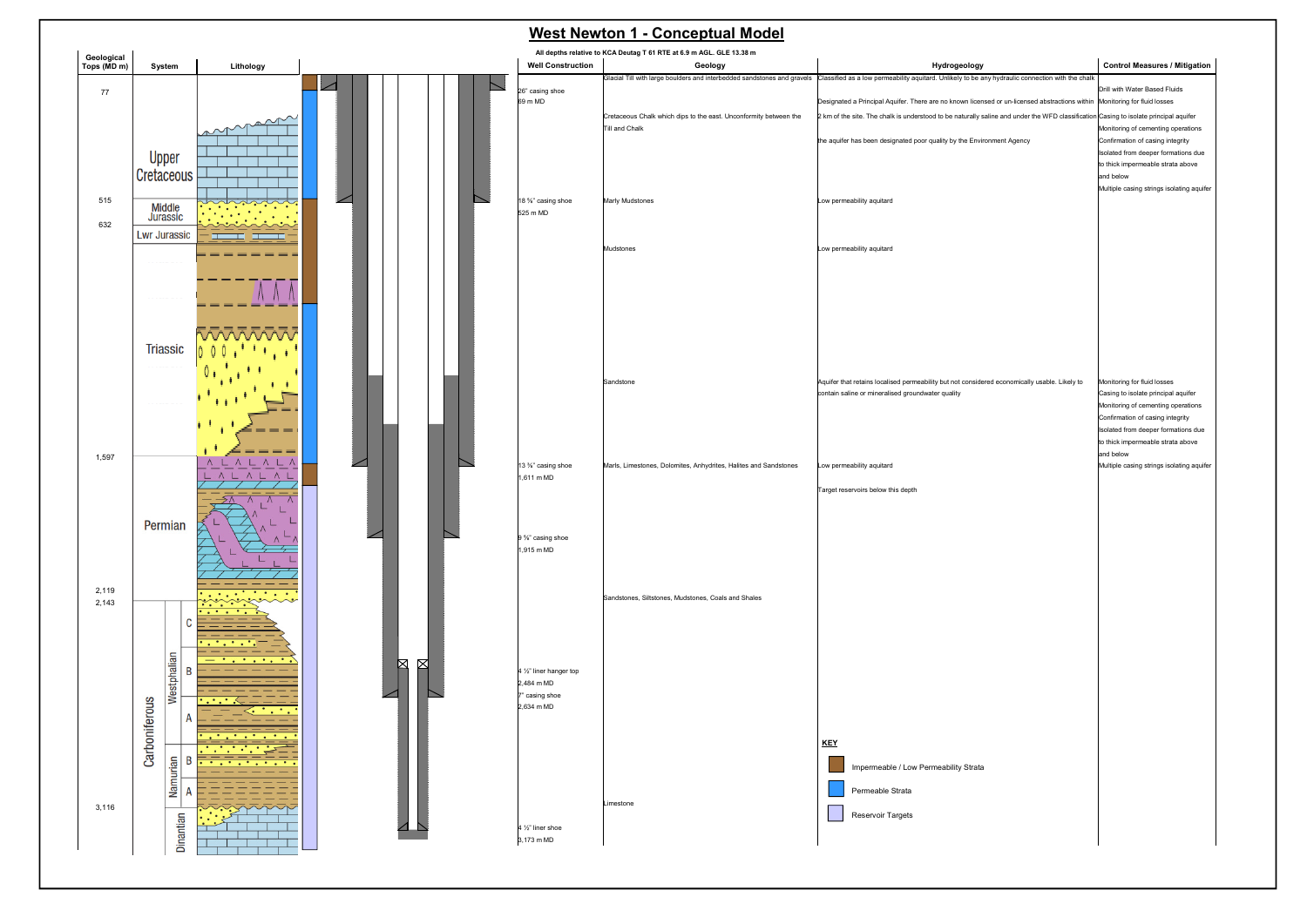| Rathlin<br><i>Energy</i>     | Applies To: Rathlin Energy | <b>RE-05-EPRA-WN-</b><br><b>ERA-007</b> |
|------------------------------|----------------------------|-----------------------------------------|
| Prepared By: Jonathan Foster | Uncontrolled, If Printed   | Rev: 1.00                               |

### **APPENDIX 2 – WEST NEWTON WELLSITE ENVIRONMENTAL RISK ASSESSMENT**

| Rev: | <b>Prepared By:</b> | <b>Checked By:</b> | <b>Approved By:</b> | lssued:    |
|------|---------------------|--------------------|---------------------|------------|
| 1.00 | Jonathan Foster     | Tom Selkirk        | D Montagu-Smith     | 16/01/2014 |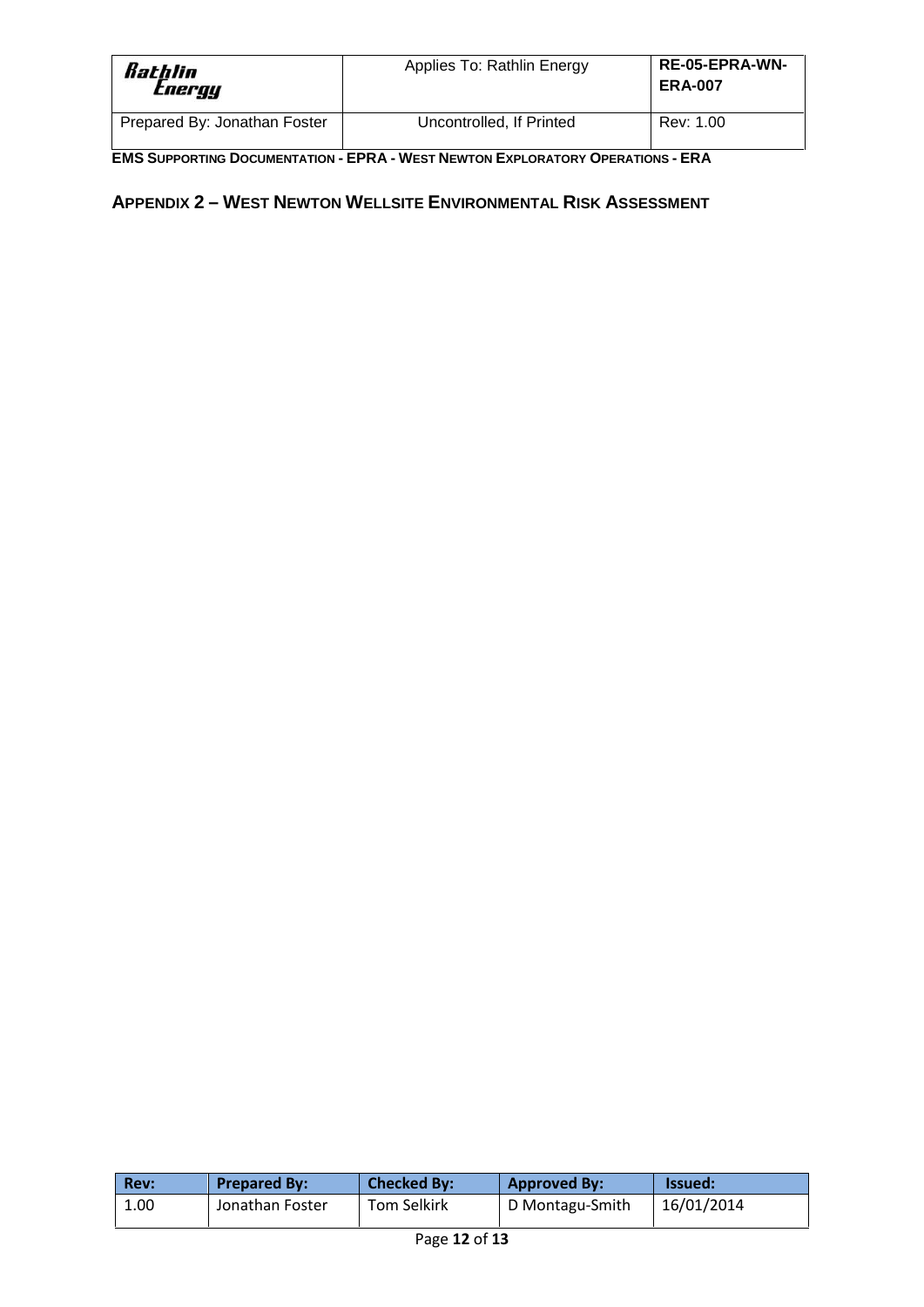| Rathlin<br><i>Energy</i>     | Applies To: Rathlin Energy | <b>RE-05-EPRA-WN-</b><br><b>ERA-007</b> |
|------------------------------|----------------------------|-----------------------------------------|
| Prepared By: Jonathan Foster | Uncontrolled, If Printed   | Rev: 1.00                               |

| Rev: | <b>Prepared By:</b> | <b>Checked By:</b> | <b>Approved By:</b> | <b>Issued:</b> |
|------|---------------------|--------------------|---------------------|----------------|
| 1.00 | Jonathan Foster     | Tom Selkirk        | D Montagu-Smith     | 16/01/2014     |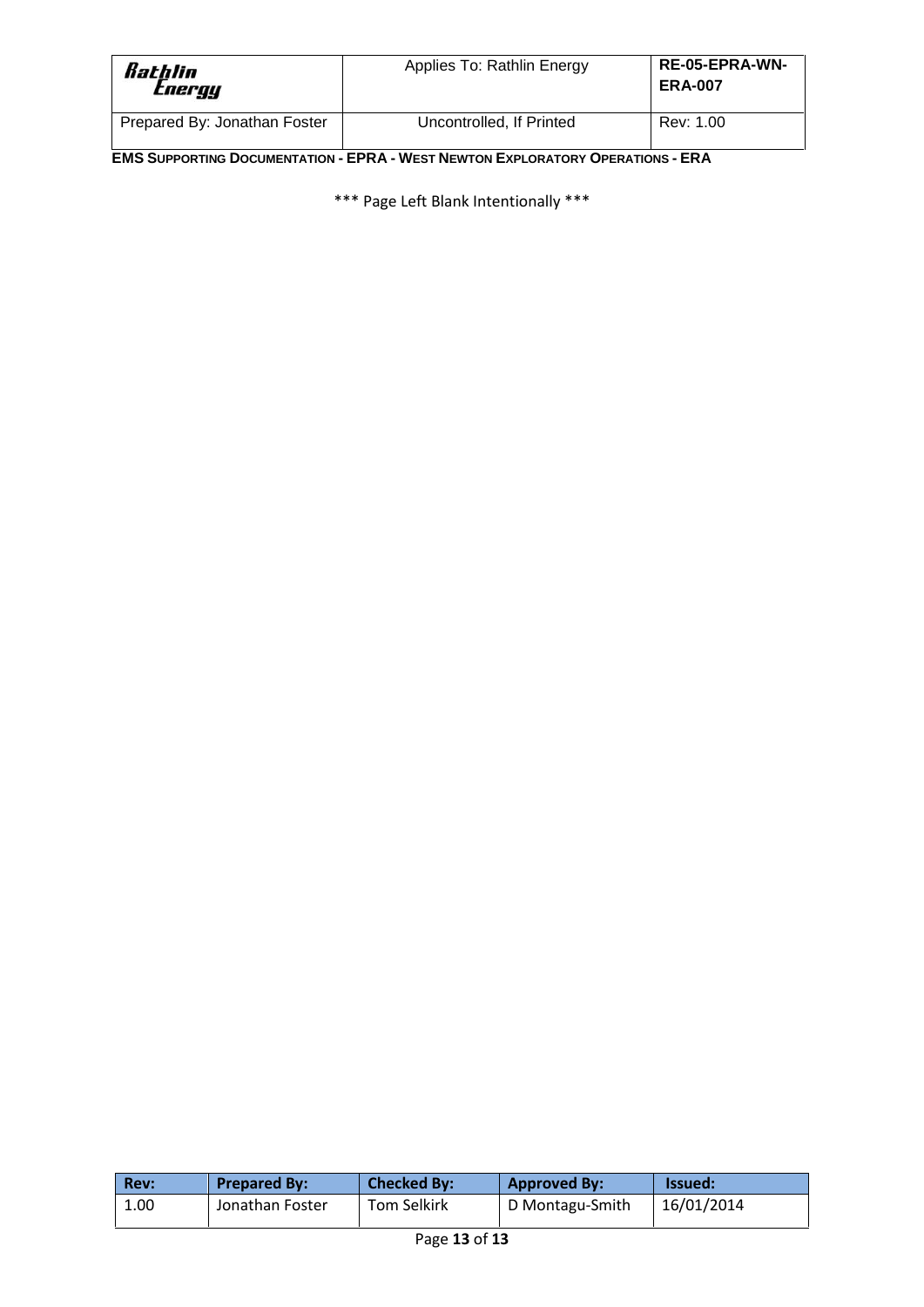# Rathlin<br>Energy

# Environmental Risk Assessment - West Newton Exploratory Operations

## **H1 – Annex A – Table 1 Assessment of Odour Risks**

| ID  | Hazard                                                                                                                                                         | Receptor                                                                                                                                                                                                                                                                                                                                                                                                                                                                                                                                                                                                         | Pathway                                                                                                 | <b>Risk Management</b>                                                                                                                                                                                                                                                                                                                                                                                                                                                                                                                                                                                                                                                                                                                                                                                                                                                                                                                                                               | Probability of<br><b>Exposure</b>                                                                                                                                                                                                                                                                                                                                                                                                                                  | Consequence                                                                                                                         | What is the<br>overall risk?                   |
|-----|----------------------------------------------------------------------------------------------------------------------------------------------------------------|------------------------------------------------------------------------------------------------------------------------------------------------------------------------------------------------------------------------------------------------------------------------------------------------------------------------------------------------------------------------------------------------------------------------------------------------------------------------------------------------------------------------------------------------------------------------------------------------------------------|---------------------------------------------------------------------------------------------------------|--------------------------------------------------------------------------------------------------------------------------------------------------------------------------------------------------------------------------------------------------------------------------------------------------------------------------------------------------------------------------------------------------------------------------------------------------------------------------------------------------------------------------------------------------------------------------------------------------------------------------------------------------------------------------------------------------------------------------------------------------------------------------------------------------------------------------------------------------------------------------------------------------------------------------------------------------------------------------------------|--------------------------------------------------------------------------------------------------------------------------------------------------------------------------------------------------------------------------------------------------------------------------------------------------------------------------------------------------------------------------------------------------------------------------------------------------------------------|-------------------------------------------------------------------------------------------------------------------------------------|------------------------------------------------|
| 001 | Release of odour when<br>breaking containment<br>on pipework used in<br>transporting produced<br>fluid from the wellbore<br>surface<br>storage<br>to<br>tanks. | <b>Local Residents:</b><br>West Newton village 1130m to<br>the South.<br>Marton village 800m to the<br>West.<br>Black Bush Farm 625m to the<br>North East.<br>Cayley Cottage 670m to the<br>East.<br>Woodend Farm 640m to the<br>West.<br>The Old School House 640m<br>to the South West.<br><b>Site of Special Scientific</b><br>Interest:<br>Lambwath Meadows -1000m<br>to North East.<br><b>Wildlife Sites:</b><br>Lambwath stream - 400m to<br>the North.<br>Wycliffe, North Plantation<br>900m to the South West.<br>The Moors $-1000m$ to the<br>South West.<br>Mill Avenue $-1000m$ to the<br>South West. | Air - Prevailing<br>winds<br>from<br>south<br>west<br>(average<br>statistics<br>from<br>the Met Office) | Site location is within rural area where local<br>receptors are very few.<br>Tanks and pipework to be built according to<br>manufacturer's and industry standards.<br>Tanks and pipework to be tested for leaks<br>prior to delivery / use as required by<br>manufacturer / written procedures.<br>Breaking containment of tanks and pipework<br>systems is to be kept to a minimum.<br>Tanks and pipework to be cleaned where<br>possible prior to breaking containment.<br>Regular maintenance and inspections are to<br>be conducted as directed by<br>the<br>manufacturer / written procedures.<br>An Ecological report was conducted prior to<br>operations to assess impact on local wildlife<br>and habitat.<br>Local residents informed<br>of<br>planned<br>operations via liaison committee meetings.<br>Records will be kept of complaints and action<br>taken to resolve complaints if required.<br>Authorities to be notified of the operation<br>prior to commencement. | emissions<br>Odorous<br>be<br>released<br>may<br>breaking<br>during<br>containment of the<br>tanks / pipework.<br>Breaking containment<br>of tanks / pipework<br>will be kept to a<br>minimum $-$ at end of<br>operations<br>or<br>essential<br>maintenance<br>work<br>only.<br><b>Breaking</b><br>οf<br>containment expected<br>to be at end of<br>operations only.<br>$N_2$ Purging to flare will<br>be performed where<br>practicable<br>to<br>minimise release | Complaints<br>οf<br>odours / smells in<br>vicinity of<br>local<br>receptors.<br>Will not last for<br>than<br>60<br>more<br>minutes. | Not significant<br>if<br>managed<br>correctly. |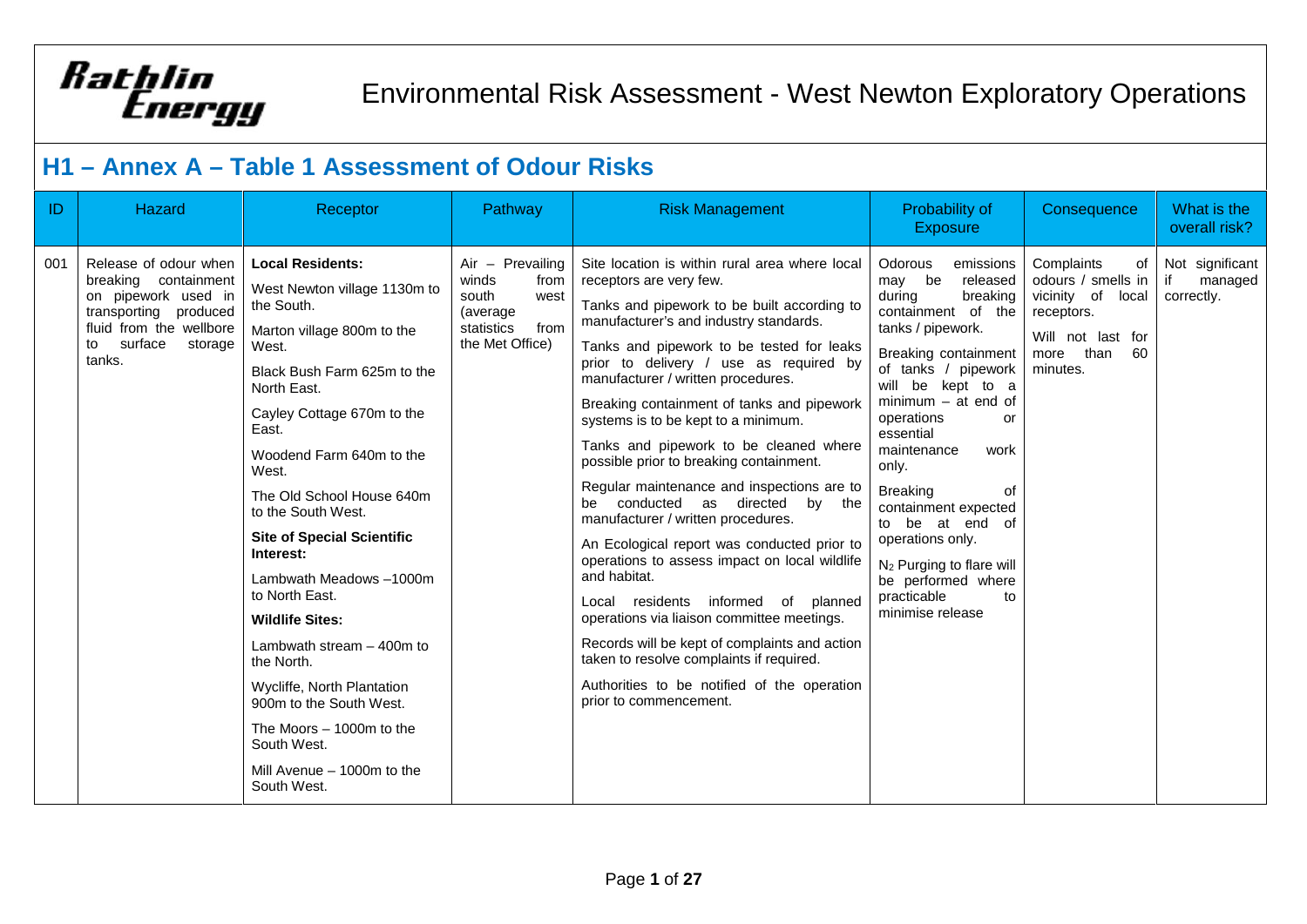| ID  | Hazard                                             | Receptor                                                                                                                                                                                                                                                                                                                                                                                                                                                                                                                                                                                                            | Pathway                                                                                                   | <b>Risk Management</b>                                                                                                                                                                                                                                                                                                                                                                                                                                                                                                                                                                                                                                                                                                                                                                                                                                                                              | Probability of<br><b>Exposure</b>                                                                                                                                                                                                                                                                                                       | Consequence                                                               | What is the<br>overall risk? |
|-----|----------------------------------------------------|---------------------------------------------------------------------------------------------------------------------------------------------------------------------------------------------------------------------------------------------------------------------------------------------------------------------------------------------------------------------------------------------------------------------------------------------------------------------------------------------------------------------------------------------------------------------------------------------------------------------|-----------------------------------------------------------------------------------------------------------|-----------------------------------------------------------------------------------------------------------------------------------------------------------------------------------------------------------------------------------------------------------------------------------------------------------------------------------------------------------------------------------------------------------------------------------------------------------------------------------------------------------------------------------------------------------------------------------------------------------------------------------------------------------------------------------------------------------------------------------------------------------------------------------------------------------------------------------------------------------------------------------------------------|-----------------------------------------------------------------------------------------------------------------------------------------------------------------------------------------------------------------------------------------------------------------------------------------------------------------------------------------|---------------------------------------------------------------------------|------------------------------|
| 002 | Release of odour from<br>storage of raw materials. | <b>Local Residents:</b><br>West Newton village 1130m<br>to the South.<br>Marton village 800m to the<br>West.<br>Black Bush Farm 625m to<br>the North East.<br>Cayley Cottage 670m to the<br>East.<br>Woodend Farm 640m to the<br>West.<br>The Old School House 640m<br>to the South West.<br><b>Site of Special Scientific</b><br>Interest:<br>Lambwath Meadows -<br>1000m to North East.<br><b>Wildlife Sites:</b><br>Lambwath stream $-$ 400m to<br>the North.<br>Wycliffe, North Plantation<br>900m to the South West.<br>The Moors $-1000m$ to the<br>South West.<br>Mill Avenue $-1000m$ to the<br>South West. | $Air - Prevailing$<br>winds<br>from<br>south<br>west<br>(average<br>statistics<br>from<br>the Met Office) | Site location is within rural area where local<br>receptors are very few.<br>Use of raw materials that are less likely to<br>cause odour problems.<br>Quantity of materials to be planned to ensure<br>that orders of biodegradable materials will be<br>limited and excess quantities kept to a<br>minimum.<br>Materials to be managed, stored and<br>handled correctly by competent personnel.<br>Daily inspections of materials / storage area<br>to identify potential problems that may cause<br>odorous emissions.<br>An Ecological report was conducted prior to<br>operations to assess impact on local wildlife<br>and habitat.<br>Local residents informed of planned<br>operations via liaison committee meetings.<br>Records will be kept of complaints and action<br>taken to resolve complaints if required.<br>Authorities to be notified of the operation<br>prior to commencement. | Odorous<br>emissions<br>may be released from<br>decaying materials.<br>Raw materials used<br>during the operation<br>will be kept to a<br>minimum.<br>Due to the short time<br>for<br>period<br>the<br>operation<br>it<br>is<br>expected that there is<br>insufficient time for<br>any raw materials to<br>decompose<br>omit<br>odours. | Complaints<br>of<br>odours / smells in<br>vicinity of local<br>receptors. | Not<br>significant.          |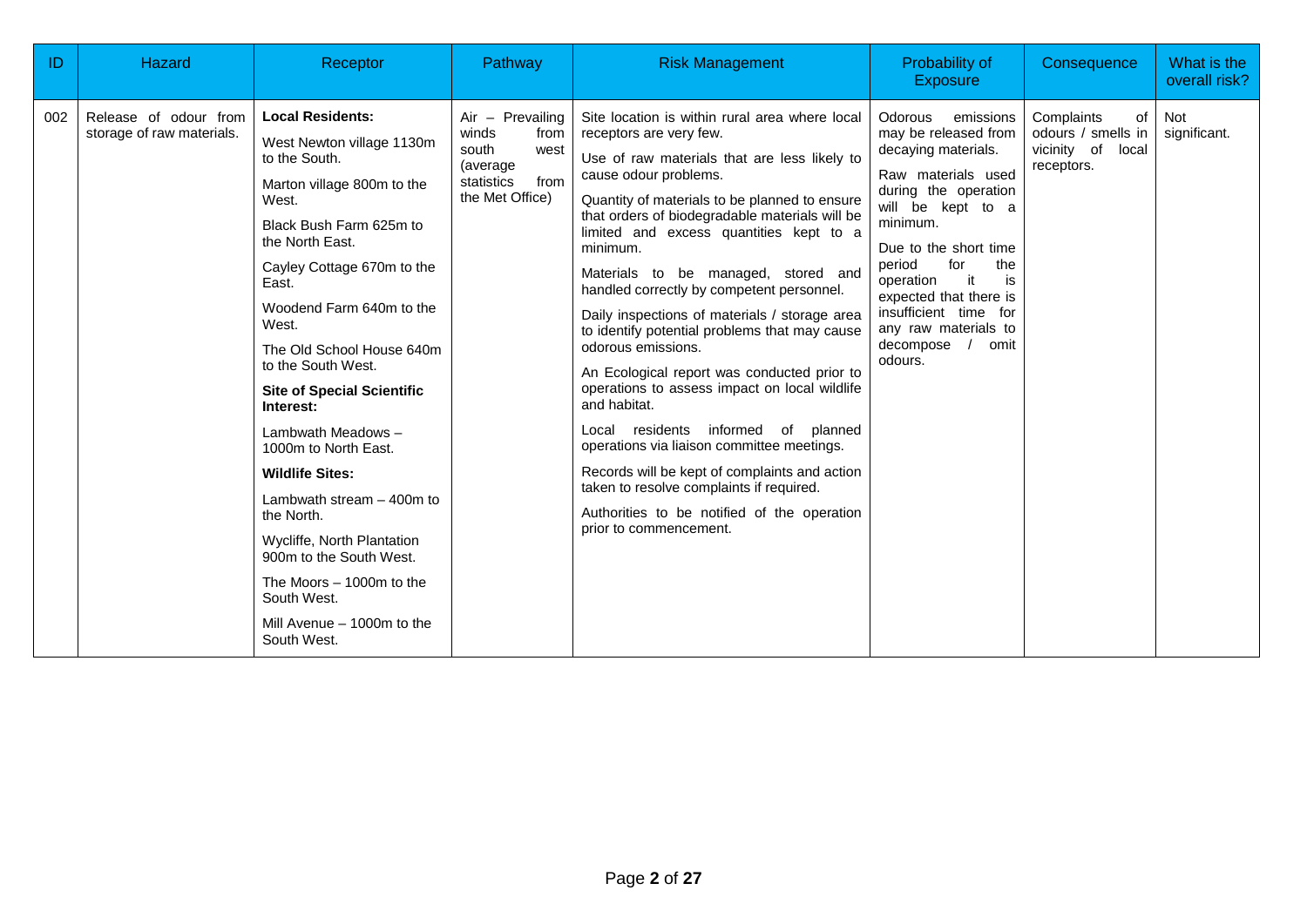| ID  | Hazard                                                         | Receptor                                                                                                                                                                                                                                                                                                                                                                                                                                                                                                                                                                                                       | <b>Pathway</b>                                                                                            | <b>Risk Management</b>                                                                                                                                                                                                                                                                                                                                                                                                                                                                                                                                                                                                                                                                                                                                                                                                                                                                                                                                                                                                                                                                                                                                                                                                                                                                                                                                                                                                | Probability of<br><b>Exposure</b>                                                                                                                                                                                                                                                                                                                                                                                                                                                                                                                                                                                                                                                                                                                                                                                         | Consequence                                                                                                                | What is the<br>overall risk? |
|-----|----------------------------------------------------------------|----------------------------------------------------------------------------------------------------------------------------------------------------------------------------------------------------------------------------------------------------------------------------------------------------------------------------------------------------------------------------------------------------------------------------------------------------------------------------------------------------------------------------------------------------------------------------------------------------------------|-----------------------------------------------------------------------------------------------------------|-----------------------------------------------------------------------------------------------------------------------------------------------------------------------------------------------------------------------------------------------------------------------------------------------------------------------------------------------------------------------------------------------------------------------------------------------------------------------------------------------------------------------------------------------------------------------------------------------------------------------------------------------------------------------------------------------------------------------------------------------------------------------------------------------------------------------------------------------------------------------------------------------------------------------------------------------------------------------------------------------------------------------------------------------------------------------------------------------------------------------------------------------------------------------------------------------------------------------------------------------------------------------------------------------------------------------------------------------------------------------------------------------------------------------|---------------------------------------------------------------------------------------------------------------------------------------------------------------------------------------------------------------------------------------------------------------------------------------------------------------------------------------------------------------------------------------------------------------------------------------------------------------------------------------------------------------------------------------------------------------------------------------------------------------------------------------------------------------------------------------------------------------------------------------------------------------------------------------------------------------------------|----------------------------------------------------------------------------------------------------------------------------|------------------------------|
| 003 | Release of odour from<br>site septic tanks and<br>waste skips. | <b>Local Residents:</b><br>West Newton village 1130m<br>to the South.<br>Marton village 800m to the<br>West.<br>Black Bush Farm 625m to<br>the North East.<br>Cayley Cottage 670m to the<br>East.<br>Woodend Farm 640m to the<br>West.<br>The Old School House<br>640m to the South West.<br>Site of Special Scientific<br>Interest:<br>Meadows<br>Lambwath<br>1000m to North East.<br><b>Wildlife Sites:</b><br>Lambwath stream $-$ 400m to<br>the North.<br>Wycliffe, North Plantation<br>900m to the South West.<br>The Moors $-1000m$ to the<br>South West.<br>Mill Avenue $-$ 1000m to the<br>South West. | $Air - Prevailing$<br>winds<br>from<br>south<br>west<br>(average<br>statistics<br>from<br>the Met Office) | Site location is within rural area where local<br>receptors are very few.<br>Tanks and pipework to be built according to<br>manufacturer's and industry standards.<br>Tanks and pipework to be tested for leaks<br>prior to delivery as identified by manufacturer<br>and industry standards.<br>Breaking containment of tanks and pipework<br>systems is to be kept to a minimum.<br>Tanks and pipework to be cleaned where<br>possible prior to breaking containment.<br>Tanks and skips to be self-contained<br>enclosed to prevent emissions.<br>Skips to be clearly marked to ensure that<br>waste is kept segregated and cross<br>contamination does not occur.<br>Tanks checked prior to use to ensure<br>complete integrity.<br>Tanks and skips to be monitored and<br>emptied daily / as required.<br>Site HSE Advisor and site waste contractor<br>to complete daily visual checks of tanks and<br>skips.<br>Regular maintenance and inspections are to<br>be conducted as directed by the<br>manufacturer / written procedures.<br>An Ecological report was conducted prior to<br>operations to assess impact on local wildlife<br>and habitat.<br>Local residents informed of planned<br>operations via liaison committee meetings.<br>Records will be kept of complaints and action<br>taken to resolve complaints if required.<br>Authorities to be notified of the operation<br>prior to commencement. | Odorous<br>emissions<br>be released<br>may<br>during disassembling<br>of the pipework and<br>tanks.<br>Breaking containment<br>of tanks / pipework<br>will be kept to a<br>$minimum - at end of$<br>operations<br>or<br>essential<br>maintenance<br>work<br>only.<br><b>Breaking</b><br>of<br>containment expected<br>to be at end of<br>operations only.<br>Odorous<br>emissions<br>may be released from<br>breakdown of refuse<br>in skips if left over a<br>period of time.<br>Skips<br>will<br>be<br>monitored<br>and<br>emptied frequently to<br>remove the possibility<br>of odorous emissions<br>occurring.<br>Septic tank pump-out<br>will cause vent to<br>atmosphere<br>from<br>suction tanker for<br>durations<br>short<br>(<30mins). This is a<br>low<br>temporary<br>velocity and<br>low<br>volume emission. | Complaints<br>оf<br>odours / smells in<br>vicinity of local<br>receptors.<br>Will not last for<br>more than 30<br>minutes. | Not<br>significant.          |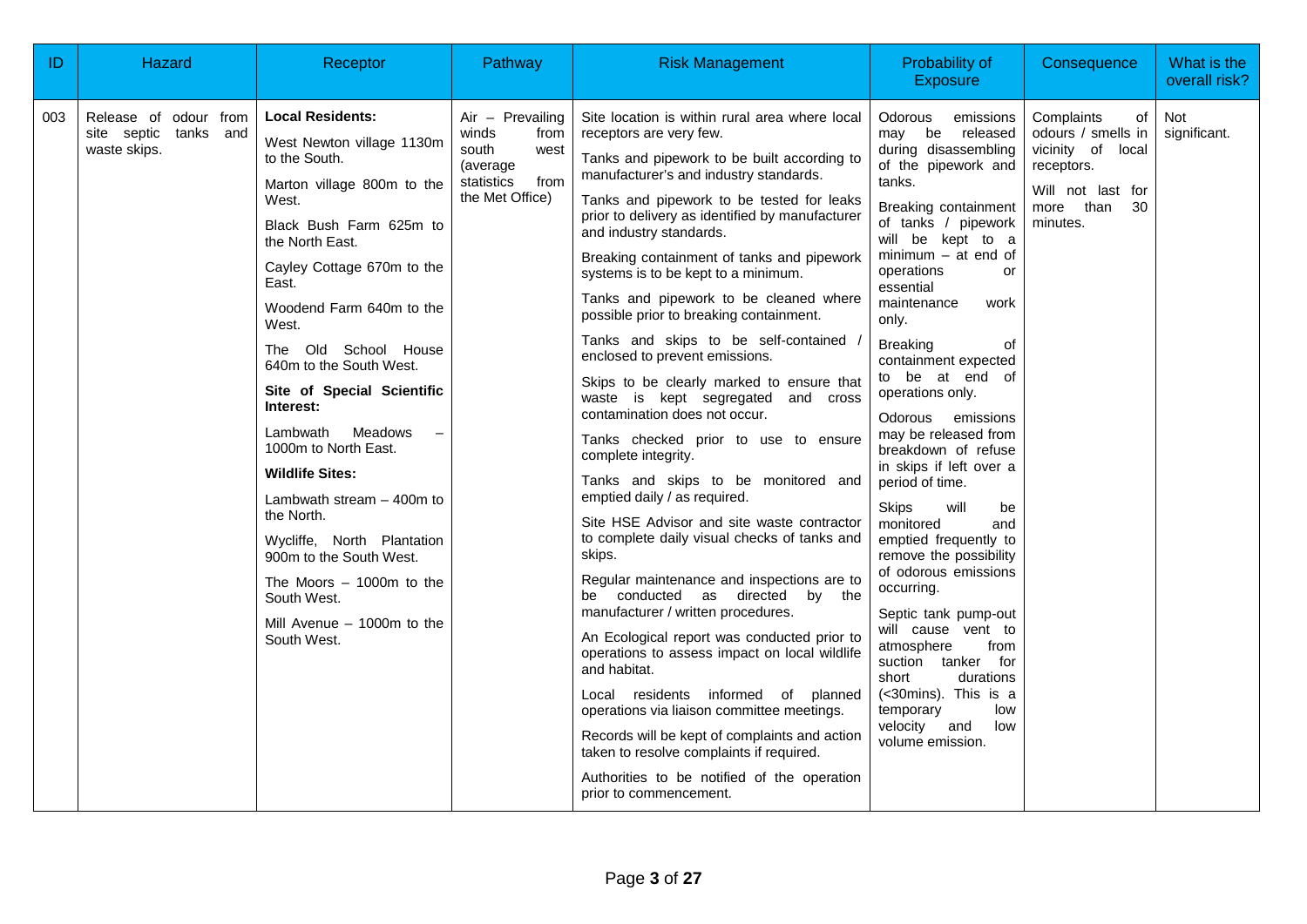

# Environmental Risk Assessment - West Newton Exploratory Operations

#### **H1 – Annex A – Table 2 Assessment of Noise and Vibration Risks** ID | Hazard | Receptor | Pathway | Risk Management Probability | Cor of **Exposure** Consequence What is the overall risk? 001 Noise and **Local Residents:** vibration from West Newton village and<br>transportation West Newton village <sub>vibratio</sub> transportation vehicles accessing and egressing site. Noise from vehicle engines and generators on site. Noise from vehicle reversing alarms. Noise from loading and<br>unloading of unloading vehicles. 1130m to the South. Marton village 800m to the West. Black Bush Farm 625m to the North East. Cayley Cottage 670m to the East. Woodend Farm 640m to the West. The Old School House 640m to the South West. **Site of Special Scientific Interest:** Lambwath Meadows – 1000m to North East. **Wildlife Sites:** Lambwath stream – 400m to the North. Wycliffe, North Plantation 900m to the South West. The Moors – 1000m to the South West. Mill Avenue – 1000m to the South West. **Atmosphere** and ground vibrations. Site location is within rural area where local receptors are very few. Both daytime (7am – 7pm) and night time (7pm – 7am) noise limits  $\begin{bmatrix} 1 & 1 & 1 \\ 1 & 1 & 1 \end{bmatrix}$ set by the planning authority shall not be breached. Transport restrictions set by the planning authority shall not be breached. Vehicle loads and transportation to be planned to reduce quantity of deliveries / collections. Vehicles are to be serviced and maintained to manufacturer's / industry standards. Drivers are to receive training / induction on driving techniques and site rules. Directional / white noise reversing alarms are to be fitted to site vehicles. Loading / unloading operations will be planned where possible during day light hours. Noise monitoring to be conducted prior to and during operations. Sound screens to be erected if required from sound survey results. Trained operators to load / unload vehicles using MHE plant equipment. Equipment when not in use to be switched off. An Ecological report was conducted prior to operations to assess impact on local wildlife and habitat. Local residents informed of planned operations via liaison committee meetings. Records will be kept of complaints and action taken to resolve complaints if required. Authorities to be notified of the operation prior to commencement. Vehicle movements will be local receptors. limited in compliance with planning authority conditions. Complaints of noise in vicinity of Duration of planned operations is temporary. Due to location. noise levels may increase for the duration of operations. Low if management techniques are effective.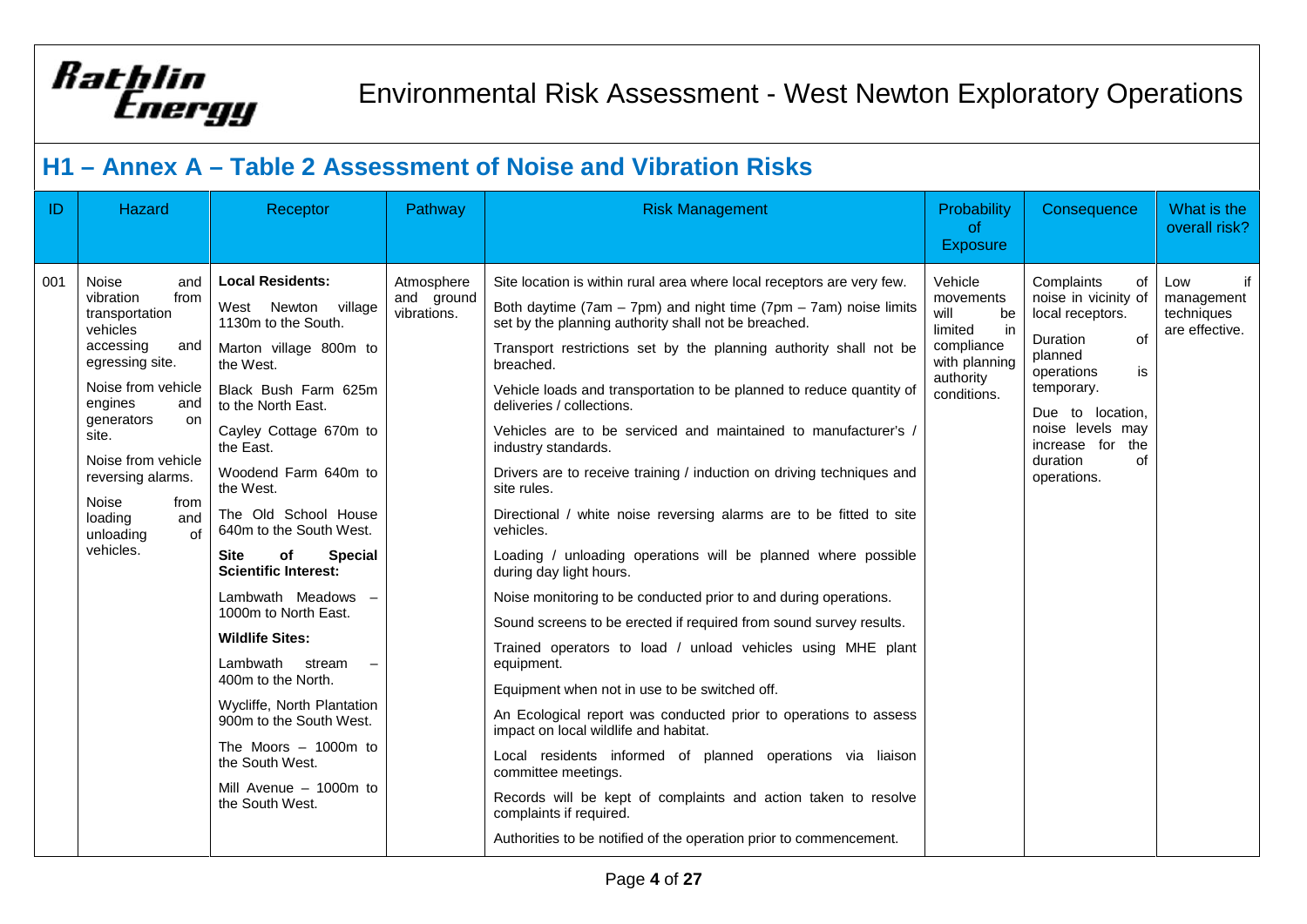| ID  | <b>Hazard</b>                                                                                                                                                                                                                                                      | Receptor                                                                                                                                                                                                                                                                                                                                                                                                                                                                                                                                                                                                                            | Pathway                                 | <b>Risk Management</b>                                                                                                                                                                                                                                                                                                                                                                                                                                                                                                                                                                                                                                                                                                                                                                                                                                                                                                                                                                                                                                                                                                                                     | Probability<br>of                                                                                                               | Consequence                                                                                                                                                                                                                                      | What is the<br>overall                                  |
|-----|--------------------------------------------------------------------------------------------------------------------------------------------------------------------------------------------------------------------------------------------------------------------|-------------------------------------------------------------------------------------------------------------------------------------------------------------------------------------------------------------------------------------------------------------------------------------------------------------------------------------------------------------------------------------------------------------------------------------------------------------------------------------------------------------------------------------------------------------------------------------------------------------------------------------|-----------------------------------------|------------------------------------------------------------------------------------------------------------------------------------------------------------------------------------------------------------------------------------------------------------------------------------------------------------------------------------------------------------------------------------------------------------------------------------------------------------------------------------------------------------------------------------------------------------------------------------------------------------------------------------------------------------------------------------------------------------------------------------------------------------------------------------------------------------------------------------------------------------------------------------------------------------------------------------------------------------------------------------------------------------------------------------------------------------------------------------------------------------------------------------------------------------|---------------------------------------------------------------------------------------------------------------------------------|--------------------------------------------------------------------------------------------------------------------------------------------------------------------------------------------------------------------------------------------------|---------------------------------------------------------|
|     |                                                                                                                                                                                                                                                                    |                                                                                                                                                                                                                                                                                                                                                                                                                                                                                                                                                                                                                                     |                                         |                                                                                                                                                                                                                                                                                                                                                                                                                                                                                                                                                                                                                                                                                                                                                                                                                                                                                                                                                                                                                                                                                                                                                            | <b>Exposure</b>                                                                                                                 |                                                                                                                                                                                                                                                  | risk?                                                   |
| 002 | Noise from drilling<br>operations.<br><b>Includes</b><br>noise<br>levels from drilling<br>site<br>plant<br>rig,<br>equipment,<br>generators<br>and<br>movement<br>0f<br>equipment around<br>site.<br>Vibration<br>from<br>drilling operation<br>and site vehicles. | <b>Local Residents:</b><br>West Newton village<br>1130m to the South.<br>Marton village 800m to<br>the West.<br>Black Bush Farm 625m<br>to the North East.<br>Cayley Cottage 670m to<br>the East.<br>Woodend Farm 640m to<br>the West.<br>The Old School House<br>640m to the South West.<br><b>Site</b><br>of<br><b>Special</b><br><b>Scientific Interest:</b><br>Lambwath Meadows<br>1000m to North East.<br><b>Wildlife Sites:</b><br>Lambwath<br>stream<br>400m to the North.<br>Wycliffe, North Plantation<br>900m to the South West.<br>The Moors $-1000m$ to<br>the South West.<br>Mill Avenue - 1000m to<br>the South West. | Atmosphere<br>and ground<br>vibrations. | Site location is within rural area where local receptors are very few.<br>Both daytime ( $7am - 7pm$ ) and night time ( $7pm - 7am$ ) noise limits<br>set by the planning authority shall not be breached.<br>Vehicles are to be serviced and maintained to manufacturer's /<br>industry standards.<br>Drivers / Operators of plant equipment are to receive training<br>induction on driving, operating techniques and site rules.<br>Vehicle reversing alarms are to be directional / white noise.<br>Loading / unloading operations will be planned where possible<br>during day light hours.<br>Trained operators to load / unload vehicles using MHE plant<br>equipment.<br>Equipment when not in use to be switched off.<br>Noise monitoring to be conducted during operations.<br>Sound screens to be erected if required from sound survey results.<br>An Ecological report was conducted prior to operations to assess<br>impact on local wildlife and habitat.<br>Local residents informed of planned operations via liaison<br>committee meetings.<br>Records will be kept of complaints and action taken to resolve<br>complaints if required. | Drilling<br>phase $-24$<br>hour<br>operation -<br>noise<br>and<br>vibration<br>may<br>occasionally<br>reach local<br>habitants. | Complaints<br>οf<br>noise in vicinity of<br>local receptors.<br>of<br>Duration<br>planned<br>operations<br>is<br>temporary.<br>Due<br>to<br>rural<br>location,<br>noise<br>levels<br>may<br>increase for<br>the<br>duration<br>οf<br>operations. | if<br>Low<br>management<br>techniques<br>are effective. |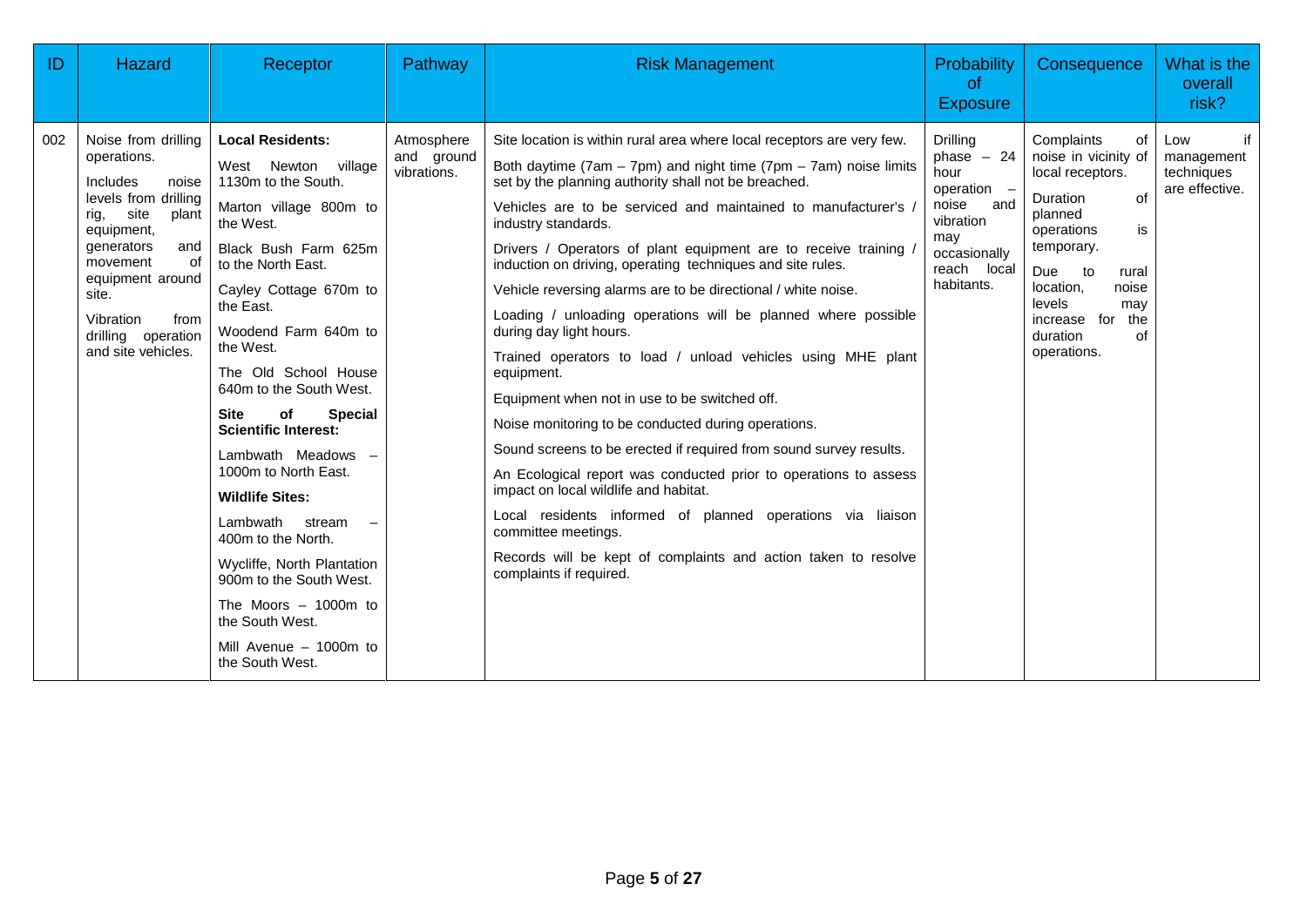| ID  | <b>Hazard</b>             | Receptor                                                                                                                                                                                                                                                                                                                                                                                                                                                                                                                                                                                                                                                          | Pathway     | <b>Risk Management</b>                                                                                                                                                                                                                                                                                                                                                                                                                                                                                                                                                                                                                                                                                                                                                                                                                                                                                                                                                                                                                                                                                                                                                                                                                                                                                                                                                                                                                                                                                                                                  | Probability<br><sub>of</sub><br><b>Exposure</b>                                                                                                                                                                                                                                                                                     | Consequence                                                                                                                                                                                                                                                              | What is the<br>overall<br>risk? |
|-----|---------------------------|-------------------------------------------------------------------------------------------------------------------------------------------------------------------------------------------------------------------------------------------------------------------------------------------------------------------------------------------------------------------------------------------------------------------------------------------------------------------------------------------------------------------------------------------------------------------------------------------------------------------------------------------------------------------|-------------|---------------------------------------------------------------------------------------------------------------------------------------------------------------------------------------------------------------------------------------------------------------------------------------------------------------------------------------------------------------------------------------------------------------------------------------------------------------------------------------------------------------------------------------------------------------------------------------------------------------------------------------------------------------------------------------------------------------------------------------------------------------------------------------------------------------------------------------------------------------------------------------------------------------------------------------------------------------------------------------------------------------------------------------------------------------------------------------------------------------------------------------------------------------------------------------------------------------------------------------------------------------------------------------------------------------------------------------------------------------------------------------------------------------------------------------------------------------------------------------------------------------------------------------------------------|-------------------------------------------------------------------------------------------------------------------------------------------------------------------------------------------------------------------------------------------------------------------------------------------------------------------------------------|--------------------------------------------------------------------------------------------------------------------------------------------------------------------------------------------------------------------------------------------------------------------------|---------------------------------|
| 003 | from<br>Noise<br>flaring. | <b>Local Residents:</b><br>West Newton village<br>1130m to the South.<br>Marton village 800m to<br>the West.<br>Black Bush Farm 625m<br>to the North East.<br>Cayley Cottage 670m to<br>the East.<br>Woodend Farm 640m to<br>the West.<br>The Old School House<br>640m to the South West.<br><b>Site</b><br>of<br><b>Special</b><br><b>Scientific Interest:</b><br>Lambwath Meadows -<br>1000m to North East.<br><b>Wildlife Sites:</b><br>Lambwath<br>stream<br>$\overline{\phantom{0}}$<br>400m to the North.<br>Wycliffe, North Plantation<br>900m to the South West.<br>The Moors $-1000m$ to<br>the South West.<br>Mill Avenue - 1000m to<br>the South West. | Atmosphere. | Site location is within rural area where local receptors are very few.<br>Flare stack to be constructed and tested in accordance with<br>manufacturer's / industry standards<br>Regular maintenance and inspections are to be conducted as<br>directed by the manufacturer / written procedures.<br>Flare stack to be monitored and controlled at all times.<br>Perimeter safe zone established around flare stack.<br>Due to the potential risk from flaring of natural gas, a dispersion<br>modelling assessment of the impact of gas flaring at the West<br>Newton well site on local air quality has been commissioned by<br>Rathlin Energy (UK) Limited. A copy is attached.<br>The assessment compared two (2) types of flare configuration,<br>concluding that an enclosed ground flare will be installed. This<br>agrees with indicative BAT as defined in the Technical Guidance<br>Note for onshore oil and gas exploratory operations.<br>It is stated within the conclusion of the dispersion modelling report<br>that the flaring operations proposed during well exploration will not<br>affect the attainment of air quality standards within the local area.<br>For the nearest locations of habituation and statutory designated<br>sites, the impact of flaring on air quality is below the level at which it<br>would be considered insignificant.An Ecological report was<br>conducted prior to operations to assess impact on local wildlife and<br>habitat.<br>Authorities to be notified of the operation prior to commencement. | Well testing<br>will<br>be<br>conducted<br>over a period<br>of up to 10<br>(24)<br>days<br>hours).<br>During<br>testing noise<br>will<br>be<br>produced<br>from<br>the<br>of<br>flaring<br>gases.<br>Noise<br>generated<br>will depend<br>the<br>on<br>volume<br>of<br>subsurface<br>gases<br>released<br>the<br>from<br>formation. | Complaints<br>of<br>noise in vicinity of<br>local receptors.<br>Duration<br>of<br>planned<br>operations<br>is<br>expected not to<br>exceed 10 days.<br>Due<br>to<br>rural<br>location,<br>noise<br>levels<br>may<br>increase for<br>the<br>duration<br>0f<br>operations. | Medium.                         |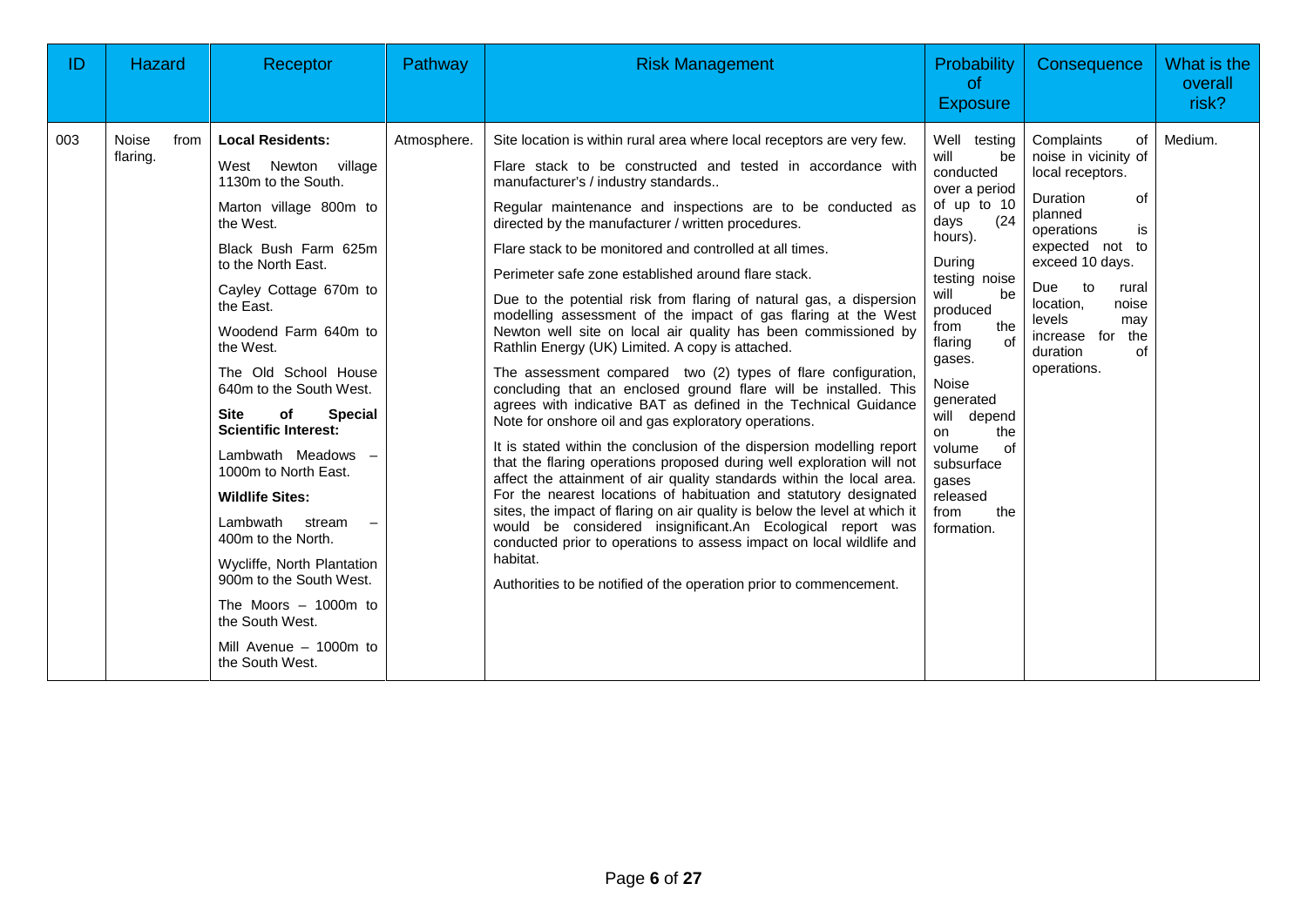# Rathlin Energy

# Environmental Risk Assessment - West Newton Exploratory Operations

#### **H1 – Annex A – Table 3 Assessment of Fugitive Emissions Risks** ID Hazard Receptor Rathway Risk Management Risk Management Risk Management of **Exposure** Consequence What is the overall risk? 001 Emissions to Air. Methane emissions from the wellbore and mud circulation. **Local Residents:** West Newton village 1130m to the South. Marton village 800m to the West. Black Bush Farm 625m to the North East. Cayley Cottage 670m to the East. Woodend Farm 640m to the West. The Old School House 640m to the South West. **Site of Special Scientific Interest:** Lambwath Meadows – 1000m to North East. **Wildlife Sites:** Lambwath stream 400m to the North. Wycliffe, North Plantation 900m to the South West. The Moors – 1000m to the South West. Mill Avenue – 1000m to the South West. Air – Site location is within rural area where local receptors are very few. vapours carried on the wind. The well was constructed to industry standards / best available  $\begin{bmatrix} 6 & 11 & 16 \\ 1 & 6 & 16 \\ 1 & 1 & 16 \\ 1 & 1 & 16 \\ 1 & 1 & 16 \\ 1 & 1 & 16 \\ 1 & 1 & 16 \\ 1 & 1 & 16 \\ 1 & 1 & 16 \\ 1 & 1 & 16 \\ 1 & 1 & 16 \\ 1 & 1 & 16 \\ 1 & 1 & 16 \\ 1 & 1 & 16 \\ 1 & 1 & 16$ techniques and reviewed by independent well examiner. Adequate mud weight / suspension fluid weight, well control equipment and procedures in place. Competent Site Supervisor who holds a certified in date well control certificate is to be present during operations. Use of competent drilling fluids / suspension fluids management personnel. Formation Integrity Tests (FIT) were conducted on casing shoes. Cementing best practices were utilised. Integrity of Well Cellar was checked prior to drilling and well testing. Flare stack to be installed to divert methane emissions from the wellbore to the stack to be ignited in a controlled process. Training on environmental awareness and emergency procedures for site personnel. Emergency procedures tested prior to commencement of operations and on a regular basis thereafter. Safe working procedures are documented and widely known by site personnel. Gas monitoring systems provided to ensure early detection of gases from the wellbore and mud circulation system and managed by competent personnel. Authorities to be notified of the operation prior to commencement. This includes notification to the emergency services and the local Fire and Rescue service will adopt a major accident plan. Methane emissions<br>from the from the | dispersed beyond | techniq wellbore could reach receptors but management reactions, well control and emergency shutdown procedures should prevent this from occurring. Methane emissions<br>from the from mud circulation system are monitored constantly and if detected on site procedures should prevent the release of methane. Potential for methane to be the site perimeter. Low if management techniques, monitoring, well control and emergency shutdown procedures are followed.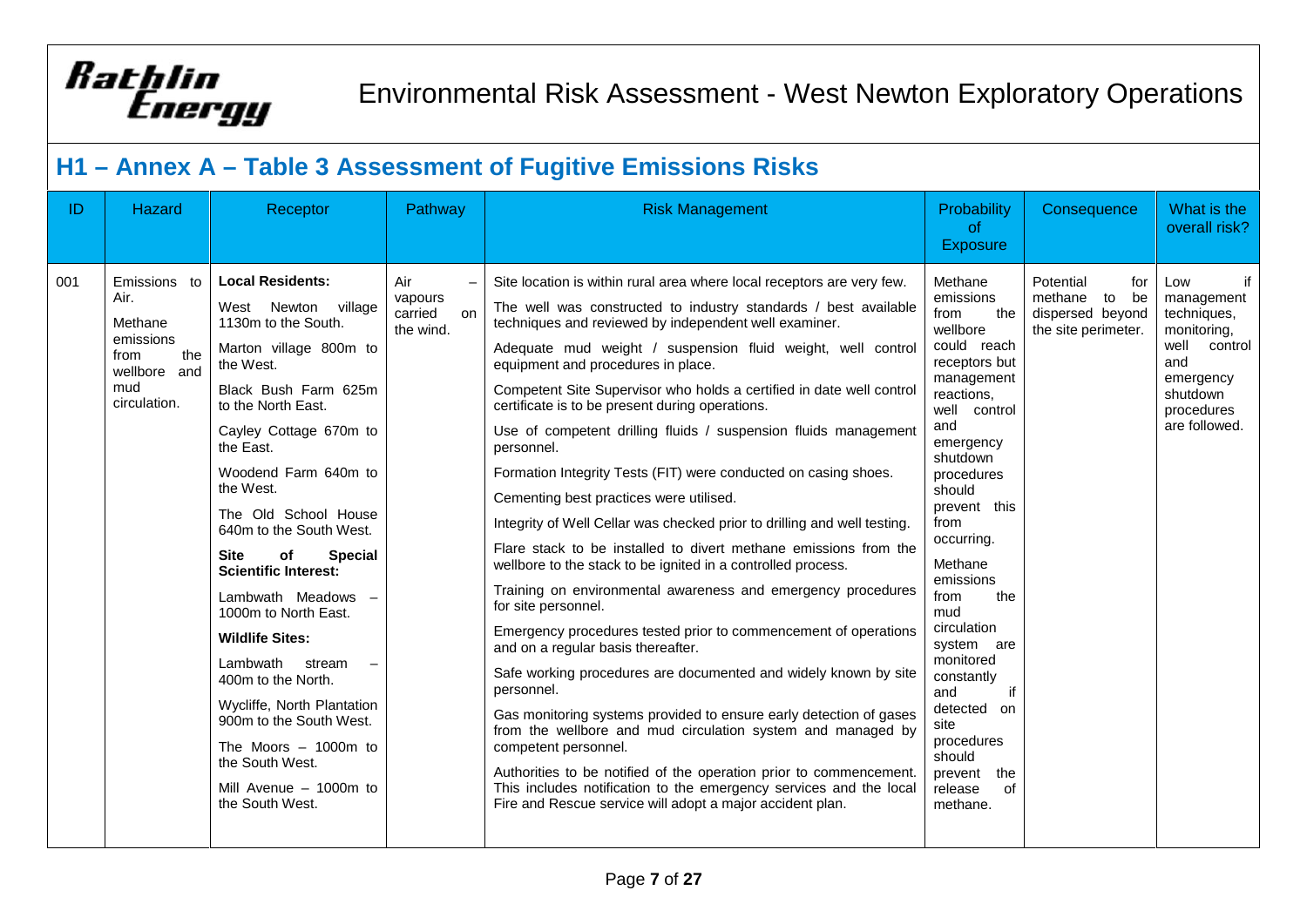| ID  | Hazard                                                                                                                                                                       | Receptor                                                                                                                                                                                                                                                                                                                                                                                                                                                                                                                                                                                                                              | Pathway                                      | <b>Risk Management</b>                                                                                                                                                                                                                                                                                                                                                                                                                                                                                                                                                                                                                                                                                                                                                                                                                                                                                                                                                                                                                                                                                                     | Probability<br><sub>of</sub>                                                                                                                                                                           | Consequence                                                                  | What is the<br>overall                                                                |
|-----|------------------------------------------------------------------------------------------------------------------------------------------------------------------------------|---------------------------------------------------------------------------------------------------------------------------------------------------------------------------------------------------------------------------------------------------------------------------------------------------------------------------------------------------------------------------------------------------------------------------------------------------------------------------------------------------------------------------------------------------------------------------------------------------------------------------------------|----------------------------------------------|----------------------------------------------------------------------------------------------------------------------------------------------------------------------------------------------------------------------------------------------------------------------------------------------------------------------------------------------------------------------------------------------------------------------------------------------------------------------------------------------------------------------------------------------------------------------------------------------------------------------------------------------------------------------------------------------------------------------------------------------------------------------------------------------------------------------------------------------------------------------------------------------------------------------------------------------------------------------------------------------------------------------------------------------------------------------------------------------------------------------------|--------------------------------------------------------------------------------------------------------------------------------------------------------------------------------------------------------|------------------------------------------------------------------------------|---------------------------------------------------------------------------------------|
|     |                                                                                                                                                                              |                                                                                                                                                                                                                                                                                                                                                                                                                                                                                                                                                                                                                                       |                                              |                                                                                                                                                                                                                                                                                                                                                                                                                                                                                                                                                                                                                                                                                                                                                                                                                                                                                                                                                                                                                                                                                                                            | <b>Exposure</b>                                                                                                                                                                                        |                                                                              | risk?                                                                                 |
| 002 | Emissions to<br>Air.<br>VOC's<br>from<br>vehicles and<br>site<br>equipment<br>exhaust<br>systems.<br>Fume<br>emissions<br>from<br>chemicals<br>during<br>used<br>operations. | <b>Local Residents:</b><br>West Newton village<br>1130m to the South.<br>Marton village 800m to<br>the West.<br>Black Bush Farm 625m<br>to the North East.<br>Cayley Cottage 670m to<br>the East.<br>Woodend Farm 640m to<br>the West.<br>The Old School House<br>640m to the South West.<br><b>Site</b><br>of<br><b>Special</b><br><b>Scientific Interest:</b><br>Lambwath Meadows -<br>1000m to North East.<br><b>Wildlife Sites:</b><br>Lambwath<br>stream<br>400m to the North.<br>Wycliffe, North Plantation<br>900m to the South West.<br>The Moors $-1000m$ to<br>the South West.<br>Mill Avenue - 1000m to<br>the South West. | Air<br>vapours<br>carried<br>on<br>the wind. | Site location is within rural area where local receptors are very few.<br>Vehicle loads and transportation to be planned to reduce quantity of<br>deliveries / collections.<br>Vehicles are to be serviced and maintained to manufacturer's<br>industry standards.<br>Regular maintenance and inspections are to be conducted as<br>directed by the manufacturer / written procedures.<br>Drivers are to receive training / induction on driving techniques and<br>site rules.<br>Training on environmental awareness for site personnel.<br>Chemicals are to be stored correctly on site and containers sealed /<br>closed when not in use.<br>Competent personnel only to store / use chemicals.<br>Equipment when not in use to be switched off.<br>An Ecological report was conducted prior to operations to assess<br>impact on local wildlife and habitat.<br>Adequate and suitable spillage kits to be available on site / transport<br>vehicles.<br>Air quality monitoring to be conducted prior to and during<br>operations.<br>Local residents informed of planned operations via liaison<br>committee meetings. | Emissions<br>from<br>vehicles and<br>site<br>equipment<br>exhaust<br>systems will<br>occur<br>throughout<br>the<br>operation.<br>Emissions<br>from<br>chemicals<br>will be minor<br>and<br>infrequent. | Complaints<br>of<br>odours / smells in<br>vicinity of<br>local<br>receptors. | if<br>Low<br>management<br>techniques,<br>planning and<br>procedures<br>are followed. |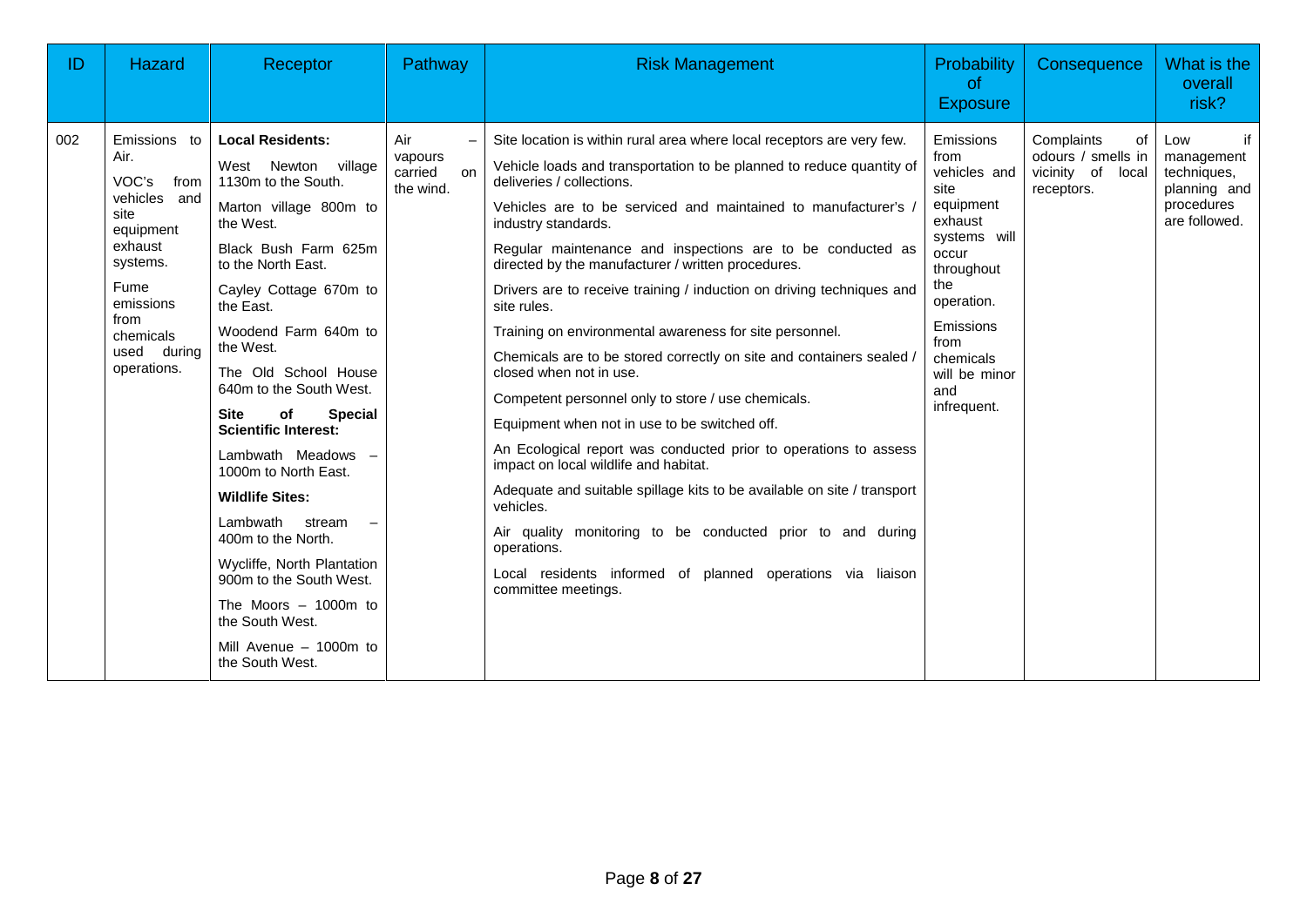| ID  | Hazard                                             | Receptor                                                                                                                                                                                                                                                                                                                                                                                                                                                                                                                                                                                                                                                          | Pathway                                      | <b>Risk Management</b>                                                                                                                                                                                                                                                                                                                                                                                                                                                                                                                                                                                                                                                                                                                                                                                                  | <b>Probability</b><br><b>of</b>                                                                                                                                                                                                                                                                                                                                | Consequence                                                                                                                         | What is the<br>overall                                                                |
|-----|----------------------------------------------------|-------------------------------------------------------------------------------------------------------------------------------------------------------------------------------------------------------------------------------------------------------------------------------------------------------------------------------------------------------------------------------------------------------------------------------------------------------------------------------------------------------------------------------------------------------------------------------------------------------------------------------------------------------------------|----------------------------------------------|-------------------------------------------------------------------------------------------------------------------------------------------------------------------------------------------------------------------------------------------------------------------------------------------------------------------------------------------------------------------------------------------------------------------------------------------------------------------------------------------------------------------------------------------------------------------------------------------------------------------------------------------------------------------------------------------------------------------------------------------------------------------------------------------------------------------------|----------------------------------------------------------------------------------------------------------------------------------------------------------------------------------------------------------------------------------------------------------------------------------------------------------------------------------------------------------------|-------------------------------------------------------------------------------------------------------------------------------------|---------------------------------------------------------------------------------------|
|     |                                                    |                                                                                                                                                                                                                                                                                                                                                                                                                                                                                                                                                                                                                                                                   |                                              |                                                                                                                                                                                                                                                                                                                                                                                                                                                                                                                                                                                                                                                                                                                                                                                                                         | <b>Exposure</b>                                                                                                                                                                                                                                                                                                                                                |                                                                                                                                     | risk?                                                                                 |
| 003 | Emissions to<br>Air.<br>VOC's<br>from<br>pipework. | <b>Local Residents:</b><br>West Newton village<br>1130m to the South.<br>Marton village 800m to<br>the West.<br>Black Bush Farm 625m<br>to the North East.<br>Cayley Cottage 670m to<br>the East.<br>Woodend Farm 640m to<br>the West.<br>The Old School House<br>640m to the South West.<br><b>Site</b><br>of<br><b>Special</b><br><b>Scientific Interest:</b><br>Lambwath Meadows -<br>1000m to North East.<br><b>Wildlife Sites:</b><br>Lambwath<br>stream<br>$\overline{\phantom{m}}$<br>400m to the North.<br>Wycliffe, North Plantation<br>900m to the South West.<br>The Moors $-1000m$ to<br>the South West.<br>Mill Avenue - 1000m to<br>the South West. | Air<br>vapours<br>carried<br>on<br>the wind. | Site location is within rural area where local receptors are very few.<br>Tanks and pipework to be built according to manufacturer's and<br>industry standards.<br>Tanks and pipework to be tested for leaks prior to delivery / use as<br>required by manufacturer / written procedures.<br>Breaking containment of tanks and pipework systems is to be kept<br>to a minimum.<br>Tanks and pipework to be cleaned where possible prior to breaking<br>containment.<br>Regular maintenance and inspections as directed by manufacturer /<br>written procedures.<br>Local residents informed of planned operations via liaison<br>committee meetings.<br>Records will be kept of complaints and action taken to resolve<br>complaints if required.<br>Authorities to be notified of the operation prior to commencement. | Emissions<br>be<br>may<br>released<br>during<br>breaking<br>containment<br>of the tanks<br>pipework.<br><b>Breaking</b><br>containment<br>of tanks<br>pipework will<br>be kept to a<br>$minimum -$<br>at end of<br>operations or<br>essential<br>maintenance<br>work only.<br>Breaking of<br>containment<br>expected to<br>be at end of<br>operations<br>only. | Complaints<br>of<br>odours / smells in<br>vicinity of<br>local<br>receptors.<br>Will not last for<br>60<br>than<br>more<br>minutes. | if<br>Low<br>management<br>techniques,<br>planning and<br>procedures<br>are followed. |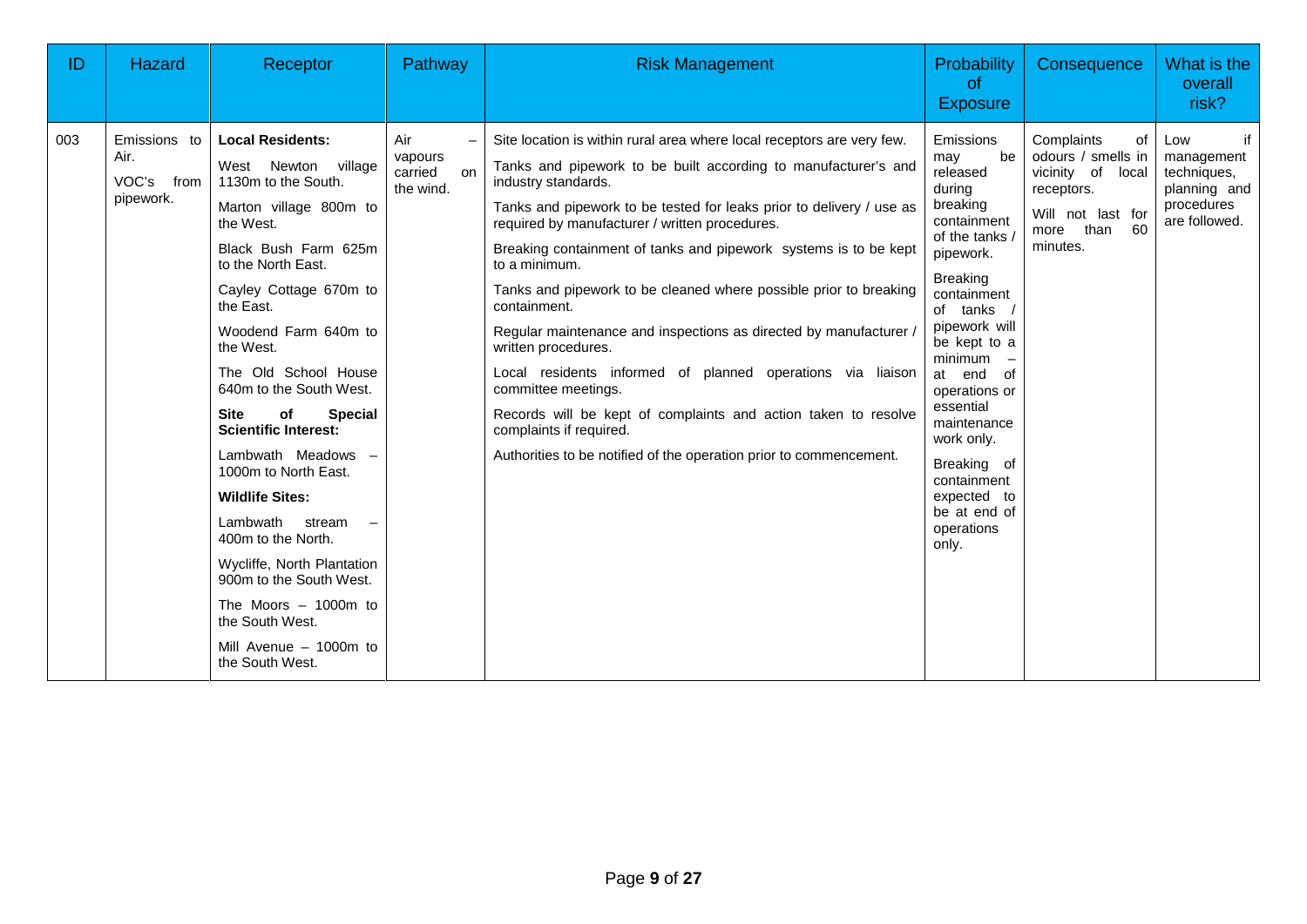| ID  | Hazard                                                                                                                       | Receptor                                                                                                                                                                                                                                                                                                                                                                                                                                                                                                                                                                                                                               | <b>Pathway</b>                                                       | <b>Risk Management</b>                                                                                                                                                                                                                                                                                                                                                                                                                                                                                                                                                                                                                                                                                                                                                                                                                                                                                                                                                                                                                                                                                                                                                                                                                                                                                                                                                                                                                                           | Probability<br>of<br><b>Exposure</b>                                                                                                                                                                                              | Consequence                                                                                     | What is the<br>overall<br>risk?                                                       |
|-----|------------------------------------------------------------------------------------------------------------------------------|----------------------------------------------------------------------------------------------------------------------------------------------------------------------------------------------------------------------------------------------------------------------------------------------------------------------------------------------------------------------------------------------------------------------------------------------------------------------------------------------------------------------------------------------------------------------------------------------------------------------------------------|----------------------------------------------------------------------|------------------------------------------------------------------------------------------------------------------------------------------------------------------------------------------------------------------------------------------------------------------------------------------------------------------------------------------------------------------------------------------------------------------------------------------------------------------------------------------------------------------------------------------------------------------------------------------------------------------------------------------------------------------------------------------------------------------------------------------------------------------------------------------------------------------------------------------------------------------------------------------------------------------------------------------------------------------------------------------------------------------------------------------------------------------------------------------------------------------------------------------------------------------------------------------------------------------------------------------------------------------------------------------------------------------------------------------------------------------------------------------------------------------------------------------------------------------|-----------------------------------------------------------------------------------------------------------------------------------------------------------------------------------------------------------------------------------|-------------------------------------------------------------------------------------------------|---------------------------------------------------------------------------------------|
| 004 | Emissions to<br>Air.<br>Dust and mud<br>generated by<br>vehicles<br>accessing<br>egressing<br>and<br>traversing the<br>site. | <b>Local Residents:</b><br>West Newton village<br>1130m to the South.<br>Marton village 800m to<br>the West.<br>Black Bush Farm 625m<br>to the North East.<br>Cayley Cottage 670m to<br>the East.<br>Woodend Farm 640m to<br>the West.<br>The Old School House<br>640m to the South West.<br><b>Site</b><br>of<br><b>Special</b><br><b>Scientific Interest:</b><br>Lambwath Meadows -<br>1000m to North East.<br><b>Wildlife Sites:</b><br>Lambwath<br>stream<br>400m to the North.<br>Wycliffe, North Plantation<br>900m to the South West.<br>The Moors $-1000m$ to<br>the South West.<br>Mill Avenue $-1000m$ to<br>the South West. | Air –<br>dust<br>carried<br>by<br>the wind to<br>local<br>receptors. | Site location is within rural area where local receptors are very few.<br>Operations to be planned / designed to minimise handling<br>operations.<br>Filters to be installed for building vents.<br>Tanks, skips and vehicles to be enclosed.<br>Spillages to be remediated immediately using vacuum cleaners<br>pumps and not to be washed down where possible.<br>Only one point of access from the public was constructed to manage<br>vehicle access and control of mud deposits / dust suppression.<br>Vehicles are to drive on approved roads and follow site traffic<br>management system.<br>A wheel washing facility is to be made available for vehicles prior to<br>exiting site.<br>Roads to / from the site are monitored for mud deposits. A road<br>sweeping contractor has been arranged for road cleaning as<br>required.<br>Avoid certain activities that may present dust if high winds occur.<br>Daily monitoring of wind / weather forecasts.<br>Operations to be conducted inside buildings / cabins / stores where<br>possible.<br>Conveyors used for separation of mud cuttings enclosed within rig<br>infrastructure.<br>The access / egress route to the site is a surface roadways and<br>constructed to industry standards.<br>Planting of grass, trees or hydro-seeding to assist in the<br>suppression of dust generated from site bunds and open areas.<br>Rigorous maintenance standards to be implemented for all<br>equipment. | Dust<br>could<br>potentially<br>reach local<br>receptors<br>during strong<br>winds which<br>could<br>perhaps for<br>25 days a<br>year.<br>Management<br>actions and<br>site<br>procedures<br>should<br>prevent this<br>happening. | Nuisance - dust<br>on cars, clothing,<br>properties etc.<br>Nuisance - mud<br>on local highway. | if<br>Low<br>management<br>techniques,<br>planning and<br>procedures<br>are followed. |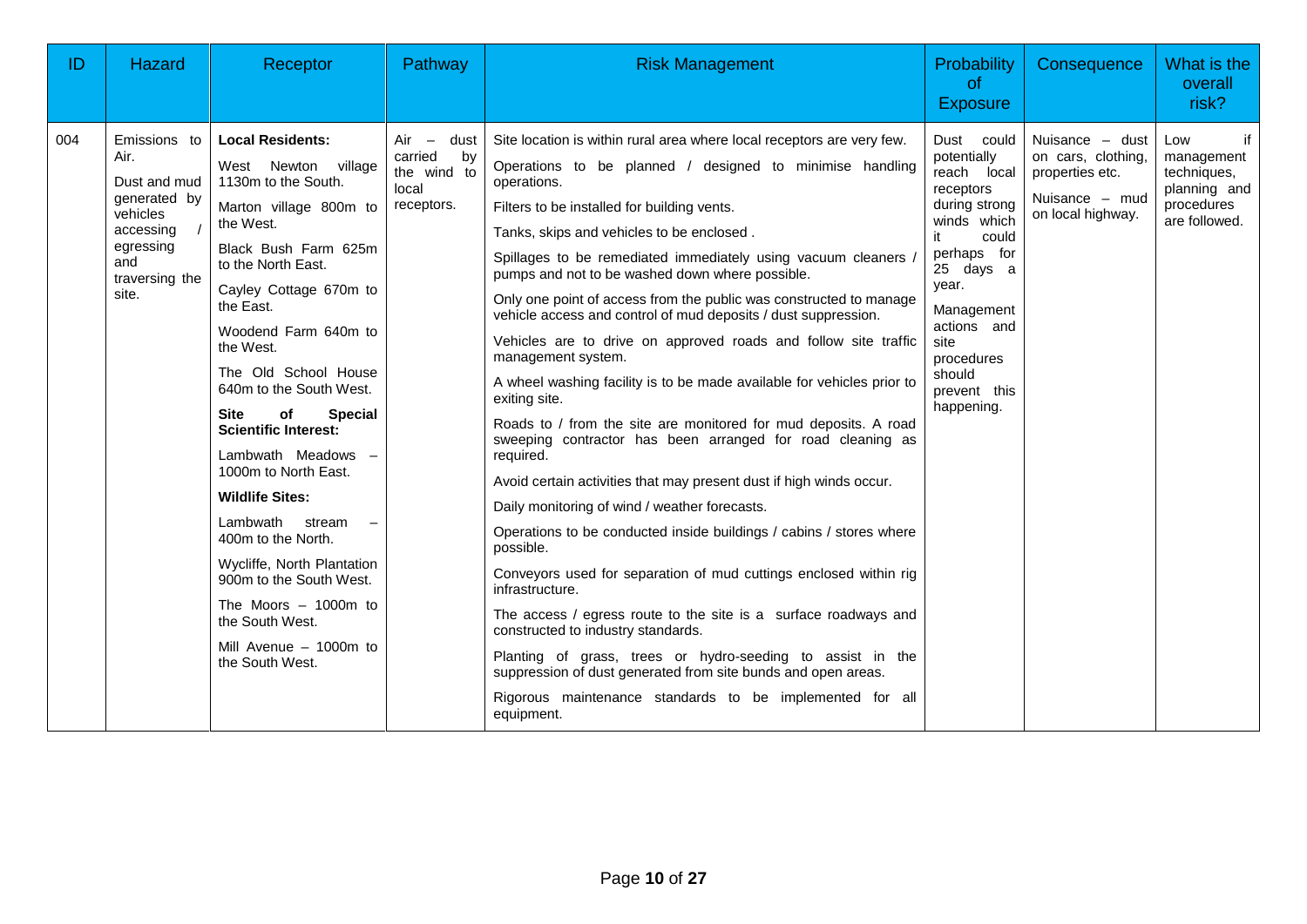| ID  | Receptor<br><b>Hazard</b>                                                                                                                                                                                                                                                                                                                                                                                                                                                                                                                                                                                                                                                                     | Pathway                                                                  | <b>Risk Management</b>                                                                                                                                                                                                                                                                                                                                                                                                     | Probability<br><sub>of</sub>                                                                                                                                                                                                                        | Consequence                                                                                                                                                                             | What is the<br>overall                                                                         |
|-----|-----------------------------------------------------------------------------------------------------------------------------------------------------------------------------------------------------------------------------------------------------------------------------------------------------------------------------------------------------------------------------------------------------------------------------------------------------------------------------------------------------------------------------------------------------------------------------------------------------------------------------------------------------------------------------------------------|--------------------------------------------------------------------------|----------------------------------------------------------------------------------------------------------------------------------------------------------------------------------------------------------------------------------------------------------------------------------------------------------------------------------------------------------------------------------------------------------------------------|-----------------------------------------------------------------------------------------------------------------------------------------------------------------------------------------------------------------------------------------------------|-----------------------------------------------------------------------------------------------------------------------------------------------------------------------------------------|------------------------------------------------------------------------------------------------|
| 005 | <b>Local Residents:</b><br>Litter.<br>West Newton village<br>Litter<br>1130m to the South.<br>generated on<br>site.<br>Marton village 800m to<br>the West.<br>Black Bush Farm 625m<br>to the North East.<br>Cayley Cottage 670m to<br>the East.<br>Woodend Farm 640m to<br>the West.<br>The Old School House<br>640m to the South West.<br><b>Site</b><br>of<br><b>Special</b><br><b>Scientific Interest:</b><br>Lambwath Meadows -<br>1000m to North East.<br><b>Wildlife Sites:</b><br>Lambwath<br>stream<br>$\overline{\phantom{a}}$<br>400m to the North.<br>Wycliffe, North Plantation<br>900m to the South West.<br>The Moors $-1000m$ to<br>the South West.<br>Mill Avenue $-1000m$ to | $Air -$<br>litter<br>carried<br>by<br>the wind to<br>local<br>receptors. | Litter fences to be erected around site.<br>Provide adequate suitable refuse receptacles for both inside and<br>outside working areas. Outdoor receptacles to be provided with lids.<br>Training on environmental awareness and site waste management<br>for site personnel.<br>Litter to be cleared at end of each day / shift.<br>Skips to be monitored and removed / emptied when required by<br>authorised contractor. | <b>Exposure</b><br>Litter could<br>potentially<br>reach local<br>receptors<br>during strong<br>winds which<br>could<br>perhaps for<br>25 days a<br>year.<br>Management<br>actions and<br>site<br>procedures<br>should<br>prevent this<br>happening. | Nuisance - Litter<br>from site may be<br>blown to<br>local<br>receptors.<br>Complaints from<br>local residents if<br>appropriate<br>techniques are not<br>adopted<br>and<br>maintained. | risk?<br>if<br>Low<br>management<br>techniques,<br>planning and<br>procedures<br>are followed. |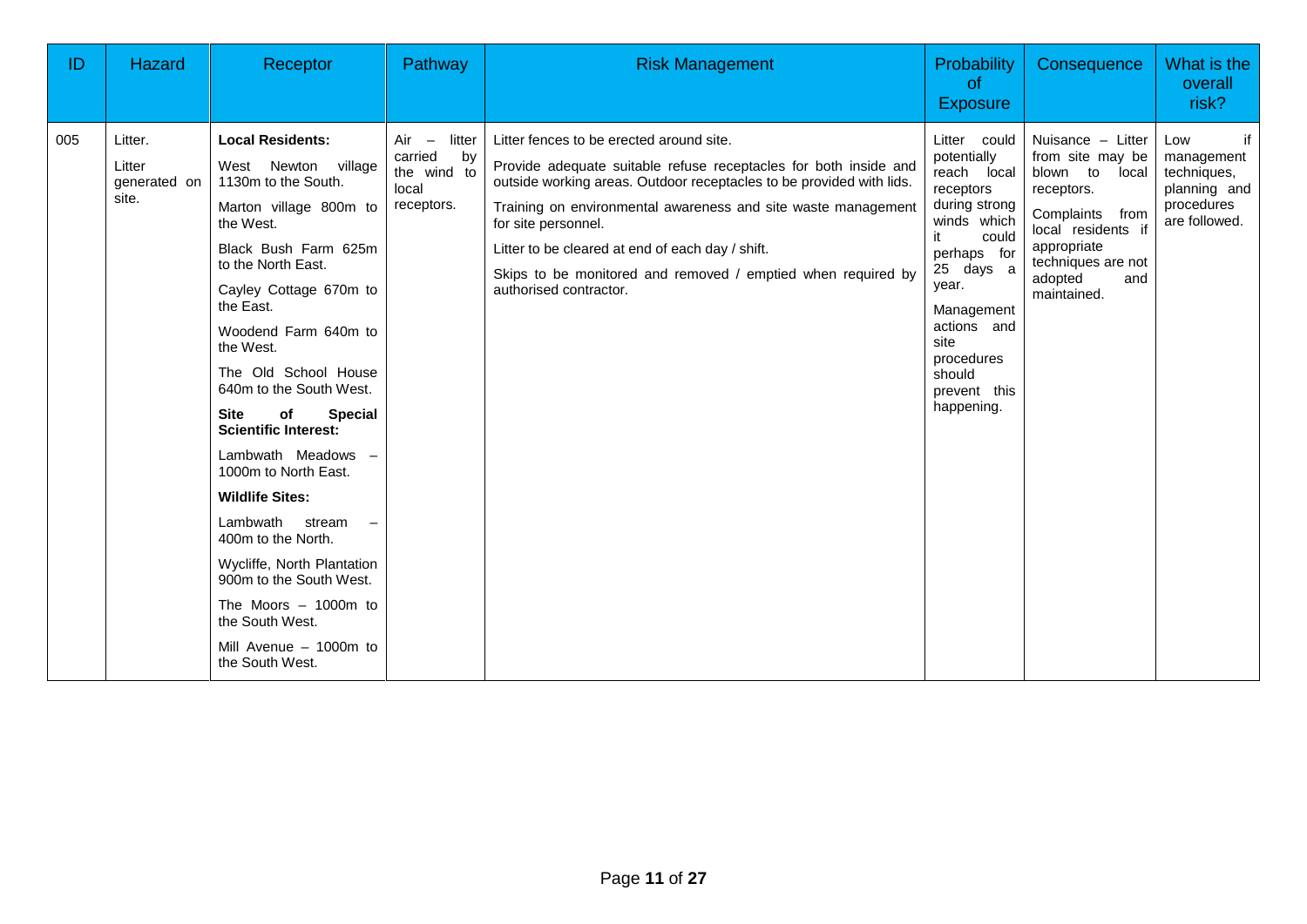| ID  | Hazard                                                                                                                                                                                    | Receptor                                                                                                                                                                                                                                                                                                                                                                                                                                                                                                                                     | Pathway                               | <b>Risk Management</b>                                                                                                                                                                                                                                                                                                                                                                                                                                                                                                                                                                                                                                                                                                                                                                                                                                                                                                                                           | Probability<br>of.<br><b>Exposure</b>                                                                                                                                                                                        | Consequence                                                                                                       | What is the<br>overall<br>risk?                                                       |
|-----|-------------------------------------------------------------------------------------------------------------------------------------------------------------------------------------------|----------------------------------------------------------------------------------------------------------------------------------------------------------------------------------------------------------------------------------------------------------------------------------------------------------------------------------------------------------------------------------------------------------------------------------------------------------------------------------------------------------------------------------------------|---------------------------------------|------------------------------------------------------------------------------------------------------------------------------------------------------------------------------------------------------------------------------------------------------------------------------------------------------------------------------------------------------------------------------------------------------------------------------------------------------------------------------------------------------------------------------------------------------------------------------------------------------------------------------------------------------------------------------------------------------------------------------------------------------------------------------------------------------------------------------------------------------------------------------------------------------------------------------------------------------------------|------------------------------------------------------------------------------------------------------------------------------------------------------------------------------------------------------------------------------|-------------------------------------------------------------------------------------------------------------------|---------------------------------------------------------------------------------------|
| 006 | Emissions to<br>Water.<br>Run off from<br>site<br>operations.                                                                                                                             | Lambwath<br>stream<br>$\overline{\phantom{a}}$<br>400m to the North.<br>Unnamed surface water<br>course that borders the<br>site and flows north to<br>Lambwath Stream.<br>Chalk Aquifer.                                                                                                                                                                                                                                                                                                                                                    | <b>Flow</b><br>by<br>gravity.         | An impermeable membrane over the whole of the working pad<br>area and under the site perimeter drain was correctly installed<br>during the construction of the wellsite.<br>The impermeable membrane ensures that contamination that may<br>occur from accidents on the site surface does not percolate to the<br>subsurface below the site.<br>Water from surface run off is collected in the ditch and can be<br>used in site operations or tested for contamination prior to being<br>removed from site for onward disposal to an authorised licenced<br>facility by an authorised licenced waste carrier.<br>Ditches are monitored constantly and procedures are in place to<br>remove excess surface run off water as required.<br>Checks of the impermeable membrane are conducted periodically<br>to ensure that complete containment of the site is maintained.                                                                                          | Unchecked,<br>ditches could<br>overflow and<br>run-off could<br>reach<br>localised<br>receptors but<br>management<br>actions<br>should<br>prevent this<br>from<br>happening.                                                 | Pollution of local<br>surface<br>or<br>groundwater.                                                               | if<br>Low<br>management<br>techniques,<br>planning and<br>procedures<br>are followed. |
| 007 | Pests.<br><b>Flies</b><br>from<br>refuse<br>accumulated<br>on site.<br>Rats<br>from<br>surrounding<br>area.<br>Wasps<br>accumulating<br>around<br>materials<br>used during<br>operations. | Black Bush Farm 625m<br>to the North East.<br>Cayley Cottage 670m to<br>the East.<br>Woodend Farm 640m to<br>the West.<br>The Old School House<br>640m to the South West.<br>Site<br>of<br><b>Special</b><br><b>Scientific Interest:</b><br>Lambwath Meadows -<br>1000m to North East.<br><b>Wildlife Sites:</b><br>Lambwath<br>stream<br>$\overline{\phantom{0}}$<br>400m to the North.<br>Wycliffe, North Plantation<br>900m to the South West.<br>The Moors $-1000m$ to<br>the South West.<br>Mill Avenue $-$ 1000m to<br>the South West. | Airborne<br>ground<br>transportation. | Refuse to be stored in enclosed skips / receptacles.<br>Refuse to be monitored and removed when skips are full.<br>Skips and refuse receptacles to be checked daily to ensure<br>integrity.<br>Food waste to be stored separately in enclosed skips and<br>removed off site for disposal as required.<br>Buildings / cabins / stores to be cleaned daily.<br>Housekeeping programme to be established and implemented for<br>all site personnel.<br>Training on environmental awareness / housekeeping practices for<br>site personnel.<br>Sacks / containers to be monitored for leaks / spills. Identification<br>of split sacks / damaged containers to be addressed immediately<br>and contents repackaged / or used as a prioritised item.<br>Daily monitoring of susceptible areas by site HSE Advisor.<br>Pest control techniques to be established and implemented by<br>competent contract company.<br>Litter to be cleared at end of each day / shift. | Wastes<br>left<br>unattended<br>could result<br>in problems<br>off site.<br>Sacks<br>containers<br>damaged<br>through<br>handling<br>use<br>can<br>result<br>in<br>accumulatio<br>n of pests<br>and<br>problems off<br>site. | Potential<br>for<br>spreading<br>0f<br>disease<br>and<br>adverse<br>health<br>impacts<br>on<br>vulnerable people. | if<br>Low<br>management<br>techniques,<br>planning and<br>procedures<br>are followed. |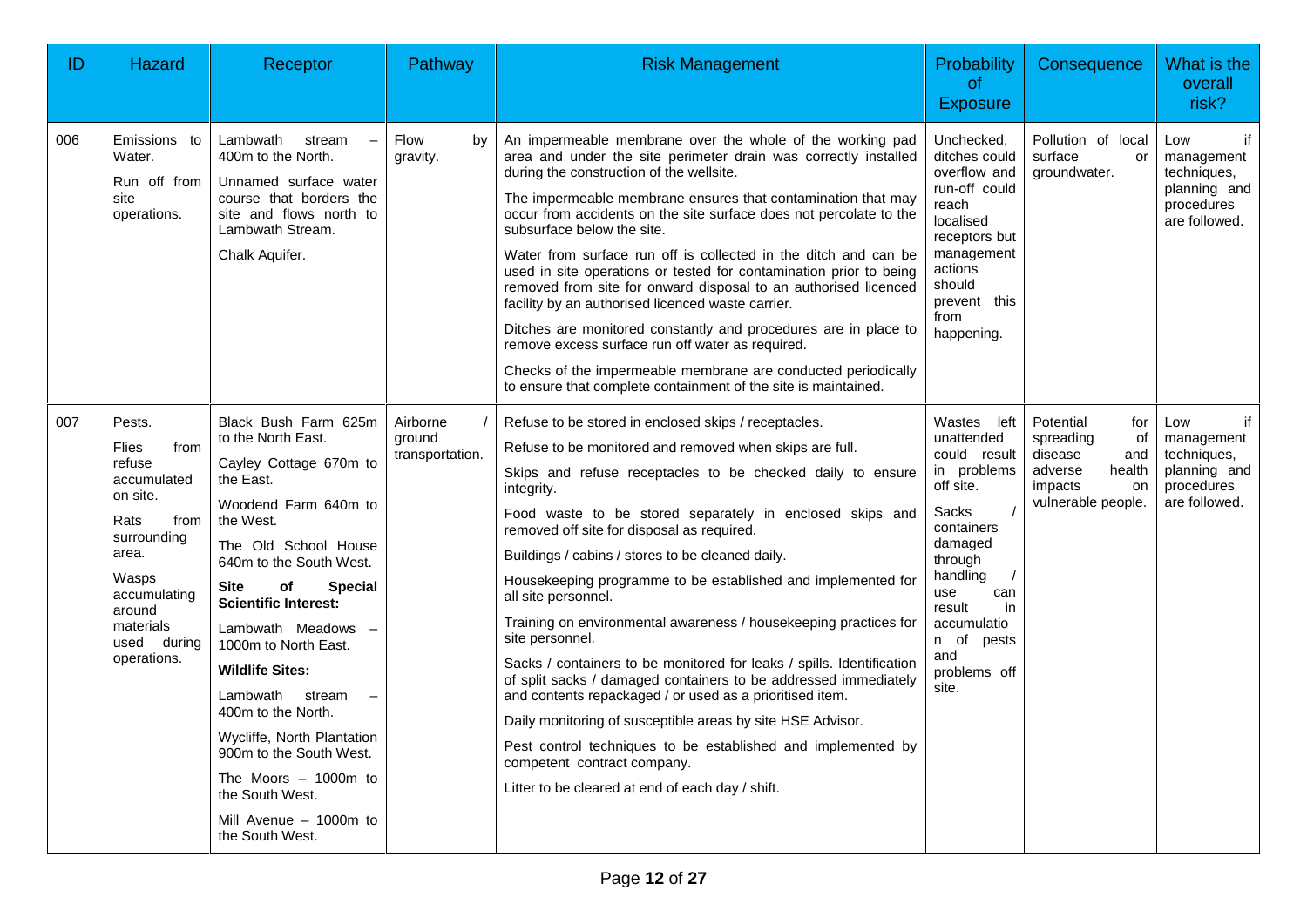# Rathlin<br>Energy

# Environmental Risk Assessment - West Newton Exploratory Operations

## **H1 – Annex A – Table 4 Assessment of Visible Plume Risks**

| ID  | Hazard                                                                      | Receptor                                                                                                                                                                                                                                                                                                                                                                                                                                                                                                                                                                                                                                                                    | Pathway                | <b>Risk Management</b>                                                                                                                                                                                                                                                                                                                                                                                                                                                                                                                                                                                                                                                                                                                                                                                                                                                                                                                                                                                                                                                                                                  | Probability<br><sub>of</sub><br><b>Exposure</b>                                                                                                                                                      | Consequence                                                                                                                                                                | What is the<br>overall risk?                                                                      |
|-----|-----------------------------------------------------------------------------|-----------------------------------------------------------------------------------------------------------------------------------------------------------------------------------------------------------------------------------------------------------------------------------------------------------------------------------------------------------------------------------------------------------------------------------------------------------------------------------------------------------------------------------------------------------------------------------------------------------------------------------------------------------------------------|------------------------|-------------------------------------------------------------------------------------------------------------------------------------------------------------------------------------------------------------------------------------------------------------------------------------------------------------------------------------------------------------------------------------------------------------------------------------------------------------------------------------------------------------------------------------------------------------------------------------------------------------------------------------------------------------------------------------------------------------------------------------------------------------------------------------------------------------------------------------------------------------------------------------------------------------------------------------------------------------------------------------------------------------------------------------------------------------------------------------------------------------------------|------------------------------------------------------------------------------------------------------------------------------------------------------------------------------------------------------|----------------------------------------------------------------------------------------------------------------------------------------------------------------------------|---------------------------------------------------------------------------------------------------|
| 001 | Emissions to<br>Air.<br>Plume<br>emissions<br>flaring<br>from<br>operation. | <b>Local Residents:</b><br>West Newton<br>village<br>1130m to the South.<br>Marton village 800m to<br>the West.<br>Black Bush Farm 625m<br>to the North East.<br>Cayley Cottage 670m to<br>the East.<br>Woodend Farm 640m to<br>the West.<br>The Old School House<br>640m to the South West.<br><b>Site</b><br><b>of</b><br><b>Special</b><br><b>Scientific Interest:</b><br>Lambwath Meadows -<br>1000m to North East.<br><b>Wildlife Sites:</b><br>Lambwath<br>stream<br>$\overline{\phantom{m}}$<br>400m to the North.<br>Wycliffe, North Plantation<br>900m to the South West.<br>The Moors $-1000m$ to<br>the South West.<br>Mill Avenue - 1000m to<br>the South West. | Dispersion by<br>wind. | Flare stack designed and constructed to industry standards / best<br>available techniques.<br>Flare stack and pipework to be operated and maintained to<br>industry standards.<br>Flare stack to be tested prior to operational use.<br>A leak test will be undertaken for the flare and associated<br>pipework prior to operation.<br>Monitoring procedures established to include monitoring of the gas<br>entering the flare.<br>Flare stack will be monitored constantly during its operation.<br>Procedures established and communicated to operational<br>personnel should the flow rate of gas exceed or fall below the<br>flares flow range.<br>Gas from the well is expected to be extracted using the natural<br>pressure within the well.<br>Local residents informed of planned operations via liaison<br>committee meetings.<br>Record and investigate complaints, pollution incidents or breaches<br>of permit conditions and the actions taken to rectify complaints and<br>prevent further occurrences.<br>Authorities and emergency services to be notified of the operation<br>prior to commencement. | Regular<br>observations<br>the<br>over<br>operational<br>timeframe<br>expected to<br>be 10 days<br>of<br>operational<br>flaring<br>including<br>a<br>of<br>variety<br>meteorologic<br>al conditions. | Nuisance<br>reduced<br>Low<br>visibility.<br>Due<br>to<br>rural<br>location of<br>site,<br>impact on main<br>travel routes and<br>sensitive<br>receptors<br>fairly<br>low. | Low<br>management<br>techniques,<br>planning,<br><b>BAT</b><br>and<br>procedures<br>are followed. |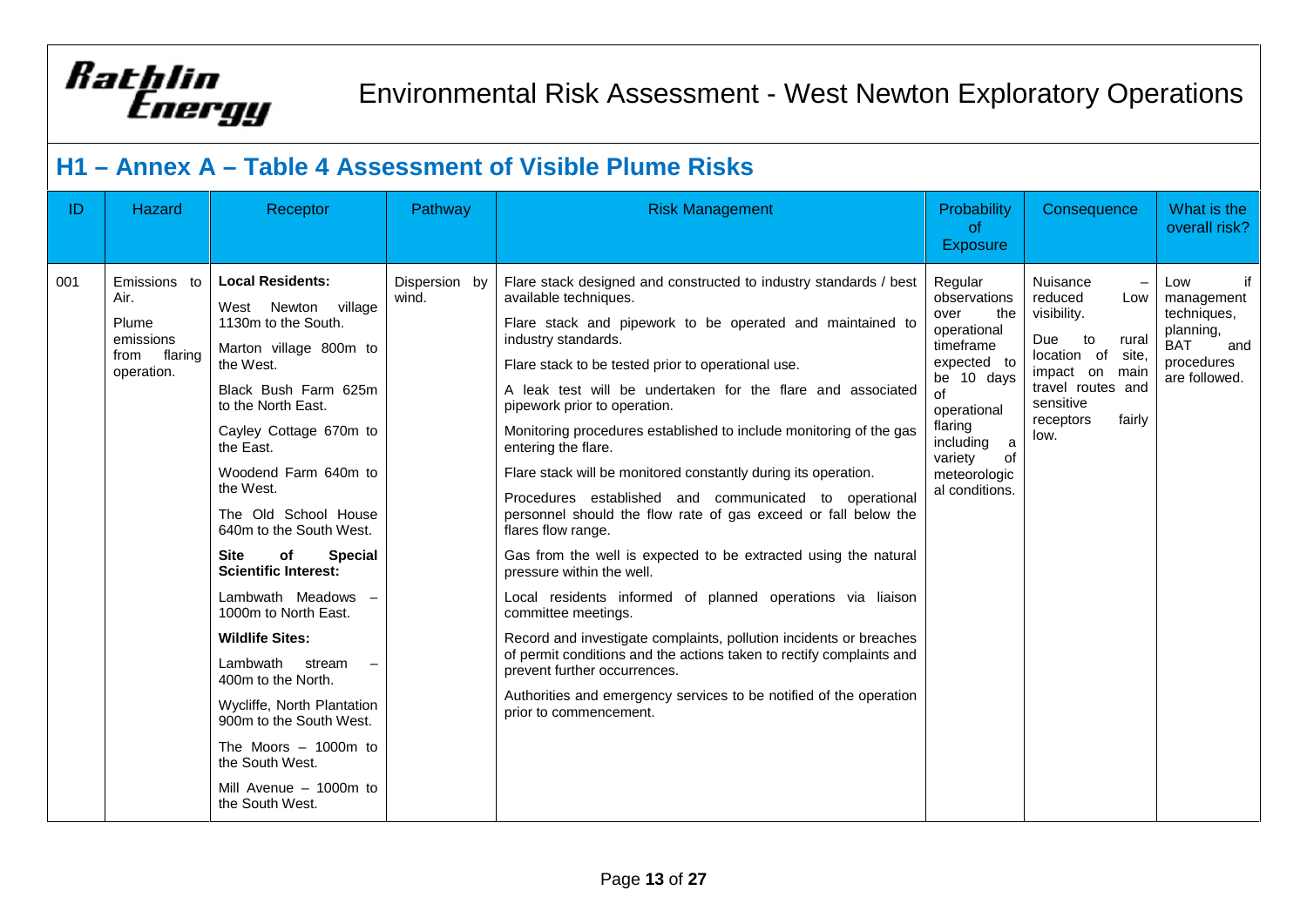# Rathlin Energy

# Environmental Risk Assessment - West Newton Exploratory Operations

#### **H1 – Annex A – Table 5 Assessment of Possible Source of Accidents** ID Hazard Receptor Rathway Risk Management Probability of **Exposure** Consequence What is the overall risk? 001 | Transferring substances. (e.g. loading or unloading vessels). **Wildlife Sites:** Lambwath stream 400m to the North. **Water Courses:** Unnamed surface water course that borders the site and flows north to Lambwath Stream. Chalk Aquifer. Cracks or splits in poor impermeable membrane and through the ground. An impermeable membrane over the whole of the working pad area and under the site perimeter drain was correctly installed during the construction of the wellsite. Checks of the impermeable membrane are conducted periodically to ensure that complete containment of the site is maintained. Ditches are monitored constantly and procedures are in place to test and remove excess surface run off water as required. Drip trays to be utilised. Site / vehicle spillage kits to be readily available. Spillages to be remediated immediately using vacuum cleaners / pumps and not to be washed down where possible. Trained operators to carry out loading / unloading operations. Specific areas identified for loading / unloading operations. Safe working procedures / toolbox talks to be conducted prior to operations commencing. Authorised personnel only to be in working area. Operation / task to be planned and communicated to site personnel. Training on environmental awareness for site personnel. Personnel to receive site induction. Record and investigate complaints, pollution incidents or breaches of permit conditions and the actions taken to rectify complaints and prevent further occurrences. Authorities to be notified of the operation prior to commencement. Unchecked, ditches could overflow and run-off could reach localised receptors but management actions should prevent this from happening. Pollution of local surface or groundwater. Low if management techniques, planning and procedures are followed.

Emergency response plan established / tested.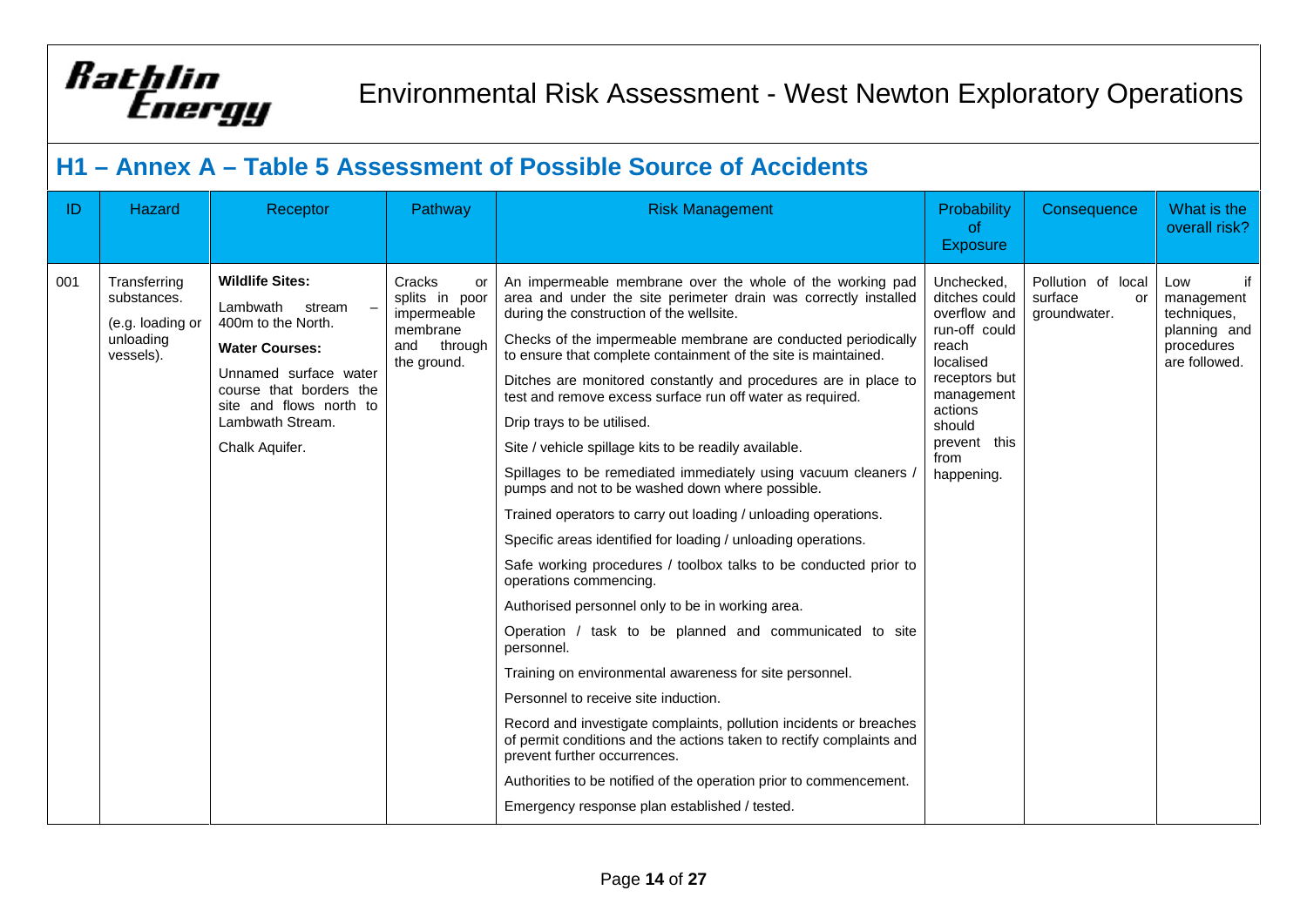| ID  | Hazard                               | Receptor                                                                                                                                                                                                                                                                                                                                                                                                                                                                                                                                                                                                                                                           | Pathway                                                                                                                               | <b>Risk Management</b>                                                                                                                                                                                                                                                                                                                                                                                                                                                                                                                                                                                                                                                | Probability<br>of.<br><b>Exposure</b>                                                   | Consequence                                                              | What is the<br>overall risk?                                                          |
|-----|--------------------------------------|--------------------------------------------------------------------------------------------------------------------------------------------------------------------------------------------------------------------------------------------------------------------------------------------------------------------------------------------------------------------------------------------------------------------------------------------------------------------------------------------------------------------------------------------------------------------------------------------------------------------------------------------------------------------|---------------------------------------------------------------------------------------------------------------------------------------|-----------------------------------------------------------------------------------------------------------------------------------------------------------------------------------------------------------------------------------------------------------------------------------------------------------------------------------------------------------------------------------------------------------------------------------------------------------------------------------------------------------------------------------------------------------------------------------------------------------------------------------------------------------------------|-----------------------------------------------------------------------------------------|--------------------------------------------------------------------------|---------------------------------------------------------------------------------------|
| 002 | Plant<br>or<br>equipment<br>failure. | <b>Local Residents:</b><br>West Newton village<br>1130m to the South.<br>Marton village 800m to<br>the West.<br>Black Bush Farm 625m<br>to the North East.<br>Cayley Cottage 670m to<br>the East.<br>Woodend Farm 640m to<br>the West.<br>The Old School House<br>640m to the South West.<br>of<br><b>Site</b><br><b>Special</b><br><b>Scientific Interest:</b><br>Lambwath Meadows -<br>1000m to North East.<br><b>Wildlife Sites:</b><br>Lambwath<br>stream<br>$\overline{\phantom{m}}$<br>400m to the North.<br>Wycliffe, North Plantation<br>900m to the South West.<br>The Moors $-1000m$ to<br>the South West.<br>Mill Avenue $-1000m$ to<br>the South West. | Cracks<br>or<br>splits in poor<br>impermeable<br>membrane<br>and through<br>the ground.<br>$Air - vapours$<br>carried on the<br>wind. | An impermeable membrane over the whole of the working pad<br>area and under the site perimeter drain was correctly installed<br>during the construction of the wellsite.<br>Regular maintenance and inspections are to be conducted on<br>plant and equipment as directed by the manufacturer / written<br>procedures.<br>Safety critical spares readily available.<br>Competent trained personnel only to operate plant or equipment.<br>Record and investigate complaints, pollution incidents or breaches<br>of permit conditions and the actions taken to rectify complaints and<br>prevent further occurrences.<br>Emergency response plan established / tested. | Management<br>actions and<br>site<br>procedures<br>should<br>prevent this<br>happening. | Pollution of local<br>surface<br>or<br>groundwater.<br>Emissions to air. | if<br>Low<br>management<br>techniques,<br>planning and<br>procedures<br>are followed. |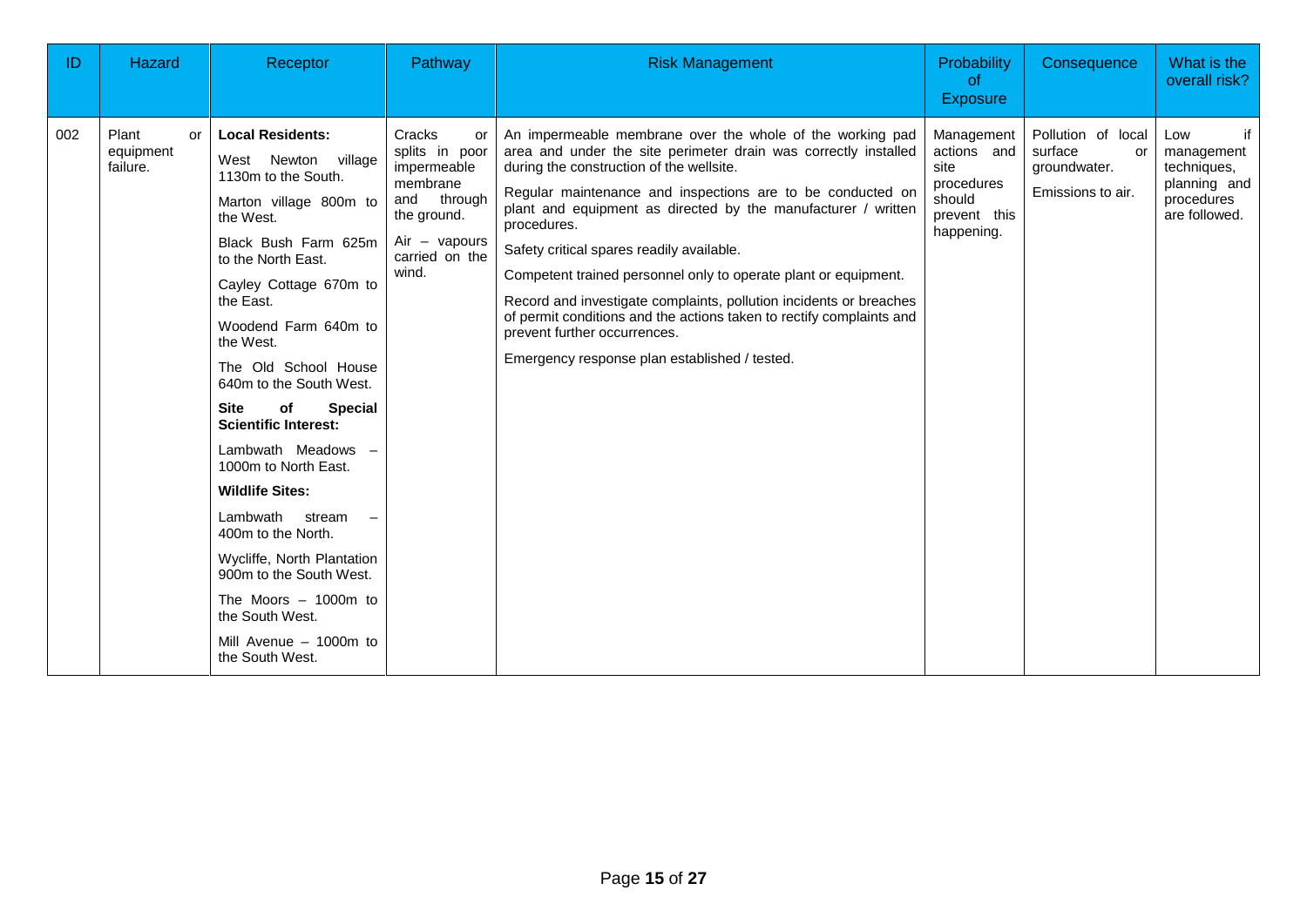| ID  | Hazard                  | Receptor                                                                                                                                                                                                         | <b>Pathway</b>                                                                             | <b>Risk Management</b>                                                                                                                                                                                                                                                                                                                                                                                                                                                                                                                                                                                                                                                                                                                                                                                                                                                                                                                                                                                                                                                                                                                                          | Probability<br>of.<br><b>Exposure</b>                                                                                                                                        | Consequence                                         | What is the<br>overall risk?                                                    |
|-----|-------------------------|------------------------------------------------------------------------------------------------------------------------------------------------------------------------------------------------------------------|--------------------------------------------------------------------------------------------|-----------------------------------------------------------------------------------------------------------------------------------------------------------------------------------------------------------------------------------------------------------------------------------------------------------------------------------------------------------------------------------------------------------------------------------------------------------------------------------------------------------------------------------------------------------------------------------------------------------------------------------------------------------------------------------------------------------------------------------------------------------------------------------------------------------------------------------------------------------------------------------------------------------------------------------------------------------------------------------------------------------------------------------------------------------------------------------------------------------------------------------------------------------------|------------------------------------------------------------------------------------------------------------------------------------------------------------------------------|-----------------------------------------------------|---------------------------------------------------------------------------------|
| 003 | Overfilling<br>vessels. | <b>Wildlife Sites:</b><br>Lambwath<br>stream<br>400m to the North.<br><b>Water Courses:</b><br>Unnamed surface water<br>course that borders the<br>site and flows north to<br>Lambwath Stream.<br>Chalk Aquifer. | Cracks<br>or<br>splits in poor<br>impermeable<br>membrane<br>through<br>and<br>the ground. | An impermeable membrane over the whole of the working pad<br>area and under the site perimeter drain was correctly installed<br>during the construction of the wellsite.<br>Checks of the impermeable membrane are conducted periodically<br>to ensure that complete containment of the site is maintained.<br>Drip trays to be utilised.<br>Site spillage kits to be readily available.<br>Spillages to be remediated immediately using vacuum cleaners,<br>pumps and not to be washed down where possible.<br>Trained operators to carry out filling operations.<br>Specific areas identified for filling operations.<br>Safe working procedures / toolbox talks to be conducted prior to<br>operations commencing.<br>Authorised personnel only to be in working area.<br>Operation / task to be planned and communicated.<br>Training on environmental awareness for site personnel.<br>Personnel to receive site induction.<br>Record and investigate complaints, pollution incidents or breaches<br>of permit conditions and the actions taken to rectify complaints and<br>prevent further occurrences.<br>Emergency response plan established / tested. | Unchecked.<br>ditches could<br>overflow and<br>run-off could<br>reach<br>localised<br>receptors but<br>management<br>actions<br>should<br>prevent this<br>from<br>happening. | Pollution of local<br>surface<br>or<br>groundwater. | Low<br>management<br>techniques,<br>planning and<br>procedures<br>are followed. |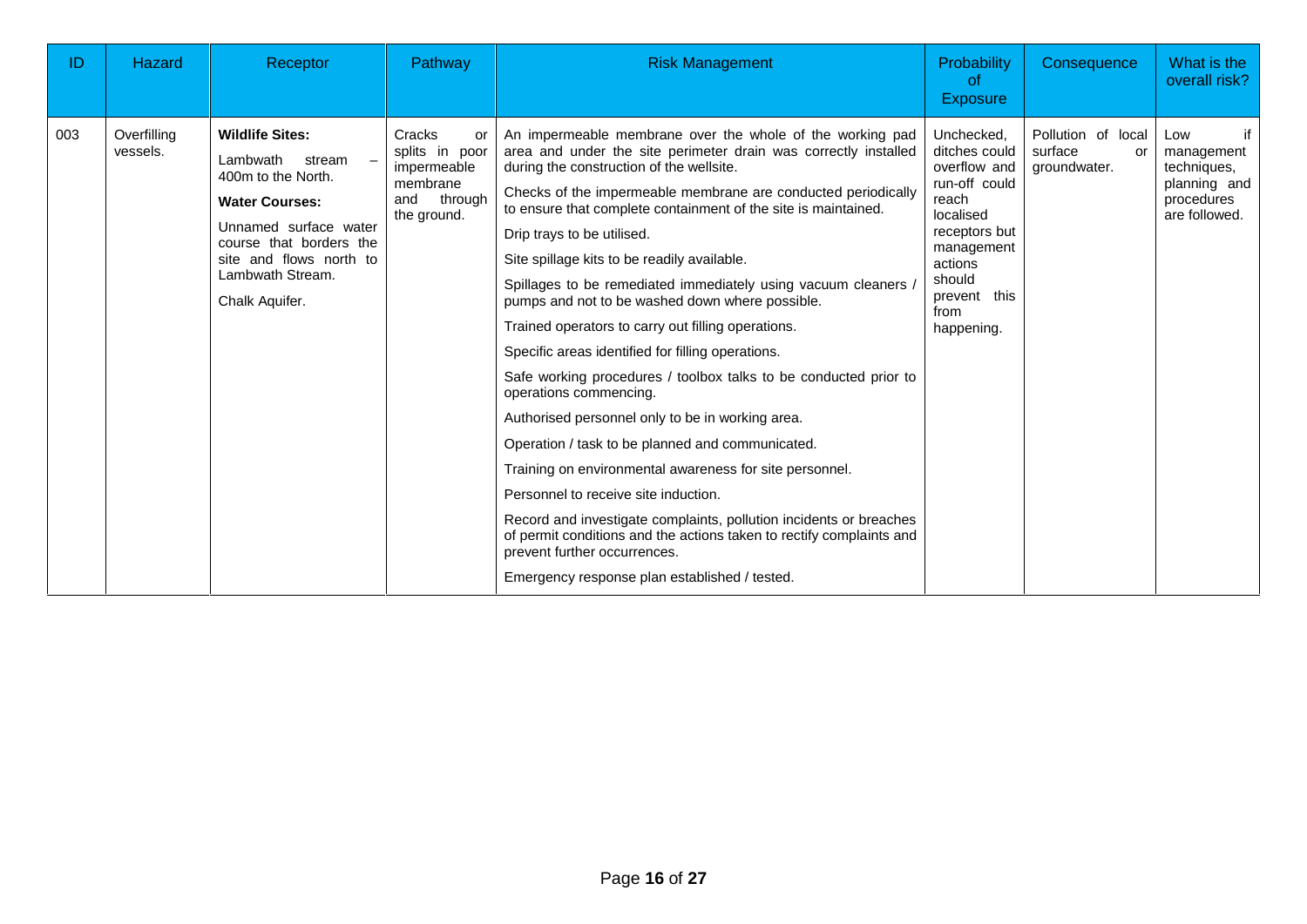| ID  | Hazard                                                                                     | Receptor                                                                                                                                                                                                         | Pathway                                                                                                                                  | <b>Risk Management</b>                                                                                                                                                                                                                                                                                                                                                                                                                                                                                                                                                                                                                                                                                                                                                                                                                                                                                                                                                                                                                                                                                    | <b>Probability</b><br>-of-<br><b>Exposure</b>                                   | Consequence                                                              | What is the<br>overall risk?                                                    |
|-----|--------------------------------------------------------------------------------------------|------------------------------------------------------------------------------------------------------------------------------------------------------------------------------------------------------------------|------------------------------------------------------------------------------------------------------------------------------------------|-----------------------------------------------------------------------------------------------------------------------------------------------------------------------------------------------------------------------------------------------------------------------------------------------------------------------------------------------------------------------------------------------------------------------------------------------------------------------------------------------------------------------------------------------------------------------------------------------------------------------------------------------------------------------------------------------------------------------------------------------------------------------------------------------------------------------------------------------------------------------------------------------------------------------------------------------------------------------------------------------------------------------------------------------------------------------------------------------------------|---------------------------------------------------------------------------------|--------------------------------------------------------------------------|---------------------------------------------------------------------------------|
| 004 | Containment<br>failure.<br>(e.g.<br>over<br>of<br>pressure<br>vessels<br>and<br>pipework). | <b>Wildlife Sites:</b><br>Lambwath<br>stream<br>400m to the North.<br><b>Water Courses:</b><br>Unnamed surface water<br>course that borders the<br>site and flows north to<br>Lambwath Stream.<br>Chalk Aquifer. | Cracks<br>or<br>splits in poor<br>impermeable<br>membrane<br>through<br>and<br>the ground.<br>$Air - vapours$<br>carried on the<br>wind. | An impermeable membrane over the whole of the working pad<br>area and under the site perimeter drain was correctly installed<br>during the construction of the wellsite.<br>Equipment / pipework to be tested prior to operational use.<br>Checks of the impermeable membrane are conducted periodically<br>to ensure that complete containment of the site is maintained.<br>Regular maintenance and inspections are to be conducted as<br>directed by the manufacturer / written procedures.<br>Competent trained personnel only to operate plant or equipment.<br>Safe working procedures / toolbox talks to be conducted prior to<br>operations commencing.<br>Authorised personnel only to be in working area.<br>Operation / task to be planned and communicated.<br>Training on environmental awareness for site personnel.<br>Personnel to receive site induction.<br>Record and investigate complaints, pollution incidents or breaches<br>of permit conditions and the actions taken to rectify complaints and<br>prevent further occurrences.<br>Emergency response plan established / tested. | Management<br>actions and<br>procedures<br>should<br>prevent this<br>happening. | Pollution of local<br>surface<br>or<br>groundwater.<br>Emissions to air. | Low<br>management<br>techniques,<br>planning and<br>procedures<br>are followed. |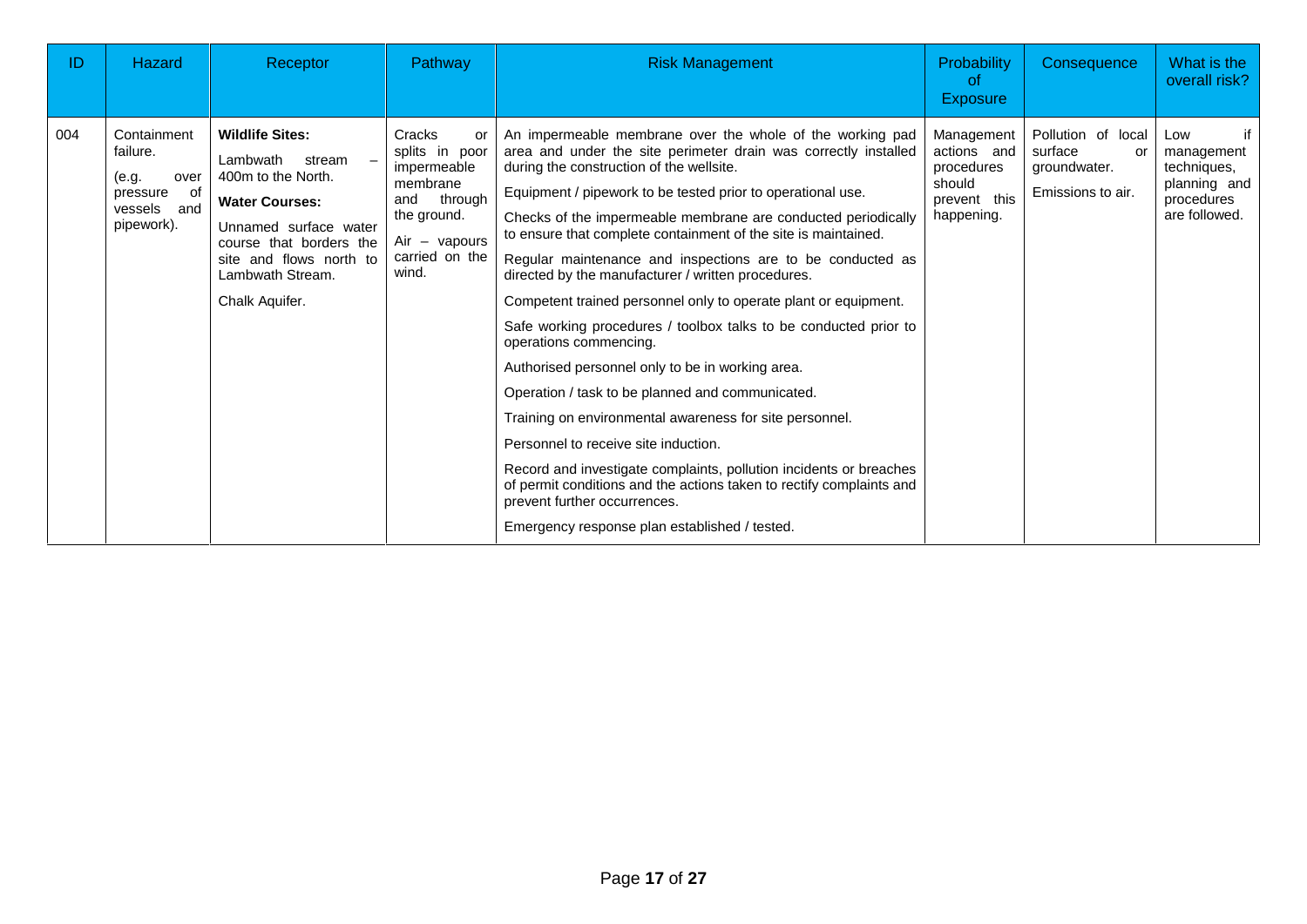| ID  | Hazard                                                                       | Receptor                                                                                                                                                                                                                                                                                                                                                                                                                                                                                                                                   | Pathway                                                                                                                                              | <b>Risk Management</b>                                                                                                                                                                                                                                                                                                                                                                                                                                                                                                                                                                                                                                                                   | Probability<br>of.<br><b>Exposure</b>                                           | Consequence                                                              | What is the<br>overall risk?                                                          |
|-----|------------------------------------------------------------------------------|--------------------------------------------------------------------------------------------------------------------------------------------------------------------------------------------------------------------------------------------------------------------------------------------------------------------------------------------------------------------------------------------------------------------------------------------------------------------------------------------------------------------------------------------|------------------------------------------------------------------------------------------------------------------------------------------------------|------------------------------------------------------------------------------------------------------------------------------------------------------------------------------------------------------------------------------------------------------------------------------------------------------------------------------------------------------------------------------------------------------------------------------------------------------------------------------------------------------------------------------------------------------------------------------------------------------------------------------------------------------------------------------------------|---------------------------------------------------------------------------------|--------------------------------------------------------------------------|---------------------------------------------------------------------------------------|
| 005 | Making<br>the<br>wrong<br>connection in<br>drains<br>or<br>other<br>systems. | <b>Wildlife Sites:</b><br>Lambwath stream<br>400m to the North.<br><b>Water Courses:</b><br>Unnamed surface water<br>course that borders the<br>site and flows north to<br>Lambwath Stream.<br>Chalk Aquifer.                                                                                                                                                                                                                                                                                                                              | Cracks<br>or<br>splits in poor<br>impermeable<br>membrane<br>and through<br>the ground.<br>Air – vapours<br>and carried on<br>the wind.              | Competent trained personnel only to connect pipework,<br>equipment, engineering systems.<br>Safe working procedures / toolbox talks to be conducted prior to<br>operations commencing.<br>Equipment / pipework to be tested prior to commencement of<br>operations.<br>Authorised personnel only to be in working area.<br>Operation / task to be planned and communicated to all personnel<br>involved in the operation.<br>Permit to Work System to be utilised for work associated with<br>pressure systems, work deemed high risk.<br>Emergency response plan established / tested.                                                                                                  | Management<br>actions and<br>procedures<br>should<br>prevent this<br>happening. | Pollution of local<br>surface<br>or<br>groundwater.<br>Emissions to air. | Low<br>if<br>management<br>techniques,<br>planning and<br>procedures<br>are followed. |
| 006 | Poor storage<br>arrangements<br>of hazardous<br>substances.                  | West Newton<br>village<br>1130m to the South.<br>Marton village 800m to<br>the West.<br>Black Bush Farm 625m<br>to the North East.<br>Cayley Cottage 670m to<br>the East.<br>Woodend Farm 640m to<br>the West.<br>The Old School House<br>640m to the South West.<br>Lambwath Meadows -<br>1000m to North East.<br>Lambwath<br>stream<br>$\overline{\phantom{m}}$<br>400m to the North.<br>Wycliffe, North Plantation<br>900m to the South West.<br>The Moors $-1000m$ to<br>the South West.<br>Mill Avenue $-1000m$ to<br>the South West. | Cracks<br>or<br>splits in poor<br>impermeable<br>membrane<br>and through<br>the ground.<br>Air – vapours<br>and<br>plumes<br>carried on the<br>wind. | Hazardous substances to be stored in dedicated COSHH store on<br>site in accordance with current regulations.<br>COSHH Assessments in place for hazardous items.<br>Personnel to be trained in safe handling / use of hazardous items<br>(COSHH Awareness etc.).<br>COSHH items to be segregated within the store in line with current<br>regulations.<br>Material Safety Data Sheets (MSDS) to be readily available for<br>each hazardous item.<br>Copy of MSDS and a list and location of hazardous substances to<br>be communicated to Fire & Rescue Service and copy held at<br>Security Office as part of Emergency Response Plan.<br>Emergency response plan established / tested. | Management<br>actions and<br>procedures<br>should<br>prevent this<br>happening. | Pollution of local<br>surface<br>or<br>groundwater.<br>Emissions to air. | if<br>Low<br>management<br>techniques,<br>planning and<br>procedures<br>are followed. |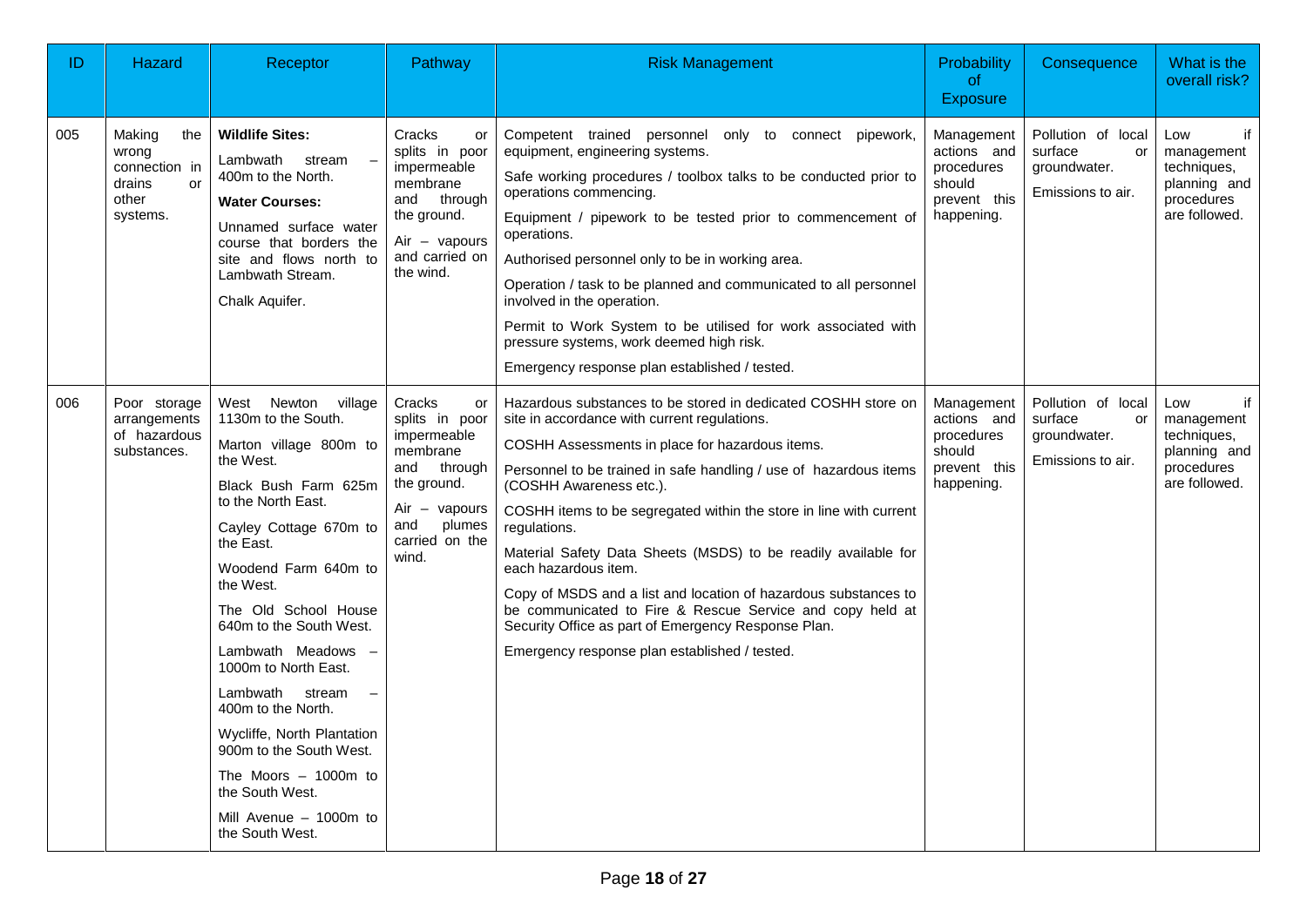| ID  | Hazard                                                           | Receptor                                                                                                                                                                                                                                                                                                                                                                                                                                                                                                                                                                                                                              | <b>Pathway</b>                                                                                                                                         | <b>Risk Management</b>                                                                                                                                                                                                                                                                                                                                                                                                                                                                                                                                                                                                                                                                                                                                                                                                                                                                                                                                                                                                                                                                                                                                                                                                                                                                                                                                                                                                                                                                                                                                                                                                                                                                                                                                                                                     | Probability<br><b>of</b><br><b>Exposure</b>                                     | Consequence                                                              | What is the<br>overall risk?                                                          |
|-----|------------------------------------------------------------------|---------------------------------------------------------------------------------------------------------------------------------------------------------------------------------------------------------------------------------------------------------------------------------------------------------------------------------------------------------------------------------------------------------------------------------------------------------------------------------------------------------------------------------------------------------------------------------------------------------------------------------------|--------------------------------------------------------------------------------------------------------------------------------------------------------|------------------------------------------------------------------------------------------------------------------------------------------------------------------------------------------------------------------------------------------------------------------------------------------------------------------------------------------------------------------------------------------------------------------------------------------------------------------------------------------------------------------------------------------------------------------------------------------------------------------------------------------------------------------------------------------------------------------------------------------------------------------------------------------------------------------------------------------------------------------------------------------------------------------------------------------------------------------------------------------------------------------------------------------------------------------------------------------------------------------------------------------------------------------------------------------------------------------------------------------------------------------------------------------------------------------------------------------------------------------------------------------------------------------------------------------------------------------------------------------------------------------------------------------------------------------------------------------------------------------------------------------------------------------------------------------------------------------------------------------------------------------------------------------------------------|---------------------------------------------------------------------------------|--------------------------------------------------------------------------|---------------------------------------------------------------------------------------|
| 007 | <b>Fires</b><br>or<br>failure<br>to<br>fire<br>contain<br>water. | <b>Local Residents:</b><br>West Newton village<br>1130m to the South.<br>Marton village 800m to<br>the West.<br>Black Bush Farm 625m<br>to the North East.<br>Cayley Cottage 670m to<br>the East.<br>Woodend Farm 640m to<br>the West.<br>The Old School House<br>640m to the South West.<br><b>Site</b><br>of<br><b>Special</b><br><b>Scientific Interest:</b><br>Lambwath Meadows -<br>1000m to North East.<br><b>Wildlife Sites:</b><br>Lambwath stream -<br>400m to the North.<br>Wycliffe, North Plantation<br>900m to the South West.<br>The Moors $-1000m$ to<br>the South West.<br>Mill Avenue $-1000m$ to<br>the South West. | Cracks<br>or<br>splits in poor<br>impermeable<br>membrane<br>and through<br>the ground.<br>$Air - vapours$<br>and<br>plumes<br>carried on the<br>wind. | Fire risk assessment to be conducted by HSE Site Advisor.<br>Fire awareness training / site induction for personnel.<br>Waste management and housekeeping procedures established<br>and communicated.<br>No sources of ignition are allowed on working pad of the site<br>unless authorised and permit to work is in place.<br>Hazardous materials stored in dedicated COSHH store.<br>All buildings, stores, cabins, toilets and restrooms are to have fire<br>detection equipment in place and tested on a regular basis.<br>Smoking area is established in outside of the working pad and<br>means of tobacco extinguishment is provided.<br>Fire points, extinguishers and a fire water tank are located around<br>the site.<br>Fire trained personnel to be available throughout the operation.<br>Fire evacuation and test to be conducted prior to and during the<br>operation.<br>AFFF foam to be available on site for use in firefighting.<br>Local Fire & Rescue Service to be notified of operations. A review<br>/ visit of the site has been undertaken by the Fire & Rescue<br>Service and emergency response plans and actions discussed<br>and agreed.<br>Copy of MSDS and a list and location of hazardous substances,<br>firefighting equipment, spillage kits water tank to be communicated<br>to Fire & Rescue Service and copy held at Security Office as part<br>of Emergency Response Plan.<br>Containment of fire water / AFFF foam used in the event of<br>firefighting measures will be contained within the site / perimeter<br>ditch and removed by specialised contractor.<br>Emergency response plan both on and off site established /<br>tested.<br>Emergency telephone number located on information board at site<br>entrance.<br>The site is not in a Flood Risk Area. | Management<br>actions and<br>procedures<br>should<br>prevent this<br>happening. | Pollution of local<br>surface<br>or<br>groundwater.<br>Emissions to air. | if<br>Low<br>management<br>techniques,<br>planning and<br>procedures<br>are followed. |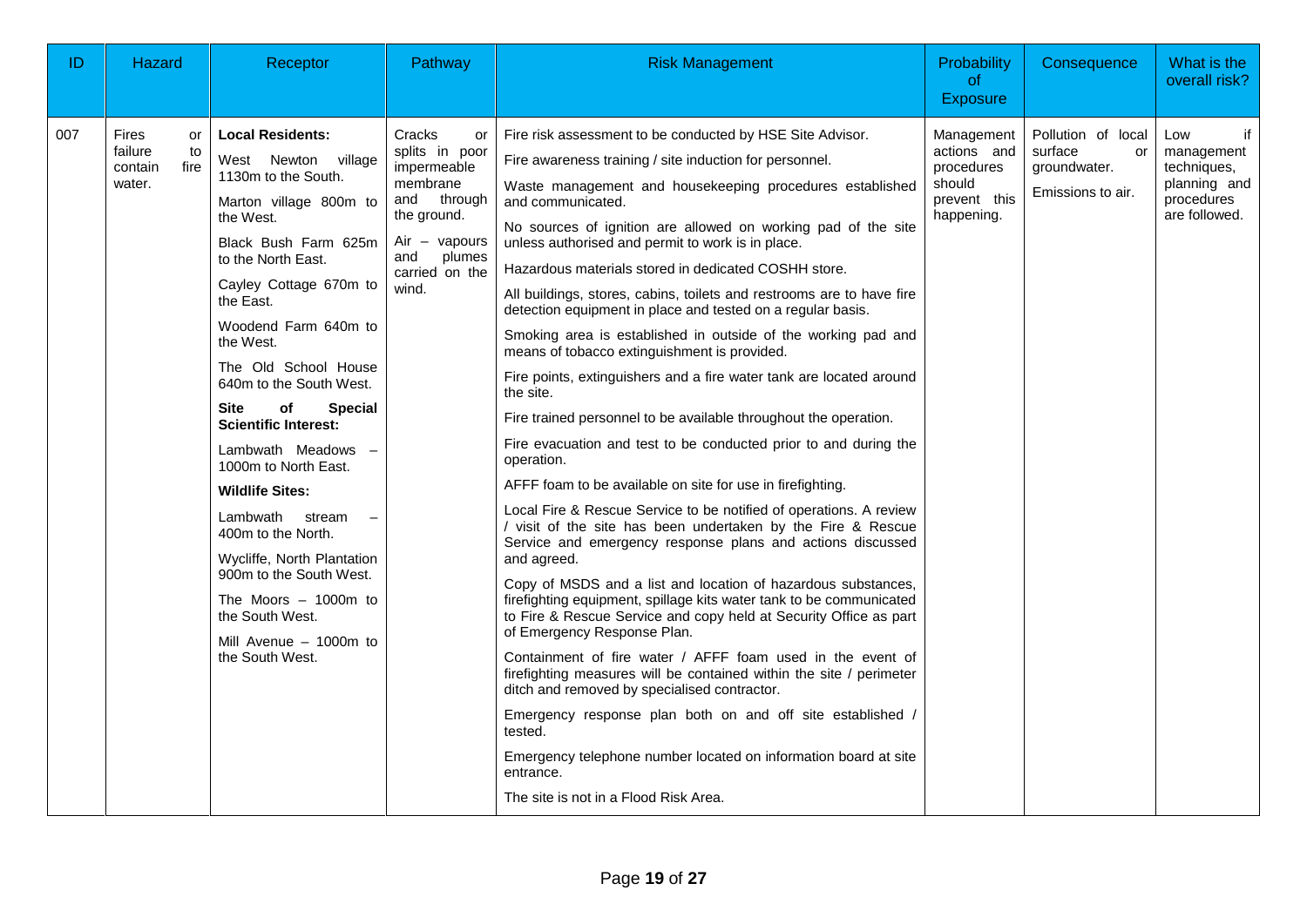| ID  | Hazard                                                   | Receptor                                                                                                                                                                                                                                                                                                                                                                                                                                                                                                                                                                                                                                                           | Pathway                                                                                                                                                   | <b>Risk Management</b>                                                                                                                                                                                                                                                                                                                                                                                                                                                                                                                                                                                                                                                                                                              | Probability<br><sub>of</sub><br><b>Exposure</b>                                 | Consequence                                                              | What is the<br>overall risk?                                                          |
|-----|----------------------------------------------------------|--------------------------------------------------------------------------------------------------------------------------------------------------------------------------------------------------------------------------------------------------------------------------------------------------------------------------------------------------------------------------------------------------------------------------------------------------------------------------------------------------------------------------------------------------------------------------------------------------------------------------------------------------------------------|-----------------------------------------------------------------------------------------------------------------------------------------------------------|-------------------------------------------------------------------------------------------------------------------------------------------------------------------------------------------------------------------------------------------------------------------------------------------------------------------------------------------------------------------------------------------------------------------------------------------------------------------------------------------------------------------------------------------------------------------------------------------------------------------------------------------------------------------------------------------------------------------------------------|---------------------------------------------------------------------------------|--------------------------------------------------------------------------|---------------------------------------------------------------------------------------|
| 008 | Incompatible<br>substances<br>coming<br>into<br>contact. | <b>Local Residents:</b><br>West Newton village<br>1130m to the South.<br>Marton village 800m to<br>the West.<br>Black Bush Farm 625m<br>to the North East.<br>Cayley Cottage 670m to<br>the East.<br>Woodend Farm 640m to<br>the West.<br>The Old School House<br>640m to the South West.<br><b>Site</b><br>of<br><b>Special</b><br><b>Scientific Interest:</b><br>Lambwath Meadows -<br>1000m to North East.<br><b>Wildlife Sites:</b><br>Lambwath<br>stream<br>$\overline{\phantom{m}}$<br>400m to the North.<br>Wycliffe, North Plantation<br>900m to the South West.<br>The Moors $-1000m$ to<br>the South West.<br>Mill Avenue $-1000m$ to<br>the South West. | Cracks<br>or<br>splits in poor<br>impermeable<br>membrane<br>and<br>through<br>the ground.<br>$Air - vapours$<br>and<br>plumes<br>carried on the<br>wind. | Segregation of incompatible substances.<br>Hazardous substances to be stored in dedicated COSHH store on<br>site in accordance with current regulations.<br>COSHH Assessments in place for hazardous items.<br>Personnel to be trained in safe handling / use of hazardous items<br>(COSHH Awareness etc.).<br>COSHH items to be segregated within the store in line with current<br>regulations.<br>Material Safety Data Sheets (MSDS) to be readily available for<br>each hazardous item.<br>Copy of MSDS and a list and location of hazardous substances to<br>be communicated to Fire & Rescue Service and copy held at<br>Security Office as part of Emergency Response Plan.<br>Emergency response plan established / tested. | Management<br>actions and<br>procedures<br>should<br>prevent this<br>happening. | Pollution of local<br>surface<br>or<br>groundwater.<br>Emissions to air. | if<br>Low<br>management<br>techniques,<br>planning and<br>procedures<br>are followed. |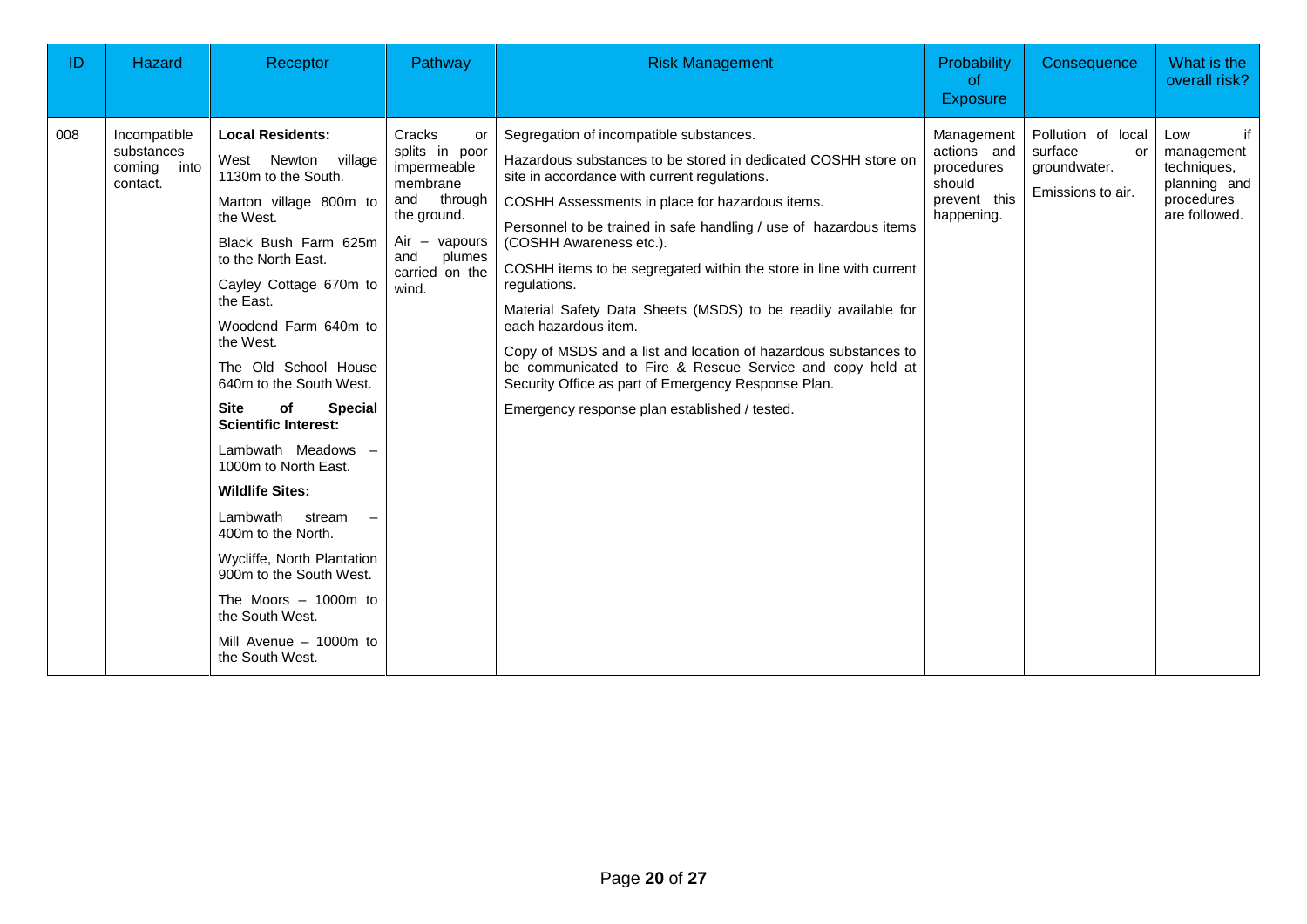| ID  | Hazard                                                   | Receptor                                                                                                                                                                                                                                                                                                                                                                                                                                                                                                                                                                                                                                                            | <b>Pathway</b>                                                                                                                                            | <b>Risk Management</b>                                                                                                                                                                                                                                                                               | Probability<br><sub>of</sub><br><b>Exposure</b>                                                                                       | Consequence                                                              | What is the<br>overall risk?                                                          |
|-----|----------------------------------------------------------|---------------------------------------------------------------------------------------------------------------------------------------------------------------------------------------------------------------------------------------------------------------------------------------------------------------------------------------------------------------------------------------------------------------------------------------------------------------------------------------------------------------------------------------------------------------------------------------------------------------------------------------------------------------------|-----------------------------------------------------------------------------------------------------------------------------------------------------------|------------------------------------------------------------------------------------------------------------------------------------------------------------------------------------------------------------------------------------------------------------------------------------------------------|---------------------------------------------------------------------------------------------------------------------------------------|--------------------------------------------------------------------------|---------------------------------------------------------------------------------------|
| 009 | Unwanted<br>reactions<br>and/or<br>runaway<br>reactions. | <b>Local Residents:</b><br>West Newton village<br>1130m to the South.<br>Marton village 800m to<br>the West.<br>Black Bush Farm 625m<br>to the North East.<br>Cayley Cottage 670m to<br>the East.<br>Woodend Farm 640m to<br>the West.<br>The Old School House<br>640m to the South West.<br><b>Site</b><br>of<br><b>Special</b><br><b>Scientific Interest:</b><br>Lambwath Meadows -<br>1000m to North East.<br><b>Wildlife Sites:</b><br>Lambwath<br>stream<br>$\overline{\phantom{m}}$<br>400m to the North.<br>Wycliffe, North Plantation<br>900m to the South West.<br>The Moors $-1000m$ to<br>the South West.<br>Mill Avenue $-$ 1000m to<br>the South West. | Cracks<br>or<br>splits in poor<br>impermeable<br>membrane<br>and<br>through<br>the ground.<br>$Air - vapours$<br>plumes<br>and<br>carried on the<br>wind. | Emergency shutdown procedures to be established and tested<br>prior to and during operations.<br>Competent trained personnel to conduct operations.<br>Safe working procedures / toolbox talks to be conducted prior to<br>operations commencing<br>Operation / task to be planned and communicated. | Management<br>actions and<br>procedures,<br>with use of<br>QA<br>and<br>applicable<br>standards<br>will prevent<br>this<br>happening. | Pollution of local<br>surface<br>or<br>groundwater.<br>Emissions to air. | if<br>Low<br>management<br>techniques,<br>planning and<br>procedures<br>are followed. |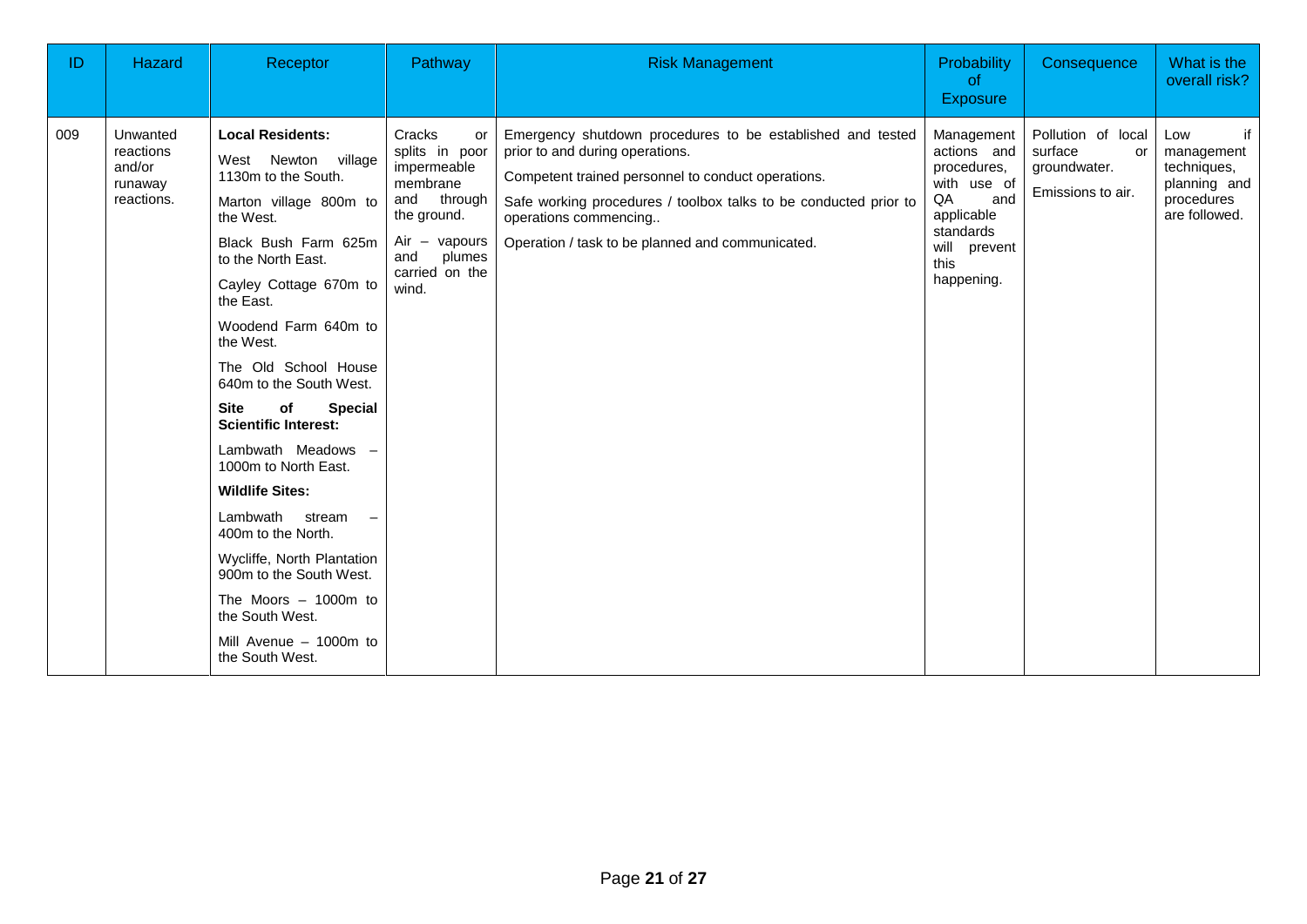| ID  | Hazard                                                                                   | Receptor                                                                                                                                                                                                                                                                                                                                                                                                                                                                                                                                                                                                                                                           | Pathway                                                                                                                                                   | <b>Risk Management</b>                                                                                                                                                                                                                                                                                                    | Probability<br><sub>of</sub><br><b>Exposure</b>                               | Consequence                                                              | What is the<br>overall risk?                                                          |
|-----|------------------------------------------------------------------------------------------|--------------------------------------------------------------------------------------------------------------------------------------------------------------------------------------------------------------------------------------------------------------------------------------------------------------------------------------------------------------------------------------------------------------------------------------------------------------------------------------------------------------------------------------------------------------------------------------------------------------------------------------------------------------------|-----------------------------------------------------------------------------------------------------------------------------------------------------------|---------------------------------------------------------------------------------------------------------------------------------------------------------------------------------------------------------------------------------------------------------------------------------------------------------------------------|-------------------------------------------------------------------------------|--------------------------------------------------------------------------|---------------------------------------------------------------------------------------|
| 010 | Emission<br>of<br>effluent<br>an<br>before<br>adequately<br>checking its<br>composition. | <b>Local Residents:</b><br>West Newton village<br>1130m to the South.<br>Marton village 800m to<br>the West.<br>Black Bush Farm 625m<br>to the North East.<br>Cayley Cottage 670m to<br>the East.<br>Woodend Farm 640m to<br>the West.<br>The Old School House<br>640m to the South West.<br><b>Site</b><br>of<br><b>Special</b><br><b>Scientific Interest:</b><br>Lambwath Meadows -<br>1000m to North East.<br><b>Wildlife Sites:</b><br>Lambwath<br>stream<br>$\overline{\phantom{m}}$<br>400m to the North.<br>Wycliffe, North Plantation<br>900m to the South West.<br>The Moors $-1000m$ to<br>the South West.<br>Mill Avenue $-1000m$ to<br>the South West. | Cracks<br>or<br>splits in poor<br>impermeable<br>membrane<br>and<br>through<br>the ground.<br>$Air - vapours$<br>plumes<br>and<br>carried on the<br>wind. | Competent trained personnel to conduct operations.<br>Safe working procedures / toolbox talks to be conducted prior to<br>operations commencing<br>Operation / task to be planned and communicated.<br>Substance to be tested prior to removal from site or at licenced<br>waste facility by competent trained personnel. | Management<br>actions and<br>procedures<br>will prevent<br>this<br>happening. | Pollution of local<br>surface<br>or<br>groundwater.<br>Emissions to air. | if<br>Low<br>management<br>techniques,<br>planning and<br>procedures<br>are followed. |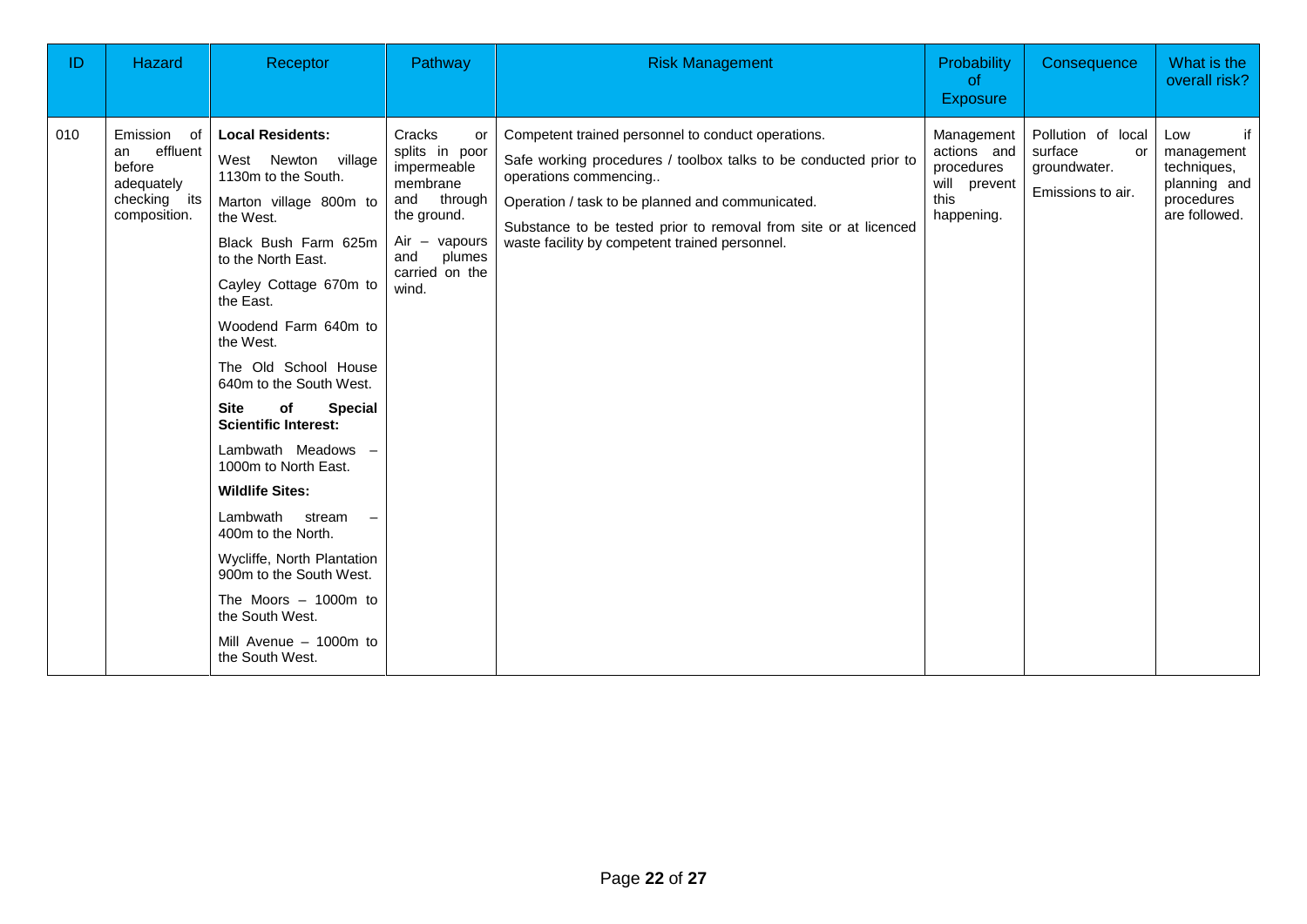| ID  | Hazard     | Receptor                                                                                                                                                                                                                                                                                                                                                                                                                                                                                                                                                                                                                                                          | Pathway                                                                                                                                        | <b>Risk Management</b>                                                                                                                                                                                                                                                                                                                                                                                                                                                                                                                                                                                                                                                                                                                                                                                                                                                                                                                                                                                                                                                                                        | Probability<br><sub>of</sub><br><b>Exposure</b>                                 | Consequence                                                              | What is the<br>overall risk?                                                          |
|-----|------------|-------------------------------------------------------------------------------------------------------------------------------------------------------------------------------------------------------------------------------------------------------------------------------------------------------------------------------------------------------------------------------------------------------------------------------------------------------------------------------------------------------------------------------------------------------------------------------------------------------------------------------------------------------------------|------------------------------------------------------------------------------------------------------------------------------------------------|---------------------------------------------------------------------------------------------------------------------------------------------------------------------------------------------------------------------------------------------------------------------------------------------------------------------------------------------------------------------------------------------------------------------------------------------------------------------------------------------------------------------------------------------------------------------------------------------------------------------------------------------------------------------------------------------------------------------------------------------------------------------------------------------------------------------------------------------------------------------------------------------------------------------------------------------------------------------------------------------------------------------------------------------------------------------------------------------------------------|---------------------------------------------------------------------------------|--------------------------------------------------------------------------|---------------------------------------------------------------------------------------|
| 011 | Vandalism. | <b>Local Residents:</b><br>West Newton village<br>1130m to the South.<br>Marton village 800m to<br>the West.<br>Black Bush Farm 625m<br>to the North East.<br>Cayley Cottage 670m to<br>the East.<br>Woodend Farm 640m to<br>the West.<br>The Old School House<br>640m to the South West.<br><b>Site</b><br>of<br><b>Special</b><br><b>Scientific Interest:</b><br>Lambwath Meadows -<br>1000m to North East.<br><b>Wildlife Sites:</b><br>Lambwath<br>stream<br>$\overline{\phantom{m}}$<br>400m to the North.<br>Wycliffe, North Plantation<br>900m to the South West.<br>The Moors $-1000m$ to<br>the South West.<br>Mill Avenue - 1000m to<br>the South West. | Various - acts<br>of vandalism<br>cause<br>may<br>fires, loss of<br>containment<br>from<br>containers,<br>damage to site<br>equipment,<br>etc. | Site security risk assessment to be conducted prior to operations<br>commencing.<br>Security fence to be established around site perimeter.<br>Security officers from specialist security company to be contracted<br>to provide 24 hour security during operations.<br>Security procedures established and communicated to Site<br>Security Officers to cover unauthorised access, vandalism,<br>protestors, theft, emergency response actions etc.<br>Due to rural location, mobile security patrols to visit site regularly<br>throughout periods of quiet / darkness.<br>Site personnel to be aware of possible unauthorised personnel on<br>site and the actions to take if such personnel discovered.<br>When not in use, equipment is to be shut down and isolated.<br>Hazardous materials are to be stored in locked COSHH store<br>when not in use.<br>Emergency communications to be established between<br>operational personnel and site security.<br>Emergency response plan both on and off site established /<br>tested.<br>Authorities to be notified of the operation prior to commencement. | Management<br>actions and<br>procedures<br>should<br>prevent this<br>happening. | Pollution of local<br>surface<br>or<br>groundwater.<br>Emissions to air. | if<br>Low<br>management<br>techniques,<br>planning and<br>procedures<br>are followed. |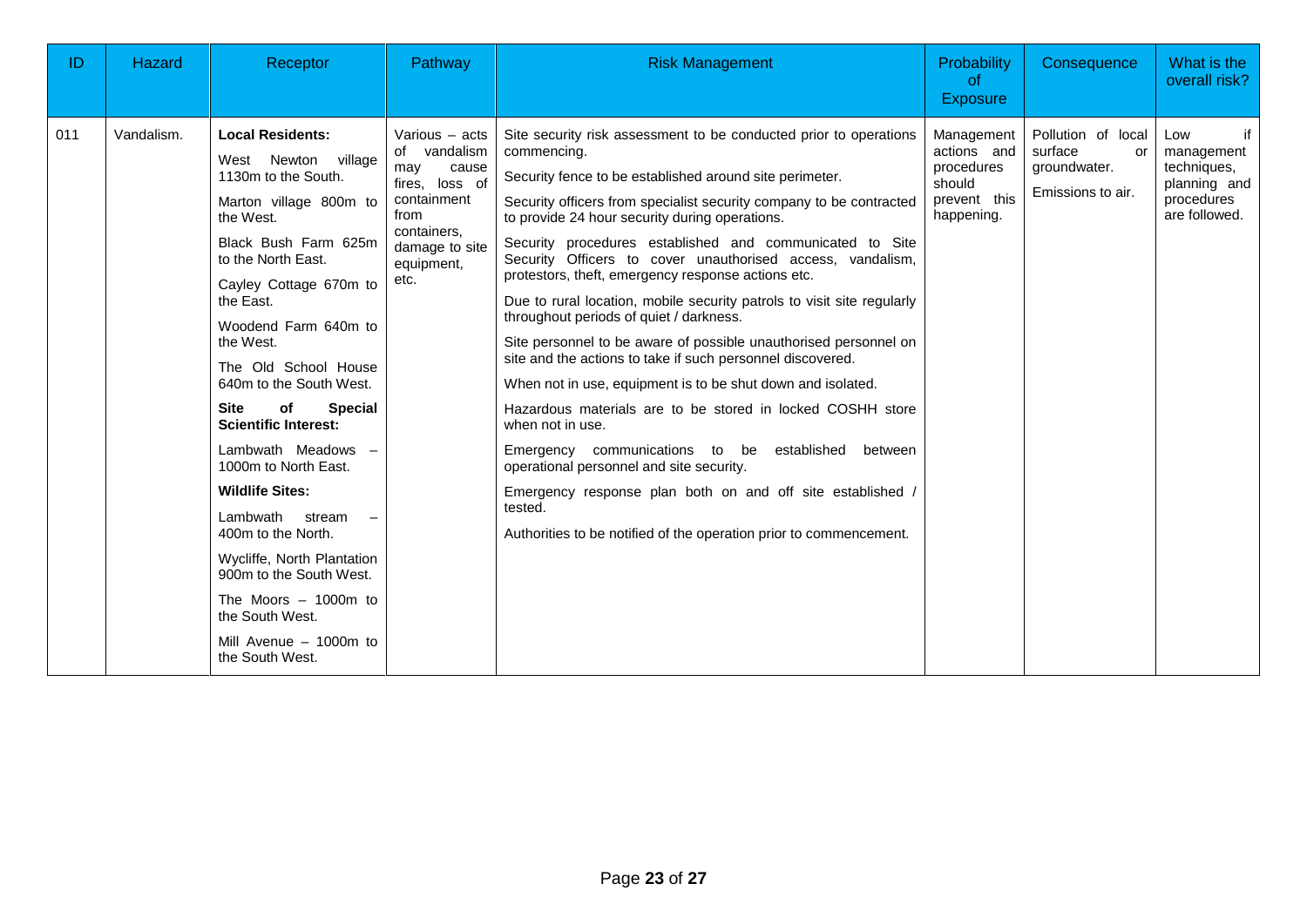| ID  | Hazard    | Receptor                                                                                                                                                                                                         | <b>Pathway</b>                                                                                                                              | <b>Risk Management</b>                                                                                                                                                                                                    | Probability<br>-of<br><b>Exposure</b> | Consequence | What is the<br>overall risk? |
|-----|-----------|------------------------------------------------------------------------------------------------------------------------------------------------------------------------------------------------------------------|---------------------------------------------------------------------------------------------------------------------------------------------|---------------------------------------------------------------------------------------------------------------------------------------------------------------------------------------------------------------------------|---------------------------------------|-------------|------------------------------|
| 012 | Flooding. | <b>Wildlife Sites:</b><br>Lambwath<br>stream<br>400m to the North.<br><b>Water Courses:</b><br>Unnamed surface water<br>course that borders the<br>site and flows north to<br>Lambwath Stream.<br>Chalk Aquifer. | Spreading<br>оf<br>materials<br>outside of site<br>boundary.<br>Damage<br>to<br>site equipment<br>the<br>from<br>0f<br>effects<br>flooding. | A hydrogeological risk assessment has been conducted by an<br>independent company.<br>From data received within the report (1951-1952, 1956-1957),<br>Lambwath Stream valley is no longer labelled as liable to flooding. | None.                                 | None.       | None.                        |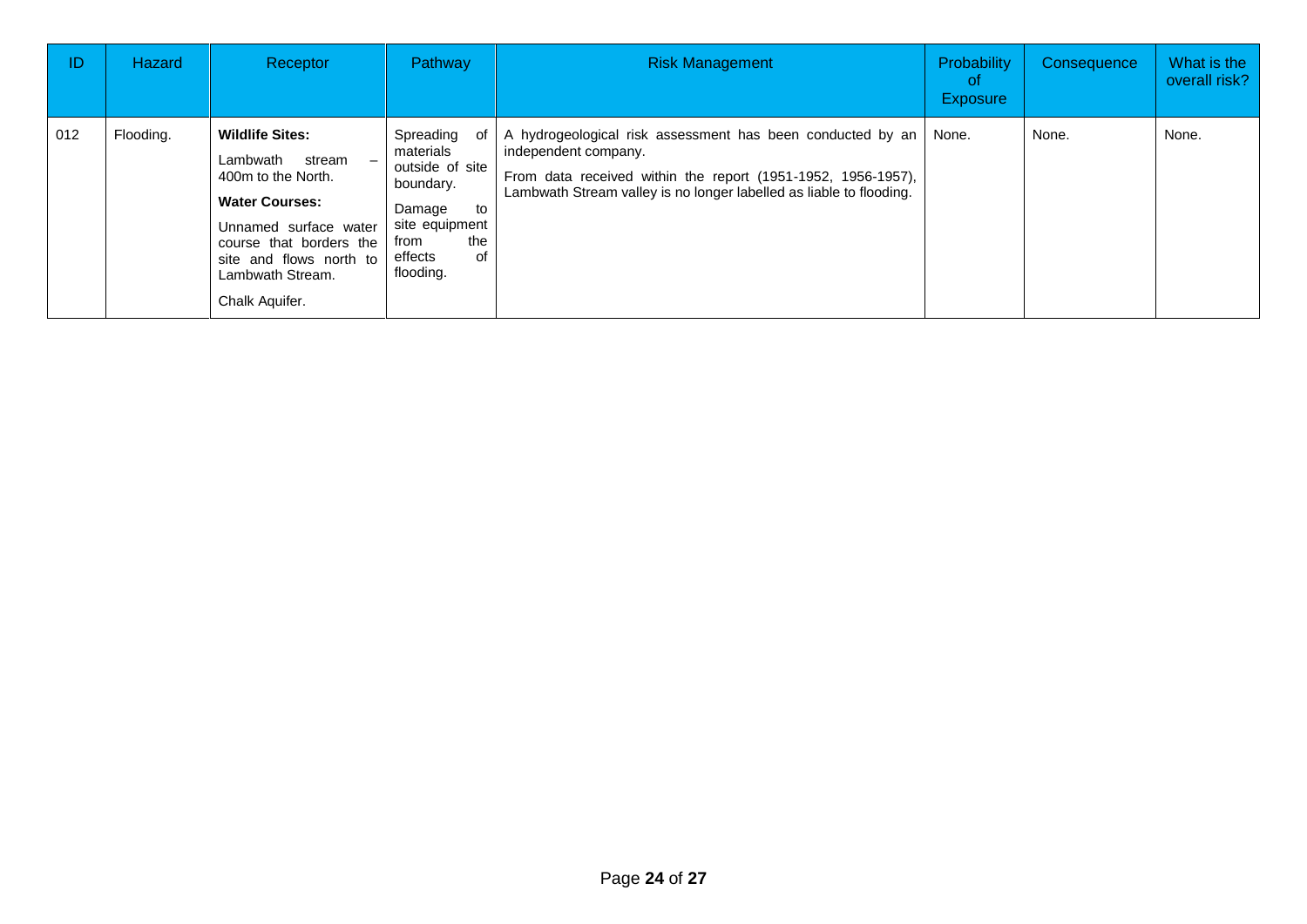| ID  | Hazard                                                          | Receptor                                                                                                                                                                                                                                                                                                                                                                                                                                                                                                                                                                                                                                                                 | <b>Pathway</b>                                                                                                                                                                                              | <b>Risk Management</b>                                                                                                                                                                                                                                                                                                                                                                                                                                                                                                                                                                                                                                                                                                                                                                                                                                                                                                                                                                                                                                                                                                                                                                                                                                                                        | Probability<br><sub>of</sub><br><b>Exposure</b>                                 | Consequence                                                              | What is the<br>overall risk?                                                          |
|-----|-----------------------------------------------------------------|--------------------------------------------------------------------------------------------------------------------------------------------------------------------------------------------------------------------------------------------------------------------------------------------------------------------------------------------------------------------------------------------------------------------------------------------------------------------------------------------------------------------------------------------------------------------------------------------------------------------------------------------------------------------------|-------------------------------------------------------------------------------------------------------------------------------------------------------------------------------------------------------------|-----------------------------------------------------------------------------------------------------------------------------------------------------------------------------------------------------------------------------------------------------------------------------------------------------------------------------------------------------------------------------------------------------------------------------------------------------------------------------------------------------------------------------------------------------------------------------------------------------------------------------------------------------------------------------------------------------------------------------------------------------------------------------------------------------------------------------------------------------------------------------------------------------------------------------------------------------------------------------------------------------------------------------------------------------------------------------------------------------------------------------------------------------------------------------------------------------------------------------------------------------------------------------------------------|---------------------------------------------------------------------------------|--------------------------------------------------------------------------|---------------------------------------------------------------------------------------|
| 013 | Spillage from<br>haulage<br>vehicles and<br>plant<br>equipment. | <b>Local Residents:</b><br>West Newton village<br>1130m to the South.<br>Marton village 800m to<br>the West.<br>Black Bush Farm 625m<br>to the North East.<br>Cayley Cottage 670m to<br>the East.<br>Woodend Farm 640m to<br>the West.<br>The Old School House<br>640m to the South West.<br><b>Site</b><br><b>of</b><br><b>Special</b><br><b>Scientific Interest:</b><br>Lambwath Meadows -<br>1000m to North East.<br><b>Wildlife Sites:</b><br>Lambwath<br>stream<br>$\overline{\phantom{m}}$<br>400m to the North.<br>Wycliffe, North Plantation<br>900m to the South West.<br>The Moors $-1000m$ to<br>the South West.<br>Mill Avenue - 1000m to<br>the South West. | Via<br>water<br>surface<br>drainage<br>system.<br>Cracks<br>or<br>splits in poor<br>impermeable<br>membrane<br>and<br>through<br>the ground.<br>$Air - vapours$<br>and<br>plumes<br>carried on the<br>wind. | An impermeable membrane over the whole of the working pad<br>area and under the site perimeter drain was correctly installed<br>during the construction of the wellsite.<br>Checks of the impermeable membrane are conducted periodically<br>to ensure that complete containment of the site is maintained.<br>Ditches are monitored constantly and procedures are in place to<br>test and remove excess surface run off water as required.<br>Vehicles are to be serviced and maintained to manufacturer's /<br>industry standards.<br>Regular maintenance and inspections are to be conducted as<br>directed by the manufacturer / written procedures.<br>Drivers are to receive training / induction on driving techniques<br>and site rules<br>Drip trays to be utilised.<br>Site / vehicle spillage kits to be readily available.<br>Spillages to be remediated immediately using vacuum cleaners /<br>pumps and not to be washed down where possible.<br>Training on environmental awareness for site personnel.<br>Personnel to receive site induction.<br>Record and investigate complaints, pollution incidents or breaches<br>of permit conditions and the actions taken to rectify complaints and<br>prevent further occurrences.<br>Emergency response plan established / tested. | Management<br>actions and<br>procedures<br>should<br>prevent this<br>happening. | Pollution of local<br>surface<br>or<br>groundwater.<br>Emissions to air. | if<br>Low<br>management<br>techniques,<br>planning and<br>procedures<br>are followed. |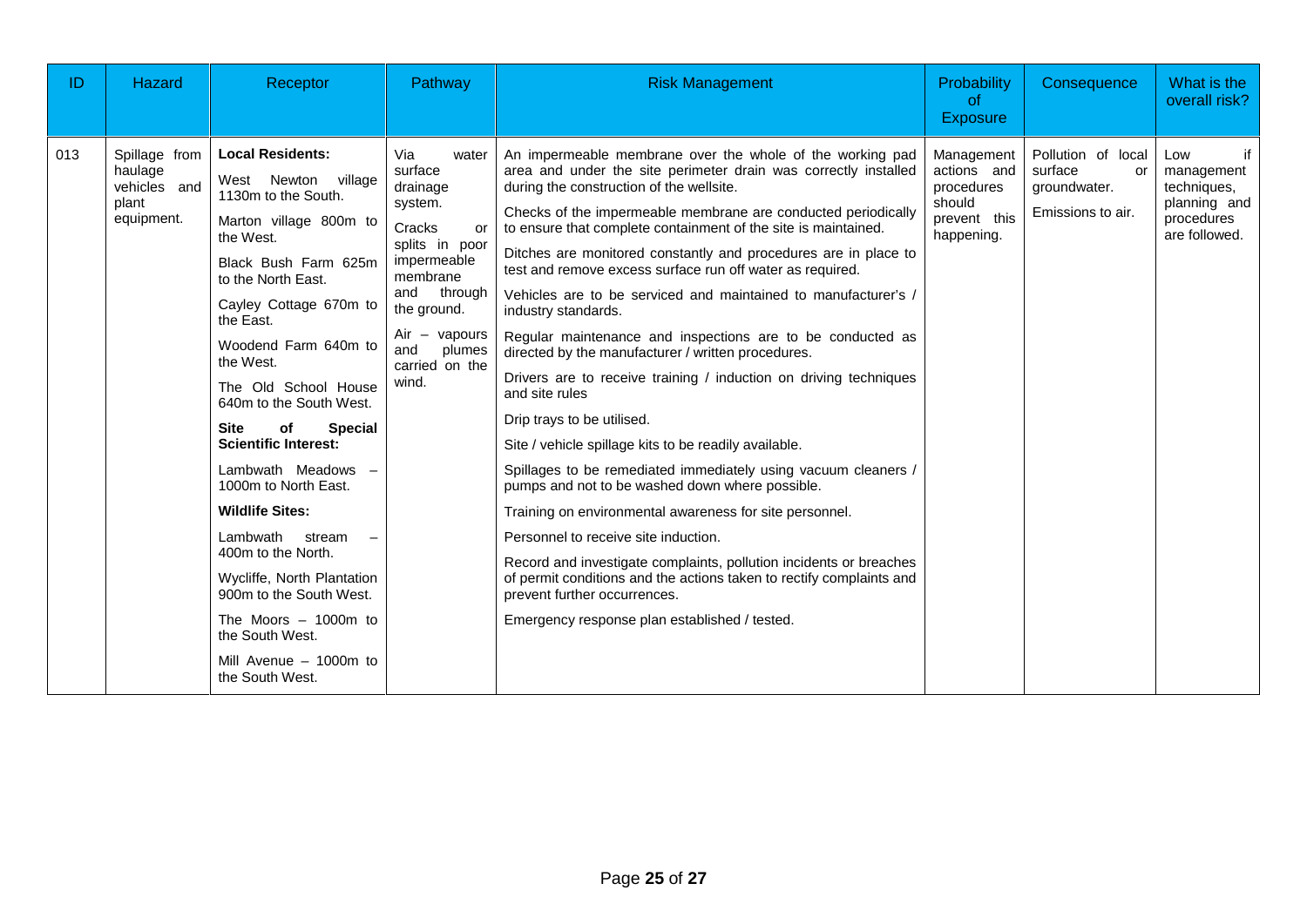| ID  | Hazard                                                                                                                            | Receptor                                                                                                                                                                                                                                                                                                                                                                                                                                                                                                                                                                                                                                                            | Pathway                                                                                                                                                                                                     | <b>Risk Management</b>                                                                                    | Probability<br><b>of</b><br><b>Exposure</b>                                     | Consequence                                                              | What is the<br>overall risk?                                                          |
|-----|-----------------------------------------------------------------------------------------------------------------------------------|---------------------------------------------------------------------------------------------------------------------------------------------------------------------------------------------------------------------------------------------------------------------------------------------------------------------------------------------------------------------------------------------------------------------------------------------------------------------------------------------------------------------------------------------------------------------------------------------------------------------------------------------------------------------|-------------------------------------------------------------------------------------------------------------------------------------------------------------------------------------------------------------|-----------------------------------------------------------------------------------------------------------|---------------------------------------------------------------------------------|--------------------------------------------------------------------------|---------------------------------------------------------------------------------------|
| 014 | Accidents<br>resulting from<br>operations<br>carried<br>out<br>without<br>a<br>structured<br>management<br>in<br>system<br>place. | <b>Local Residents:</b><br>West Newton village<br>1130m to the South.<br>Marton village 800m to<br>the West.<br>Black Bush Farm 625m<br>to the North East.<br>Cayley Cottage 670m to<br>the East.<br>Woodend Farm 640m to<br>the West.<br>The Old School House<br>640m to the South West.<br><b>Site</b><br>of<br><b>Special</b><br><b>Scientific Interest:</b><br>Lambwath Meadows -<br>1000m to North East.<br><b>Wildlife Sites:</b><br>Lambwath<br>stream<br>$\overline{\phantom{m}}$<br>400m to the North.<br>Wycliffe, North Plantation<br>900m to the South West.<br>The Moors $-1000m$ to<br>the South West.<br>Mill Avenue $-$ 1000m to<br>the South West. | Via<br>water<br>surface<br>drainage<br>system.<br>Cracks<br>or<br>splits in poor<br>impermeable<br>membrane<br>through<br>and<br>the ground.<br>$Air - vapours$<br>plumes<br>and<br>carried on the<br>wind. | Structured management system in place, distributed and adhered<br>to by personnel involved in operations. | Management<br>actions and<br>procedures<br>should<br>prevent this<br>happening. | Pollution of local<br>surface<br>or<br>groundwater.<br>Emissions to air. | if<br>Low<br>management<br>techniques,<br>planning and<br>procedures<br>are followed. |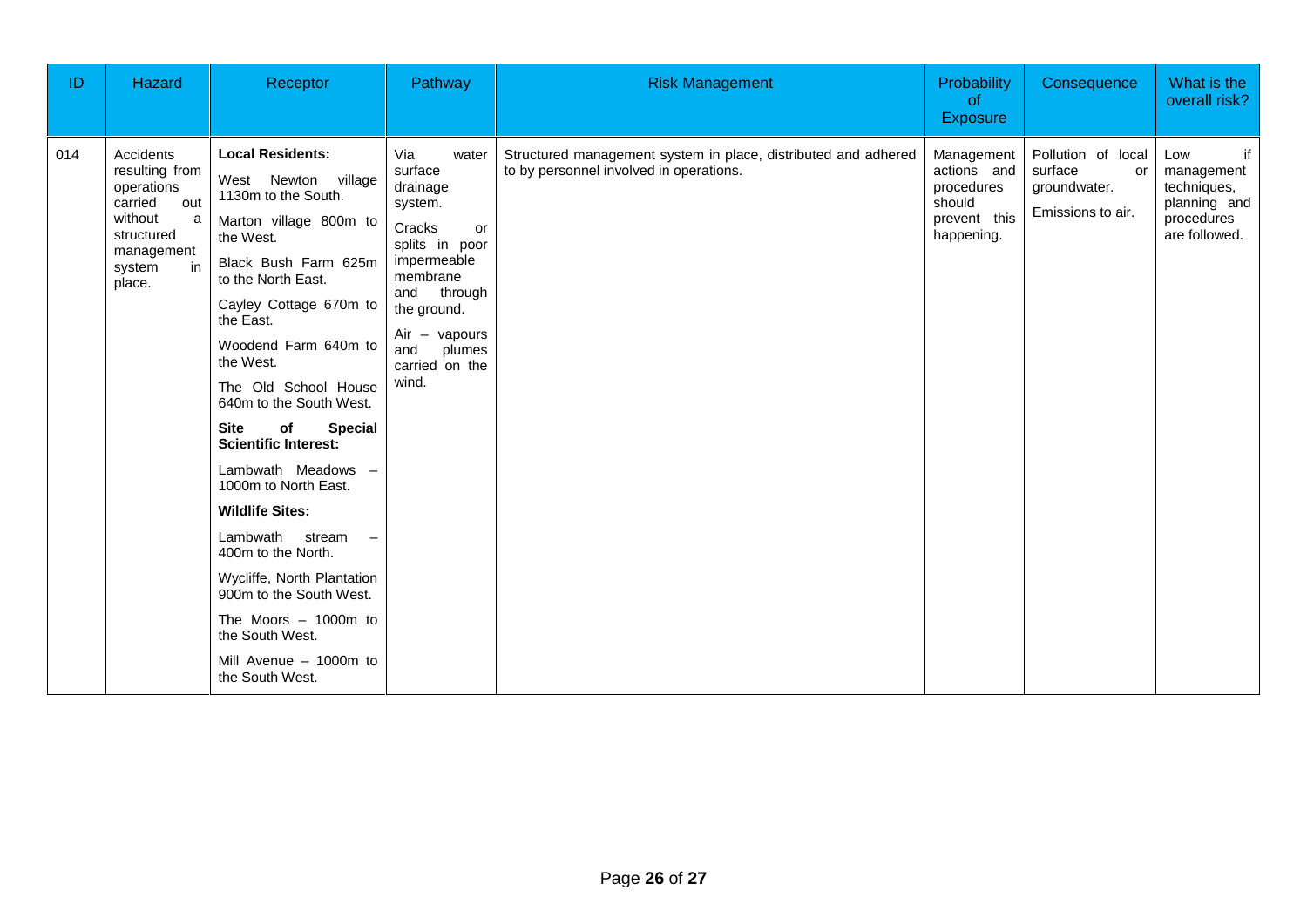| ID  | Hazard                                                                     | Receptor                                                                                                                                                                                                                                                                                                                                                                                                                                                                                                                                                                                                                                | Pathway                                                                                                                                                                                                   | <b>Risk Management</b>                                                                                                                                                                                                                                                                                                                                                                                                                                                                                                                                                                                                                                                                                                                                                                                                                                                                                                                                                                                                                                                                                                                                                                                                                                                                        | Probability<br><sub>of</sub>                                                    | Consequence                                                              | What is the<br>overall risk?                                                          |
|-----|----------------------------------------------------------------------------|-----------------------------------------------------------------------------------------------------------------------------------------------------------------------------------------------------------------------------------------------------------------------------------------------------------------------------------------------------------------------------------------------------------------------------------------------------------------------------------------------------------------------------------------------------------------------------------------------------------------------------------------|-----------------------------------------------------------------------------------------------------------------------------------------------------------------------------------------------------------|-----------------------------------------------------------------------------------------------------------------------------------------------------------------------------------------------------------------------------------------------------------------------------------------------------------------------------------------------------------------------------------------------------------------------------------------------------------------------------------------------------------------------------------------------------------------------------------------------------------------------------------------------------------------------------------------------------------------------------------------------------------------------------------------------------------------------------------------------------------------------------------------------------------------------------------------------------------------------------------------------------------------------------------------------------------------------------------------------------------------------------------------------------------------------------------------------------------------------------------------------------------------------------------------------|---------------------------------------------------------------------------------|--------------------------------------------------------------------------|---------------------------------------------------------------------------------------|
|     |                                                                            |                                                                                                                                                                                                                                                                                                                                                                                                                                                                                                                                                                                                                                         |                                                                                                                                                                                                           |                                                                                                                                                                                                                                                                                                                                                                                                                                                                                                                                                                                                                                                                                                                                                                                                                                                                                                                                                                                                                                                                                                                                                                                                                                                                                               | <b>Exposure</b>                                                                 |                                                                          |                                                                                       |
| 015 | Leaks<br>from<br>vehicle fluids<br>resulting from<br>vehicle<br>accidents. | <b>Local Residents:</b><br>West Newton village<br>1130m to the South.<br>Marton village 800m to<br>the West.<br>Black Bush Farm 625m<br>to the North East.<br>Cayley Cottage 670m to<br>the East.<br>Woodend Farm 640m to<br>the West.<br>The Old School House<br>640m to the South West.<br><b>Site</b><br><b>Special</b><br>of<br><b>Scientific Interest:</b><br>Lambwath Meadows -<br>1000m to North East.<br><b>Wildlife Sites:</b><br>Lambwath<br>stream<br>400m to the North.<br>Wycliffe, North Plantation<br>900m to the South West.<br>The Moors $-1000m$ to<br>the South West.<br>Mill Avenue $-$ 1000m to<br>the South West. | Via<br>water<br>surface<br>drainage<br>system.<br>Cracks<br>or<br>splits in poor<br>impermeable<br>membrane<br>and<br>through<br>the ground.<br>Air - vapours<br>and<br>plumes<br>carried on the<br>wind. | An impermeable membrane over the whole of the working pad<br>area and under the site perimeter drain was correctly installed<br>during the construction of the wellsite.<br>Checks of the impermeable membrane are conducted periodically<br>to ensure that complete containment of the site is maintained.<br>Ditches are monitored constantly and procedures are in place to<br>test and remove excess surface run off water as required.<br>Vehicles are to be serviced and maintained to manufacturer's /<br>industry standards.<br>Regular maintenance and inspections are to be conducted as<br>directed by the manufacturer / written procedures.<br>Drivers are to receive training / induction on driving techniques<br>and site rules<br>Drip trays to be utilised.<br>Site / vehicle spillage kits to be readily available.<br>Spillages to be remediated immediately using vacuum cleaners /<br>pumps and not to be washed down where possible.<br>Training on environmental awareness for site personnel.<br>Personnel to receive site induction.<br>Record and investigate complaints, pollution incidents or breaches<br>of permit conditions and the actions taken to rectify complaints and<br>prevent further occurrences.<br>Emergency response plan established / tested. | Management<br>actions and<br>procedures<br>should<br>prevent this<br>happening. | Pollution of local<br>surface<br>or<br>groundwater.<br>Emissions to air. | if<br>Low<br>management<br>techniques,<br>planning and<br>procedures<br>are followed. |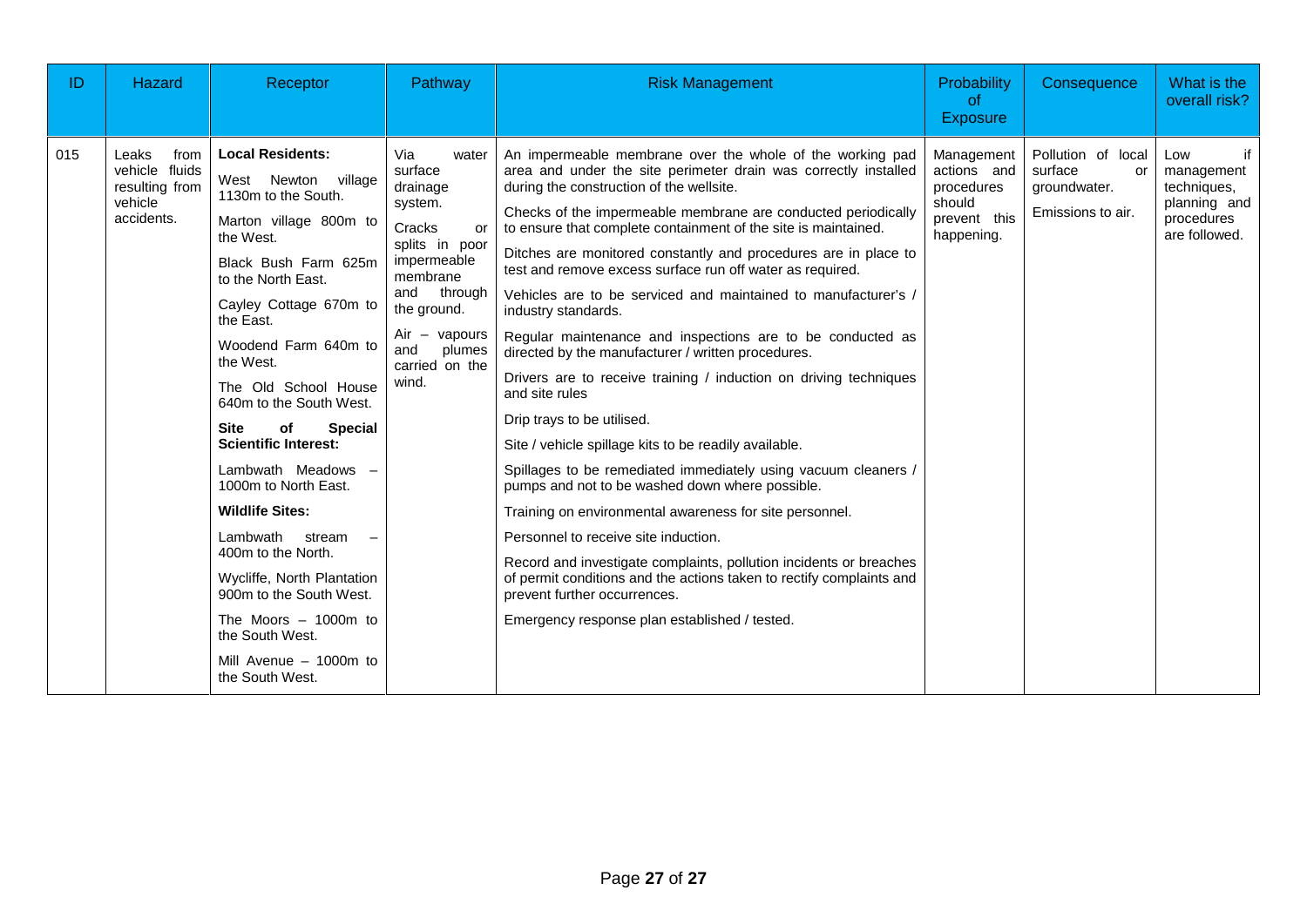## Rathlin<br>Energy Environmental Risk Assessment - West Newton Exploratory Operations

## **H1 – Annex D –Surface Water (Basic) Discharges Assessment**

| ID  | <b>Hazard</b>                                                                      | Receptor                               | Pathway                                                                      | <b>Risk Management</b>                                                                                                                                                                                                                                                                                                                                                                                                                                                                                                                                                                                                                                                                                                                                                                                                                                                                                                                                                                                                               | Probability of<br><b>Exposure</b>                                                | Consequence                                                                | What is the<br>overall risk? |
|-----|------------------------------------------------------------------------------------|----------------------------------------|------------------------------------------------------------------------------|--------------------------------------------------------------------------------------------------------------------------------------------------------------------------------------------------------------------------------------------------------------------------------------------------------------------------------------------------------------------------------------------------------------------------------------------------------------------------------------------------------------------------------------------------------------------------------------------------------------------------------------------------------------------------------------------------------------------------------------------------------------------------------------------------------------------------------------------------------------------------------------------------------------------------------------------------------------------------------------------------------------------------------------|----------------------------------------------------------------------------------|----------------------------------------------------------------------------|------------------------------|
| 001 | Overflow<br>of site<br>ditches<br>drainage<br>containing<br>contaminated<br>water. | Surface waters<br>Groundwaters<br>Land | Field or roadside<br>drainage ditches.<br>Soaking<br>into<br>adjacent ground | Water produced and/or used within the<br>activity is re-used where possible within<br>the operation for well control, cementing<br>operations, and drilling operations.<br>Any waste water is contained within the<br>site boundary via storage tanks, the<br>impermeable membrane and perimeter<br>ditch catchment and includes surface run<br>off water and process water.<br>Waste water is removed from site using a<br>licenced waste carrier and the waste is<br>transported to a licenced waste facility for<br>reuse / recycling or disposal.<br>Waste water is tested to ensure that<br>contamination is not present within the<br>water and is conducted at site or at the<br>licenced waste facility.<br>Levels in the ditches are monitored by the<br>site HSE Adviser or Security.<br>Liner condition (where exposed to<br>sunlight) is regularly inspected.<br>Plastic welds are QA checked and<br>pressure tested during construction.<br>Damming points are identified to prevent<br>migration should overflow occur | $Low - management$<br>controls<br>and<br>will<br>monitoring<br>prevent overspill | Pollution of surface<br>water, groundwater<br>land<br>or<br>contamination. | Insignificant.               |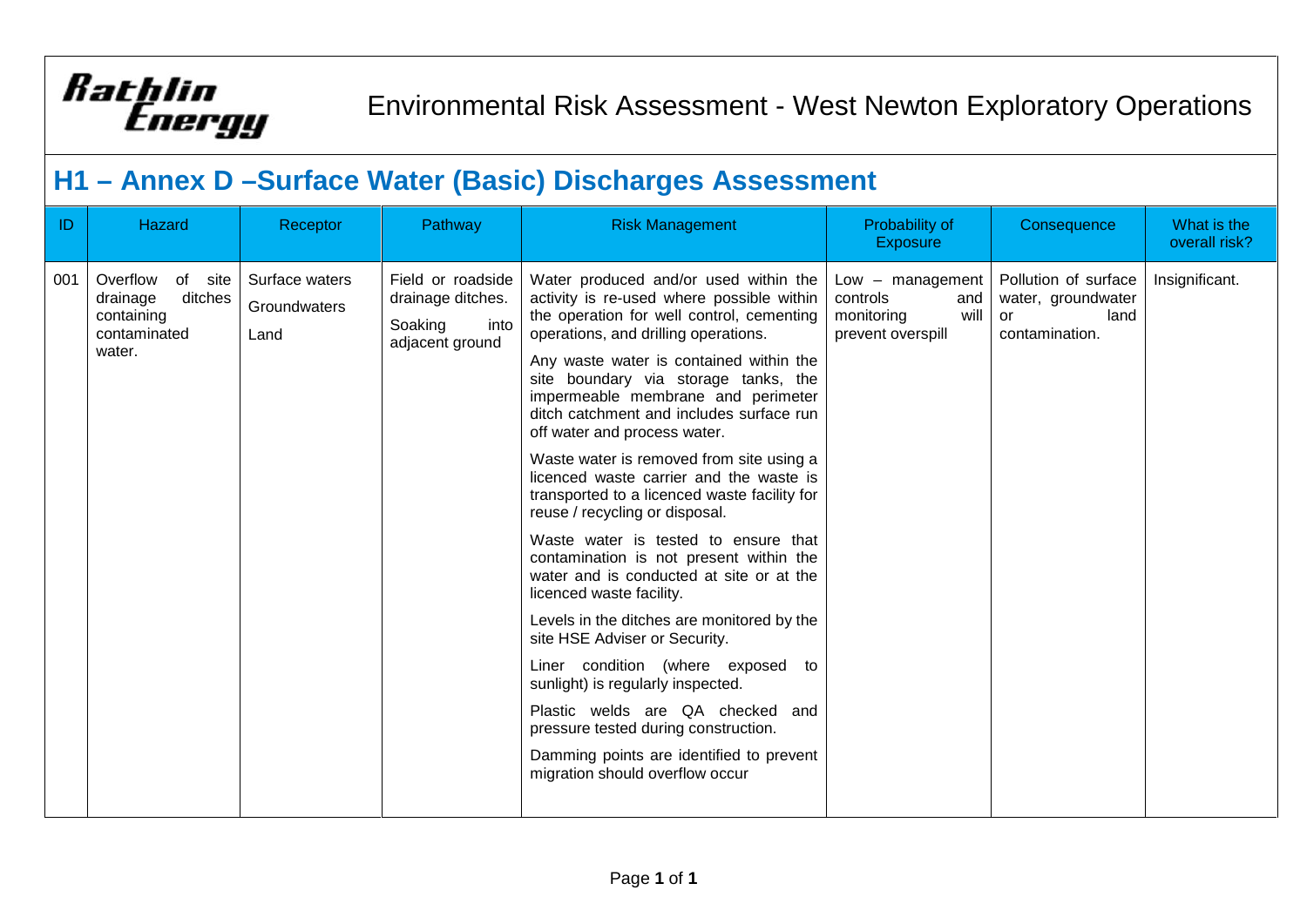## Rathlin<br>Energy

## Environmental Risk Assessment - West Newton Exploratory Operations

#### **H1 – Annex F – Table 1 Assessment of Air Emission Risks**

| ID  | Hazard                                            |             | Receptor                                                                                                                                                                                                                                                                                                                                                                                                                                                                                                                                                                                                           | Pathway                                                                                                                   | <b>Risk Management</b>                                                                                                                                                                                                                                                                                                                                                                                                                                                                                                                                                                                                                                                                                                                                                                                                                                                                                                                                                                                  | Probability of<br><b>Exposure</b>                                                                                    | Consequence                                                    | What is the<br>overall risk? |
|-----|---------------------------------------------------|-------------|--------------------------------------------------------------------------------------------------------------------------------------------------------------------------------------------------------------------------------------------------------------------------------------------------------------------------------------------------------------------------------------------------------------------------------------------------------------------------------------------------------------------------------------------------------------------------------------------------------------------|---------------------------------------------------------------------------------------------------------------------------|---------------------------------------------------------------------------------------------------------------------------------------------------------------------------------------------------------------------------------------------------------------------------------------------------------------------------------------------------------------------------------------------------------------------------------------------------------------------------------------------------------------------------------------------------------------------------------------------------------------------------------------------------------------------------------------------------------------------------------------------------------------------------------------------------------------------------------------------------------------------------------------------------------------------------------------------------------------------------------------------------------|----------------------------------------------------------------------------------------------------------------------|----------------------------------------------------------------|------------------------------|
| 001 | Greenhouse<br>emissions from<br>power generation. | gas<br>site | <b>Local Residents:</b><br>West Newton village 1130m to<br>the South.<br>Marton village 800m to the<br>West.<br>Black Bush Farm 625m to the<br>North East.<br>Cayley Cottage 670m to the<br>East.<br>Woodend Farm 640m to the<br>West.<br>The Old School House 640m<br>to the South West.<br><b>Site of Special Scientific</b><br>Interest:<br>Lambwath Meadows -1000m<br>to North East.<br><b>Wildlife Sites:</b><br>Lambwath stream $-$ 400m to<br>the North.<br>Wycliffe, North Plantation<br>900m to the South West.<br>The Moors $-1000m$ to the<br>South West.<br>Mill Avenue $-1000m$ to the<br>South West. | $Air - Prevailing$<br>winds<br>from<br>south<br>west<br>(average<br>from<br>statistics<br>the Met Office).<br>Atmosphere. | Power generation is provided by drilling rig<br>generators and / or standalone generators.<br>Generators are operated on gas oil supplied<br>from external bunded fuel tanks.<br>During drilling operations, the generators<br>may be operated for 24 hours per day. This<br>will be dependent upon power demand and<br>operational activities.<br>Generators are maintained and serviced in<br>line with manufacturer's guidelines thus<br>ensuring that they operate efficiently and<br>minimising emissions, noise and vibration.<br>Service and maintenance regimes are<br>implemented and adhered to and all work is<br>carried out by a competent trained<br>electrician.<br>Generators supplied within the rig structure<br>respond to power demand and the working<br>load and output varies during the operations<br>being conducted.<br>When power is not required generators are<br>switched off to reduce emissions, fuel usage,<br>noise, vibration and wear and tear on the<br>equipment. | quality<br>Air<br>not<br>significantly affected.<br>Make<br>regular<br>observations over the<br>period of operation. | Impact on global<br>warming<br>but<br>deemed<br>insignificant. | Insignificant.               |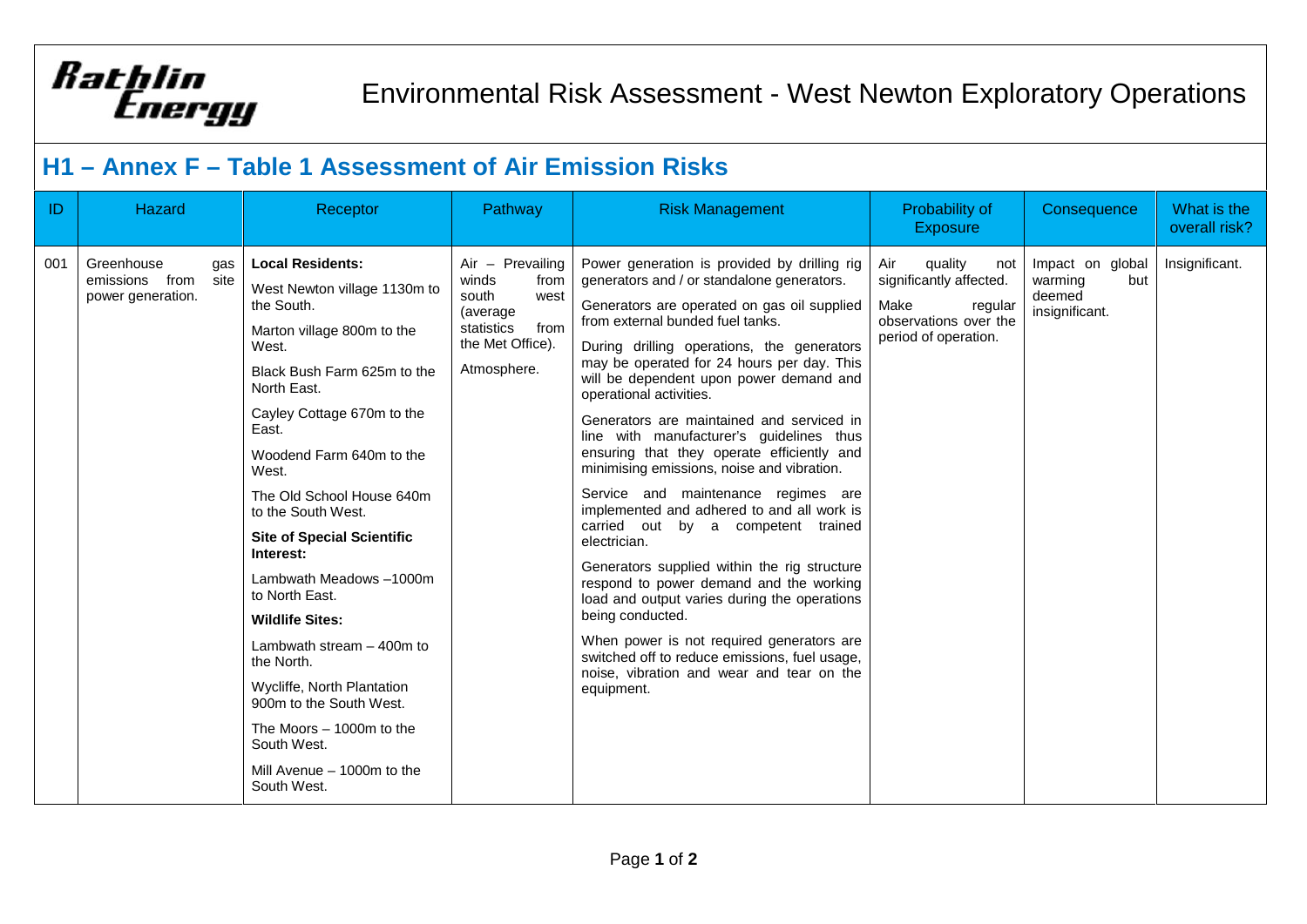| ID  | Hazard                                                                                        | Receptor                                                                                                                                                                                                                                                                                                                                                                                                                                                                                                                                                                                                          | Pathway                                                                                                 | <b>Risk Management</b>                                                                                                                                                                                                                                                                                                                                                                                                                                                                                                                                                                                                                                                                                                                                                                                                                                                                                                                                                                                                                                                                                                                                                                                                                                                                                                                                                                                                                                                                                                                                                                                                          | Probability of<br><b>Exposure</b>                                                                                                                                                                                                                                                                                                                                                                                                                                                                                                                                                                                                | Consequence                                                                                    | What is the<br>overall risk? |
|-----|-----------------------------------------------------------------------------------------------|-------------------------------------------------------------------------------------------------------------------------------------------------------------------------------------------------------------------------------------------------------------------------------------------------------------------------------------------------------------------------------------------------------------------------------------------------------------------------------------------------------------------------------------------------------------------------------------------------------------------|---------------------------------------------------------------------------------------------------------|---------------------------------------------------------------------------------------------------------------------------------------------------------------------------------------------------------------------------------------------------------------------------------------------------------------------------------------------------------------------------------------------------------------------------------------------------------------------------------------------------------------------------------------------------------------------------------------------------------------------------------------------------------------------------------------------------------------------------------------------------------------------------------------------------------------------------------------------------------------------------------------------------------------------------------------------------------------------------------------------------------------------------------------------------------------------------------------------------------------------------------------------------------------------------------------------------------------------------------------------------------------------------------------------------------------------------------------------------------------------------------------------------------------------------------------------------------------------------------------------------------------------------------------------------------------------------------------------------------------------------------|----------------------------------------------------------------------------------------------------------------------------------------------------------------------------------------------------------------------------------------------------------------------------------------------------------------------------------------------------------------------------------------------------------------------------------------------------------------------------------------------------------------------------------------------------------------------------------------------------------------------------------|------------------------------------------------------------------------------------------------|------------------------------|
| 002 | Greenhouse<br>gas<br>emissions from flaring<br>of natural gas during<br>well test operations. | <b>Local Residents:</b><br>West Newton village 1130m to<br>the South.<br>Marton village 800m to the<br>West.<br>Black Bush Farm 625m to the<br>North East.<br>Cayley Cottage 670m to the<br>East.<br>Woodend Farm 640m to the<br>West.<br>The Old School House 640m<br>to the South West.<br><b>Site of Special Scientific</b><br>Interest:<br>Lambwath Meadows -1000m<br>to North East.<br><b>Wildlife Sites:</b><br>Lambwath stream $-$ 400m to<br>the North.<br>Wycliffe, North Plantation<br>900m to the South West.<br>The Moors - 1000m to the<br>South West.<br>Mill Avenue $-1000m$ to the<br>South West. | Air - Prevailing<br>winds<br>from<br>south<br>west<br>(average<br>statistics<br>from<br>the Met Office) | In the event that natural gas is encountered<br>during the well testing operation, it will be<br>flowed to surface through the wellbore into<br>fluid separation equipment, from which the<br>petroleum is separated from produced fluids<br>(formation water).<br>Once separated, the gas is diverted via<br>temporary pipework to a ground flare for<br>incineration.<br>Due to the potential risk from flaring of<br>natural gas, a dispersion modelling<br>assessment of the impact of gas flaring at<br>the West Newton well site on local air quality<br>has been commissioned by Rathlin Energy<br>(UK) Limited. A copy is attached.<br>This assessment includes data for two (2)<br>types of flare configuration that are available<br>to use if required.<br>In the assessment both configurations have<br>been considered<br>The first flare configuration (A) features a<br>three tip ground flare arrangement. When<br>installed this configuration will incorporate a<br>temporary enclosure with thermal sheeting<br>which will act to reduce both noise and<br>thermal radiation.<br>The flare tip height above ground is 1.22m<br>and effective release height dependant on<br>the pattern of operation range from 7.2m -<br>12.4m.<br>The second configuration (B) is a single tip<br>shrouded flare.<br>The flare tip height above ground is 3.05m<br>and effective release height is 14.3m.<br>Both flare configurations were well within the<br>applicable air quality standards with<br>configuration A ranging between 25% and<br>55% and configuration B ranging between<br>14% and 29% of the standard. | Air<br>quality<br>not<br>significantly affected<br>from<br>modelling<br>assessment.<br>Make<br>regular<br>observations over the<br>period of<br>It is stated within the<br>of the<br>conclusion<br>report that "the flaring<br>operations proposed<br>during<br>well<br>exploration will not<br>affect the attainment<br>of<br>air<br>quality<br>standards within the<br>local area.<br>For the<br>nearest<br><b>locations</b><br>of<br>habituation<br>and<br>statutory designated<br>sites, the impact of<br>flaring on air quality is<br>around or below the<br>level at which it would<br>be<br>considered<br>insignificant". | Impact on global<br>warming<br>but<br>deemed<br>insignificant from<br>modelling<br>assessment. | Insignificant.               |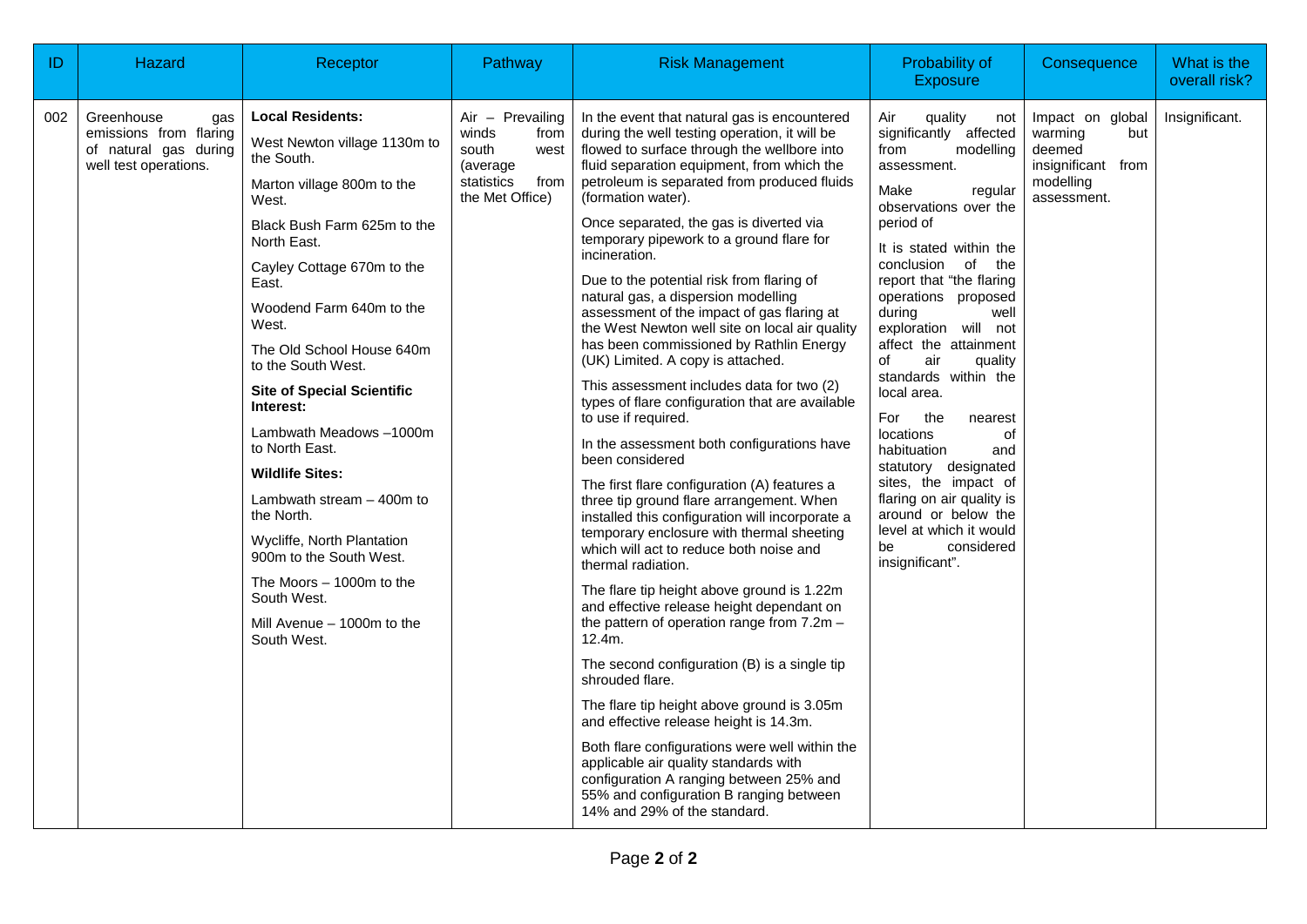

## Environmental Risk Assessment - West Newton Exploratory **Operations**

## **H1 – Annex G – Disposal or Recovery of Waste Produced on Site**

| <b>Waste</b><br>Stream No. | <b>Description of Waste Stream</b>                                    | <b>Amount produced</b><br>tonne / year | <b>Nature of Waste</b> | <b>Disposal or</b><br>recovery option | <b>Impact Score</b> |
|----------------------------|-----------------------------------------------------------------------|----------------------------------------|------------------------|---------------------------------------|---------------------|
| 001                        | Formation Water from Drilling Operations.                             | Undefined                              | Non-haz (2)            | D4 (15)                               |                     |
| 002                        | Fresh Water Drilling Muds and Waste from Drilling Operations.         | 2548                                   | Non-haz (2)            | R3 (2)                                | 10,192              |
| 003                        | Chloride Containing Drilling Muds and Waste from Drilling Operations. | 392                                    | Non-haz (2)            | R3 (2)                                | 1,568               |
| 004                        | Waste Clays and Sands from Conductor Setting Cuttings.                | 48                                     | Non-haz (2)            | R3 (2)                                | 192                 |
| 005                        | Rock Cuttings from Water Based Drilling Operations.                   | 586                                    | Non-haz (2)            | R3 (2)                                | 2,344               |
| 006                        | Rock Cuttings from Salt Saturated and KCL Drilling Operations.        | 60                                     | Non-haz (2)            | R3 (2)                                | 240                 |
| 007                        | Chloride Containing Drilling Muds and Waste Well Suspension Fluid     | 25                                     | Non-haz (2)            | R3 (2)                                | 100                 |
| 008                        | Cement from Cementing Operations.                                     | 25                                     | Non-haz (2)            | R5(3)                                 | 150                 |
| 009                        | Formation Water including Oil and Condensate from Flow Testing.       | 16 (per test)                          | Non-haz (2)            | D <sub>4</sub> (15)                   | 480                 |
| 010                        | Spent Hydrochloric Acid from Acid Wash and Squeeze Operations.        | 11 (per squeeze)                       | Non-haz (2)            | R6(4)                                 | 88                  |
| 011                        | Oil and Condensate from Flow Testing.                                 | -1                                     | Hazardous (10)         | R9(4)                                 | 40                  |
| 012                        | Stimulation Fluid from Conventional Hydraulic Fracture Stimulation.   | 57.5                                   | Hazardous (10)         | D4 (15)                               | 8,625               |
| 013                        | Run-off Water from Site Surface.                                      | 780                                    | Hazardous (10)         | D <sub>4</sub> (15)                   | 117,000             |
| 014                        | Accommodation Waste Water and Sewage.                                 | 400                                    | Hazardous (10)         | D4 (15)                               | 60,000              |
| 015                        | Fuel Oil Spill from Power Generation.                                 | 0.1                                    | Hazardous (10)         | R9(4)                                 | 4                   |
| 016                        | Engine, Gear and Lubricating Oils from Mobile Plant.                  | $\overline{c}$                         | Hazardous (10)         | R9(4)                                 | 80                  |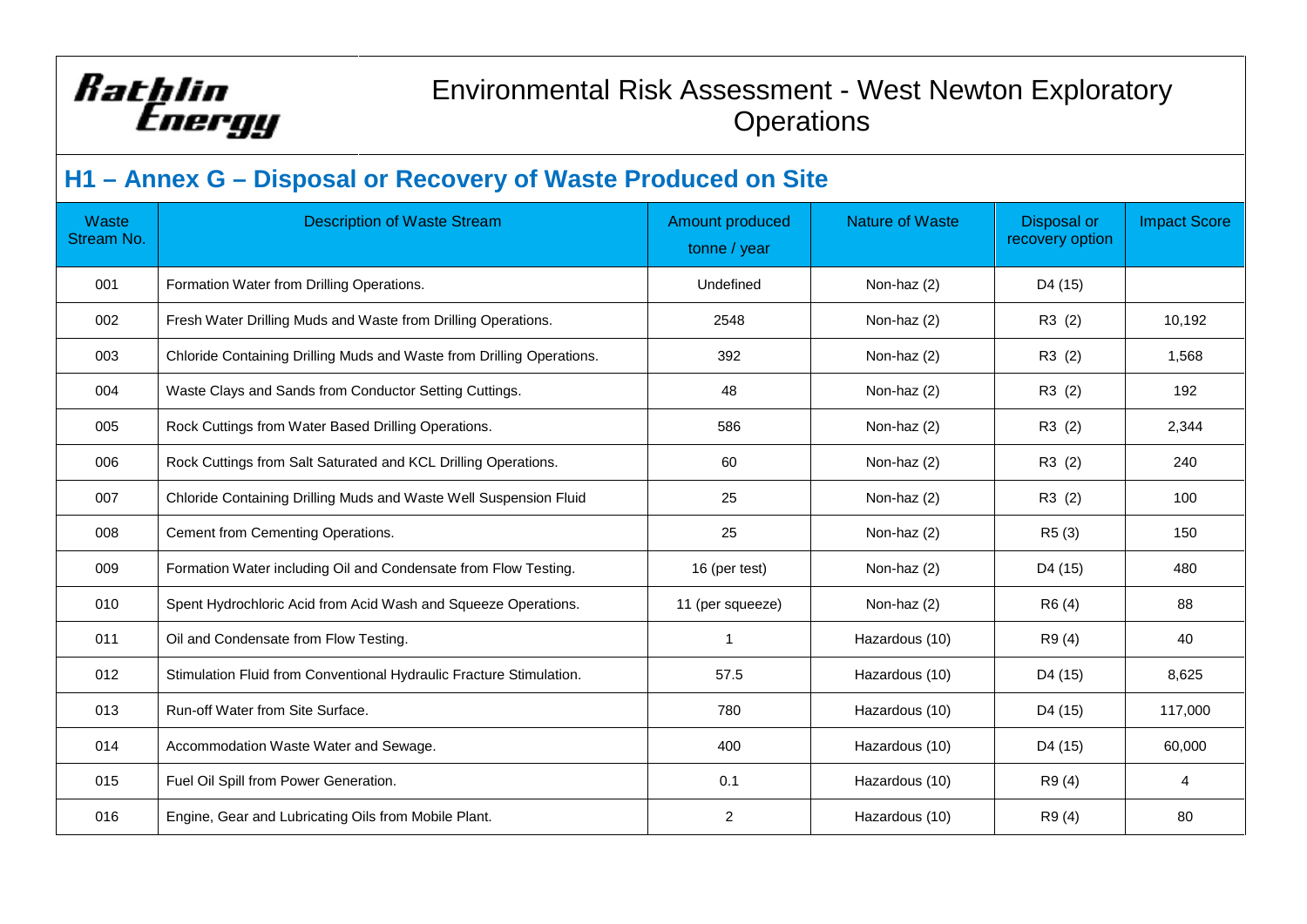| Waste<br>Stream No. | <b>Description of Waste Stream</b>                   | Amount produced<br>tonne / year | Nature of Waste | Disposal or<br>recovery option | <b>Impact Score</b> |
|---------------------|------------------------------------------------------|---------------------------------|-----------------|--------------------------------|---------------------|
| 017                 | Hydraulic Oils from Mobile Plant.                    |                                 | Hazardous (10)  | R9(4)                          | 40                  |
| 018                 | Oil Rags / Absorbents from Mobile Plant Maintenance. |                                 | Hazardous (10)  | $R9(4) + R4(4)$                | 40                  |
| 019                 | Waste Filters from Mobile Plant Maintenance          | 0.25                            | Hazardous (10)  | $R9(4) + R4(4)$                | 10                  |
| 020                 | Paper and Cardboard from Office routines.            |                                 | Non-haz (2)     | R <sub>5</sub> (3)             | 6                   |
| 021                 | Canteen Waste.                                       | 2                               | Non-haz (2)     | R <sub>5</sub> (3)             | 12                  |
| 022                 | Packaging from Delivered Products.                   | 4                               | Non-haz (2)     | R5(3)                          | 24                  |
| 023                 | Metal from Engineering Works.                        | 4                               | Non-haz (2)     | R4 (3)                         | 24                  |

Total = 201,259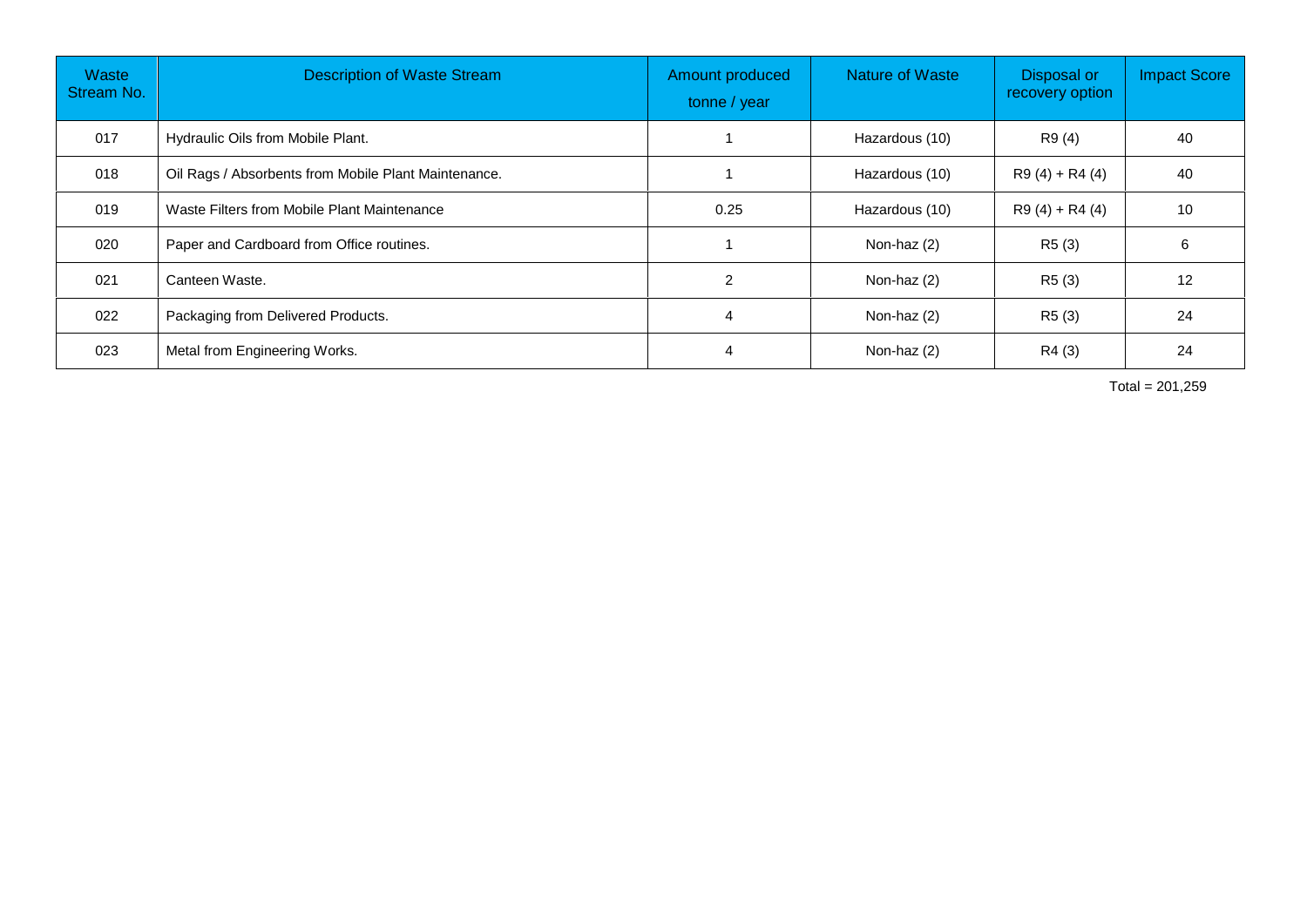## Environmental Risk Assessment - West Newton Exploratory Operations

## **H1 – Annex G –Assessment of Disposal or Recovery of Waste Produced on Site Risks**

Rathlin<br>Energy

| ID  | <b>Hazard</b>                                             | Receptor                                               | Pathway                                                            | <b>Risk Management</b>                                                                                                                                                                                                                                                                                                                                                                                                                                                                                                                                                                                                                                                                                                                                                                                                                                                                                                                                                                                                                                                                                                                                                                                                                                                                                                                                                                                                                                                                                                                                                              | Probability of<br><b>Exposure</b>                                               | Consequence                                                                                                                                                                  | What is the<br>overall<br>risk?                                                 |
|-----|-----------------------------------------------------------|--------------------------------------------------------|--------------------------------------------------------------------|-------------------------------------------------------------------------------------------------------------------------------------------------------------------------------------------------------------------------------------------------------------------------------------------------------------------------------------------------------------------------------------------------------------------------------------------------------------------------------------------------------------------------------------------------------------------------------------------------------------------------------------------------------------------------------------------------------------------------------------------------------------------------------------------------------------------------------------------------------------------------------------------------------------------------------------------------------------------------------------------------------------------------------------------------------------------------------------------------------------------------------------------------------------------------------------------------------------------------------------------------------------------------------------------------------------------------------------------------------------------------------------------------------------------------------------------------------------------------------------------------------------------------------------------------------------------------------------|---------------------------------------------------------------------------------|------------------------------------------------------------------------------------------------------------------------------------------------------------------------------|---------------------------------------------------------------------------------|
| 001 | <b>Formation Water</b><br>Drilling<br>from<br>Operations. | Licenced<br>Waste Facility.<br>Along traffic<br>route. | Transportation<br>from site by road<br>Licenced<br>to<br>Facility. | Formation water is water that occurs naturally within the pores of the rock.<br>During the drilling and well testing operations, formation water may be<br>encountered. Formation water during drilling will be mixed with the drilling<br>mud and circulated to surface. Mud volumes are continually monitored and<br>will identify if significant ingress of formation water occurs, although the<br>hydrostatic weight of the drilling mud should prevent such an occurrence.<br>If formation water is encountered, it will be separated at surface and<br>transferred to storage tanks $(60m3)$ for subsequent offsite disposal via a<br>licenced facility.<br>The formation water is classed as non-hazardous.<br>Transportation from site to the waste facility was by a licenced waste<br>carrier in road tankers.<br>A licenced waste contractor was onsite during the operation to ensure that<br>handling, storage, documentation and onward disposal of generated<br>wastes is in compliance with current regulations.<br>Vehicles used for transportation are to be serviced and maintained in<br>accordance with manufacturer's / legislation.<br>Vehicle spillage kits are to be carried during transportation of wastes.<br>Vehicles are to adhere to approved traffic routes as outlined by planning<br>authority / client.<br>An audit of the Licenced Waste Carrier was undertaken prior to operations<br>commencing.<br>A physical audit of the transportation of the waste was undertaken to<br>ensure that the waste was transported to the final destination. | Management<br>and<br>actions<br>procedures<br>should prevent<br>this happening. | Possible<br>pollution<br>of<br>traffic route if<br>vehicle involved<br>in accident.<br><b>of</b><br>Fly-Tipping<br>wastes if<br>not<br>delivered<br>to<br>licenced facility. | Low<br>management<br>techniques,<br>planning and<br>procedures<br>are followed. |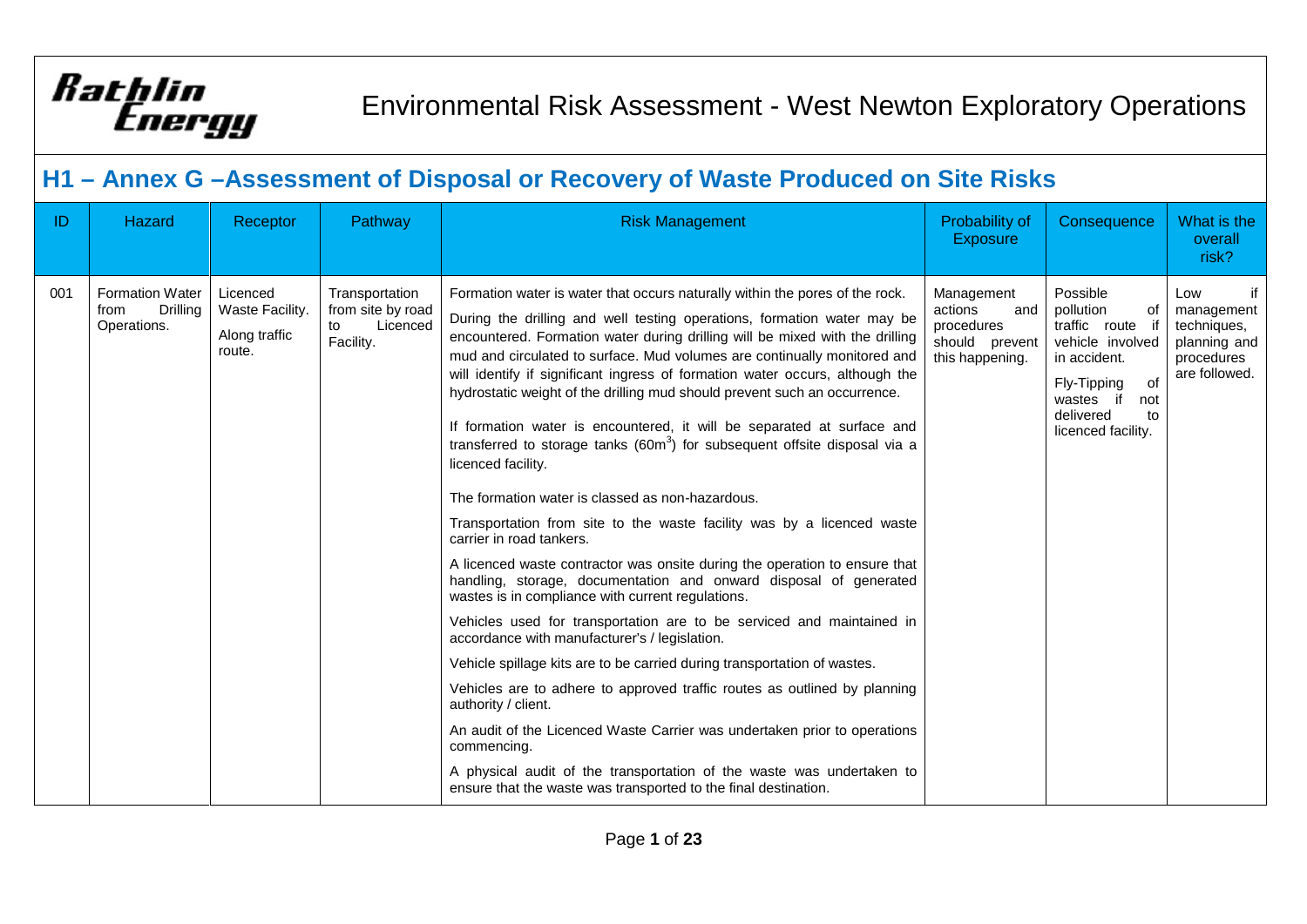| ID  | Hazard                                           | Receptor                                               | Pathway                                                            | <b>Risk Management</b>                                                                                                                                                                                                                                                                                                                                                                                                                                                                                                                                                                                                                                                                                                                                                                                                                                                                                                                                                                                                                                                                                                                                                                                                                                                                                                                                                                                                                                                                                                                                                                                                                                                                                                                                                                                                                                                                                                                                                                                                               | Probability of<br><b>Exposure</b>                                               | Consequence                                                                                                                                                        | What is the<br>overall<br>risk?                                                       |
|-----|--------------------------------------------------|--------------------------------------------------------|--------------------------------------------------------------------|--------------------------------------------------------------------------------------------------------------------------------------------------------------------------------------------------------------------------------------------------------------------------------------------------------------------------------------------------------------------------------------------------------------------------------------------------------------------------------------------------------------------------------------------------------------------------------------------------------------------------------------------------------------------------------------------------------------------------------------------------------------------------------------------------------------------------------------------------------------------------------------------------------------------------------------------------------------------------------------------------------------------------------------------------------------------------------------------------------------------------------------------------------------------------------------------------------------------------------------------------------------------------------------------------------------------------------------------------------------------------------------------------------------------------------------------------------------------------------------------------------------------------------------------------------------------------------------------------------------------------------------------------------------------------------------------------------------------------------------------------------------------------------------------------------------------------------------------------------------------------------------------------------------------------------------------------------------------------------------------------------------------------------------|---------------------------------------------------------------------------------|--------------------------------------------------------------------------------------------------------------------------------------------------------------------|---------------------------------------------------------------------------------------|
| 002 | Water<br>Fresh<br>Muds<br>Drilling<br>and Waste. | Licenced<br>Waste Facility.<br>Along traffic<br>route. | Transportation<br>from site by road<br>Licenced<br>to<br>Facility. | The purpose of drilling muds during drilling operations is twofold. Firstly, it<br>provides for the circulating to surface drill cuttings, as the drilling bit cuts<br>through rock formation. Secondly, the drilling fluid provides primary well<br>control, the hydrostatic weight of the drilling fluid being slightly higher than<br>formation pressure, thus containing any hydrocarbon or water-bearing<br>pressure within the wellbore.<br>Drilling muds used in the drilling and construction of the well were water<br>based.<br>Water based drilling muds are considered non-hazardous wastes.<br>Wastes transported within the drilling mud are removed at surface and the<br>drilling mud is reused and replaced back into the wellbore using a closed<br>loop system.<br>The closed loop system reduces the amount of drilling mud used during the<br>operation.<br>Drilling muds (when redundant) and waste are removed from the borehole<br>and stored in an open tank (10.45m x 3.05m x 3.05m) at surface and<br>removed by a licenced waste carrier to a licenced waste facility.<br>The quantity of drilling muds and waste was approximately 2548 tonnes.<br>Transportation from site to the waste facility was by a licenced waste<br>carrier in road tankers.<br>A licenced waste contractor was onsite during the operation to ensure that<br>handling, storage, documentation and onward disposal of generated<br>wastes was in compliance with current regulations.<br>Vehicles used for transportation are to be serviced and maintained in<br>accordance with manufacturer's / legislation.<br>Vehicle spillage kits are to be carried during transportation of wastes.<br>Vehicles are to adhere to approved traffic routes as outlined by planning<br>authority / client.<br>An audit of the Licenced Waste Carrier was undertaken prior to operations<br>commencing.<br>A physical audit of the transport of waste was undertaken to ensure that the<br>waste was transported to the final destination. | Management<br>actions<br>and<br>procedures<br>should prevent<br>this happening. | Possible<br>pollution<br>of<br>traffic route if<br>vehicle involved<br>in accident.<br>of<br>Fly-Tipping<br>wastes if not<br>delivered<br>to<br>licenced facility. | if<br>Low<br>management<br>techniques,<br>planning and<br>procedures<br>are followed. |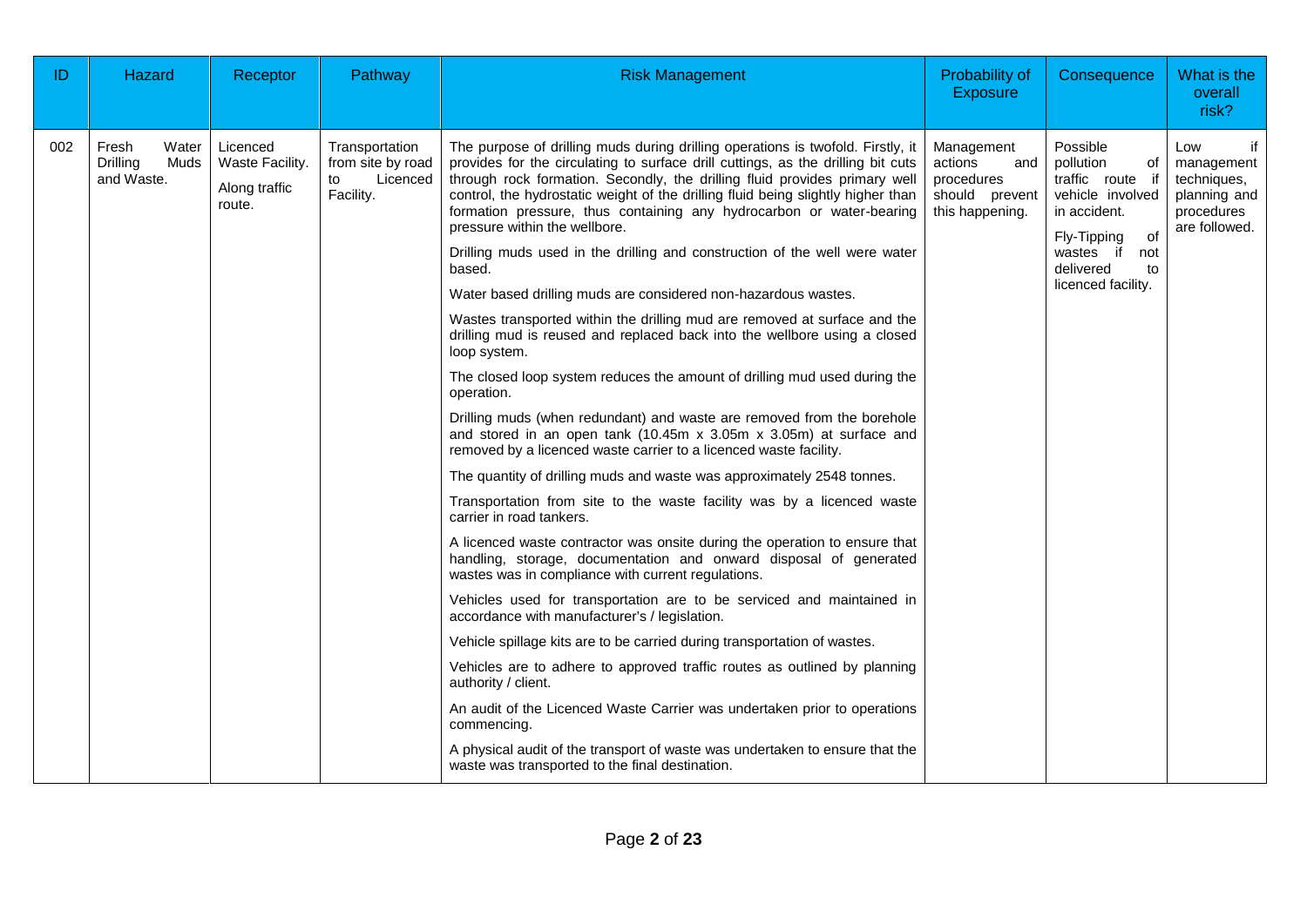| ID  | Hazard                                                                        | Receptor                                               | <b>Pathway</b>                                                     | <b>Risk Management</b>                                                                                                                                                                                                                                                                                                                                                                                                                                                                                                                                                                                                                                                                                                                                                                                                                                                                                                                                                                                                                                                                                                                                                                                                                                                                                                                                                                                                                                                                                                                                                                                                                                                                                                                                                                                                                                                                                                                                                                                                                                                                                             | Probability of<br><b>Exposure</b>                                               | Consequence                                                                                                                                                        | What is the<br>overall<br>risk?                                                       |
|-----|-------------------------------------------------------------------------------|--------------------------------------------------------|--------------------------------------------------------------------|--------------------------------------------------------------------------------------------------------------------------------------------------------------------------------------------------------------------------------------------------------------------------------------------------------------------------------------------------------------------------------------------------------------------------------------------------------------------------------------------------------------------------------------------------------------------------------------------------------------------------------------------------------------------------------------------------------------------------------------------------------------------------------------------------------------------------------------------------------------------------------------------------------------------------------------------------------------------------------------------------------------------------------------------------------------------------------------------------------------------------------------------------------------------------------------------------------------------------------------------------------------------------------------------------------------------------------------------------------------------------------------------------------------------------------------------------------------------------------------------------------------------------------------------------------------------------------------------------------------------------------------------------------------------------------------------------------------------------------------------------------------------------------------------------------------------------------------------------------------------------------------------------------------------------------------------------------------------------------------------------------------------------------------------------------------------------------------------------------------------|---------------------------------------------------------------------------------|--------------------------------------------------------------------------------------------------------------------------------------------------------------------|---------------------------------------------------------------------------------------|
| 003 | Water<br>Based<br>Drilling<br>Muds<br>Waste<br>and<br>Containing<br>Chloride. | Licenced<br>Waste Facility.<br>Along traffic<br>route. | Transportation<br>from site by road<br>Licenced<br>to<br>Facility. | The purpose of drilling muds during drilling operations is twofold. Firstly, it<br>provides for the circulating to surface drill cuttings, as the drilling bit cuts<br>through rock formation. Secondly, the drilling fluid provides primary well<br>control, the hydrostatic weight of the drilling fluid being slightly higher than<br>formation pressure, thus containing any hydrocarbon or water-bearing<br>pressure within the wellbore.<br>Water based drilling muds containing chloride were used in the drilling and<br>construction of the well for the lower sections of the well.<br>Water based drilling muds containing chloride are considered non-<br>hazardous wastes.<br>Wastes transported within the drilling mud are removed at surface and the<br>drilling mud is reused and replaced back into the wellbore using a closed<br>loop system.<br>The closed loop system reduces the amount of drilling mud used during the<br>operation.<br>Drilling muds (when redundant) and waste were removed from the<br>borehole and stored in an open tank (10.45m x 3.05m x 3.05m) at surface<br>and removed by a licenced waste carrier to a licenced waste facility.<br>The quantity of drilling muds and waste was approximately 392 tonnes.<br>Transportation from site to the waste facility was by a licenced waste<br>carrier in road tankers.<br>A licenced waste contractor was onsite during the operation to ensure that<br>handling, storage, documentation and onward disposal of generated<br>wastes is in compliance with current regulations.<br>Vehicles used for transportation are to be serviced and maintained in<br>accordance with manufacturer's / legislation.<br>Vehicle spillage kits are to be carried during transportation of wastes.<br>Vehicles are to adhere to approved traffic routes as outlined by planning<br>authority / client.<br>An audit of the Licenced Waste Carrier was undertaken prior to operations<br>commencing.<br>A physical audit of the transport of waste was undertaken to ensure that the<br>waste was transported to the final destination. | Management<br>actions<br>and<br>procedures<br>should prevent<br>this happening. | Possible<br>pollution<br>of<br>traffic route if<br>vehicle involved<br>in accident.<br>of<br>Fly-Tipping<br>wastes if not<br>delivered<br>to<br>licenced facility. | if<br>Low<br>management<br>techniques,<br>planning and<br>procedures<br>are followed. |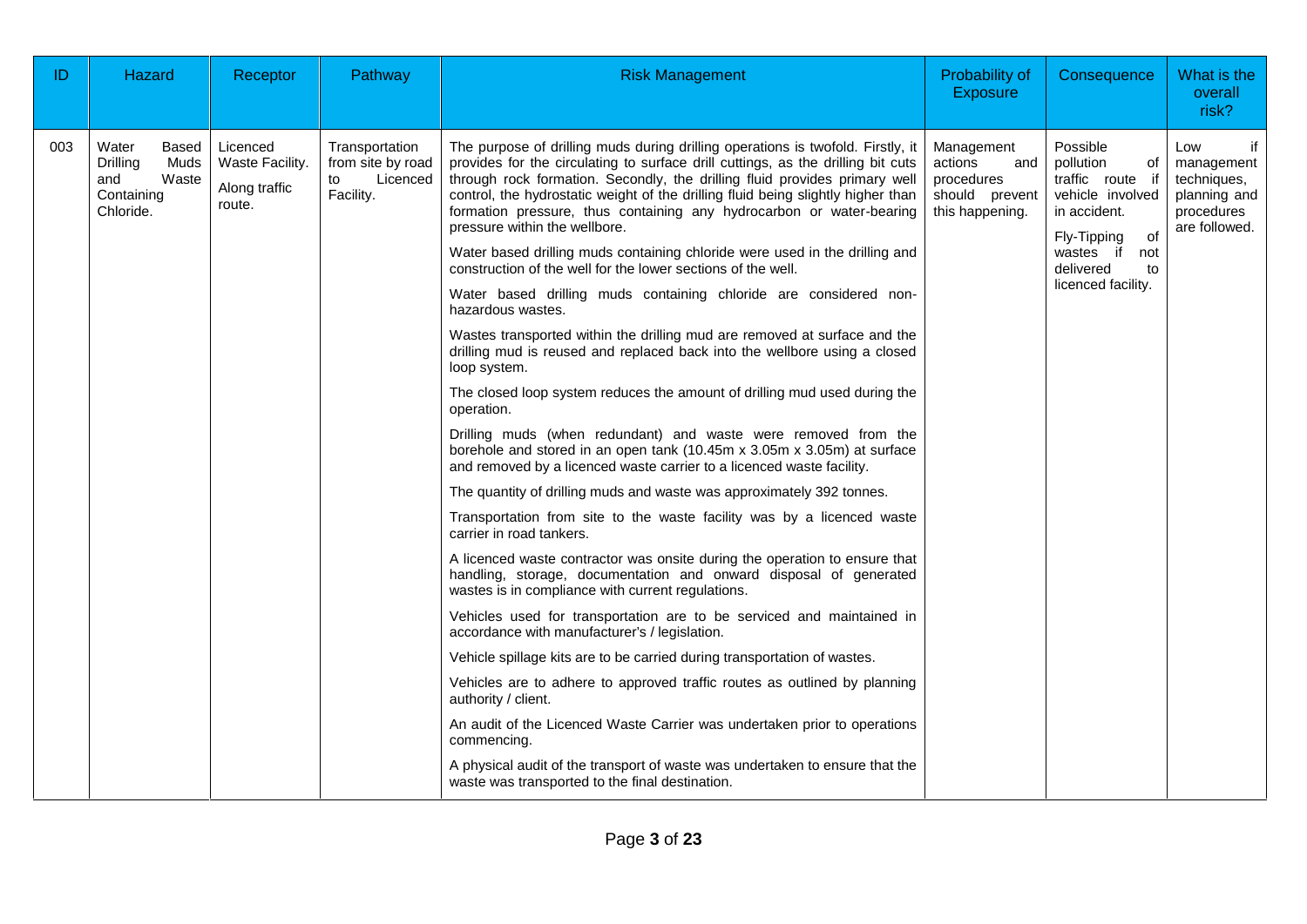| ID  | Hazard                       | Receptor                                               | Pathway                                                            | <b>Risk Management</b>                                                                                                                                                                                                                                                                                                                                                                                                                                                                                                                                                                                                                                                                                                                                                                                                                                                                                                                                                                                                                                                                                                                                                                                                                                                                                                                                                                                                                                                                                                                                                                                                                                                                                                                                                                                                                                                                                                                              | Probability of<br><b>Exposure</b>                                               | Consequence                                                                                                                                                        | What is the<br>overall<br>risk?                                                       |
|-----|------------------------------|--------------------------------------------------------|--------------------------------------------------------------------|-----------------------------------------------------------------------------------------------------------------------------------------------------------------------------------------------------------------------------------------------------------------------------------------------------------------------------------------------------------------------------------------------------------------------------------------------------------------------------------------------------------------------------------------------------------------------------------------------------------------------------------------------------------------------------------------------------------------------------------------------------------------------------------------------------------------------------------------------------------------------------------------------------------------------------------------------------------------------------------------------------------------------------------------------------------------------------------------------------------------------------------------------------------------------------------------------------------------------------------------------------------------------------------------------------------------------------------------------------------------------------------------------------------------------------------------------------------------------------------------------------------------------------------------------------------------------------------------------------------------------------------------------------------------------------------------------------------------------------------------------------------------------------------------------------------------------------------------------------------------------------------------------------------------------------------------------------|---------------------------------------------------------------------------------|--------------------------------------------------------------------------------------------------------------------------------------------------------------------|---------------------------------------------------------------------------------------|
| 004 | Waste<br>Clays<br>and Sands. | Licenced<br>Waste Facility.<br>Along traffic<br>route. | Transportation<br>from site by road<br>Licenced<br>to<br>Facility. | Clays and sands are extracted from the borehole during the initial drilling of<br>the borehole (conductor setting).<br>A conventional waterwell drilling rig was mobilised to the wellsite to drill the<br>surface conductor.<br>The drilling of the surface conductor was drilled conventionally using air.<br>Once this section of the borehole was drilled, steel casing was run into the<br>hole and cemented back to surface.<br>The surface conductor casing serves as a support during drilling<br>operations, to flowback returns during drilling and cementing of the surface<br>casing and to prevent collapse of the loose soil near the surface.<br>The purpose of the surface casing is to isolate freshwater zones within the<br>borehole so that they cannot be contaminated during drilling and<br>completion operations. Due to the environmental concerns of drilling<br>through freshwater zones, strict regulations can include regulation of the<br>casing depth and cement quality used.<br>Clays and sand are deposited at surface in an open tank (10.45m x 3.05m)<br>x 3.05m) for storage and onward disposal to a licenced waste facility.<br>Clays and sands cannot be reused during the drilling operation.<br>The quantity of waste clays and sand was approximately 48 tonnes.<br>Waste clays and sand are classed as non-hazardous.<br>Transportation from site to the waste facility was by a licenced waste<br>carrier in road bulk haulage vehicles.<br>Vehicles used for transportation are to be serviced and maintained in<br>accordance with manufacturer's / legislation.<br>Vehicles are to adhere to approved traffic routes as outlined by planning<br>authority / client.<br>An audit of the Licenced Waste Carrier was undertaken prior to operations<br>commencing.<br>A physical audit of the transport of waste was undertaken to ensure that the<br>waste was transported to the final destination. | Management<br>actions<br>and<br>procedures<br>should prevent<br>this happening. | Possible<br>pollution<br>of<br>traffic route if<br>vehicle involved<br>in accident.<br>of<br>Fly-Tipping<br>wastes if not<br>delivered<br>to<br>licenced facility. | if<br>Low<br>management<br>techniques,<br>planning and<br>procedures<br>are followed. |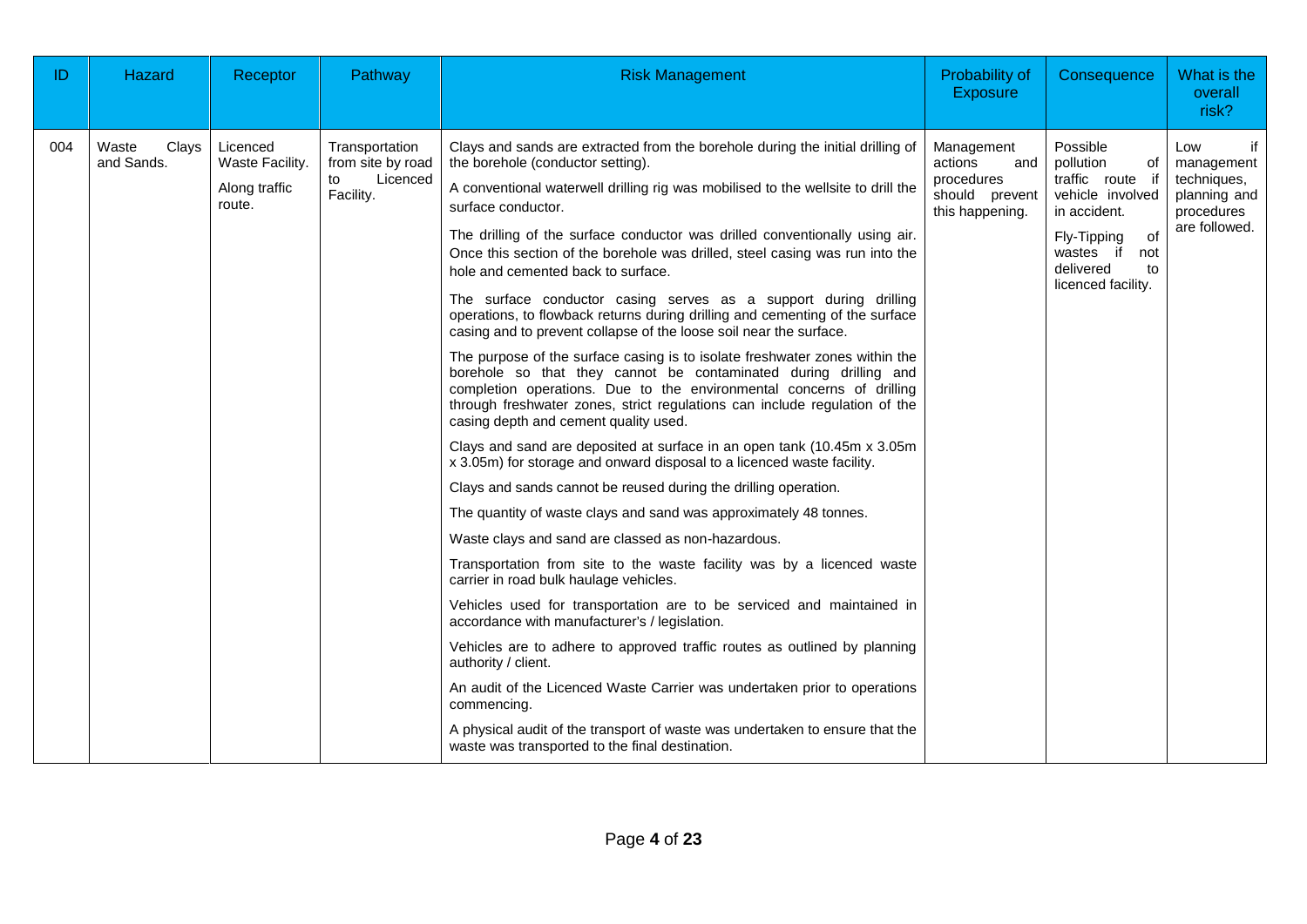| ID  | Hazard                                                                | Receptor                                               | Pathway                                                            | <b>Risk Management</b>                                                                                                                                                                                                                                                                                                                                                                                                                                                                                                                                                                                                                                                                                                                                                                                                                                                                                                                                                                                                                                                                                                                                                                                                                                                                                                                                                                                                                                                                                                                                                                      | Probability of<br><b>Exposure</b>                                               | Consequence                                                                                                                                                        | What is the<br>overall<br>risk?                                                 |
|-----|-----------------------------------------------------------------------|--------------------------------------------------------|--------------------------------------------------------------------|---------------------------------------------------------------------------------------------------------------------------------------------------------------------------------------------------------------------------------------------------------------------------------------------------------------------------------------------------------------------------------------------------------------------------------------------------------------------------------------------------------------------------------------------------------------------------------------------------------------------------------------------------------------------------------------------------------------------------------------------------------------------------------------------------------------------------------------------------------------------------------------------------------------------------------------------------------------------------------------------------------------------------------------------------------------------------------------------------------------------------------------------------------------------------------------------------------------------------------------------------------------------------------------------------------------------------------------------------------------------------------------------------------------------------------------------------------------------------------------------------------------------------------------------------------------------------------------------|---------------------------------------------------------------------------------|--------------------------------------------------------------------------------------------------------------------------------------------------------------------|---------------------------------------------------------------------------------|
| 005 | Cuttings<br>Rock<br>Water<br>from<br>Based<br>Drilling<br>Operations. | Licenced<br>Waste Facility.<br>Along traffic<br>route. | Transportation<br>from site by road<br>Licenced<br>to<br>Facility. | The process of drilling through rock formation results in cuttings (rock<br>chippings) being circulated to surface with the drilling muds, where they are<br>separated and collected in steel open top tanks (10.45m x 3.05m x 3.05m)<br>for subsequent offsite recycling or disposal to a licenced waste facility.<br>The drilling mud used in the process, was a water based mud and the<br>cuttings were classified as non-hazardous. The exploratory borehole was<br>drilled and constructed using water based mud.<br>Rock cuttings from water based drilling operations are classed as non-<br>hazardous.<br>The quantity of rock cuttings from water based drilling operations was<br>approximately 586 tonnes.<br>Transportation from site to the waste facility was by a licenced waste<br>carrier in road bulk haulage vehicles.<br>A licenced waste contractor was onsite during the operation to ensure that<br>handling, storage, documentation and onward disposal of generated<br>wastes is in compliance with current regulations.<br>Vehicles used for transportation are to be serviced and maintained in<br>accordance with manufacturer's / legislation.<br>Vehicle spillage kits are to be carried during transportation of wastes.<br>Vehicles are to adhere to approved traffic routes as outlined by planning<br>authority / client.<br>An audit of the Licenced Waste Carrier was undertaken prior to operations<br>commencing.<br>A physical audit of the transport of waste was undertaken to ensure that the<br>waste was transported to the final destination. | Management<br>and<br>actions<br>procedures<br>should prevent<br>this happening. | Possible<br>pollution<br>of<br>traffic route if<br>vehicle involved<br>in accident.<br>of<br>Fly-Tipping<br>wastes if not<br>delivered<br>to<br>licenced facility. | Low<br>management<br>techniques,<br>planning and<br>procedures<br>are followed. |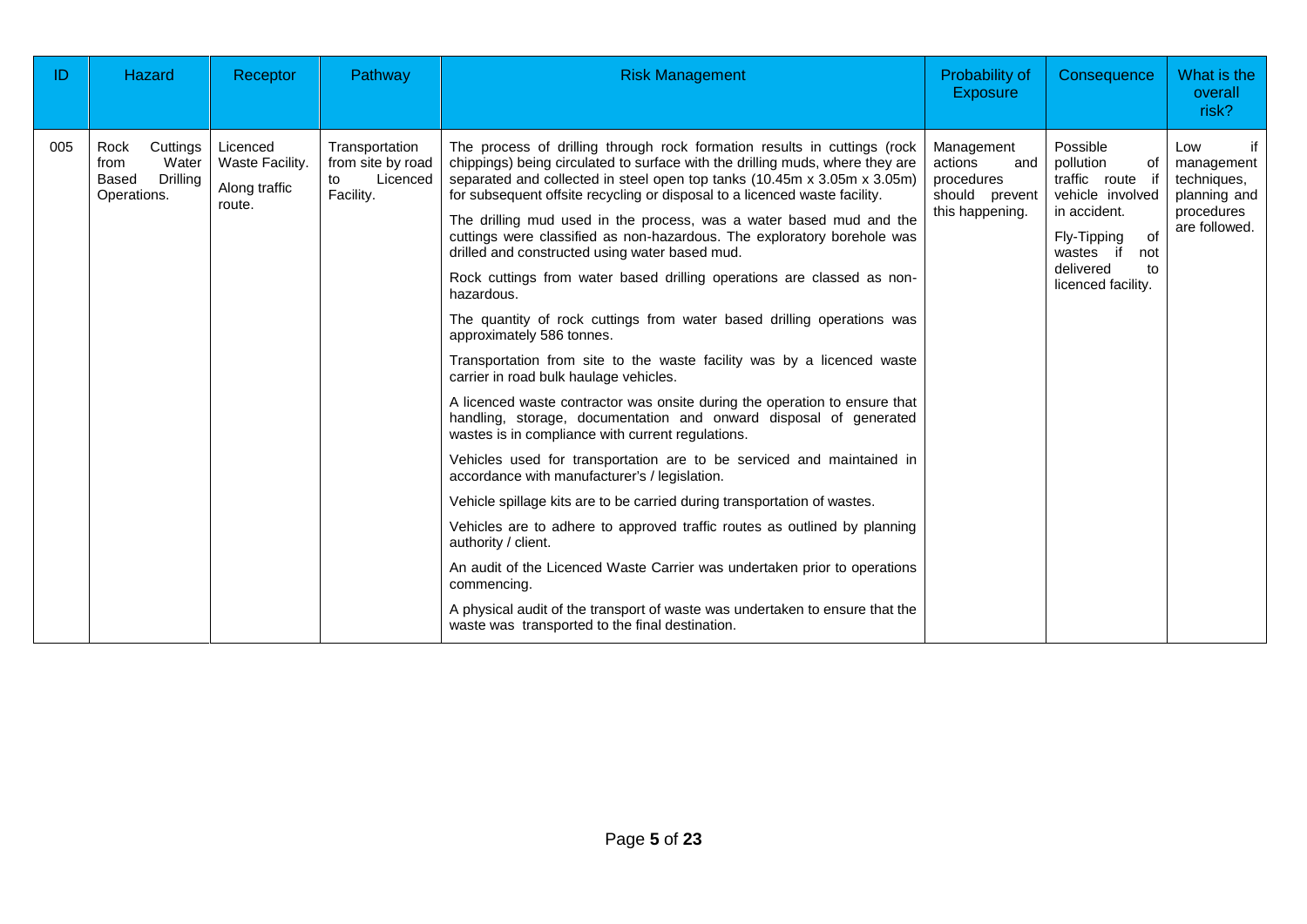| ID  | <b>Hazard</b>                                                                                 | Receptor                                               | Pathway                                                            | <b>Risk Management</b>                                                                                                                                                                                                                                                                                                                                                                                                                                                                                                                                                                                                                                                                                                                                                                                                                                                                                                                                                                                                                                                                                                                                                                                                                                                                                                                                                                                                                                                                                                                                                   | Probability of<br><b>Exposure</b>                                               | Consequence                                                                                                                                                                 | <b>What is</b><br>the overall<br>risk?                                                          |
|-----|-----------------------------------------------------------------------------------------------|--------------------------------------------------------|--------------------------------------------------------------------|--------------------------------------------------------------------------------------------------------------------------------------------------------------------------------------------------------------------------------------------------------------------------------------------------------------------------------------------------------------------------------------------------------------------------------------------------------------------------------------------------------------------------------------------------------------------------------------------------------------------------------------------------------------------------------------------------------------------------------------------------------------------------------------------------------------------------------------------------------------------------------------------------------------------------------------------------------------------------------------------------------------------------------------------------------------------------------------------------------------------------------------------------------------------------------------------------------------------------------------------------------------------------------------------------------------------------------------------------------------------------------------------------------------------------------------------------------------------------------------------------------------------------------------------------------------------------|---------------------------------------------------------------------------------|-----------------------------------------------------------------------------------------------------------------------------------------------------------------------------|-------------------------------------------------------------------------------------------------|
| 006 | Cuttings<br>Rock<br>Salt<br>from<br>Saturated<br>and<br><b>KCL</b><br>Drilling<br>Operations. | Licenced<br>Waste Facility.<br>Along traffic<br>route. | Transportation<br>from site by road<br>Licenced<br>to<br>Facility. | The process of drilling through rock formation results in cuttings (rock<br>chippings) being circulated to surface with the drilling muds, where they are<br>separated and collected in steel open top tanks (10.45m x 3.05m x 3.05m)<br>for subsequent offsite recycling or disposal to a licenced waste facility.<br>The drilling mud used in the process, was a water based mud and<br>classified as non-hazardous. The exploratory borehole was drilled and<br>constructed using water based mud.<br>The quantity of rock cuttings from water based drilling operations was<br>approximately 60 tonnes.<br>Rock cuttings from water based drilling operations are classed as non-<br>hazardous.<br>Transportation from site to the waste facility was by a licenced waste<br>carrier in road bulk haulage vehicles.<br>A licenced waste contractor was onsite during the operation to ensure that<br>handling, storage, documentation and onward disposal of generated<br>wastes is in compliance with current regulations.<br>Vehicles used for transportation are to be serviced and maintained in<br>accordance with manufacturer's / legislation.<br>Vehicle spillage kits are to be carried during transportation of wastes.<br>Vehicles are to adhere to approved traffic routes as outlined by planning<br>authority / client.<br>An audit of the Licenced Waste Carrier was undertaken prior to operations<br>commencing.<br>A physical audit of the transport of waste was undertaken to ensure that the<br>waste was transported to the final destination. | Management<br>actions<br>and<br>procedures<br>should prevent<br>this happening. | Possible<br>pollution<br>оf<br>traffic route<br>if<br>vehicle involved<br>in accident.<br>Fly-Tipping<br>оf<br>wastes<br>if<br>not<br>delivered<br>to<br>licenced facility. | if<br>Low<br>manageme<br>nt<br>techniques,<br>planning<br>and<br>procedures<br>are<br>followed. |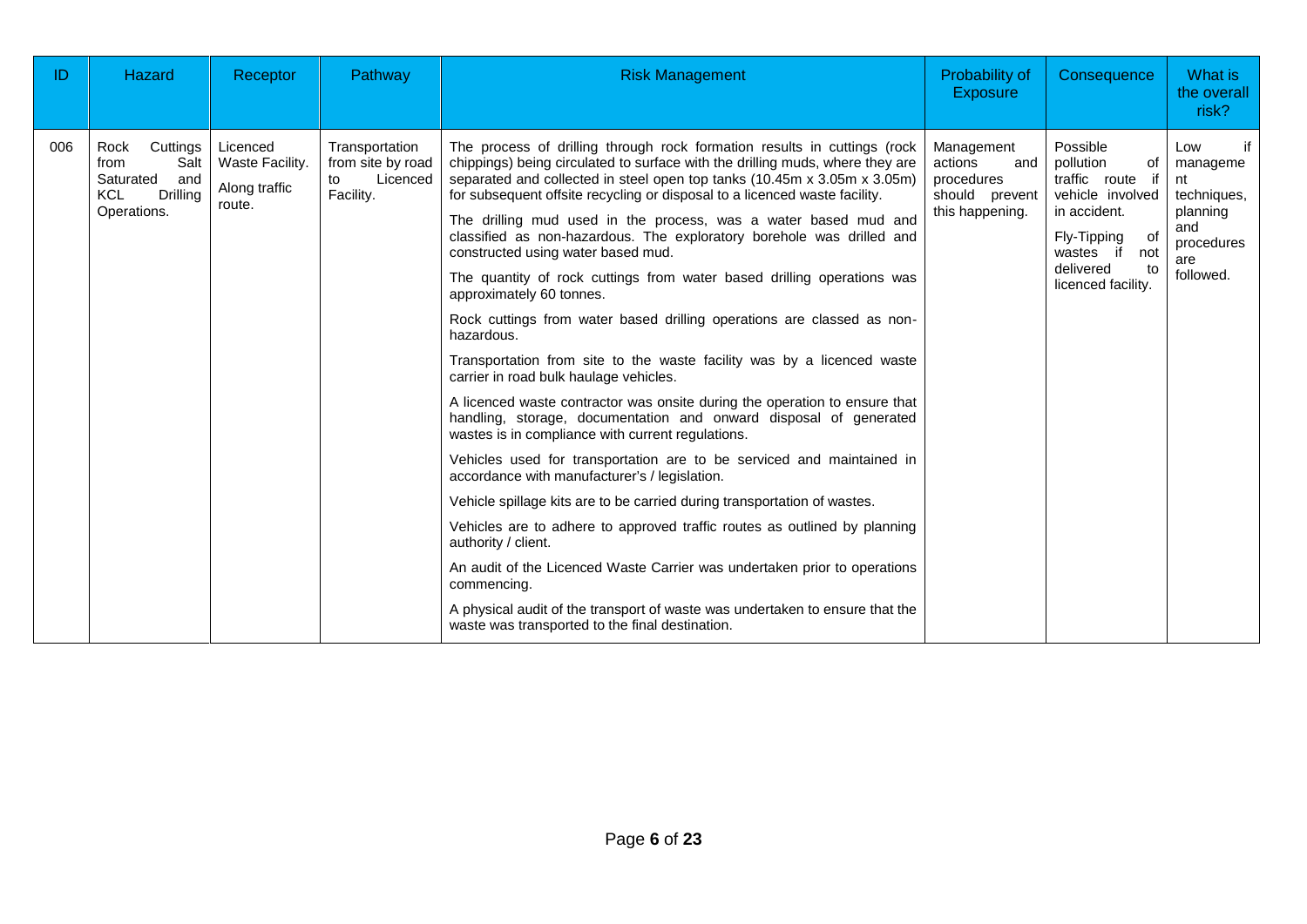| ID  | Hazard                                                                                                                                                            | Receptor                                               | Pathway                                                            | <b>Risk Management</b>                                                                                                                                                                                                                                                                                                                                                                                                                                                                                                                                                                                                                                                                                                                                                                                                                                                                                                                                                                                                                                                                                                                                                                                                                                                                                                                                                                                                                                                                                                                                                                                                                                                                                                                                                                                                                                                                                                                                                                                                                                                                                                                                                   | Probability of<br><b>Exposure</b>                                               | Consequence                                                                                                                                                           | What is<br>the overall<br>risk?                                                                 |
|-----|-------------------------------------------------------------------------------------------------------------------------------------------------------------------|--------------------------------------------------------|--------------------------------------------------------------------|--------------------------------------------------------------------------------------------------------------------------------------------------------------------------------------------------------------------------------------------------------------------------------------------------------------------------------------------------------------------------------------------------------------------------------------------------------------------------------------------------------------------------------------------------------------------------------------------------------------------------------------------------------------------------------------------------------------------------------------------------------------------------------------------------------------------------------------------------------------------------------------------------------------------------------------------------------------------------------------------------------------------------------------------------------------------------------------------------------------------------------------------------------------------------------------------------------------------------------------------------------------------------------------------------------------------------------------------------------------------------------------------------------------------------------------------------------------------------------------------------------------------------------------------------------------------------------------------------------------------------------------------------------------------------------------------------------------------------------------------------------------------------------------------------------------------------------------------------------------------------------------------------------------------------------------------------------------------------------------------------------------------------------------------------------------------------------------------------------------------------------------------------------------------------|---------------------------------------------------------------------------------|-----------------------------------------------------------------------------------------------------------------------------------------------------------------------|-------------------------------------------------------------------------------------------------|
| 007 | <b>Well Suspension</b><br>Fluid / Residual<br>Drilling Fluid -<br>Chloride<br>Containing<br>Muds<br>Drilling<br>and Waste and<br><b>Well Suspension</b><br>Fluid. | Licenced<br>Waste Facility.<br>Along traffic<br>route. | Transportation<br>from site by road<br>Licenced<br>to<br>Facility. | Drilling mud used during construction of the deeper sections of the wellbore<br>was a salt saturated water based mud system. It is anticipated that a<br>certain amount of salt saturated drilling mud will return to surface during<br>any well remediation or flow testing operations through displacement. The<br>salt saturated drilling mud will return to surface together with the<br>suspension brine.<br>Drilling muds displaced both by the increased brine weight and cementing<br>operation will return to surface where it will be stored in steel open top<br>tanks (10.45m x 3.05m x 3.05m) subsequent reuse or offsite disposal to a<br>licenced waste facility.<br>Suspension fluids used in the wellbore is brine with a weight of 9.7ppg.<br>During well remediation operations the wellbore suspension fluid will be<br>turned over to heavier weighted brine. Brine displaced both by the<br>increased brine weight and cementing operation will return to surface<br>where it will be stored in steel open top tanks (10.45m x 3.05m x 3.05m)<br>for subsequent reuse or offsite disposal to a licenced waste facility.<br>The expected quantity of chloride containing drilling muds and waste well<br>suspension fluid is expected to be approximately 25 tonnes.<br>Transportation from site to the waste facility will be by a licenced waste<br>carrier in road bulk haulage vehicles.<br>A licenced waste contractor will be onsite during the operation to ensure<br>that handling, storage, documentation and onward disposal of generated<br>wastes is in compliance with current regulations.<br>Vehicles used for transportation are to be serviced and maintained in<br>accordance with manufacturer's / legislation.<br>Vehicle spillage kits are to be carried during transportation of wastes.<br>Vehicles are to adhere to approved traffic routes as outlined by planning<br>authority / client.<br>Audit of the Licenced Waste Carrier will be undertaken prior to operations<br>commencing.<br>Physical audit of the transport of waste will be undertaken to ensure that<br>the waste is transported to the final destination. | Management<br>actions<br>and<br>procedures<br>should prevent<br>this happening. | Possible<br>pollution<br>οf<br>traffic route<br>if<br>vehicle involved<br>in accident.<br>Fly-Tipping<br>оf<br>wastes if not<br>delivered<br>to<br>licenced facility. | if<br>Low<br>manageme<br>nt<br>techniques,<br>planning<br>and<br>procedures<br>are<br>followed. |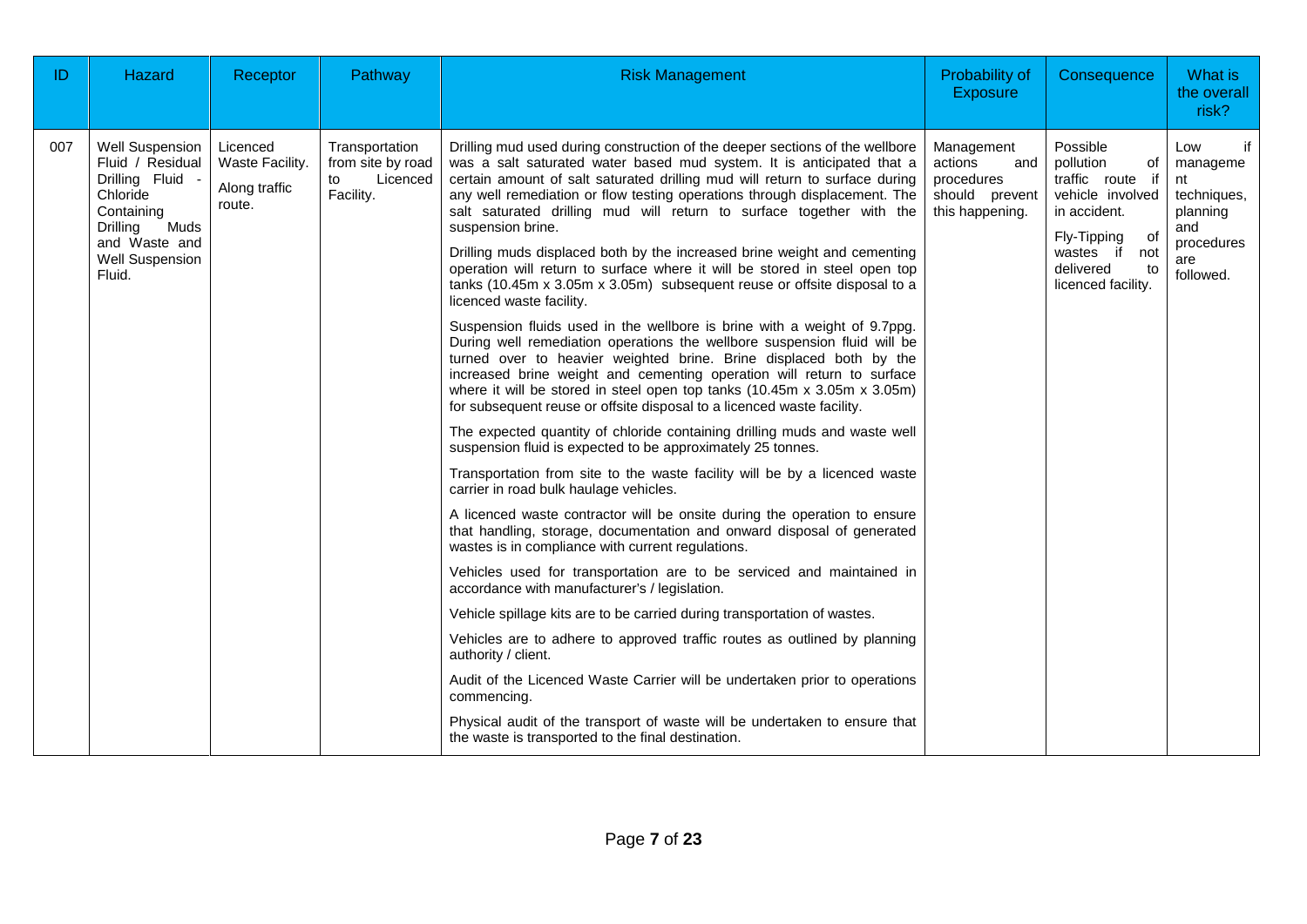| ID  | Hazard                   | Receptor                                               | Pathway                                                            | <b>Risk Management</b>                                                                                                                                                                                                                                                                                                                                                                                                                                                                                                                                                                                                                                                                                                                                                                                                                                                                                                                                                                                                                                                                                                                                                                                                                                                                                                                                    | Probability of<br><b>Exposure</b>                                               | Consequence                                                                                                                                                              | What is<br>the overall<br>risk?                                                                 |
|-----|--------------------------|--------------------------------------------------------|--------------------------------------------------------------------|-----------------------------------------------------------------------------------------------------------------------------------------------------------------------------------------------------------------------------------------------------------------------------------------------------------------------------------------------------------------------------------------------------------------------------------------------------------------------------------------------------------------------------------------------------------------------------------------------------------------------------------------------------------------------------------------------------------------------------------------------------------------------------------------------------------------------------------------------------------------------------------------------------------------------------------------------------------------------------------------------------------------------------------------------------------------------------------------------------------------------------------------------------------------------------------------------------------------------------------------------------------------------------------------------------------------------------------------------------------|---------------------------------------------------------------------------------|--------------------------------------------------------------------------------------------------------------------------------------------------------------------------|-------------------------------------------------------------------------------------------------|
| 008 | Cementing<br>Operations. | Licenced<br>Waste Facility.<br>Along traffic<br>route. | Transportation<br>from site by road<br>Licenced<br>to<br>Facility. | Cement returns are anticipated at surface during drilling operations,<br>maintenance and abandonment operations.<br>It is not possible to reuse cement that returns to surface and, therefore, the<br>cement will be stored on site in a skip (3.75m x 1.75m x 1.26m) for<br>subsequent offsite disposal to a licenced waste facility.<br>The expected quantity of waste cement is expected to be approximately 25<br>tonnes.<br>Cement waste is classed as non-hazardous.<br>Transportation from site to the waste facility will be by a licenced waste<br>carrier in road bulk haulage vehicles.<br>A licenced waste contractor will be onsite during the operation to ensure<br>that handling, storage, documentation and onward disposal of generated<br>wastes is in compliance with current regulations.<br>Vehicles used for transportation are to be serviced and maintained in<br>accordance with manufacturer's / legislation.<br>Vehicle spillage kits are to be carried during transportation of wastes.<br>Vehicles are to adhere to approved traffic routes as outlined by planning<br>authority / client.<br>Audit of the Licenced Waste Carrier will be undertaken prior to operations<br>commencing.<br>Physical audit of the transport of waste will be undertaken to ensure that<br>the waste is transported to the final destination. | Management<br>actions<br>and<br>procedures<br>should prevent<br>this happening. | Possible<br>pollution<br>of<br>if<br>traffic route<br>vehicle involved<br>in accident.<br>Fly-Tipping<br>of<br>wastes if<br>not<br>delivered<br>to<br>licenced facility. | if<br>Low<br>manageme<br>nt<br>techniques,<br>planning<br>and<br>procedures<br>are<br>followed. |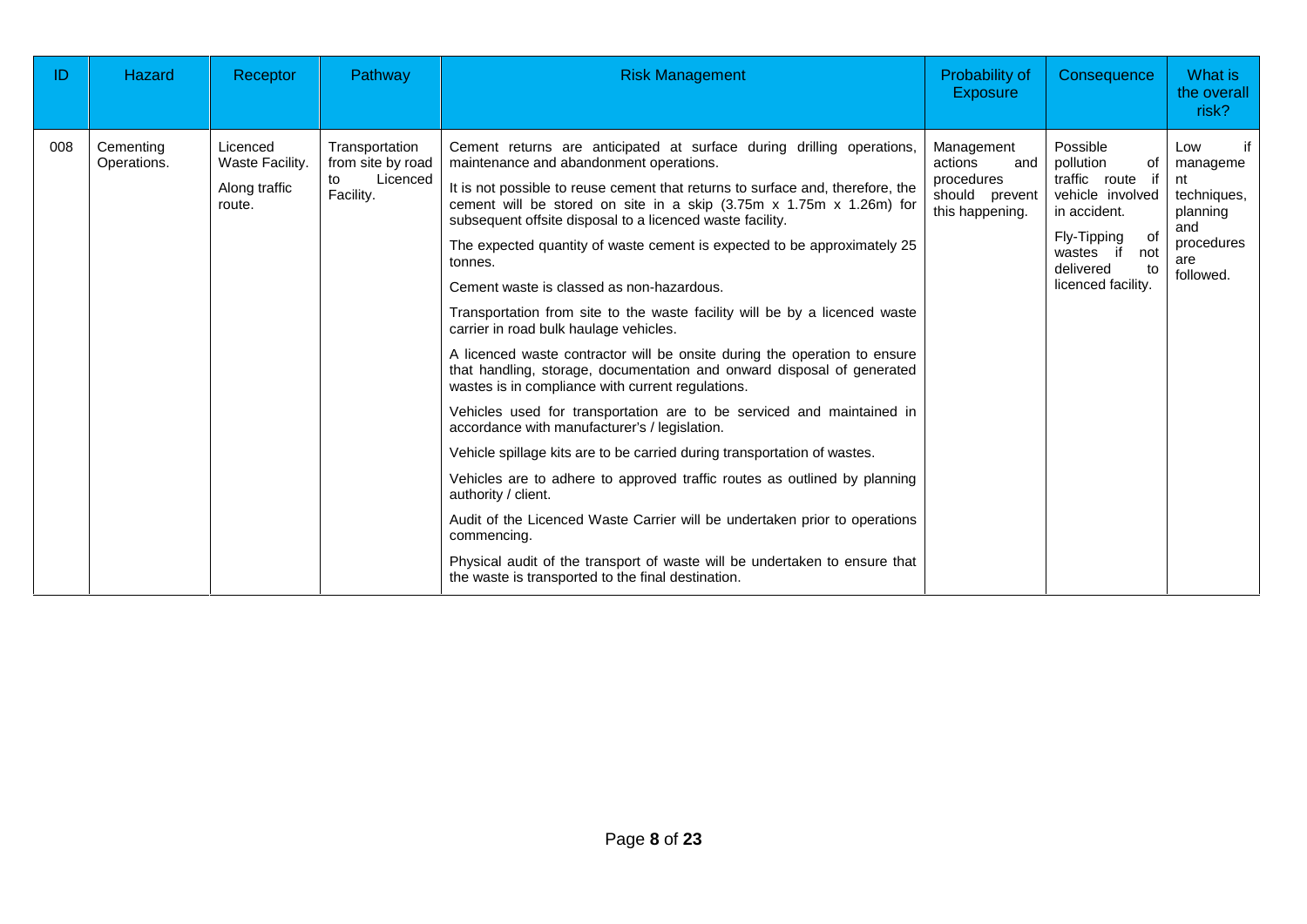| ID  | Hazard                                             | Receptor                                               | Pathway                                                            | <b>Risk Management</b>                                                                                                                                                                                                                                                                                                                                                                                                                                                                                                                                                                                                                                                                                                                                                                                                                                                                                                                                                                                                                                                                                                                                                                                                                                                                                                                                                                                                                                                                                                                                                                                                                                                                                                                                                                                                                                                                                                                                                                                              | Probability of<br><b>Exposure</b>                                               | Consequence                                                                                                                                                           | What is<br>the overall<br>risk?                                                                 |
|-----|----------------------------------------------------|--------------------------------------------------------|--------------------------------------------------------------------|---------------------------------------------------------------------------------------------------------------------------------------------------------------------------------------------------------------------------------------------------------------------------------------------------------------------------------------------------------------------------------------------------------------------------------------------------------------------------------------------------------------------------------------------------------------------------------------------------------------------------------------------------------------------------------------------------------------------------------------------------------------------------------------------------------------------------------------------------------------------------------------------------------------------------------------------------------------------------------------------------------------------------------------------------------------------------------------------------------------------------------------------------------------------------------------------------------------------------------------------------------------------------------------------------------------------------------------------------------------------------------------------------------------------------------------------------------------------------------------------------------------------------------------------------------------------------------------------------------------------------------------------------------------------------------------------------------------------------------------------------------------------------------------------------------------------------------------------------------------------------------------------------------------------------------------------------------------------------------------------------------------------|---------------------------------------------------------------------------------|-----------------------------------------------------------------------------------------------------------------------------------------------------------------------|-------------------------------------------------------------------------------------------------|
| 009 | <b>Formation Water</b><br>Well<br>from<br>Testing. | Licenced<br>Waste Facility.<br>Along traffic<br>route. | Transportation<br>from site by road<br>Licenced<br>to<br>Facility. | Formation water is water that occurs naturally within the pores of the rock.<br>In the event that natural gas is encountered during the well testing<br>operation, it will be flowed to surface through the wellbore into fluid<br>separation equipment, from which the petroleum is separated from<br>produced fluids (formation water).<br>Once separated, produced fluid is transferred to cylindrical closed storage<br>tank (210m <sup>3</sup> ) for subsequent offsite disposal via a licenced waste facility.<br>The separated gas is diverted via temporary pipework to a ground flare for<br>incineration.<br>The formation water will be tested prior to removal from site. The formation<br>water will be classed as non-hazardous if Normally Occurring Radioactive<br>Material (NORM) levels are not present.<br>If NORM is detected within the formation water it will be classed within the<br>scope of the Radiation Regulations and arrangements will be made for<br>offsite treatment / disposal under the regulations.<br>The expected quantity of waste formation water is expected to be<br>approximately 16 tonnes.<br>Transportation from site to the waste facility will be by a licenced waste<br>carrier in road tankers.<br>A licenced waste contractor will be onsite during the operation to ensure<br>that handling, storage, documentation and onward disposal of generated<br>wastes is in compliance with current regulations.<br>Vehicles used for transportation are to be serviced and maintained in<br>accordance with manufacturer's / legislation.<br>Vehicle spillage kits are to be carried during transportation of wastes.<br>Vehicles are to adhere to approved traffic routes as outlined by planning<br>authority / client.<br>Audit of the Licenced Waste Carrier will be undertaken prior to operations<br>commencing.<br>Physical audit of the transportation of the waste will be undertaken to<br>ensure that the waste is transported to the final destination. | Management<br>actions<br>and<br>procedures<br>should prevent<br>this happening. | Possible<br>pollution<br>of<br>traffic route<br>if<br>vehicle involved<br>in accident.<br>Fly-Tipping<br>of<br>wastes if not<br>delivered<br>to<br>licenced facility. | if<br>Low<br>manageme<br>nt<br>techniques,<br>planning<br>and<br>procedures<br>are<br>followed. |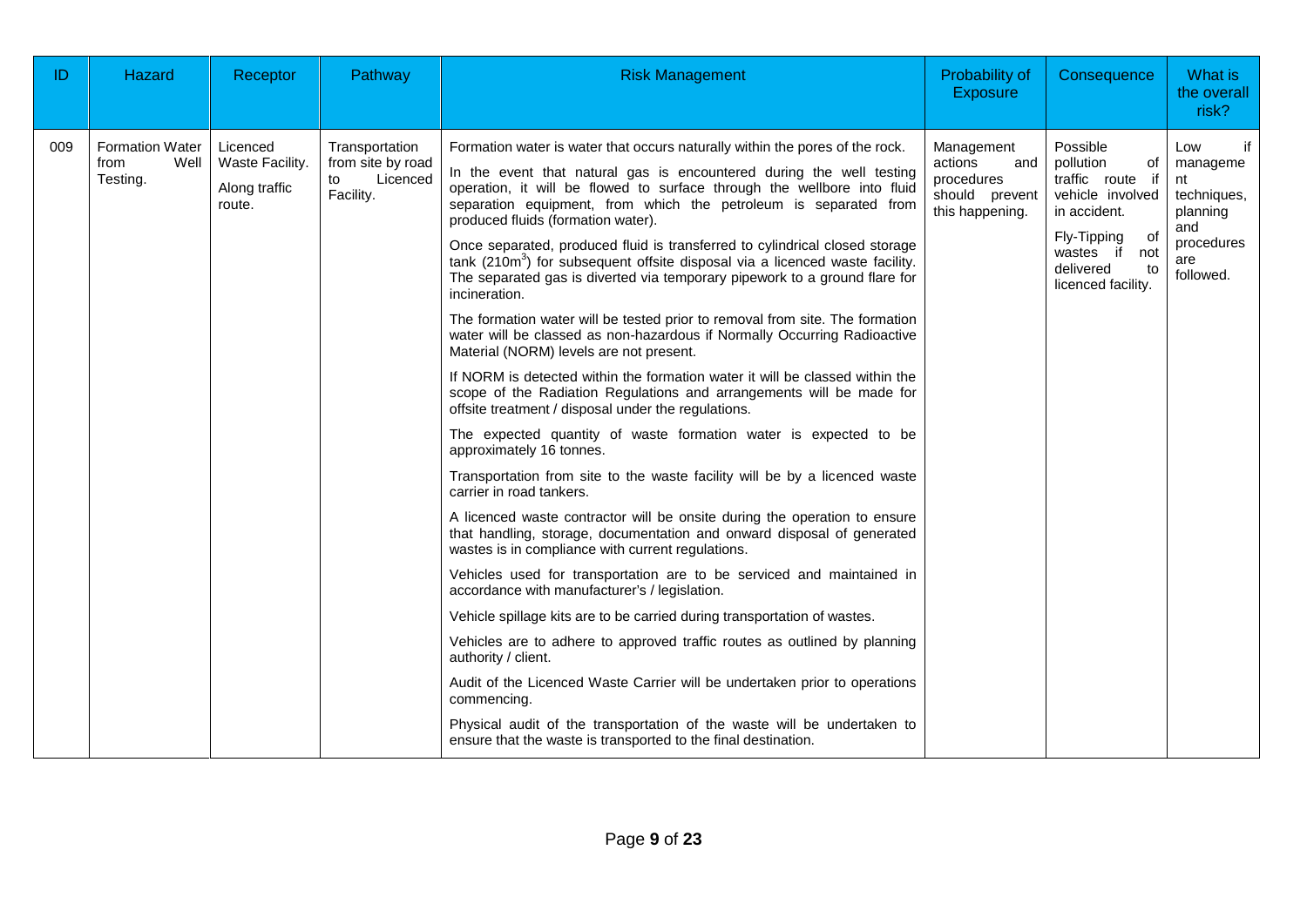| ID  | <b>Hazard</b>                                        | Receptor                                               | Pathway                                                            | <b>Risk Management</b>                                                                                                                                                                                                                                                                                                                                                                                                                                                                                                                                                                                                                                                                                                                                                                                                                                                                                                                                                                                                                                                                                                                                                                                                                                                                                                                                                                                                                                                                                                                                                                                                                                                                                                                                                                                                             | Probability of<br><b>Exposure</b>                                                  | Consequence                                                                                                                                                                 | <b>What is</b><br>the overall<br>risk?                                                          |
|-----|------------------------------------------------------|--------------------------------------------------------|--------------------------------------------------------------------|------------------------------------------------------------------------------------------------------------------------------------------------------------------------------------------------------------------------------------------------------------------------------------------------------------------------------------------------------------------------------------------------------------------------------------------------------------------------------------------------------------------------------------------------------------------------------------------------------------------------------------------------------------------------------------------------------------------------------------------------------------------------------------------------------------------------------------------------------------------------------------------------------------------------------------------------------------------------------------------------------------------------------------------------------------------------------------------------------------------------------------------------------------------------------------------------------------------------------------------------------------------------------------------------------------------------------------------------------------------------------------------------------------------------------------------------------------------------------------------------------------------------------------------------------------------------------------------------------------------------------------------------------------------------------------------------------------------------------------------------------------------------------------------------------------------------------------|------------------------------------------------------------------------------------|-----------------------------------------------------------------------------------------------------------------------------------------------------------------------------|-------------------------------------------------------------------------------------------------|
| 010 | Oil<br>and<br>Condensate<br>Well<br>from<br>Testing. | Licenced<br>Waste Facility.<br>Along traffic<br>route. | Transportation<br>from site by road<br>Licenced<br>to<br>Facility. | During well testing operations, formation water will be produced, together<br>with the potential for oil, gas and condensate.<br>Any oil produced during well testing operations will be separated from the<br>formation water on surface and transferred to a storage tank for<br>subsequent offsite sale should the quantities of oil be sufficient. If the<br>quantities of oil are not sufficient then the oil will be disposed of through a<br>licenced waste facility.<br>Any condensate produced during well testing operations will be separated<br>from the formation water on surface and transferred to a storage tank for<br>subsequent offsite sale should the quantities of condensate be sufficient. If<br>the quantities of condensate are not sufficient then the condensate will be<br>disposed of through a licenced waste facility.<br>The expected quantity of waste oil and condensate is expected to be<br>approximately 1 tonne.<br>Transportation from site to the waste facility will be by a licenced waste<br>carrier in road tankers.<br>A licenced waste contractor will be onsite during the operation to ensure<br>that handling, storage, documentation and onward disposal of generated<br>wastes is in compliance with current regulations.<br>Vehicles used for transportation are to be serviced and maintained in<br>accordance with manufacturer's / legislation.<br>Vehicle spillage kits are to be carried during transportation of wastes.<br>Vehicles are to adhere to approved traffic routes as outlined by planning<br>authority / client.<br>Audit of the Licenced Waste Carrier will be undertaken prior to operations<br>commencing.<br>Physical audit of the transportation of the waste will be undertaken to<br>ensure that the waste is transported to the final destination. | Management<br>actions<br>and<br>procedures<br>should<br>prevent<br>this happening. | Possible<br>pollution<br>of<br>traffic route<br>if<br>vehicle involved<br>in accident.<br>Fly-Tipping<br>оf<br>wastes<br>if<br>not<br>delivered<br>to<br>licenced facility. | if<br>Low<br>manageme<br>nt<br>techniques,<br>planning<br>and<br>procedures<br>are<br>followed. |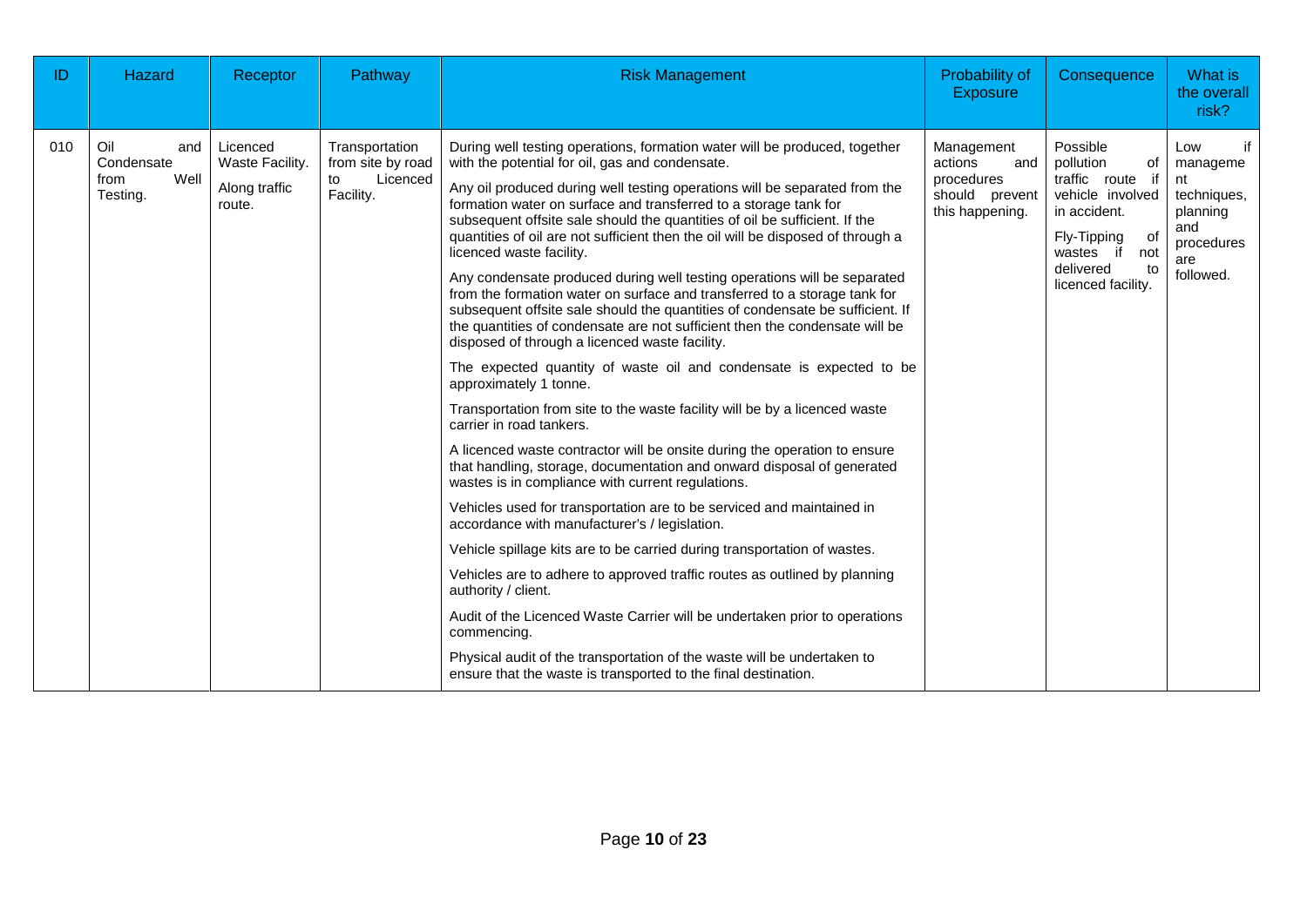| ID  | <b>Hazard</b>                                                                    | Receptor                                               | Pathway                                                            | <b>Risk Management</b>                                                                                                                                                                                                                                                                                                                                                                                                                                                                                                                                                                                                                                                                                                                                                                                                                                                                                                                                                                                                                                                                                                                                                                                                                                                                                                                                                                                                             | Probability of<br><b>Exposure</b>                                               | Consequence                                                                                                                                                        | What is<br>the overall<br>risk?                                                                 |
|-----|----------------------------------------------------------------------------------|--------------------------------------------------------|--------------------------------------------------------------------|------------------------------------------------------------------------------------------------------------------------------------------------------------------------------------------------------------------------------------------------------------------------------------------------------------------------------------------------------------------------------------------------------------------------------------------------------------------------------------------------------------------------------------------------------------------------------------------------------------------------------------------------------------------------------------------------------------------------------------------------------------------------------------------------------------------------------------------------------------------------------------------------------------------------------------------------------------------------------------------------------------------------------------------------------------------------------------------------------------------------------------------------------------------------------------------------------------------------------------------------------------------------------------------------------------------------------------------------------------------------------------------------------------------------------------|---------------------------------------------------------------------------------|--------------------------------------------------------------------------------------------------------------------------------------------------------------------|-------------------------------------------------------------------------------------------------|
| 011 | Spent<br>Hydrochloric<br>Acid from Acid<br>Wash<br>and<br>Squeeze<br>Operations. | Licenced<br>Waste Facility.<br>Along traffic<br>route. | Transportation<br>from site by road<br>Licenced<br>to<br>Facility. | Hydrochloric acid is used during well clean up and flow testing operations.<br>The acid is used to expand existing channels within the rock formation to<br>aid petroleum products to flow to surface.<br>Hydrochloric acid used during well clean up and flow testing operations will<br>be reverse circulated to surface where it is stored in tanks $(1m^3 \, \text{IBC's})$ for<br>subsequent offsite disposal to a licenced waste facility.<br>The expected quantity of waste spent hydrochloric acid is expected to be<br>approximately 11 tonnes.<br>Transportation from site to the waste facility will be by a licenced waste<br>carrier in road tankers.<br>A licenced waste contractor will be onsite during the operation to ensure<br>that handling, storage, documentation and onward disposal of generated<br>wastes is in compliance with current regulations.<br>Vehicles used for transportation are to be serviced and maintained in<br>accordance with manufacturer's / legislation.<br>Vehicle spillage kits are to be carried during transportation of wastes.<br>Vehicles are to adhere to approved traffic routes as outlined by planning<br>authority / client.<br>Audit of the Licenced Waste Carrier will be undertaken prior to operations<br>commencing.<br>Physical audit of the transportation of the waste will be undertaken to<br>ensure that the waste is transported to the final destination. | Management<br>actions<br>and<br>procedures<br>should prevent<br>this happening. | Possible<br>pollution<br>of<br>traffic route<br>vehicle involved<br>in accident.<br>Fly-Tipping<br>оf<br>wastes if<br>not<br>delivered<br>to<br>licenced facility. | if<br>Low<br>manageme<br>nt<br>techniques,<br>planning<br>and<br>procedures<br>are<br>followed. |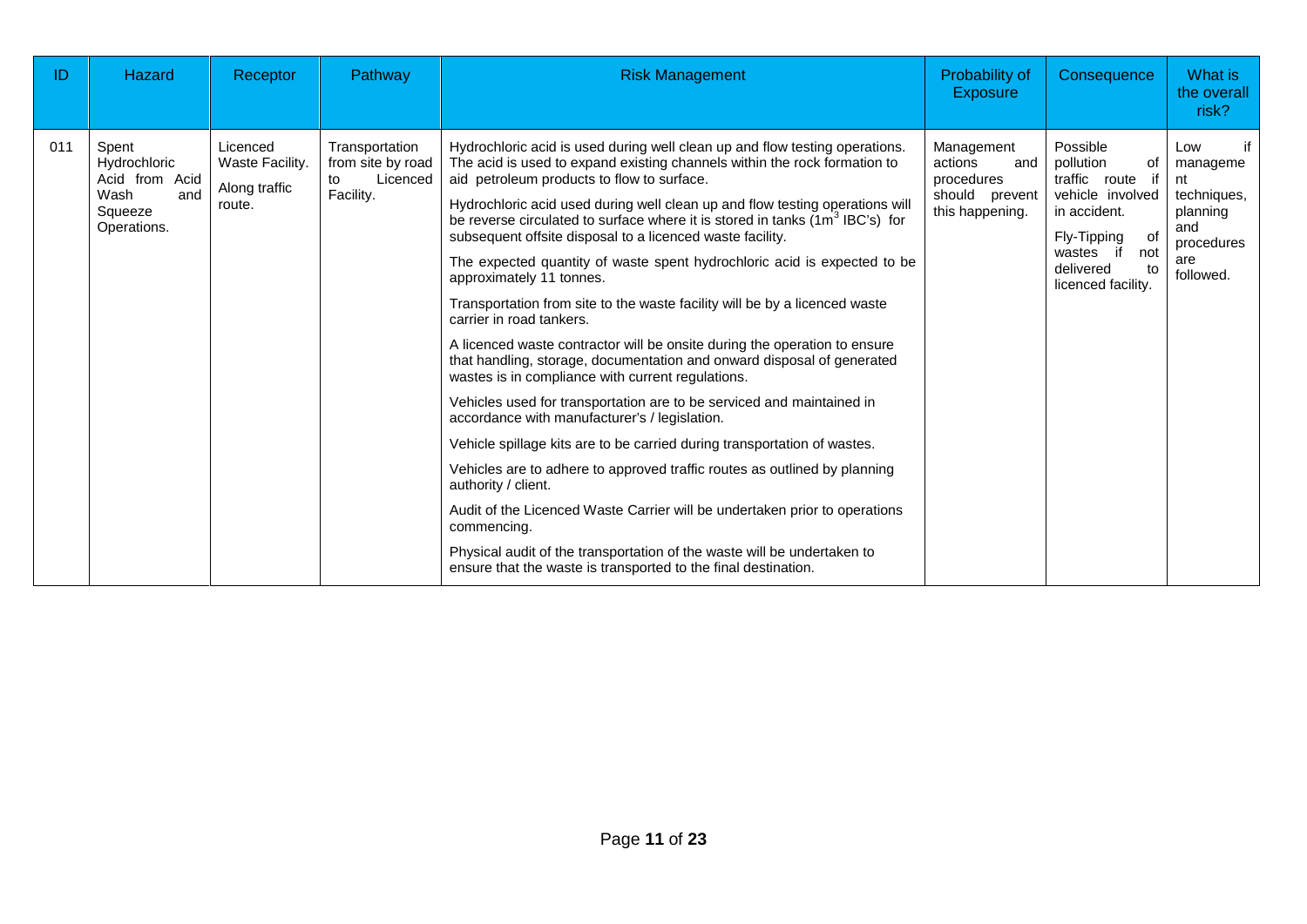| ID  | Hazard                                                                                                               | Receptor                                               | Pathway                                                            | <b>Risk Management</b>                                                                                                                                                                                                                                                                                                                                                                                                                                                                                                                                                                                                                                                                                                                                                                                                                                                                                                                                                                                                                                                                                                                                                                                                                                                                                                                                                                                                                                            | Probability of<br><b>Exposure</b>                                                  | Consequence                                                                                                                                                              | What is<br>the overall<br>risk?                                                                 |
|-----|----------------------------------------------------------------------------------------------------------------------|--------------------------------------------------------|--------------------------------------------------------------------|-------------------------------------------------------------------------------------------------------------------------------------------------------------------------------------------------------------------------------------------------------------------------------------------------------------------------------------------------------------------------------------------------------------------------------------------------------------------------------------------------------------------------------------------------------------------------------------------------------------------------------------------------------------------------------------------------------------------------------------------------------------------------------------------------------------------------------------------------------------------------------------------------------------------------------------------------------------------------------------------------------------------------------------------------------------------------------------------------------------------------------------------------------------------------------------------------------------------------------------------------------------------------------------------------------------------------------------------------------------------------------------------------------------------------------------------------------------------|------------------------------------------------------------------------------------|--------------------------------------------------------------------------------------------------------------------------------------------------------------------------|-------------------------------------------------------------------------------------------------|
| 012 | <b>Stimulation Fluid</b><br>(Flow<br>Back<br>Fluid)<br>from<br>Conventional<br>Hydraulic<br>Fracture<br>Stimulation. | Licenced<br>Waste Facility.<br>Along traffic<br>route. | Transportation<br>from site by road<br>Licenced<br>to<br>Facility. | Immediately following the conventional hydraulic stimulation, it is<br>anticipated that up to 50% of the total fluids pumped will return to surface<br>(flow back fluid). The fluid is expected to contain very little of the sand<br>proppant.<br>The stimulation fluid is comprised of sand (%), hydrochloric acid (%),<br>gelling agent (%).<br>The flow back fluid is transferred on surface to storage tanks for<br>subsequent offsite disposal via a licenced waste facility.<br>The expected quantity of waste stimulation fluid is expected to be<br>approximately 57.5 tonnes.<br>Transportation from site to the waste facility will be by a licenced waste<br>carrier in road tankers.<br>A licenced waste contractor will be onsite during the operation to ensure<br>that handling, storage, documentation and onward disposal of generated<br>wastes is in compliance with current regulations.<br>Vehicles used for transportation are to be serviced and maintained in<br>accordance with manufacturer's / legislation.<br>Vehicle spillage kits are to be carried during transportation of wastes.<br>Vehicles are to adhere to approved traffic routes as outlined by planning<br>authority / client.<br>Audit of the Licenced Waste Carrier will be undertaken prior to operations<br>commencing.<br>Physical audit of the transportation of the waste will be undertaken to<br>ensure that the waste is transported to the final destination. | Management<br>actions<br>and<br>procedures<br>should<br>prevent<br>this happening. | Possible<br>pollution<br>of<br>traffic route<br>if<br>vehicle involved<br>in accident.<br>Fly-Tipping<br>of<br>wastes if<br>not<br>delivered<br>to<br>licenced facility. | if<br>Low<br>manageme<br>nt<br>techniques,<br>planning<br>and<br>procedures<br>are<br>followed. |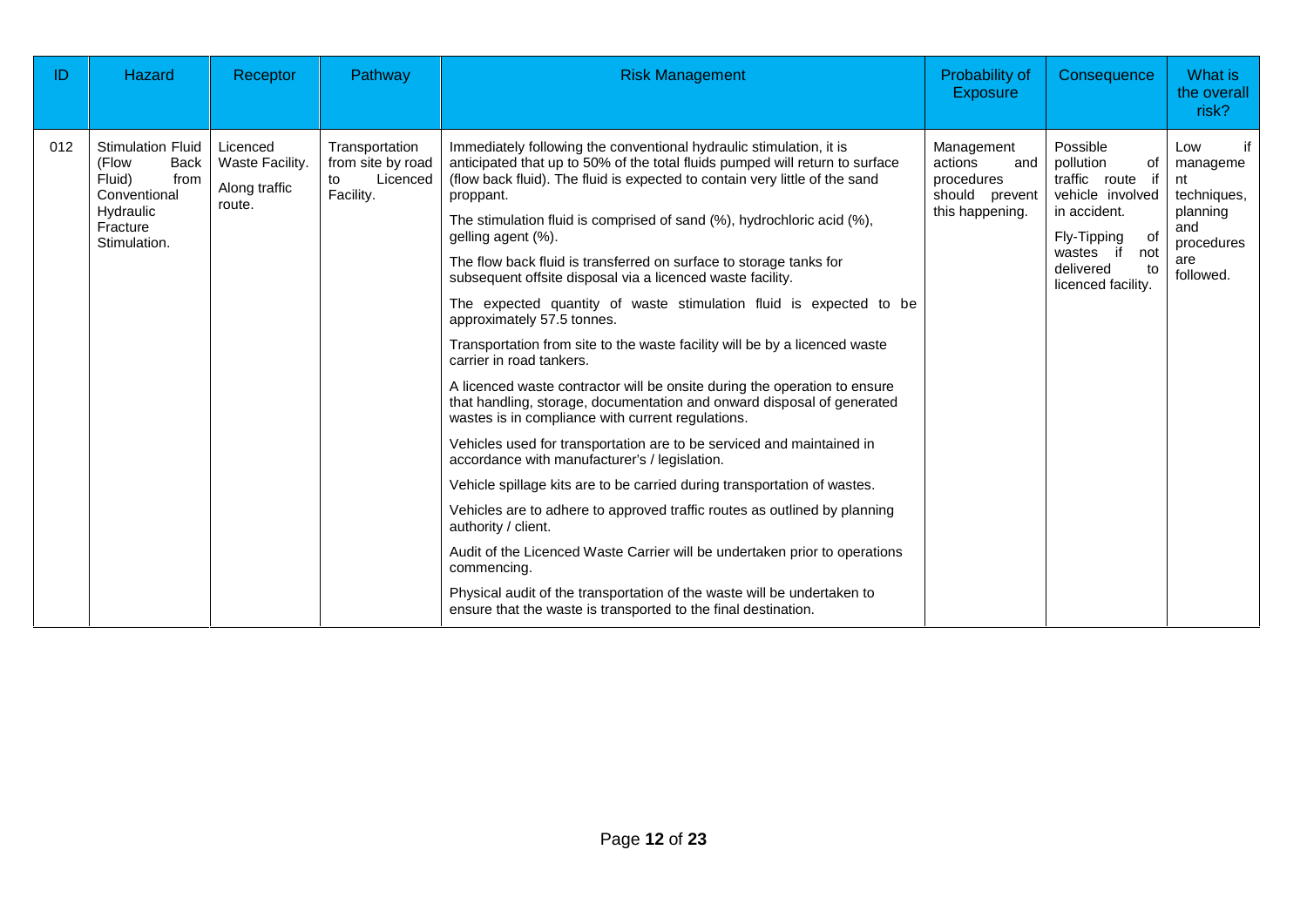| ID  | <b>Hazard</b>               |               | Receptor                                               | Pathway                                                            | <b>Risk Management</b>                                                                                                                                                                                                                                                                                                                                                                                                                                                                                                                                                                                                                                                                                                                                                                                                                                                                                                                                                                                                                                                                                                                                                                                                                                                                                                                                                                                                                                                                                                                                                                                                                                                                                                                                                                                                                                                                                                                                                                                | Probability of<br><b>Exposure</b>                                               | Consequence                                                                                                                                                              | <b>What is</b><br>the overall<br>risk?                                                          |
|-----|-----------------------------|---------------|--------------------------------------------------------|--------------------------------------------------------------------|-------------------------------------------------------------------------------------------------------------------------------------------------------------------------------------------------------------------------------------------------------------------------------------------------------------------------------------------------------------------------------------------------------------------------------------------------------------------------------------------------------------------------------------------------------------------------------------------------------------------------------------------------------------------------------------------------------------------------------------------------------------------------------------------------------------------------------------------------------------------------------------------------------------------------------------------------------------------------------------------------------------------------------------------------------------------------------------------------------------------------------------------------------------------------------------------------------------------------------------------------------------------------------------------------------------------------------------------------------------------------------------------------------------------------------------------------------------------------------------------------------------------------------------------------------------------------------------------------------------------------------------------------------------------------------------------------------------------------------------------------------------------------------------------------------------------------------------------------------------------------------------------------------------------------------------------------------------------------------------------------------|---------------------------------------------------------------------------------|--------------------------------------------------------------------------------------------------------------------------------------------------------------------------|-------------------------------------------------------------------------------------------------|
| 013 | Run-off<br>from<br>Surface. | Water<br>Site | Licenced<br>Waste Facility.<br>Along traffic<br>route. | Transportation<br>from site by road<br>Licenced<br>to<br>Facility. | The wellsite design incorporates an impermeable membrane, which does<br>not permit surface water to penetrate the underlying subsoils. Surface<br>water percolates through the site stone and migrates along the surface of<br>the impermeable membrane and into a containment ditch for subsequent<br>reuse or offsite disposal to a licenced waste facility.<br>Surface water is mainly rainfall (precipitation), however, the impermeable<br>membrane exists to protect against pollution from oil spillages and,<br>therefore, has the potential to contain oils.<br>When levels of surface run-off water contained within the ditch are high,<br>arrangements are made for the water within the ditch to be transferred to a<br>road haulage tanker for subsequent offsite disposal via a licenced waste<br>facility.<br>The containment ditch is constantly monitored by the Site HSE Advisor and<br>the site waste contractor for signs of contamination.<br>If signs of contamination are present within the water, attempts at site will<br>be made to remove the contamination (i.e. use of hydro-sorb pads to<br>remove oil contamination) and tests will be conducted at site or the<br>licenced waste facility to identify the best route to be undertaken for<br>recycling.<br>The expected quantity of run-off water is expected to be approximately 780<br>tonnes.<br>A licenced waste contractor will be onsite during the operation to ensure<br>that handling, storage, documentation and onward disposal of generated<br>wastes is in compliance with current regulations.<br>Vehicles used for transportation are to be serviced and maintained in<br>accordance with manufacturer's / legislation.<br>Vehicle spillage kits are to be carried during transportation of wastes.<br>Vehicles are to adhere to approved traffic routes as outlined by planning<br>authority / client.<br>Audit of the Licenced Waste Carrier will be undertaken prior to operations<br>commencing. | Management<br>actions<br>and<br>procedures<br>should prevent<br>this happening. | Possible<br>pollution<br>of<br>traffic route<br>if<br>vehicle involved<br>in accident.<br>Fly-Tipping<br>0f<br>wastes if<br>not<br>delivered<br>to<br>licenced facility. | if<br>Low<br>manageme<br>nt<br>techniques,<br>planning<br>and<br>procedures<br>are<br>followed. |
|     |                             |               |                                                        |                                                                    | Physical audit of the transportation of the waste will be undertaken to<br>ensure that the waste is transported to the final destination.                                                                                                                                                                                                                                                                                                                                                                                                                                                                                                                                                                                                                                                                                                                                                                                                                                                                                                                                                                                                                                                                                                                                                                                                                                                                                                                                                                                                                                                                                                                                                                                                                                                                                                                                                                                                                                                             |                                                                                 |                                                                                                                                                                          |                                                                                                 |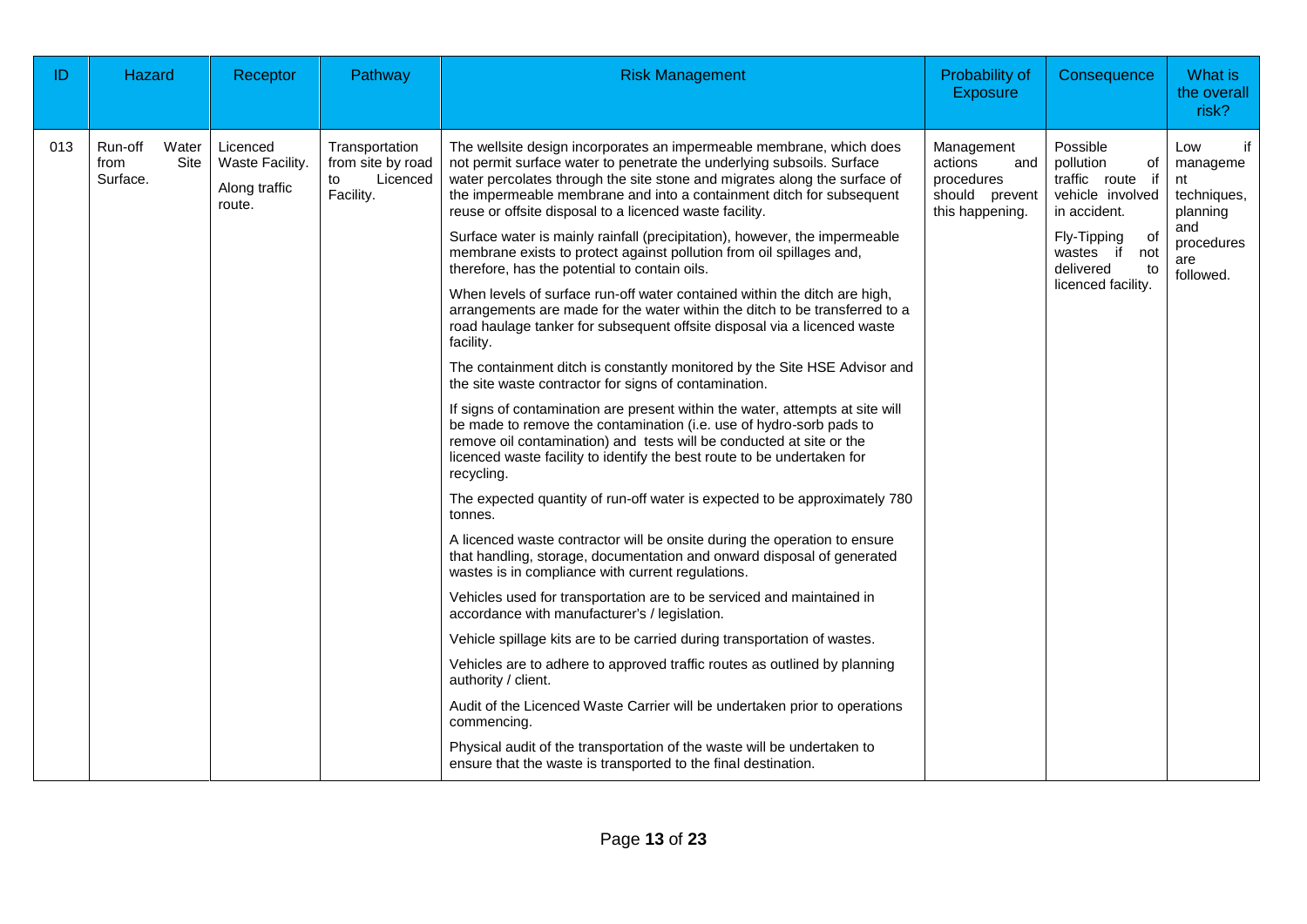| ID  | Hazard                                         | Receptor                                               | <b>Pathway</b>                                                     | <b>Risk Management</b>                                                                                                                                                                                                                                                                                                                                                                                                                                                                                                                                                                                                                                                                                                                                                                                                                                                                                                                                                                                                                                                                                                                                                                                                                                                                                                        | Probability of<br><b>Exposure</b>                                                  | Consequence                                                                                                                                                                 | What is<br>the overall<br>risk?                                                                 |
|-----|------------------------------------------------|--------------------------------------------------------|--------------------------------------------------------------------|-------------------------------------------------------------------------------------------------------------------------------------------------------------------------------------------------------------------------------------------------------------------------------------------------------------------------------------------------------------------------------------------------------------------------------------------------------------------------------------------------------------------------------------------------------------------------------------------------------------------------------------------------------------------------------------------------------------------------------------------------------------------------------------------------------------------------------------------------------------------------------------------------------------------------------------------------------------------------------------------------------------------------------------------------------------------------------------------------------------------------------------------------------------------------------------------------------------------------------------------------------------------------------------------------------------------------------|------------------------------------------------------------------------------------|-----------------------------------------------------------------------------------------------------------------------------------------------------------------------------|-------------------------------------------------------------------------------------------------|
| 014 | Accommodation<br>Water<br>Waste<br>and Sewage. | Licenced<br>Waste Facility.<br>Along traffic<br>route. | Transportation<br>from site by road<br>Licenced<br>to<br>Facility. | Waste water and foul waste is generated on site in the accommodation<br>units. Waste water and foul waste is collected using independent under<br>cabin storage tanks where it is stored for subsequent offsite disposal to a<br>licenced waste facility.<br>Levels of waste within the tanks are monitored daily and arrangements are<br>made for the removal and off-site disposal of waste when the level of waste<br>is near capacity of the tanks.<br>The expected quantity of waste water and foul waste is expected to be<br>approximately 400 tonnes.<br>A licenced waste contractor will be onsite during the operation to ensure<br>that handling, storage, documentation and onward disposal of generated<br>wastes is in compliance with current regulations.<br>Vehicles used for transportation are to be serviced and maintained in<br>accordance with manufacturer's / legislation.<br>Vehicle spillage kits are to be carried during transportation of wastes.<br>Vehicles are to adhere to approved traffic routes as outlined by planning<br>authority / client.<br>Audit of the Licenced Waste Carrier will be undertaken prior to operations<br>commencing.<br>Physical audit of the transportation of the waste will be undertaken to<br>ensure that the waste is transported to the final destination. | Management<br>actions<br>and<br>procedures<br>should<br>prevent<br>this happening. | Possible<br>pollution<br>of<br>if<br>traffic route<br>vehicle involved<br>in accident.<br>Fly-Tipping<br>0f<br>wastes<br>if<br>not<br>delivered<br>to<br>licenced facility. | if<br>Low<br>manageme<br>nt<br>techniques,<br>planning<br>and<br>procedures<br>are<br>followed. |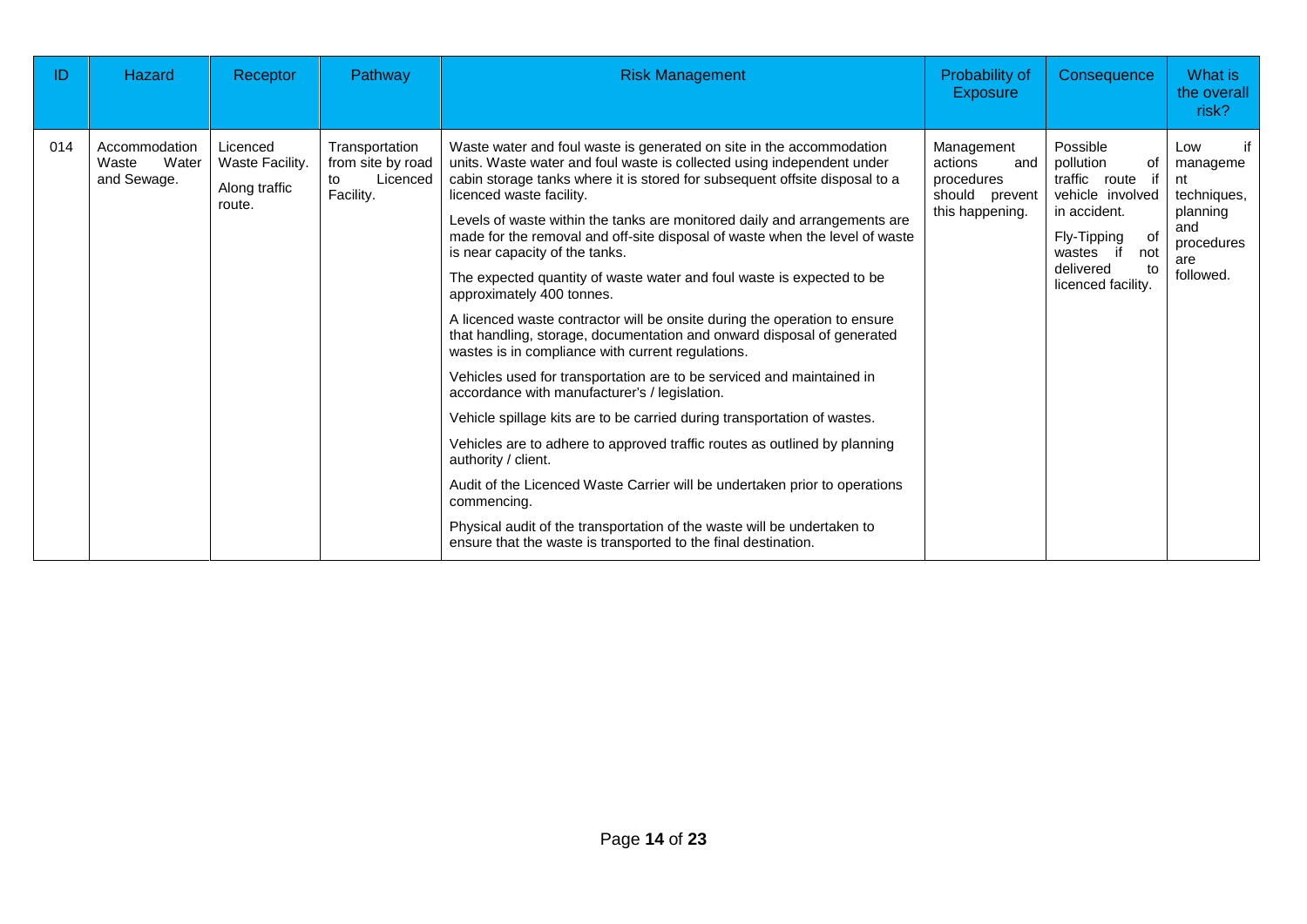| ID  | Hazard                                               | Receptor                                               | Pathway                                                            | <b>Risk Management</b>                                                                                                                                                                                                                                                                                                                                                                                                                                                                                                                                                                                                                                                                                                                                                                                                                                                                                                                                                                                                                                                                                                                                                                                                                                                                                                                    | Probability of<br><b>Exposure</b>                                                  | Consequence                                                                                                                                                                 | What is<br>the overall<br>risk?                                                                 |
|-----|------------------------------------------------------|--------------------------------------------------------|--------------------------------------------------------------------|-------------------------------------------------------------------------------------------------------------------------------------------------------------------------------------------------------------------------------------------------------------------------------------------------------------------------------------------------------------------------------------------------------------------------------------------------------------------------------------------------------------------------------------------------------------------------------------------------------------------------------------------------------------------------------------------------------------------------------------------------------------------------------------------------------------------------------------------------------------------------------------------------------------------------------------------------------------------------------------------------------------------------------------------------------------------------------------------------------------------------------------------------------------------------------------------------------------------------------------------------------------------------------------------------------------------------------------------|------------------------------------------------------------------------------------|-----------------------------------------------------------------------------------------------------------------------------------------------------------------------------|-------------------------------------------------------------------------------------------------|
| 015 | Oil<br>Spill<br>Fuel<br>Power<br>from<br>Generation. | Licenced<br>Waste Facility.<br>Along traffic<br>route. | Transportation<br>from site by road<br>Licenced<br>to<br>Facility. | Fuel oil is used to fuel the workover rig, associated rig equipment and<br>electricity generation. A double skinned fuel bowser is used to store the fuel<br>oil. Spillage of fuel oil is anticipated to be very low and will be prevented<br>using drip trays and protective matting during refuelling.<br>Although the site is sealed using HDPE membrane, oil and oily waste is<br>stored and handled as though it were not. This gives an additional layer of<br>protection.<br>The expected quantity of waste fuel oil is expected to be approximately 0.1<br>tonne.<br>A licenced waste contractor will be onsite during the operation to ensure<br>that handling, storage, documentation and onward disposal of generated<br>wastes is in compliance with current regulations.<br>Vehicles used for transportation are to be serviced and maintained in<br>accordance with manufacturer's / legislation.<br>Vehicle spillage kits are to be carried during transportation of wastes.<br>Vehicles are to adhere to approved traffic routes as outlined by planning<br>authority / client.<br>Audit of the Licenced Waste Carrier will be undertaken prior to operations<br>commencing.<br>Physical audit of the transportation of the waste will be undertaken to<br>ensure that the waste is transported to the final destination. | Management<br>actions<br>and<br>procedures<br>should<br>prevent<br>this happening. | Possible<br>pollution<br>of<br>if<br>traffic route<br>vehicle involved<br>in accident.<br>Fly-Tipping<br>0f<br>wastes<br>if<br>not<br>delivered<br>to<br>licenced facility. | if<br>Low<br>manageme<br>nt<br>techniques,<br>planning<br>and<br>procedures<br>are<br>followed. |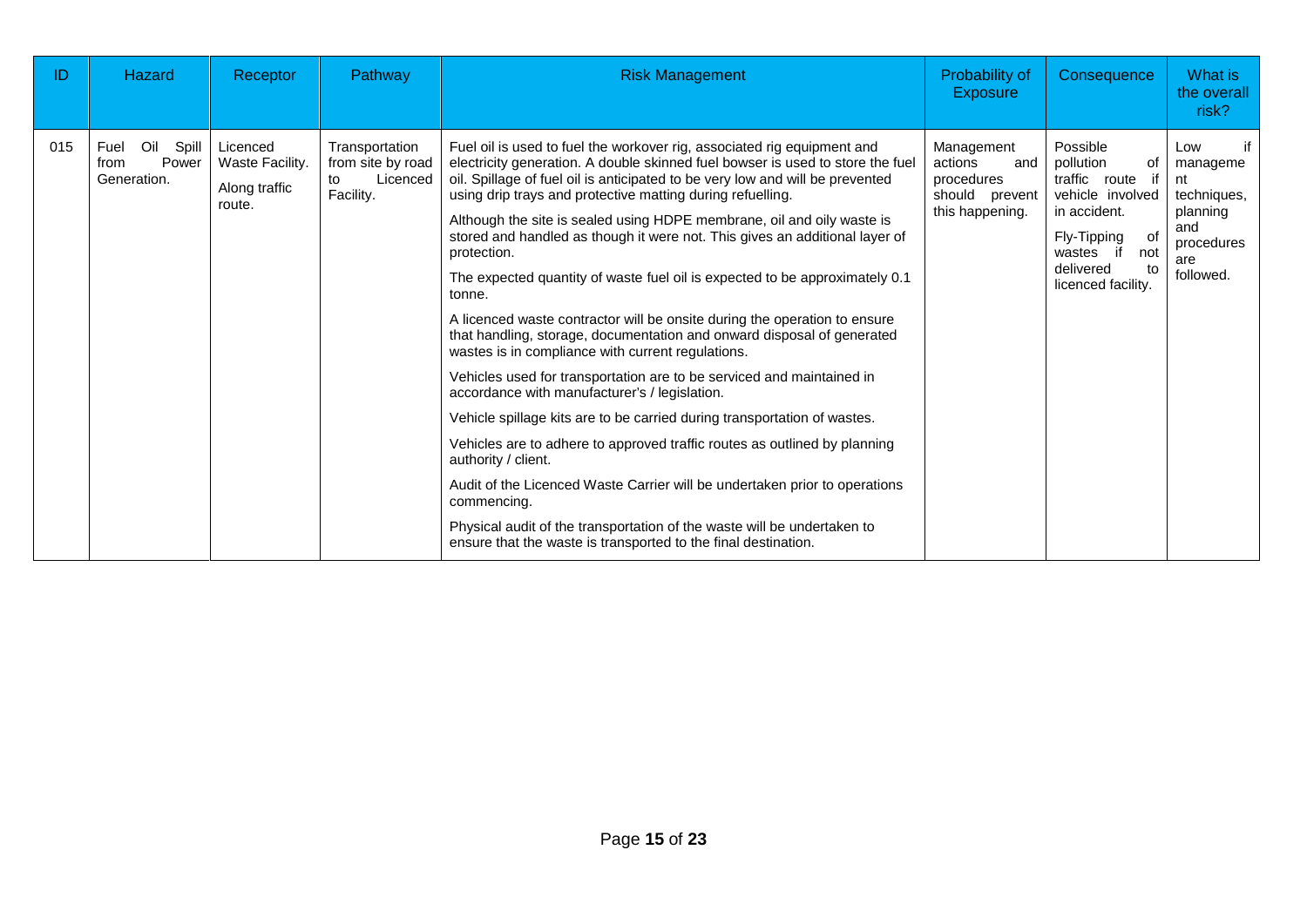| ID  | Hazard                                                           | Receptor                                               | <b>Pathway</b>                                                     | <b>Risk Management</b>                                                                                                                                                                                                                                                                                                                                                                                                                                                                                                                                                                                                                                                                                                                                                                                                                                                                                                                                                                                                                                                                                                                                                                                                                                                                                                                                                                             | Probability of<br><b>Exposure</b>                                                  | Consequence                                                                                                                                                            | What is<br>the overall<br>risk?                                                                 |
|-----|------------------------------------------------------------------|--------------------------------------------------------|--------------------------------------------------------------------|----------------------------------------------------------------------------------------------------------------------------------------------------------------------------------------------------------------------------------------------------------------------------------------------------------------------------------------------------------------------------------------------------------------------------------------------------------------------------------------------------------------------------------------------------------------------------------------------------------------------------------------------------------------------------------------------------------------------------------------------------------------------------------------------------------------------------------------------------------------------------------------------------------------------------------------------------------------------------------------------------------------------------------------------------------------------------------------------------------------------------------------------------------------------------------------------------------------------------------------------------------------------------------------------------------------------------------------------------------------------------------------------------|------------------------------------------------------------------------------------|------------------------------------------------------------------------------------------------------------------------------------------------------------------------|-------------------------------------------------------------------------------------------------|
| 016 | Gear<br>Engine,<br>and Lubricating<br>Oils from Mobile<br>Plant. | Licenced<br>Waste Facility.<br>Along traffic<br>route. | Transportation<br>from site by road<br>Licenced<br>to<br>Facility. | Low volumes of engine oils, gear oils and lubricating oils are used to<br>service the workover rig and associated equipment. Oils will be stored on<br>bunded trays. Waste oils will be collected and stored on site within bunded<br>trays for subsequent offsite recycling or disposal via a licenced waste<br>facility.<br>The expected quantity of waste engine oils, lubricating oils and hydraulic<br>oils is expected to be approximately 2 tonnes.<br>Although the site is sealed using HDPE membrane, oil and oily waste is<br>stored and handled as though it were not. This gives an additional layer of<br>protection.<br>A licenced waste contractor will be onsite during the operation to ensure<br>that handling, storage, documentation and onward disposal of generated<br>wastes is in compliance with current regulations.<br>Vehicles used for transportation are to be serviced and maintained in<br>accordance with manufacturer's / legislation.<br>Vehicle spillage kits are to be carried during transportation of wastes.<br>Vehicles are to adhere to approved traffic routes as outlined by planning<br>authority / client.<br>Audit of the Licenced Waste Carrier will be undertaken prior to operations<br>commencing.<br>Physical audit of the transportation of the waste will be undertaken to<br>ensure that the waste is transported to the final destination. | Management<br>actions<br>and<br>procedures<br>should<br>prevent<br>this happening. | Possible<br>pollution<br>οf<br>traffic route<br>vehicle involved<br>in accident.<br>Fly-Tipping<br>0f<br>wastes<br>if.<br>not<br>delivered<br>to<br>licenced facility. | if<br>Low<br>manageme<br>nt<br>techniques,<br>planning<br>and<br>procedures<br>are<br>followed. |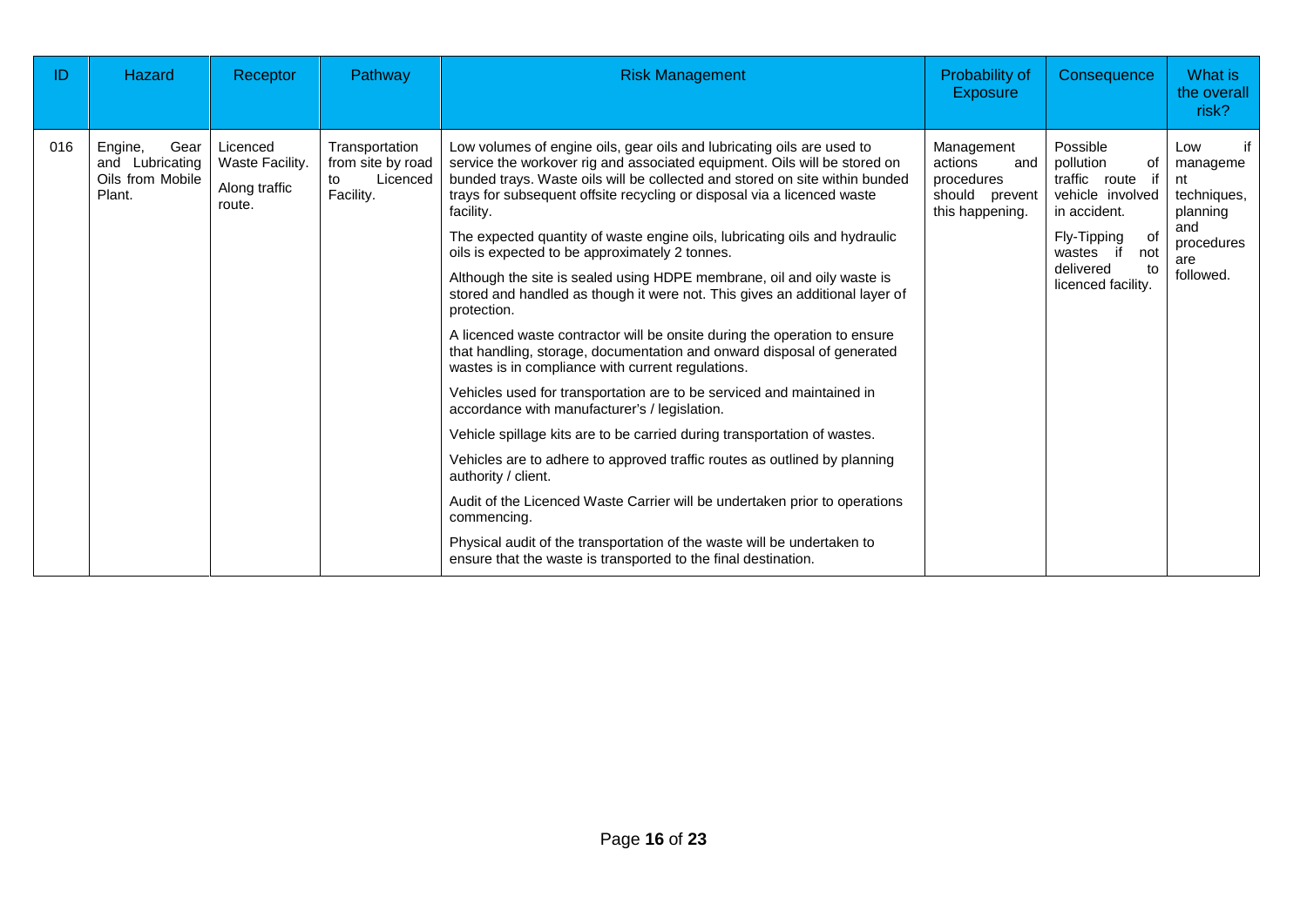| ID  | Hazard                                                           | Receptor                                               | Pathway                                                            | <b>Risk Management</b>                                                                                                                                                                                                                                                                                                                                                                                                                                                                                                                                                                                                                                                                                                                                                                                                                                                                                                                                                                                                                                                                                                                                                                                                                                                                                                          | Probability of<br><b>Exposure</b>                                                  | Consequence                                                                                                                                                                 | What is<br>the overall<br>risk?                                                                 |
|-----|------------------------------------------------------------------|--------------------------------------------------------|--------------------------------------------------------------------|---------------------------------------------------------------------------------------------------------------------------------------------------------------------------------------------------------------------------------------------------------------------------------------------------------------------------------------------------------------------------------------------------------------------------------------------------------------------------------------------------------------------------------------------------------------------------------------------------------------------------------------------------------------------------------------------------------------------------------------------------------------------------------------------------------------------------------------------------------------------------------------------------------------------------------------------------------------------------------------------------------------------------------------------------------------------------------------------------------------------------------------------------------------------------------------------------------------------------------------------------------------------------------------------------------------------------------|------------------------------------------------------------------------------------|-----------------------------------------------------------------------------------------------------------------------------------------------------------------------------|-------------------------------------------------------------------------------------------------|
| 017 | Gear<br>Engine,<br>and Lubricating<br>Oils from Mobile<br>Plant. | Licenced<br>Waste Facility.<br>Along traffic<br>route. | Transportation<br>from site by road<br>Licenced<br>to<br>Facility. | Low volumes of Hydraulic oils are used to service the workover rig and<br>associated equipment. Oils will be stored on bunded trays. Waste oils will<br>be collected and stored on site within bunded trays for subsequent offsite<br>recycling or disposal via a licenced waste facility.<br>The expected quantity of waste hydraulic oils is expected to be<br>approximately 1 tonne.<br>Although the site is sealed using HDPE membrane, oil and oily waste is<br>stored and handled as though it were not. This gives an additional layer of<br>protection.<br>A licenced waste contractor will be onsite during the operation to ensure<br>that handling, storage, documentation and onward disposal of generated<br>wastes is in compliance with current regulations.<br>Vehicles used for transportation are to be serviced and maintained in<br>accordance with manufacturer's / legislation.<br>Vehicle spillage kits are to be carried during transportation of wastes.<br>Vehicles are to adhere to approved traffic routes as outlined by planning<br>authority / client.<br>Audit of the Licenced Waste Carrier will be undertaken prior to operations<br>commencing.<br>Physical audit of the transportation of the waste will be undertaken to<br>ensure that the waste is transported to the final destination. | Management<br>actions<br>and<br>procedures<br>should<br>prevent<br>this happening. | Possible<br>pollution<br>of<br>if<br>traffic route<br>vehicle involved<br>in accident.<br>Fly-Tipping<br>оf<br>wastes<br>if<br>not<br>delivered<br>to<br>licenced facility. | if<br>Low<br>manageme<br>nt<br>techniques,<br>planning<br>and<br>procedures<br>are<br>followed. |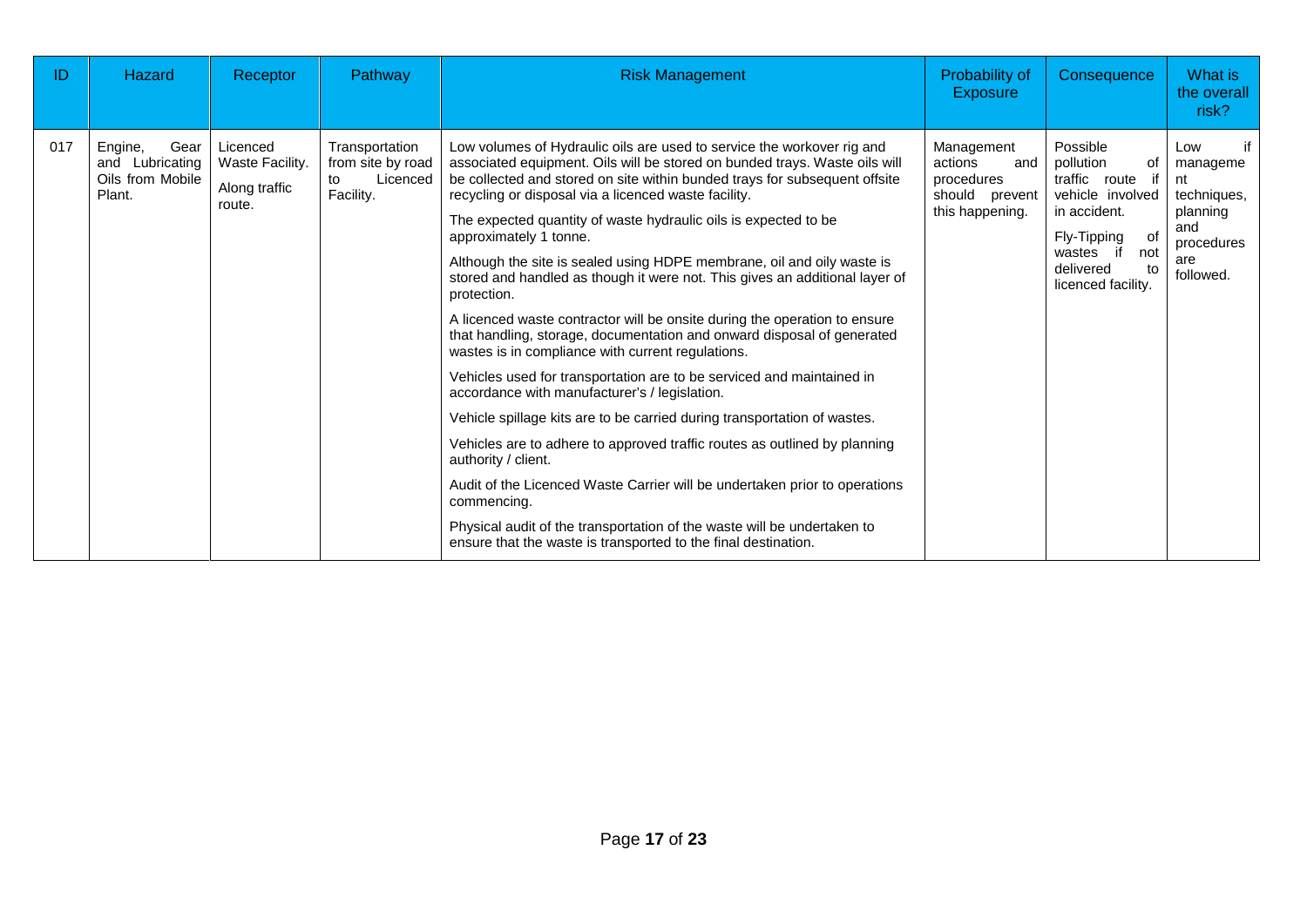| ID  | Hazard                                                            | Receptor                                               | Pathway                                                            | <b>Risk Management</b>                                                                                                                                                                                                                                                                                                                                                                                                                                                                                                                                                                                                                                                                                                                                                                                                                                                                                                                                                                                                                                                                                                                                                                                                                                                  | Probability of<br><b>Exposure</b>                                               | Consequence                                                                                                                                                                 | What is<br>the overall<br>risk?                                                                 |
|-----|-------------------------------------------------------------------|--------------------------------------------------------|--------------------------------------------------------------------|-------------------------------------------------------------------------------------------------------------------------------------------------------------------------------------------------------------------------------------------------------------------------------------------------------------------------------------------------------------------------------------------------------------------------------------------------------------------------------------------------------------------------------------------------------------------------------------------------------------------------------------------------------------------------------------------------------------------------------------------------------------------------------------------------------------------------------------------------------------------------------------------------------------------------------------------------------------------------------------------------------------------------------------------------------------------------------------------------------------------------------------------------------------------------------------------------------------------------------------------------------------------------|---------------------------------------------------------------------------------|-----------------------------------------------------------------------------------------------------------------------------------------------------------------------------|-------------------------------------------------------------------------------------------------|
| 018 | Oil<br>Rags<br>Absorbents from<br>Mobile<br>Plant<br>Maintenance. | Licenced<br>Waste Facility.<br>Along traffic<br>route. | Transportation<br>from site by road<br>Licenced<br>to<br>Facility. | Oil rags and absorbent materials used during plant maintenance and for<br>spillages within the site will be stored on site in steel drums (209 litres) prior<br>to disposal offsite by a licenced waste contractor.<br>Oil rags and absorbent materials will be removed from site at the end of<br>operations or when quantities held permit a practical economic and<br>environmental operation.<br>The expected quantity of waste oil rags and absorbents is expected to be<br>approximately 1 tonne.<br>A licenced waste contractor will be onsite during the operation to ensure<br>that handling, storage, documentation and onward disposal of generated<br>wastes is in compliance with current regulations.<br>Vehicles used for transportation are to be serviced and maintained in<br>accordance with manufacturer's / legislation.<br>Vehicle spillage kits are to be carried during transportation of wastes.<br>Vehicles are to adhere to approved traffic routes as outlined by planning<br>authority / client.<br>Audit of the Licenced Waste Carrier will be undertaken prior to operations<br>commencing.<br>Physical audit of the transportation of the waste will be undertaken to<br>ensure that the waste is transported to the final destination. | Management<br>actions<br>and<br>procedures<br>should prevent<br>this happening. | Possible<br>pollution<br>οf<br>if<br>traffic route<br>vehicle involved<br>in accident.<br>Fly-Tipping<br>оf<br>if<br>wastes<br>not<br>delivered<br>to<br>licenced facility. | if<br>Low<br>manageme<br>nt<br>techniques,<br>planning<br>and<br>procedures<br>are<br>followed. |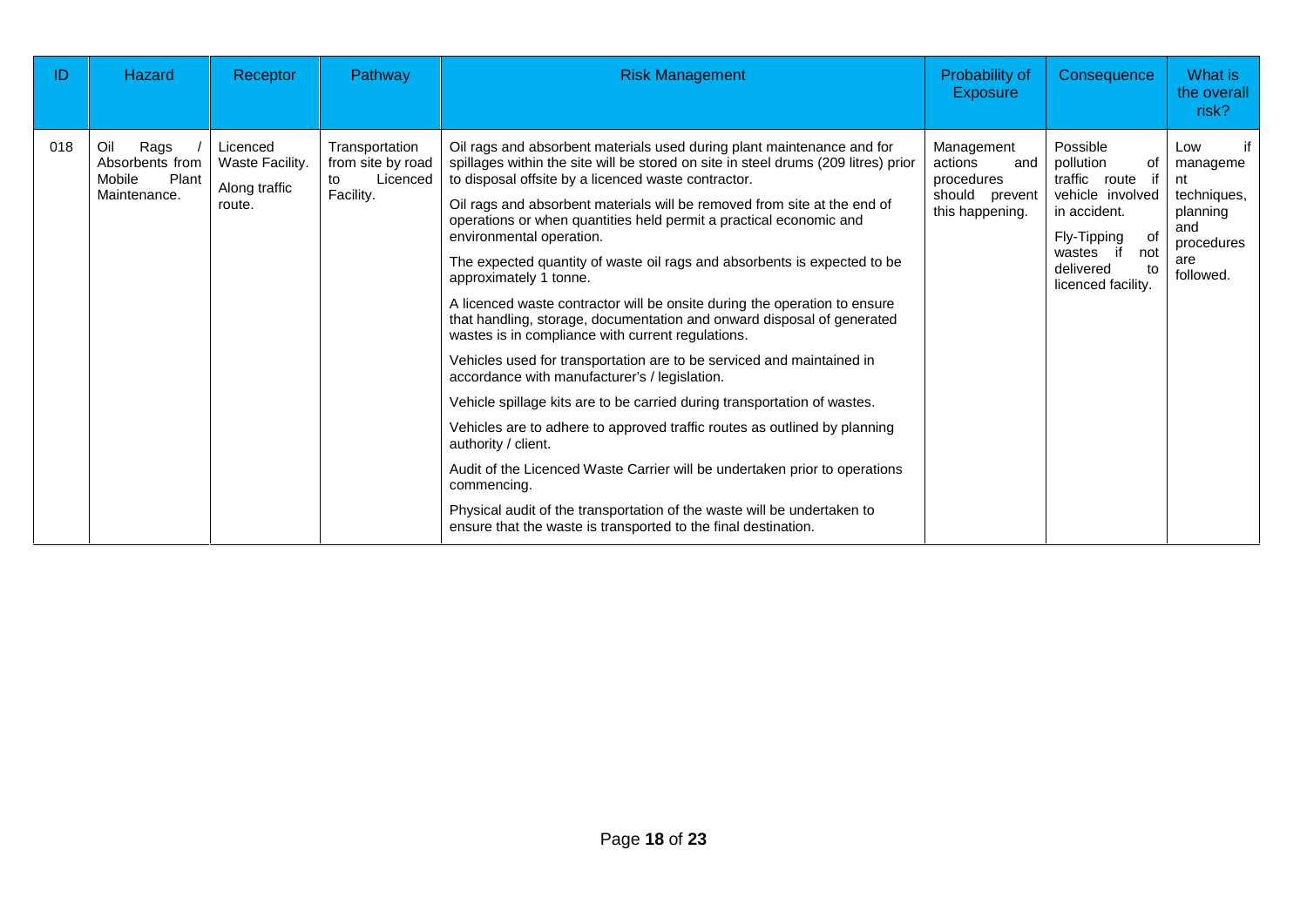| ID  | <b>Hazard</b>                                                      | Receptor                                               | <b>Pathway</b>                                                     | <b>Risk Management</b>                                                                                                                                                                                                                                                                                                                                                                                                                                                                                                                                                                                                                                                                                                                                                                                                                                                                                                                                                                                                                                                                                                                                                                                      | Probability of<br><b>Exposure</b>                                                  | Consequence                                                                                                                                                     | What is<br>the overall<br>risk?                                                                 |
|-----|--------------------------------------------------------------------|--------------------------------------------------------|--------------------------------------------------------------------|-------------------------------------------------------------------------------------------------------------------------------------------------------------------------------------------------------------------------------------------------------------------------------------------------------------------------------------------------------------------------------------------------------------------------------------------------------------------------------------------------------------------------------------------------------------------------------------------------------------------------------------------------------------------------------------------------------------------------------------------------------------------------------------------------------------------------------------------------------------------------------------------------------------------------------------------------------------------------------------------------------------------------------------------------------------------------------------------------------------------------------------------------------------------------------------------------------------|------------------------------------------------------------------------------------|-----------------------------------------------------------------------------------------------------------------------------------------------------------------|-------------------------------------------------------------------------------------------------|
| 019 | <b>Filters</b><br>Waste<br>Mobile<br>from<br>Plant<br>Maintenance. | Licenced<br>Waste Facility.<br>Along traffic<br>route. | Transportation<br>from site by road<br>Licenced<br>to<br>Facility. | Waste oil filters from mobile plant maintenance will be stored on site in<br>steel drums (209 litres) prior to disposal offsite by a licenced waste<br>contractor.<br>Waste oil filters will be removed from site at the end of operations or when<br>quantities held permit a practical economic and environmental operation.<br>The expected quantity of waste oil filters and absorbents is expected to be<br>approximately 0.25 tonnes.<br>A licenced waste contractor will be onsite during the operation to ensure<br>that handling, storage, documentation and onward disposal of generated<br>wastes is in compliance with current regulations.<br>Vehicles used for transportation are to be serviced and maintained in<br>accordance with manufacturer's / legislation.<br>Vehicle spillage kits are to be carried during transportation of wastes.<br>Vehicles are to adhere to approved traffic routes as outlined by planning<br>authority / client.<br>Audit of the Licenced Waste Carrier will be undertaken prior to operations<br>commencing.<br>Physical audit of the transportation of the waste will be undertaken to<br>ensure that the waste is transported to the final destination. | Management<br>actions<br>and<br>procedures<br>should<br>prevent<br>this happening. | Possible<br>pollution<br>0f<br>traffic route<br>vehicle involved<br>in accident.<br>Fly-Tipping<br>0f<br>wastes<br>not<br>delivered<br>to<br>licenced facility. | if<br>Low<br>manageme<br>nt<br>techniques,<br>planning<br>and<br>procedures<br>are<br>followed. |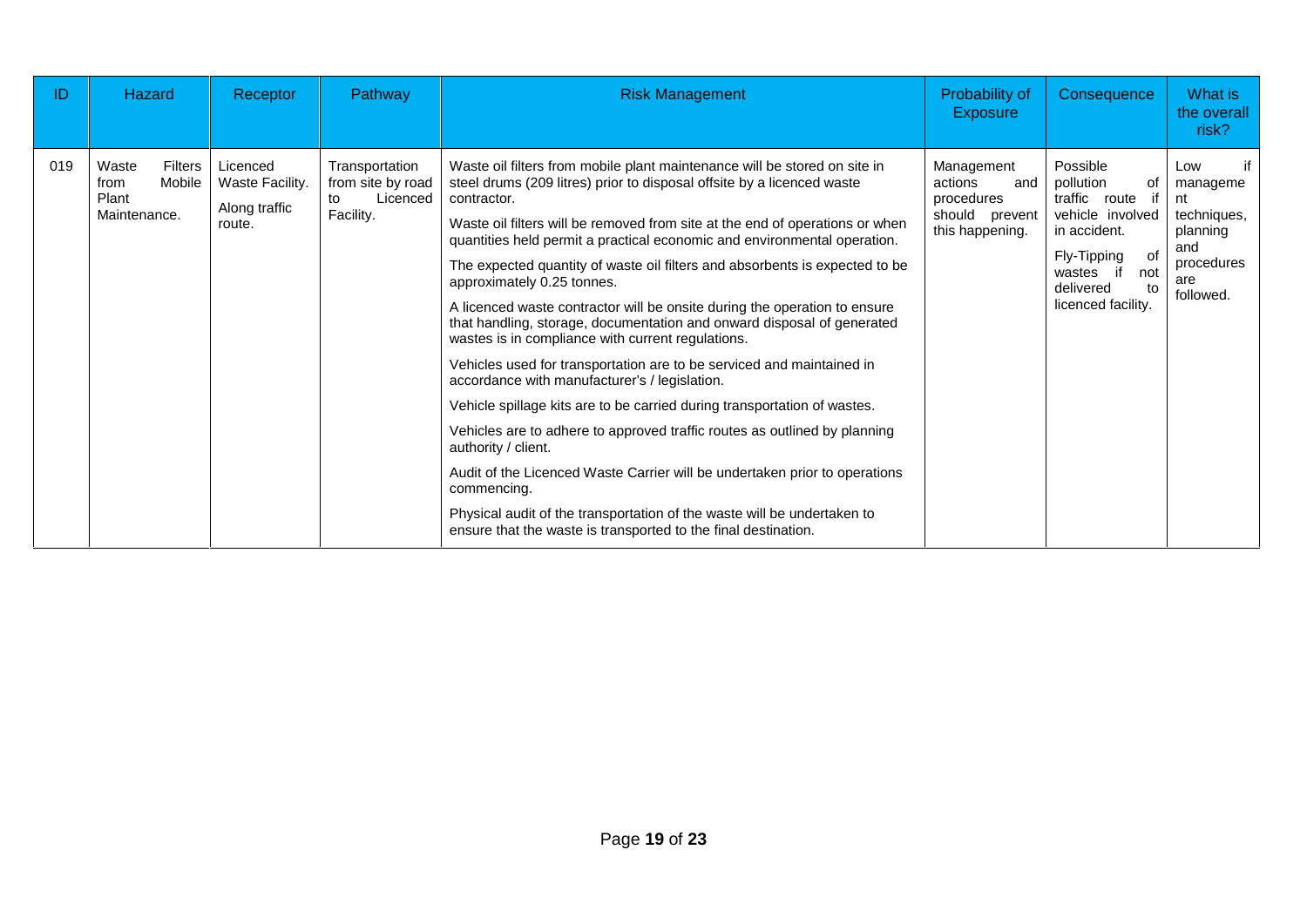| ID  | Hazard                     | Receptor                                               | <b>Pathway</b>                                                     | <b>Risk Management</b>                                                                                                                                                                                                                                                                                                                                                                                                                                                                                                                                                                                                                                                                                                                                                                                                                                                                                                                                                                                                                                                                                                                                                                                               | Probability of<br><b>Exposure</b>                                               | Consequence                                                                                                                                                                 | What is<br>the overall<br>risk?                                                                 |
|-----|----------------------------|--------------------------------------------------------|--------------------------------------------------------------------|----------------------------------------------------------------------------------------------------------------------------------------------------------------------------------------------------------------------------------------------------------------------------------------------------------------------------------------------------------------------------------------------------------------------------------------------------------------------------------------------------------------------------------------------------------------------------------------------------------------------------------------------------------------------------------------------------------------------------------------------------------------------------------------------------------------------------------------------------------------------------------------------------------------------------------------------------------------------------------------------------------------------------------------------------------------------------------------------------------------------------------------------------------------------------------------------------------------------|---------------------------------------------------------------------------------|-----------------------------------------------------------------------------------------------------------------------------------------------------------------------------|-------------------------------------------------------------------------------------------------|
| 020 | Paper<br>and<br>Cardboard. | Licenced<br>Waste Facility.<br>Along traffic<br>route. | Transportation<br>from site by road<br>Licenced<br>to<br>Facility. | Waste generated from the office accommodation units will be paper and<br>cardboard will be segregated and stored on site in 8 yard enclosed maxi<br>skips (3.66m x 1.68m x 1.22m) for subsequent offsite recycling via a<br>licenced waste facility.<br>Use of enclosed skips will ensure that waste can be contained within the<br>site boundary.<br>The expected quantity of waste paper and cardboard is expected to be<br>approximately 1 tonne.<br>A licenced waste contractor will be onsite during the operation to ensure<br>that handling, storage, documentation and onward disposal of generated<br>wastes is in compliance with current regulations.<br>Vehicles used for transportation are to be serviced and maintained in<br>accordance with manufacturer's / legislation.<br>Vehicle spillage kits are to be carried during transportation of wastes.<br>Vehicles are to adhere to approved traffic routes as outlined by planning<br>authority / client.<br>Audit of the Licenced Waste Carrier will be undertaken prior to operations<br>commencing.<br>Physical audit of the transportation of the waste will be undertaken to<br>ensure that the waste is transported to the final destination. | Management<br>actions<br>and<br>procedures<br>should prevent<br>this happening. | Possible<br>pollution<br>οf<br>if<br>traffic route<br>vehicle involved<br>in accident.<br>Fly-Tipping<br>оf<br>if<br>wastes<br>not<br>delivered<br>to<br>licenced facility. | if<br>Low<br>manageme<br>nt<br>techniques,<br>planning<br>and<br>procedures<br>are<br>followed. |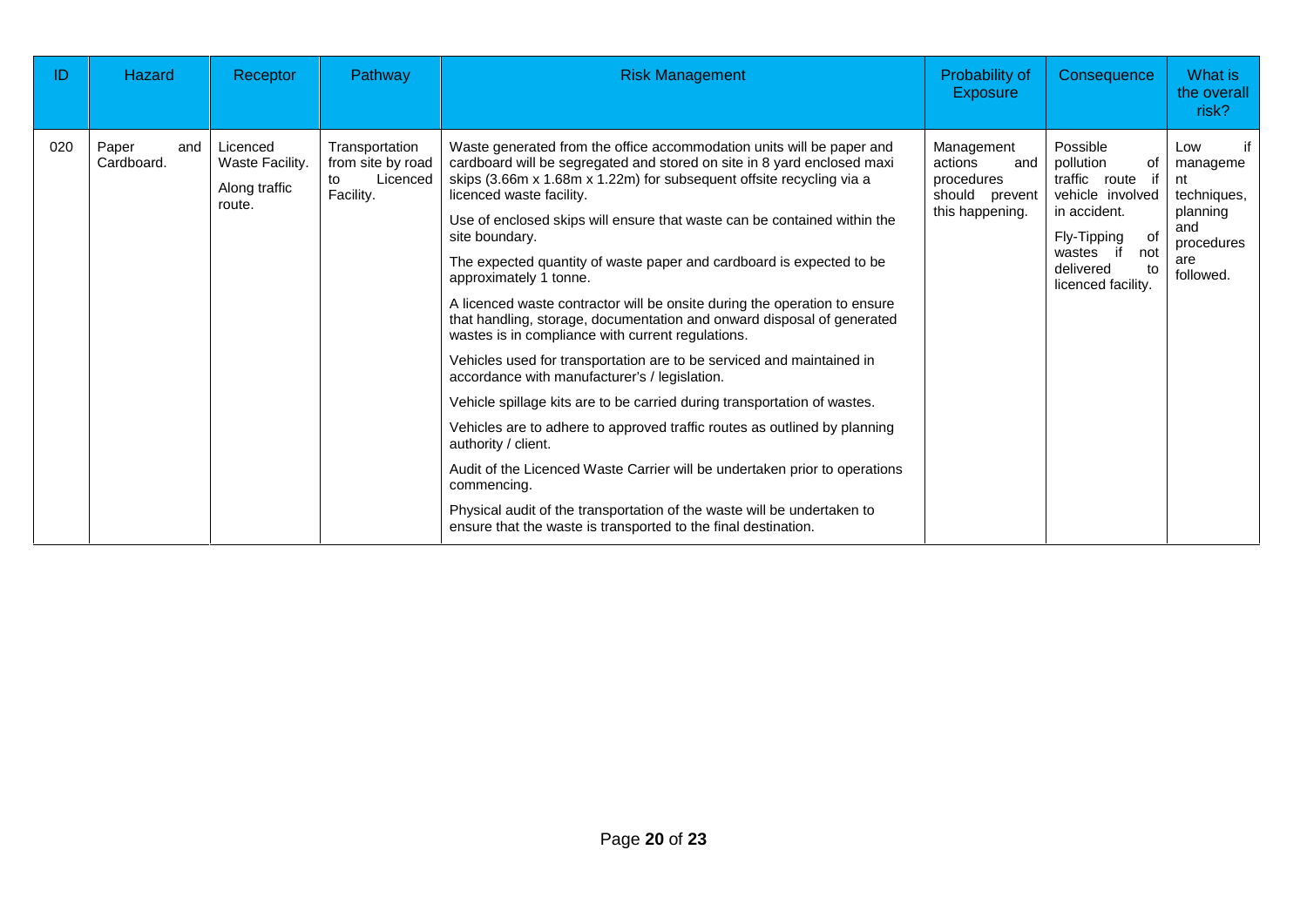| ID  | Hazard         | Receptor                                               | Pathway                                                            | <b>Risk Management</b>                                                                                                                                                                                                                                                                                                                                                                                                                                                                                                                                                                                                                                                                                                                                                                                                                                                                                                                                                                                                                                                                                                                                                                                                                                                                                                                                                                                                | Probability of<br><b>Exposure</b>                                               | Consequence                                                                                                                                                              | What is<br>the overall<br>risk?                                                                 |
|-----|----------------|--------------------------------------------------------|--------------------------------------------------------------------|-----------------------------------------------------------------------------------------------------------------------------------------------------------------------------------------------------------------------------------------------------------------------------------------------------------------------------------------------------------------------------------------------------------------------------------------------------------------------------------------------------------------------------------------------------------------------------------------------------------------------------------------------------------------------------------------------------------------------------------------------------------------------------------------------------------------------------------------------------------------------------------------------------------------------------------------------------------------------------------------------------------------------------------------------------------------------------------------------------------------------------------------------------------------------------------------------------------------------------------------------------------------------------------------------------------------------------------------------------------------------------------------------------------------------|---------------------------------------------------------------------------------|--------------------------------------------------------------------------------------------------------------------------------------------------------------------------|-------------------------------------------------------------------------------------------------|
| 021 | Canteen Waste. | Licenced<br>Waste Facility.<br>Along traffic<br>route. | Transportation<br>from site by road<br>Licenced<br>to<br>Facility. | Canteen waste generated on site will be stored on site in closed skips for<br>subsequent offsite disposal to a licenced waste facility.<br>Canteen waste will comprise of food packaging, food waste, plastic<br>containers, paper, cardboard etc.<br>Waste generated from the canteen waste will be segregated and stored on<br>site in 8 yard enclosed maxi skips (3.66m x 1.68m x 1.22m) for subsequent<br>offsite recycling via a licenced waste facility.<br>Use of enclosed skips will ensure that waste can be contained within the<br>site boundary.<br>The expected quantity of waste packaging is expected to be approximately<br>2 tonnes.<br>A licenced waste contractor will be onsite during the operation to ensure<br>that handling, storage, documentation and onward disposal of generated<br>wastes is in compliance with current regulations.<br>Vehicles used for transportation are to be serviced and maintained in<br>accordance with manufacturer's / legislation.<br>Vehicle spillage kits are to be carried during transportation of wastes.<br>Vehicles are to adhere to approved traffic routes as outlined by planning<br>authority / client.<br>Audit of the Licenced Waste Carrier will be undertaken prior to operations<br>commencing.<br>Physical audit of the transportation of the waste will be undertaken to<br>ensure that the waste is transported to the final destination. | Management<br>actions<br>and<br>procedures<br>should prevent<br>this happening. | Possible<br>pollution<br>οf<br>traffic route<br>if<br>vehicle involved<br>in accident.<br>Fly-Tipping<br>оf<br>wastes if<br>not<br>delivered<br>to<br>licenced facility. | if<br>Low<br>manageme<br>nt<br>techniques,<br>planning<br>and<br>procedures<br>are<br>followed. |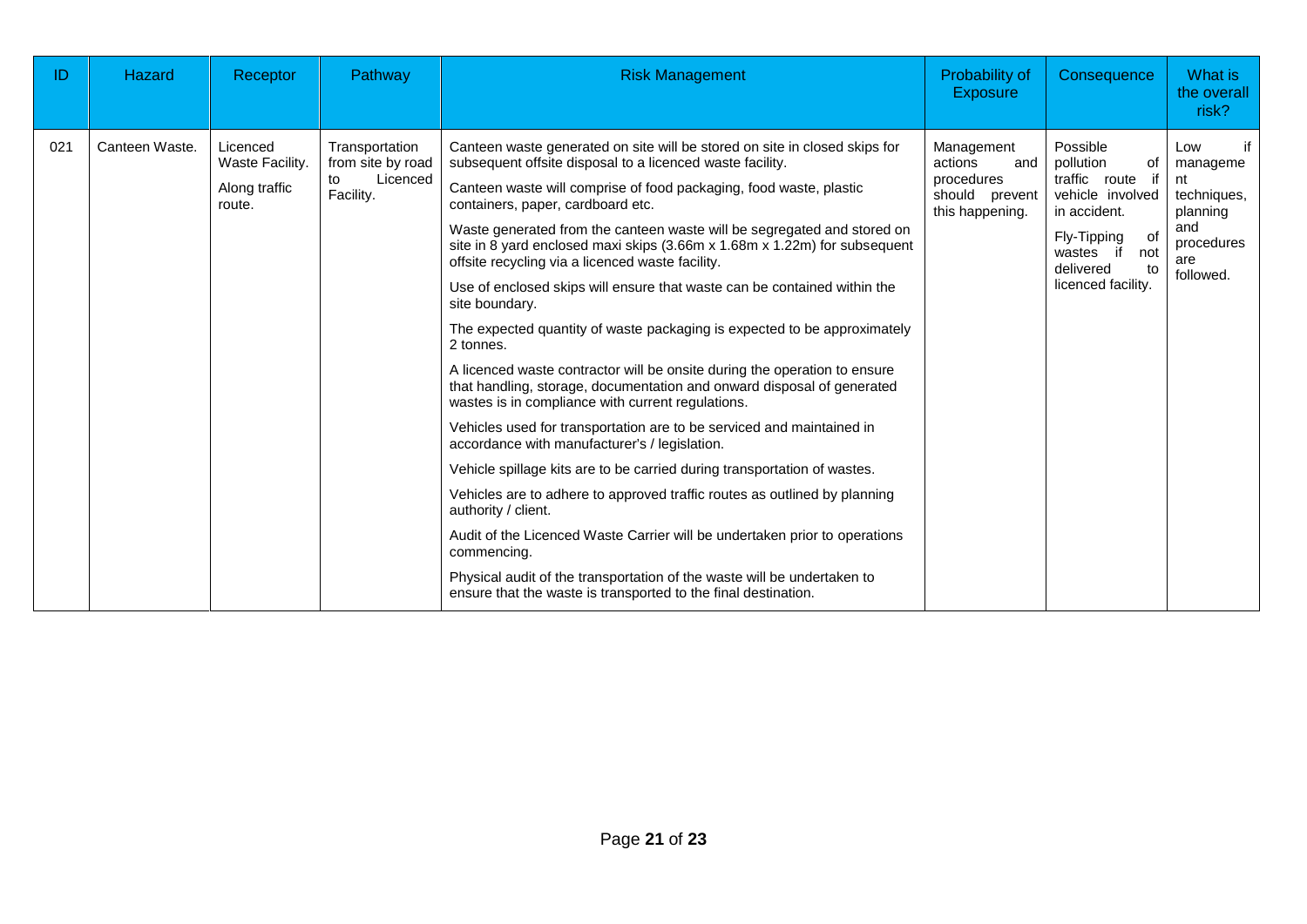| ID  | Hazard                                   | Receptor                                               | Pathway                                                            | <b>Risk Management</b>                                                                                                                                                                                                                                                                                                                                                                                                                                                                                                                                                                                                                                                                                                                                                                                                                                                                                                                                                                                                                                                                                                                                                                                                                                                                                                                                                  | Probability of<br><b>Exposure</b>                                               | Consequence                                                                                                                                                           | What is<br>the overall<br>risk?                                                                 |
|-----|------------------------------------------|--------------------------------------------------------|--------------------------------------------------------------------|-------------------------------------------------------------------------------------------------------------------------------------------------------------------------------------------------------------------------------------------------------------------------------------------------------------------------------------------------------------------------------------------------------------------------------------------------------------------------------------------------------------------------------------------------------------------------------------------------------------------------------------------------------------------------------------------------------------------------------------------------------------------------------------------------------------------------------------------------------------------------------------------------------------------------------------------------------------------------------------------------------------------------------------------------------------------------------------------------------------------------------------------------------------------------------------------------------------------------------------------------------------------------------------------------------------------------------------------------------------------------|---------------------------------------------------------------------------------|-----------------------------------------------------------------------------------------------------------------------------------------------------------------------|-------------------------------------------------------------------------------------------------|
| 022 | Packaging from<br>Delivered<br>Products. | Licenced<br>Waste Facility.<br>Along traffic<br>route. | Transportation<br>from site by road<br>Licenced<br>to<br>Facility. | Wood used in the packaging of equipment, including pallets and dunnage,<br>will be stored on site for subsequent reuse or offsite recycling via a licenced<br>waste facility.<br>Where possible, packaging used for transportation of goods will be<br>returned to the manufacturing supplier with the delivery vehicle.<br>Waste generated from packaging will be segregated and stored on site in 8<br>yard skips (3.66m x 1.68m x 1.22m) for subsequent offsite recycling via a<br>licenced waste facility.<br>The expected quantity of waste packaging is expected to be approximately<br>4 tonnes.<br>A licenced waste contractor will be onsite during the operation to ensure<br>that handling, storage, documentation and onward disposal of generated<br>wastes is in compliance with current regulations.<br>Vehicles used for transportation are to be serviced and maintained in<br>accordance with manufacturer's / legislation.<br>Vehicle spillage kits are to be carried during transportation of wastes.<br>Vehicles are to adhere to approved traffic routes as outlined by planning<br>authority / client.<br>Audit of the Licenced Waste Carrier will be undertaken prior to operations<br>commencing.<br>Physical audit of the transportation of the waste will be undertaken to<br>ensure that the waste is transported to the final destination. | Management<br>actions<br>and<br>procedures<br>should prevent<br>this happening. | Possible<br>pollution<br>οf<br>traffic route<br>vehicle involved<br>in accident.<br>Fly-Tipping<br>оf<br>wastes<br>if<br>not<br>delivered<br>to<br>licenced facility. | if<br>Low<br>manageme<br>nt<br>techniques,<br>planning<br>and<br>procedures<br>are<br>followed. |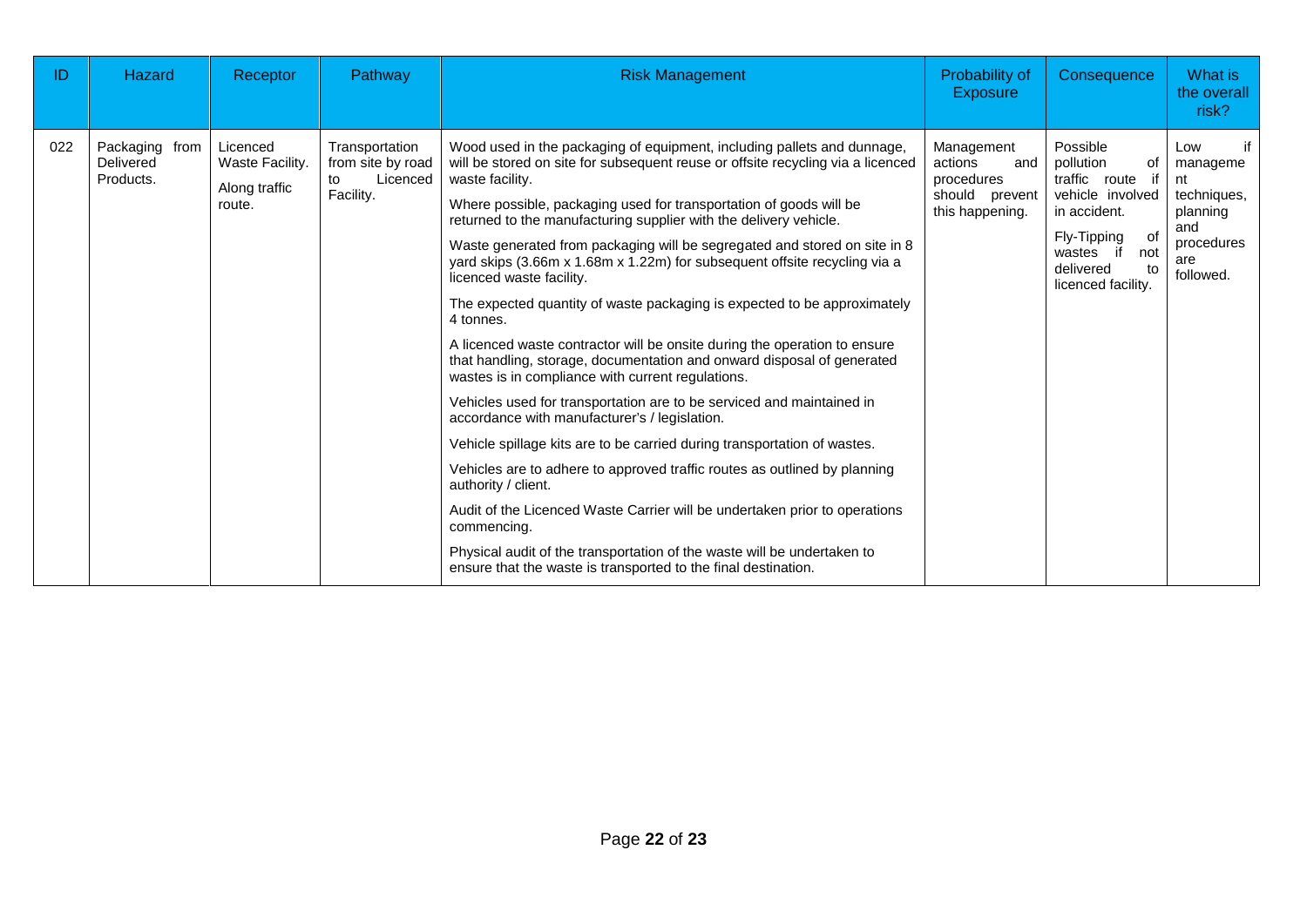| ID  | Hazard                                 | Receptor                                               | Pathway                                                            | <b>Risk Management</b>                                                                                                                                                                                                                                                                                                                                                                                                                                                                                                                                                                                                                                                                                                                                                                                                                                                                                                                                                                                                                                                                                                                                                                                                                         | Probability of<br><b>Exposure</b>                                               | Consequence                                                                                                                                                                 | What is<br>the overall<br>risk?                                                                 |
|-----|----------------------------------------|--------------------------------------------------------|--------------------------------------------------------------------|------------------------------------------------------------------------------------------------------------------------------------------------------------------------------------------------------------------------------------------------------------------------------------------------------------------------------------------------------------------------------------------------------------------------------------------------------------------------------------------------------------------------------------------------------------------------------------------------------------------------------------------------------------------------------------------------------------------------------------------------------------------------------------------------------------------------------------------------------------------------------------------------------------------------------------------------------------------------------------------------------------------------------------------------------------------------------------------------------------------------------------------------------------------------------------------------------------------------------------------------|---------------------------------------------------------------------------------|-----------------------------------------------------------------------------------------------------------------------------------------------------------------------------|-------------------------------------------------------------------------------------------------|
| 023 | Metal<br>from<br>Engineering<br>Works. | Licenced<br>Waste Facility.<br>Along traffic<br>route. | Transportation<br>from site by road<br>Licenced<br>to<br>Facility. | Waste metal generated on site through minor engineering works and<br>packaging will be stored on site for subsequent reuse or offsite recycling<br>via a licenced waste facility.<br>Waste metal generated from engineering works will be segregated and<br>stored on site in 8 yard skips (3.66m x 1.68m x 1.22m) for subsequent<br>offsite recycling via a licenced waste facility.<br>The expected quantity of waste packaging is expected to be approximately<br>4 tonnes.<br>A licenced waste contractor will be onsite during the operation to ensure<br>that handling, storage, documentation and onward disposal of generated<br>wastes is in compliance with current regulations.<br>Vehicles used for transportation are to be serviced and maintained in<br>accordance with manufacturer's / legislation.<br>Vehicle spillage kits are to be carried during transportation of wastes.<br>Vehicles are to adhere to approved traffic routes as outlined by planning<br>authority / client.<br>Audit of the Licenced Waste Carrier will be undertaken prior to operations<br>commencing.<br>Physical audit of the transportation of the waste will be undertaken to<br>ensure that the waste is transported to the final destination. | Management<br>actions<br>and<br>procedures<br>should prevent<br>this happening. | Possible<br>pollution<br>οf<br>if<br>traffic route<br>vehicle involved<br>in accident.<br>Fly-Tipping<br>оf<br>if<br>wastes<br>not<br>delivered<br>to<br>licenced facility. | if<br>Low<br>manageme<br>nt<br>techniques,<br>planning<br>and<br>procedures<br>are<br>followed. |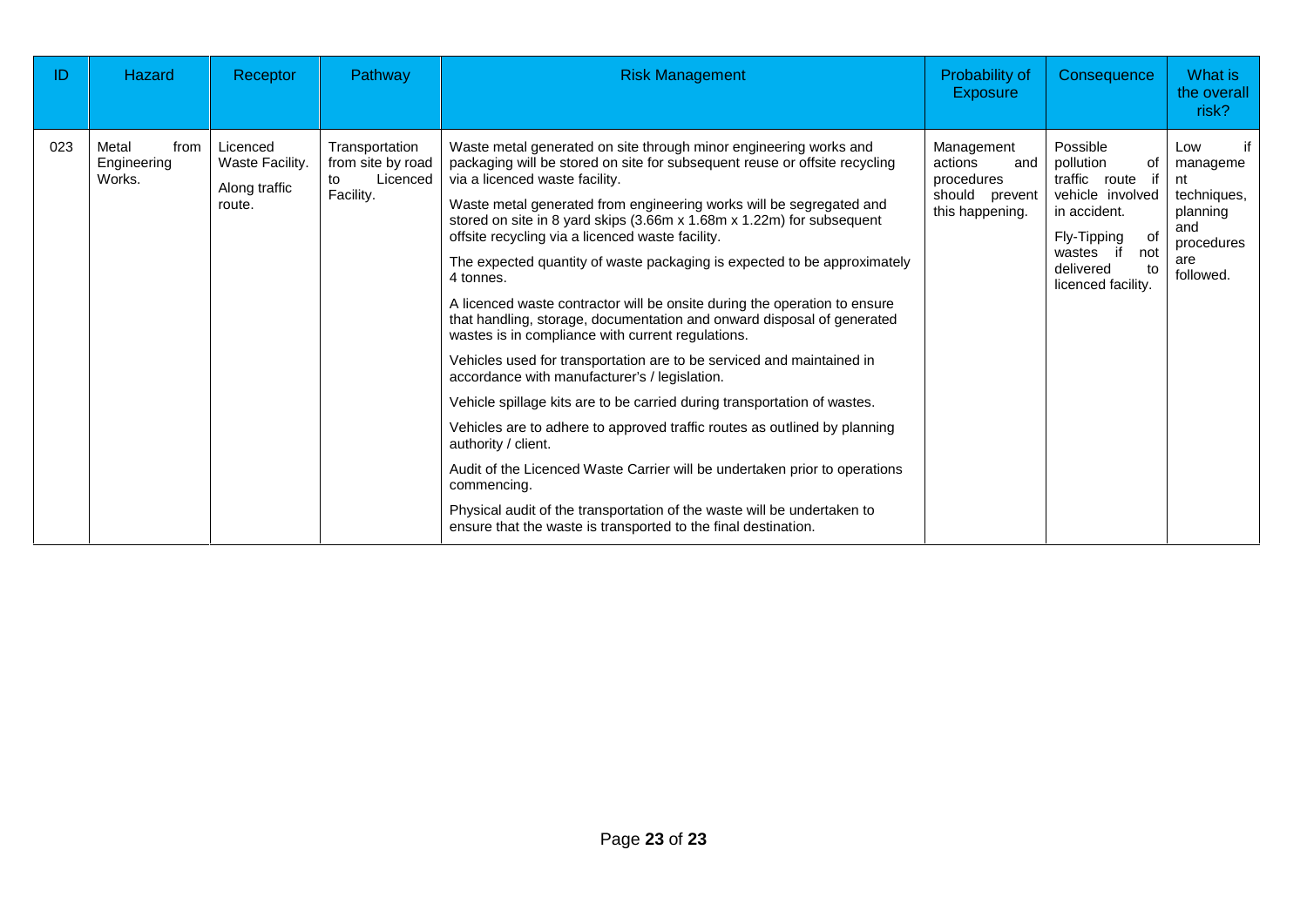#### Rathlin Environmental Risk Assessment - West Newton Exploratory Operations Energy

### **H1 – Annex H – Table A - Global Warming Potential**

Rathlin

| <b>Serial</b><br>No. | <b>Activity</b>         | Substance      | <b>Chemical</b><br>Formula | Atmospheric<br>lifetime (yrs) | Global<br>Warming<br><b>Potential</b><br>(GWP) | Direct / Indirect<br>Release | <b>Released Mass</b><br><b>Per Operation</b><br>(Tonnes) | <b>Global Warming Potential of</b><br><b>Emissions</b><br>(Released Mass x GWP) |
|----------------------|-------------------------|----------------|----------------------------|-------------------------------|------------------------------------------------|------------------------------|----------------------------------------------------------|---------------------------------------------------------------------------------|
| 001                  | <b>Power Generation</b> | Carbon Dioxide | CO <sub>2</sub>            | Variable                      |                                                | Direct                       | 0.50                                                     | 0.50                                                                            |
| 002                  | Flaring                 | Carbon Dioxide | CO <sub>2</sub>            | Variable                      |                                                | Direct                       | 7.90                                                     | 7.90                                                                            |
| 003                  | Flaring                 | Nitrous Oxide  | N <sub>2</sub> O           | 120                           | 310                                            | Direct                       | 1.46                                                     | 452.60                                                                          |

#### Environmental Risk Assessment - West Newton Exploratory Operations Energy

#### **H1 – Annex H – Table B1 – Energy Sources, Conversion Efficiency and Emission Factors**

| Serial<br>No. | <b>Energy Source</b> | <b>Location of Emission</b> | <b>Delivered to Primary Conversion</b><br>Factor | CO2 Factor (t/mwh, primary) |
|---------------|----------------------|-----------------------------|--------------------------------------------------|-----------------------------|
| 001           | Gas Oil              | Direct                      |                                                  | 0.250                       |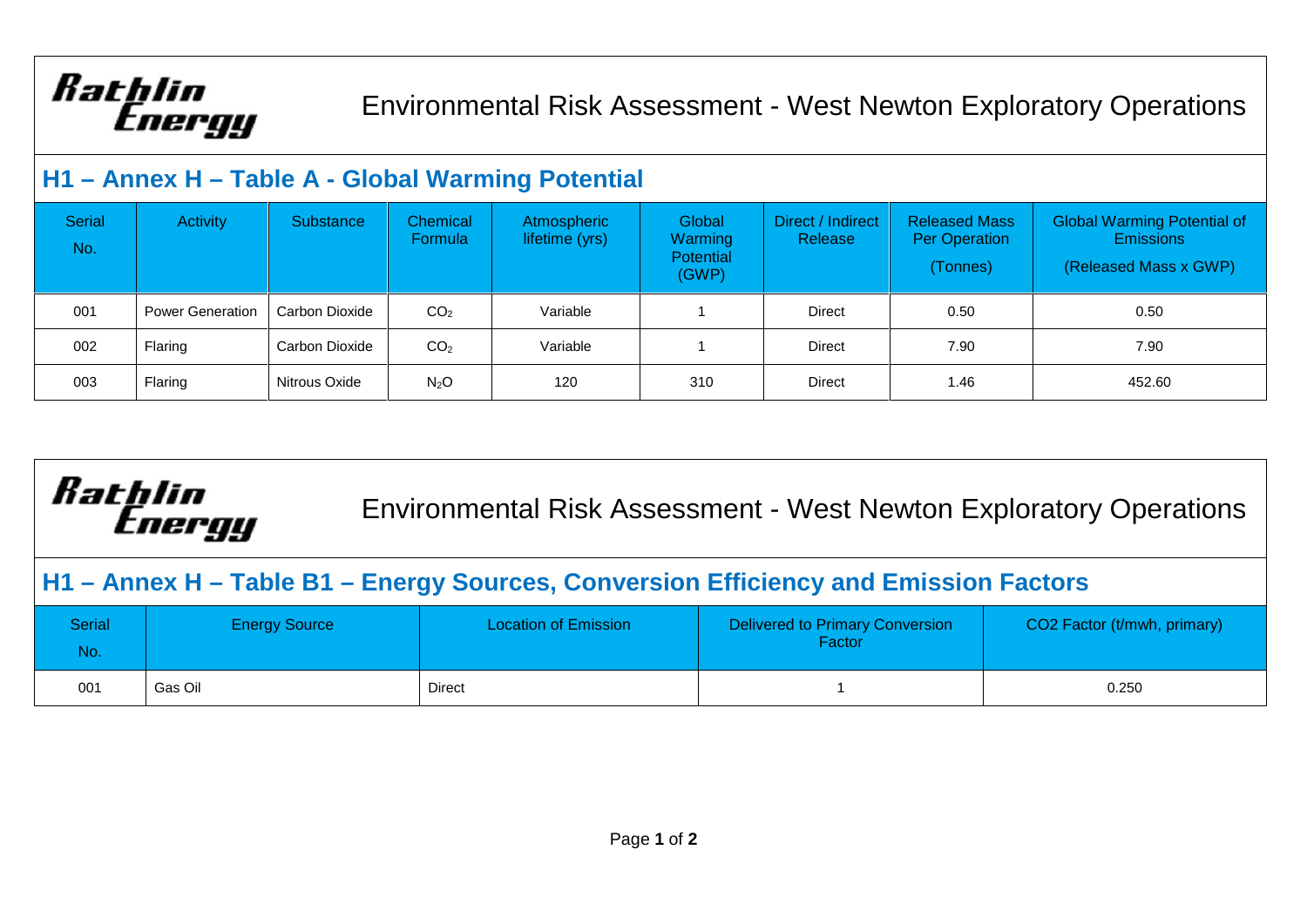# Rathlin<br>Energy

## Environmental Risk Assessment - West Newton Exploratory Operations

#### **H1 – Annex H – Table B2 – Energy Emission Factors** Serial Fuel MWh Delivered to Primary

| erial<br>NO. | -uel    | VIWh. | Delivered to Primary<br><b>Conversion Factor</b> | t/MWh_ | Carbon Dioxide Emissions<br>(MWh x Delivered to Primary Conversion Factor x<br>t/MWh) |
|--------------|---------|-------|--------------------------------------------------|--------|---------------------------------------------------------------------------------------|
| 001          | Gas Oil | 2015  |                                                  | 0.250  | 2015 X 1 x 0.250 = 503.75 kg carbon dioxide emissions                                 |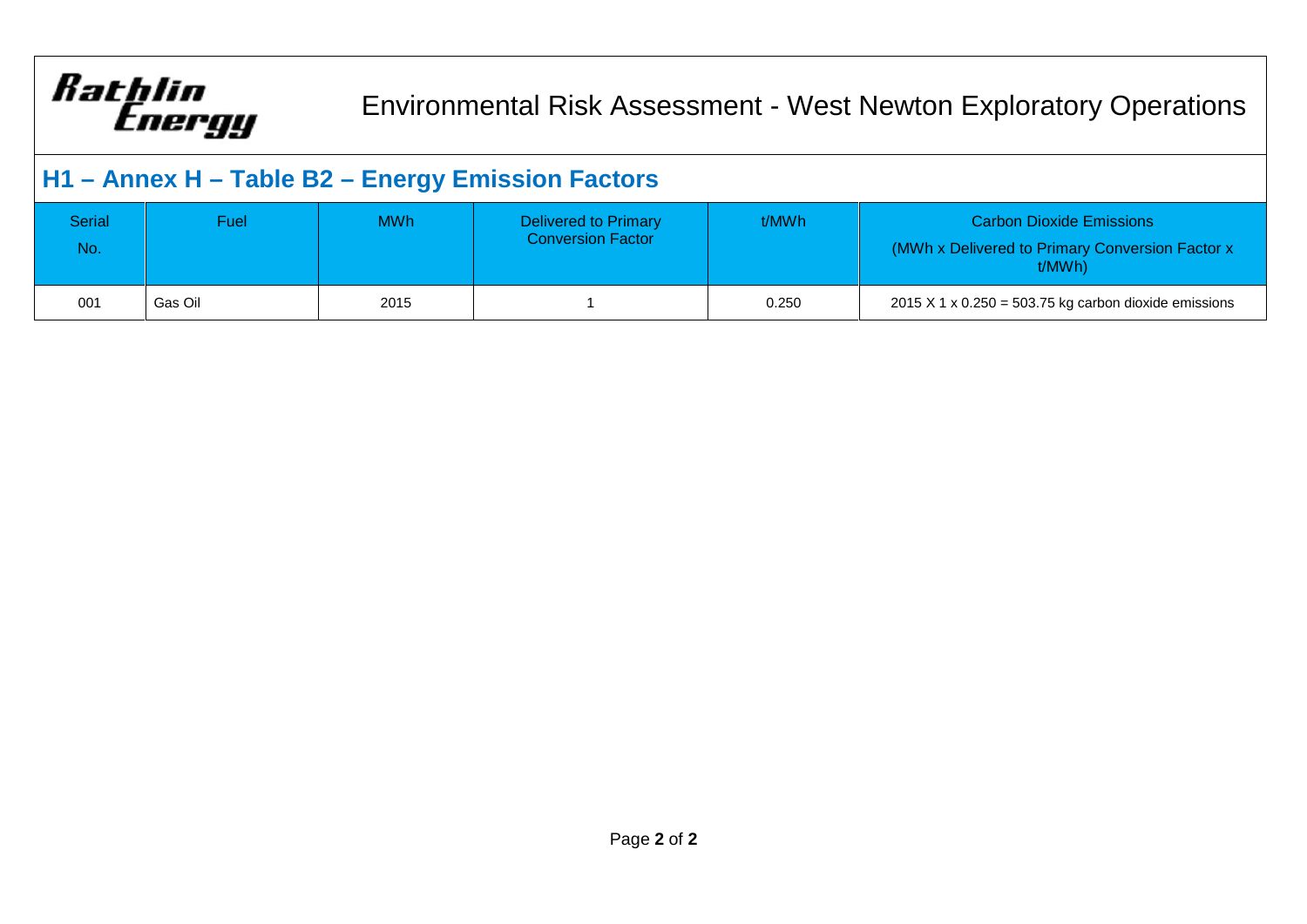## Rathlin<br>Energy Environmental Risk Assessment - West Newton Exploratory Operations

## **H1 – Annex H –Assessment of Global Warming Risks**

| ID  | <b>Hazard</b>                                                    | Receptor    | Pathway | <b>Risk Management</b>                                                                                                                                                                                                                                                                                                                                                                                                                                                                                                                                                                                                                                                                                                                                                                                                                                                                                                                                                                                                                                                                                                                                 | Probability of<br><b>Exposure</b>                                                                     | Consequence                                                | What is the<br>overall risk? |
|-----|------------------------------------------------------------------|-------------|---------|--------------------------------------------------------------------------------------------------------------------------------------------------------------------------------------------------------------------------------------------------------------------------------------------------------------------------------------------------------------------------------------------------------------------------------------------------------------------------------------------------------------------------------------------------------------------------------------------------------------------------------------------------------------------------------------------------------------------------------------------------------------------------------------------------------------------------------------------------------------------------------------------------------------------------------------------------------------------------------------------------------------------------------------------------------------------------------------------------------------------------------------------------------|-------------------------------------------------------------------------------------------------------|------------------------------------------------------------|------------------------------|
| 001 | Greenhouse<br>gas<br>site<br>emissions from<br>power generation. | Atmosphere. | Air.    | Power generation is provided on site by<br>drilling rig generators and / or standalone<br>generators.<br>Generators are powered / operated using<br>gas oil supplied from external bunded fuel<br>tanks located within the site boundary.<br>During drilling operations, the generators are<br>usually operated 24 hours per day, thus<br>ensuring power supply is not interrupted and<br>the safety systems required on site ensure<br>that the integrity and safety of the wellbore is<br>maintained.<br>Generators are maintained and serviced in<br>line with manufacturer's guidelines thus<br>ensuring that they operate efficiently and<br>minimising emissions, noise and vibration.<br>Service and maintenance regimes are<br>implemented and adhered to and all work is<br>carried out by a competent trained<br>electrician.<br>Generators supplied within the rig structure<br>respond to power demand and do not run at<br>full working load during the operations.<br>When power is not required generators are<br>switched off / on standby to reduce<br>emissions, fuel usage, noise, vibration and<br>wear and tear on the equipment. | Greenhouse<br>gas<br>emissions<br>are<br>released<br>during<br>operation<br>of<br>site<br>generators. | Global<br>warming<br>effects<br>and<br>associated with it. | Not significant.             |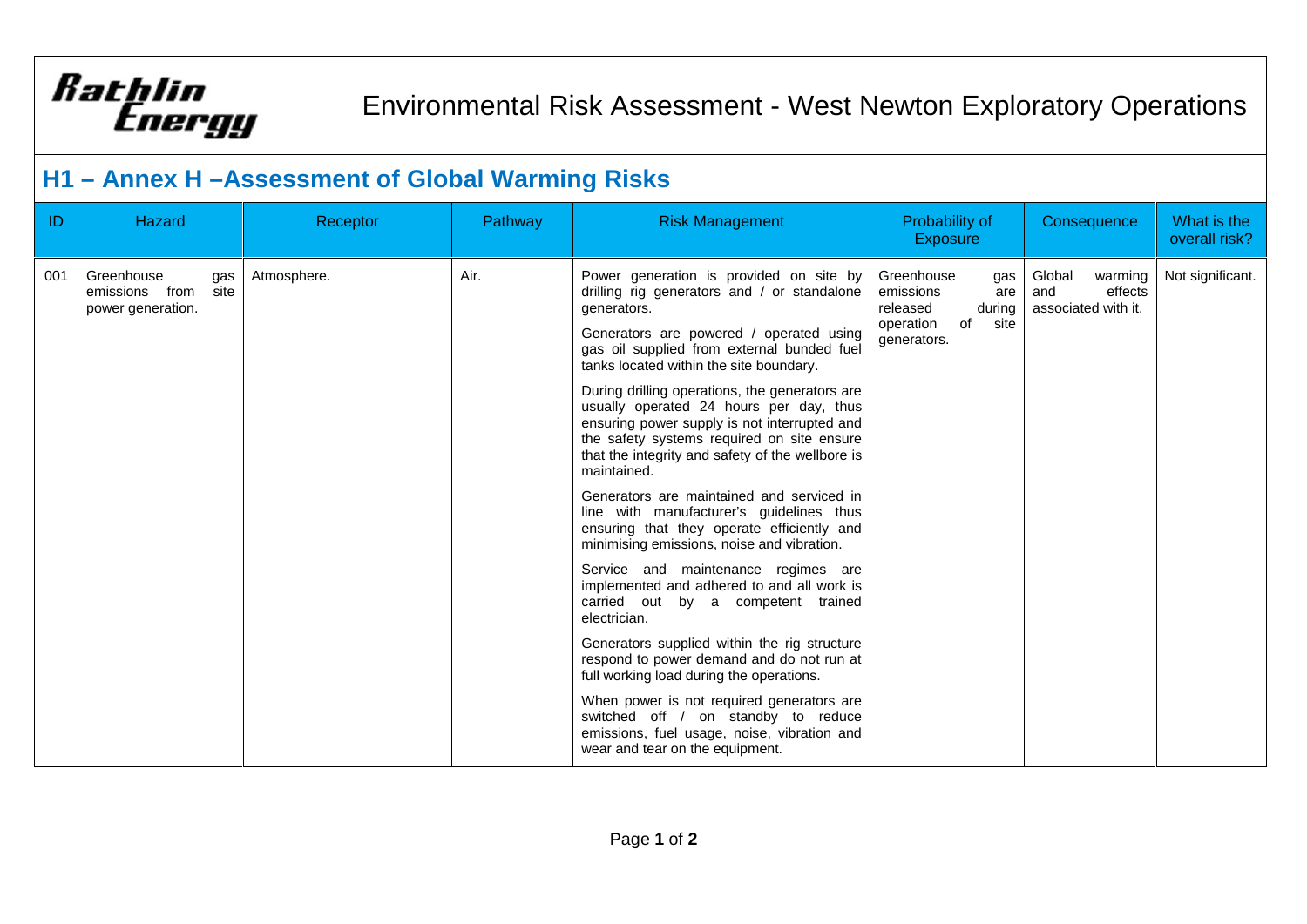| ID  | <b>Hazard</b>                                                                                 | Receptor    | <b>Pathway</b> | <b>Risk Management</b>                                                                                                                                                                                                                                                                                                                                                                                                          | Probability of<br><b>Exposure</b>                                                                                                                       | Consequence                                                                                       | What is the overall<br>risk? |
|-----|-----------------------------------------------------------------------------------------------|-------------|----------------|---------------------------------------------------------------------------------------------------------------------------------------------------------------------------------------------------------------------------------------------------------------------------------------------------------------------------------------------------------------------------------------------------------------------------------|---------------------------------------------------------------------------------------------------------------------------------------------------------|---------------------------------------------------------------------------------------------------|------------------------------|
| 002 | Greenhouse<br>qas<br>emissions from flaring<br>of natural gas during<br>well test operations. | Atmosphere. | Air.           | In the event that natural gas is<br>encountered during the well testing<br>operation, it will be flowed to surface<br>through the wellbore into fluid<br>separation equipment, from which the<br>petroleum is separated from produced<br>fluids (formation water).<br>Once separated, the gas is diverted<br>via temporary pipework to a ground<br>flare for incineration.                                                      | quality<br>Air<br>not<br>significantly affected<br>from<br>modelling<br>assessment.<br>regular<br>Make<br>observations over the<br>period of operation. | Impact on<br>global<br>warming<br>but<br>deemed insignificant<br>from<br>modelling<br>assessment. | Not significant.             |
|     |                                                                                               |             |                | Due to the potential risk from flaring of<br>natural gas, a dispersion modelling<br>assessment of the impact of gas<br>flaring at the West Newton well site on<br>local air quality has been<br>commissioned by Rathlin Energy (UK)<br>Limited. A copy is attached.                                                                                                                                                             |                                                                                                                                                         |                                                                                                   |                              |
|     |                                                                                               |             |                | The assessment compared two (2)<br>types of flare configuration, concluding<br>that an enclosed ground flare will be<br>installed. This agrees with indicative<br>BAT as defined in the Technical<br>Guidance Note for onshore oil and gas<br>exploratory operations.                                                                                                                                                           |                                                                                                                                                         |                                                                                                   |                              |
|     |                                                                                               |             |                | It is stated within the conclusion of the<br>dispersion modelling report that the<br>flaring operations proposed during well<br>exploration will not affect the<br>attainment of air quality standards<br>within the local area. For the nearest<br>locations of habituation and statutory<br>designated sites, the impact of flaring<br>on air quality is below the level at<br>which it would be considered<br>insignificant. |                                                                                                                                                         |                                                                                                   |                              |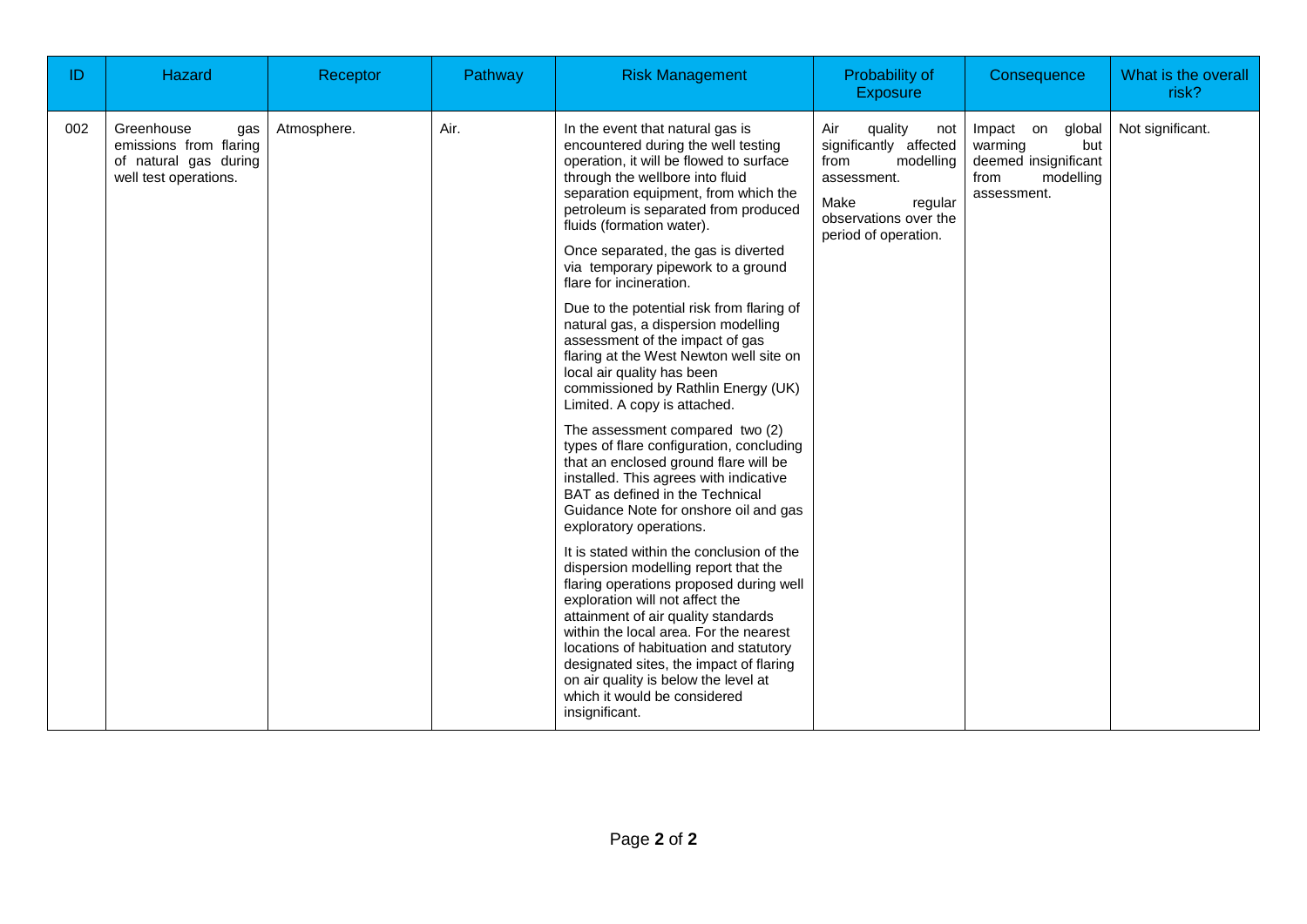## Rathlin<br>Energy Environmental Risk Assessment - West Newton Exploratory Operations

## **H1 – Annex J –Assessment of Groundwater Risks**

| ID  | Hazard                           | Receptor                                                                                                                                                       | Pathway                                |     | <b>Risk Management</b>                                                                                                                                                                                                                                                                                                                                                                                                                                                                                                                                                                                                                                                                                                                                                                                                                                                  | <b>Probability of Exposure</b>                                                                                                 | Consequence                         | What is the<br>overall risk? |
|-----|----------------------------------|----------------------------------------------------------------------------------------------------------------------------------------------------------------|----------------------------------------|-----|-------------------------------------------------------------------------------------------------------------------------------------------------------------------------------------------------------------------------------------------------------------------------------------------------------------------------------------------------------------------------------------------------------------------------------------------------------------------------------------------------------------------------------------------------------------------------------------------------------------------------------------------------------------------------------------------------------------------------------------------------------------------------------------------------------------------------------------------------------------------------|--------------------------------------------------------------------------------------------------------------------------------|-------------------------------------|------------------------------|
| 001 | Contamination<br>of Groundwater. | Unnamed surface water<br>course that borders the<br>site and flows north to<br>Lambwath Stream and the<br>underlying superficial<br>aquifer.<br>Chalk Aquifer. | Surface,<br>groundwater<br>subsurface. | and | A Hydrogeological Risk Assessment (HRA) was<br>commissioned from an independent contractor for<br>the West Newton Wellsite.<br>The HRA assessment was undertaken using the<br>Source - Pathway - Receptor model, which is in<br>line with the EA Horizontal Guidance Note H1 -<br>Annex (i) (EA 2010).<br>A copy of the HRA is attached.<br>The wellsite is situated adjacent to an unnamed<br>surface water field drain which flows northwards<br>along the western edge of the site. This water<br>course connects to Lambwath Stream further<br>downstream.<br>The significance of the effect of the HRA is<br>assessed to be no impact or negligible for most<br>categories assessed including the completed<br>borehole.<br>surface<br>wellbore<br>Assessment<br>of<br>risk,<br>construction, operational risks and well testing<br>operations are detailed below. | Mitigation<br>measures,<br>design and management<br>procedures<br>should<br>significantly reduce the risk<br>of contamination. | Contamination<br>οf<br>groundwater. | Not significant.             |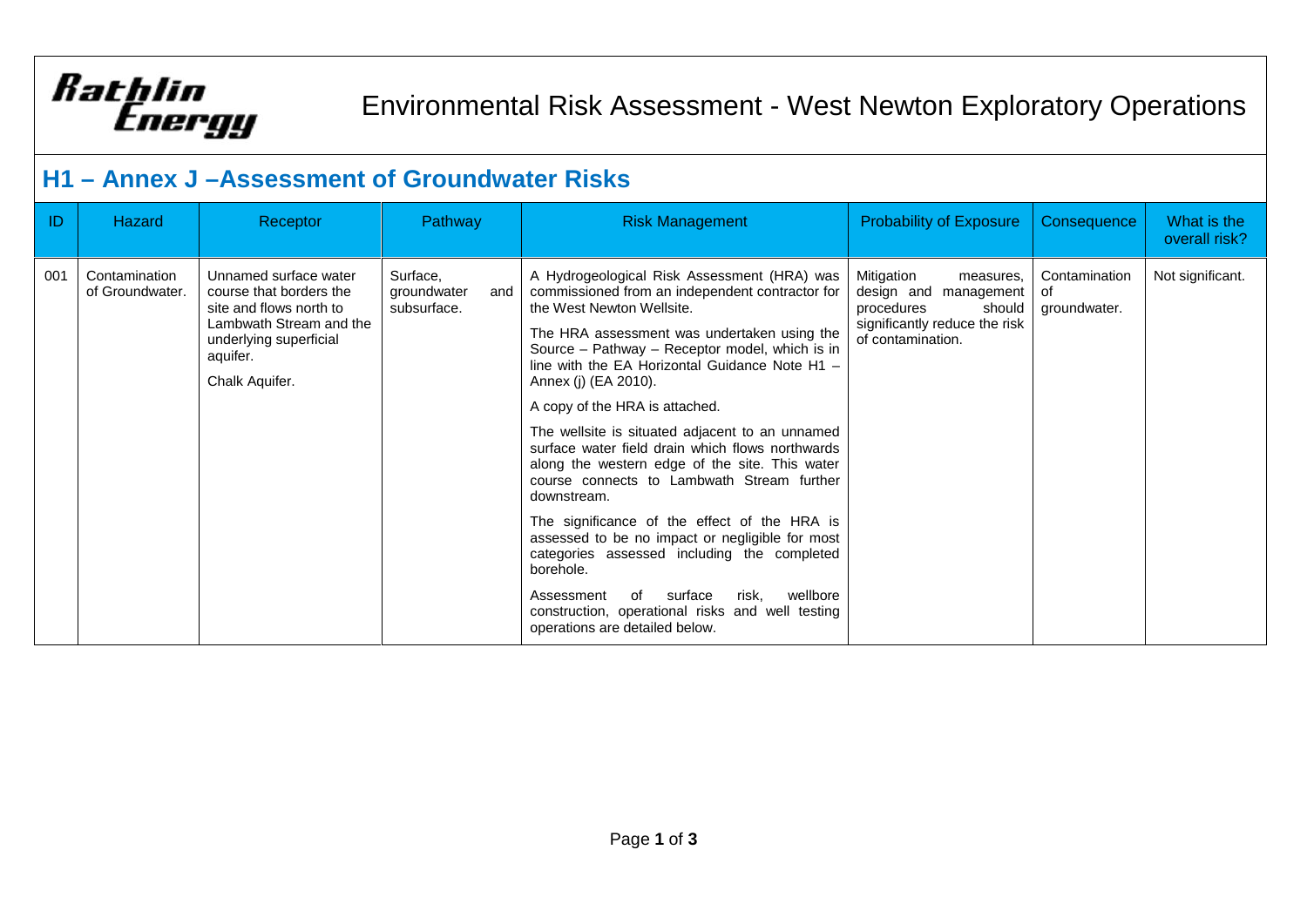| ID  | Hazard                                                                                                                                                                                                                                 | Receptor                                   | Pathway                                                                                                                                                                                                                                                        | <b>Risk Management</b>                                                                                                                                                                  | <b>Probability of Exposure</b>      | Consequence      | What is the<br>overall risk? |
|-----|----------------------------------------------------------------------------------------------------------------------------------------------------------------------------------------------------------------------------------------|--------------------------------------------|----------------------------------------------------------------------------------------------------------------------------------------------------------------------------------------------------------------------------------------------------------------|-----------------------------------------------------------------------------------------------------------------------------------------------------------------------------------------|-------------------------------------|------------------|------------------------------|
| 002 | Contamination<br>Unnamed surface water<br>of Groundwater<br>course that borders the site<br>Surface<br>from<br>and flows north to<br>Lambwath Stream and the<br>Operations.<br>underlying superficial                                  | Surface,<br>groundwater and<br>subsurface. | An impermeable membrane has been installed<br>over the whole of the working pad area and under<br>the site perimeter drain ensuring that surface<br>contaminants are prevented from percolating into<br>the surface beneath the site.                          | Mitigation<br>measures,<br>design and management<br>procedures<br>should<br>significantly reduce the risk<br>of contamination.                                                          | Contamination<br>0f<br>groundwater. | Not significant. |                              |
|     |                                                                                                                                                                                                                                        | aquifer.<br>Chalk Aquifer.                 |                                                                                                                                                                                                                                                                | Checks of the impermeable membrane are<br>conducted periodically to ensure that complete<br>containment of the site is maintained.                                                      |                                     |                  |                              |
|     |                                                                                                                                                                                                                                        |                                            |                                                                                                                                                                                                                                                                | Ditches are monitored constantly and procedures<br>are in place to test and remove excess surface run<br>off water as required.                                                         |                                     |                  |                              |
|     |                                                                                                                                                                                                                                        |                                            | Drip trays to be utilised when transferring<br>decanting substances.                                                                                                                                                                                           |                                                                                                                                                                                         |                                     |                  |                              |
|     |                                                                                                                                                                                                                                        |                                            |                                                                                                                                                                                                                                                                | Site / vehicle spillage kits to be readily available.                                                                                                                                   |                                     |                  |                              |
|     |                                                                                                                                                                                                                                        |                                            |                                                                                                                                                                                                                                                                | Spillages to be remediated immediately using<br>vacuum cleaners / pumps and not to be washed<br>down where possible.                                                                    |                                     |                  |                              |
|     |                                                                                                                                                                                                                                        |                                            |                                                                                                                                                                                                                                                                | Level of water in the site ditches will be monitored<br>by the site HSE Adviser and pumped out to<br>prevent overflow                                                                   |                                     |                  |                              |
| 003 | Contamination<br>Unnamed surface water<br>of Groundwater<br>course that borders the site<br>Wellbore<br>and flows north to<br>from<br>Lambwath Stream and the<br>Construction.<br>underlying superficial<br>aquifer.<br>Chalk Aquifer. | Surface,<br>groundwater and<br>subsurface. | A chalk aquifer is located in the subsurface strata<br>beneath the site.                                                                                                                                                                                       | Mitigation<br>measures,<br>design and management<br>procedures<br>should<br>significantly reduce the risk<br>of contamination.                                                          | Contamination<br>of<br>groundwater. | Not significant. |                              |
|     |                                                                                                                                                                                                                                        |                                            | To protect the aquifer, a surface conductor was<br>drilled, casing set and cemented back to surface<br>using industry best practices to ensure isolation of<br>the aquifer from the drilling activities associated<br>with the lower sections of the wellbore. |                                                                                                                                                                                         |                                     |                  |                              |
|     |                                                                                                                                                                                                                                        |                                            |                                                                                                                                                                                                                                                                | The surface conductor was drilled using a<br>conventional water drilling rig and the casing<br>sealed back to surface to ensure complete<br>isolation of the wellbore from the aquifer. |                                     |                  |                              |
|     |                                                                                                                                                                                                                                        |                                            |                                                                                                                                                                                                                                                                | In addition, water based drilling muds were used<br>during all drilling phases of the wellbore.                                                                                         |                                     |                  |                              |
|     |                                                                                                                                                                                                                                        |                                            |                                                                                                                                                                                                                                                                | The chalk aquifer is considered to be protected by<br>the presence of three separate well casings, all of<br>which cover the full length of the chalk aquifer.                          |                                     |                  |                              |